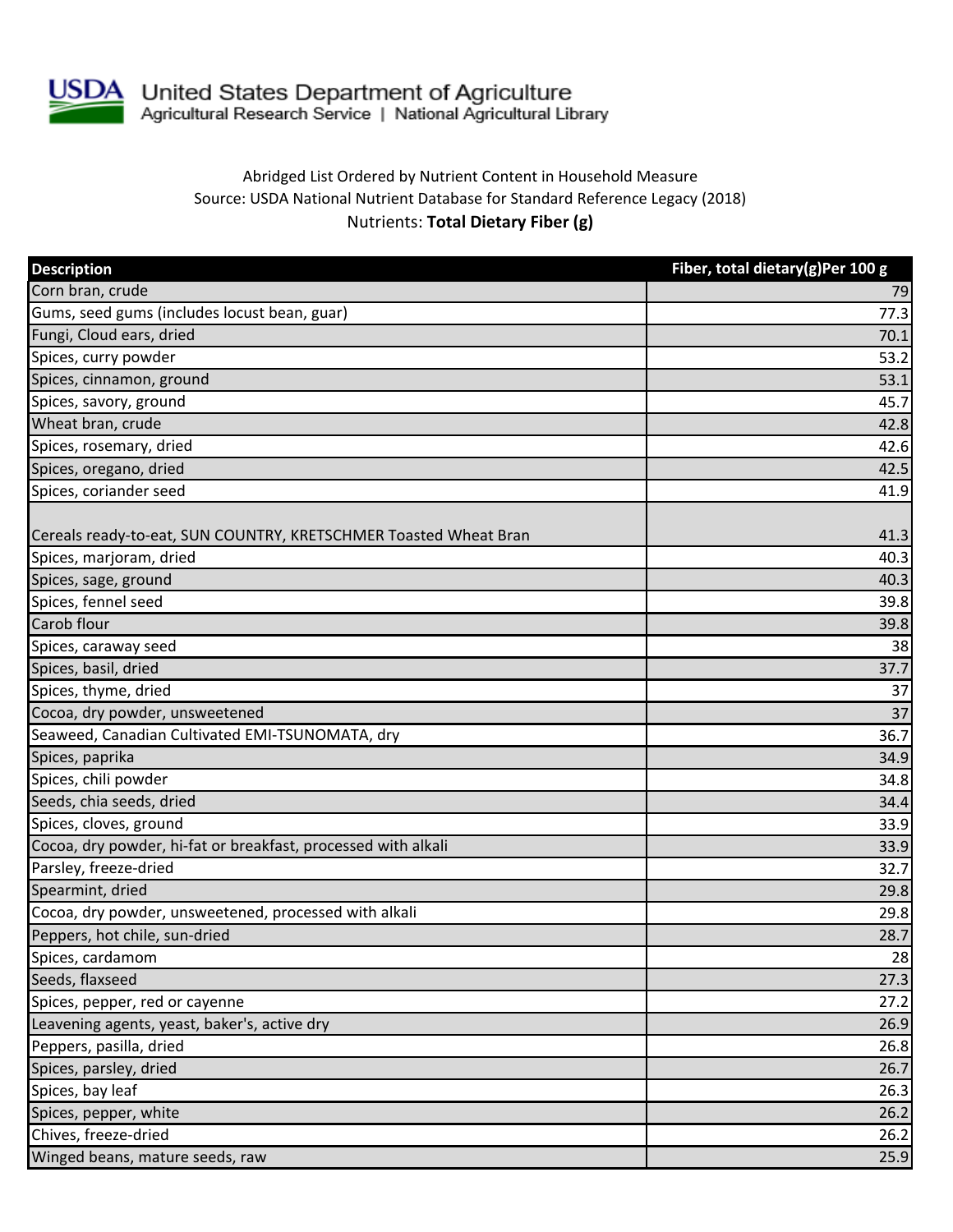| Hyacinth beans, mature seeds, raw                                                     | 25.6 |
|---------------------------------------------------------------------------------------|------|
| Spices, pepper, black                                                                 | 25.3 |
| Beans, french, mature seeds, raw                                                      | 25.2 |
| Beans, yellow, mature seeds, raw                                                      | 25.1 |
| Broadbeans (fava beans), mature seeds, raw                                            | 25   |
| Beans, kidney, all types, mature seeds, raw                                           | 24.9 |
| Beans, kidney, california red, mature seeds, raw                                      | 24.9 |
| Beans, kidney, royal red, mature seeds, raw                                           | 24.9 |
| Beans, small white, mature seeds, raw                                                 | 24.9 |
| Beans, cranberry (roman), mature seeds, raw                                           | 24.7 |
| Spices, fenugreek seed                                                                | 24.6 |
| Rose Hips, wild (Northern Plains Indians)                                             | 24.1 |
| Radishes, oriental, dried                                                             | 23.9 |
| Rye flour, dark                                                                       | 23.8 |
| Carrot, dehydrated                                                                    | 23.6 |
| Beverages, coffee substitute, cereal grain beverage, powder                           | 23.3 |
| Crackers, rye, wafers, plain                                                          | 22.9 |
| Spices, turmeric, ground                                                              | 22.7 |
| Formulated bar, high fiber, chewy, oats and chocolate                                 | 22.5 |
| Cereals, QUAKER, Instant Oatmeal, Cinnamon Swirl, high fiber                          | 22.3 |
| Peas, green, split, mature seeds, raw                                                 | 22.2 |
| Spices, allspice, ground                                                              | 21.6 |
| Peppers, ancho, dried                                                                 | 21.6 |
| Peppers, sweet, red, freeze-dried                                                     | 21.3 |
| Spices, dill seed                                                                     | 21.1 |
| Rice bran, crude                                                                      | 21   |
| Crackers, rye, wafers, seasoned                                                       | 20.9 |
| Spices, nutmeg, ground                                                                | 20.8 |
| Lima beans, thin seeded (baby), mature seeds, raw                                     | 20.6 |
| Corn, dried, yellow (Northern Plains Indians)                                         | 20.5 |
| Cereals ready-to-eat, UNCLE SAM CEREAL                                                | 20.3 |
| Spices, mace, ground                                                                  | 20.2 |
| Beans, great northern, mature seeds, raw (Includes foods for USDA's Food Distribution |      |
| Program)                                                                              | 20.2 |
|                                                                                       |      |
| Cocoa, dry powder, unsweetened, HERSHEY'S European Style Cocoa                        | 20   |
| Chokecherries, raw, pitted (Northern Plains Indians)                                  | 20   |
| Spices, poppy seed                                                                    | 19.5 |
| Wocas, dried seeds, Oregon, yellow pond lily (Klamath)                                | 19.2 |
| Lima beans, large, mature seeds, raw                                                  | 19   |
| Lupins, mature seeds, raw                                                             | 18.9 |
| Cereals ready-to-eat, BARBARA'S PUFFINS, original                                     | 18.5 |
| Seeds, pumpkin and squash seeds, whole, roasted, without salt                         | 18.4 |
|                                                                                       |      |
| Seeds, pumpkin and squash seeds, whole, roasted, with salt added                      | 18.4 |
| Cereals ready-to-eat, POST Bran Flakes<br>Mungo beans, mature seeds, raw              | 18.3 |
|                                                                                       | 18.3 |
| Beverages, UNILEVER, SLIMFAST Shake Mix, high protein, whey powder, 3-2-1 Plan,       | 18.2 |
| Beverages, UNILEVER, SLIMFAST Shake Mix, powder, 3-2-1 Plan                           |      |
|                                                                                       | 18.1 |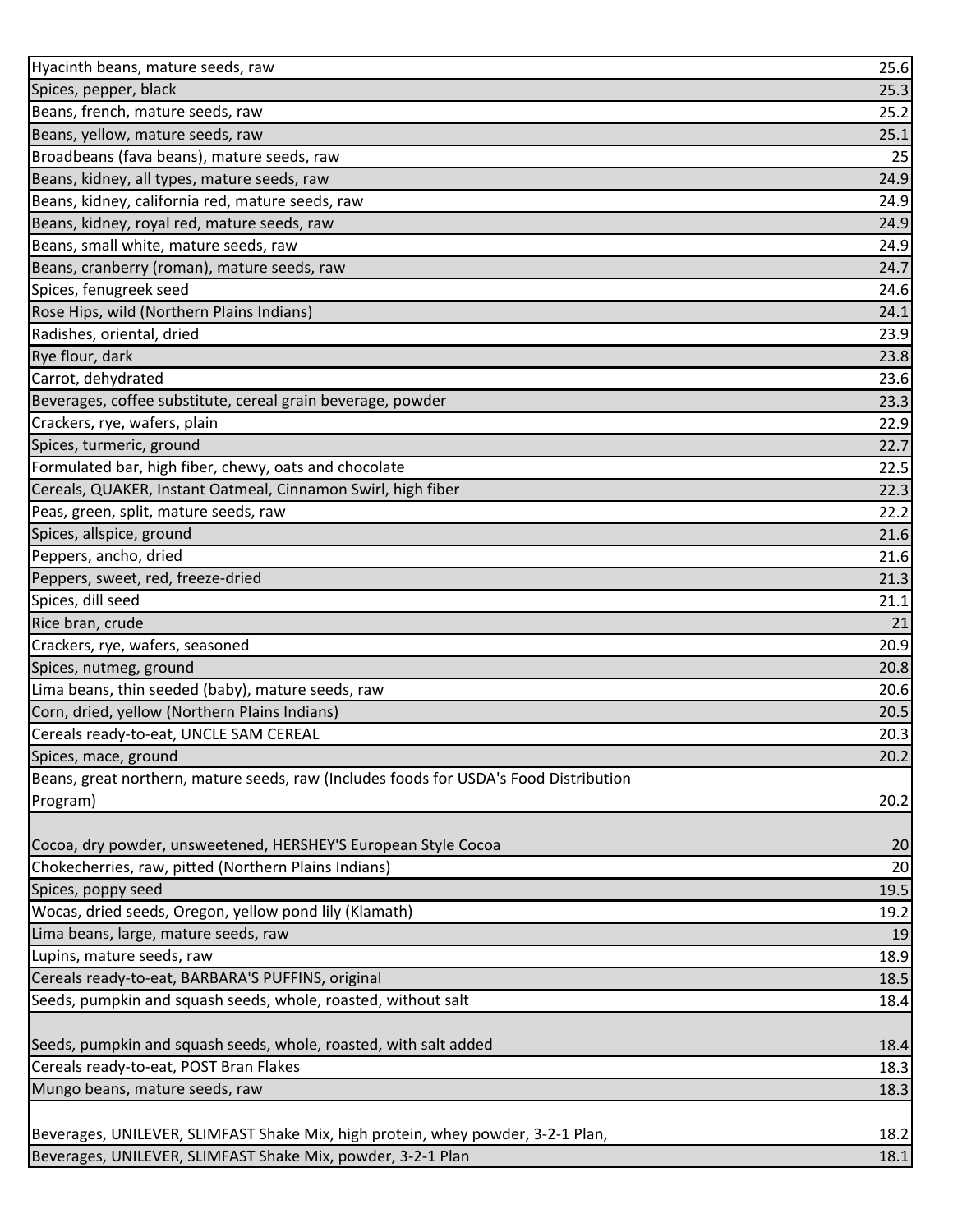| Baking chocolate, unsweetened, liquid                                                 | 18.1 |
|---------------------------------------------------------------------------------------|------|
| Soybeans, mature seeds, roasted, salted                                               | 17.7 |
| Soybeans, mature seeds, roasted, no salt added                                        | 17.7 |
| Meat extender                                                                         | 17.5 |
| Soy flour, defatted                                                                   | 17.5 |
| Barley, hulled                                                                        | 17.3 |
| Cereals ready-to-eat, RALSTON Enriched Wheat Bran flakes                              | 16.9 |
|                                                                                       |      |
| Seeds, sesame seed kernels, toasted, without salt added (decorticated)                | 16.9 |
|                                                                                       |      |
| Seeds, sesame seed kernels, toasted, with salt added (decorticated)                   | 16.9 |
| Cereals ready-to-eat, NATURE'S PATH, Organic FLAX PLUS flakes                         | 16.6 |
| Baking chocolate, unsweetened, squares                                                | 16.6 |
| Crackers, crispbread, rye                                                             | 16.5 |
| Nuts, coconut meat, dried (desiccated), not sweetened                                 | 16.3 |
| Mung beans, mature seeds, raw                                                         | 16.3 |
| Mary's Gone Crackers, Original Crackers, Organic Gluten Free                          | 16.2 |
| Cookies, oatmeal, reduced fat                                                         | 16.1 |
| Soy flour, low-fat                                                                    | 16   |
| Peanut flour, defatted                                                                | 15.8 |
| Peanut flour, low fat                                                                 | 15.8 |
| Shallots, freeze-dried                                                                | 15.7 |
| Barley, pearled, raw                                                                  | 15.6 |
| Beans, black, mature seeds, raw                                                       | 15.5 |
| Beans, black turtle, mature seeds, raw                                                | 15.5 |
|                                                                                       |      |
| Beans, pinto, mature seeds, raw (Includes foods for USDA's Food Distribution Program) | 15.5 |
| Oat bran, raw                                                                         | 15.4 |
| Cereals ready-to-eat, QUAKER, QUAKER CRUNCHY BRAN                                     | 15.3 |
| Beans, navy, mature seeds, raw                                                        | 15.3 |
| Spices, onion powder                                                                  | 15.2 |
| Beans, kidney, red, mature seeds, raw                                                 | 15.2 |
| Beans, white, mature seeds, raw                                                       | 15.2 |
| Cereals ready-to-eat, wheat germ, toasted, plain                                      | 15.1 |
| Snacks, popcorn, air-popped (Unsalted)                                                | 15.1 |
| Rye grain                                                                             | 15.1 |
| Pigeon peas (red gram), mature seeds, raw                                             | 15   |
| Seeds, breadnut tree seeds, dried                                                     | 14.9 |
|                                                                                       |      |
| Cake, snack cakes, creme-filled, chocolate with frosting, low-fat, with added fiber   | 14.9 |
| Cake, snack cakes, not chocolate, with icing or filling, low-fat, with added fiber    | 14.9 |
| Spices, pumpkin pie spice                                                             | 14.8 |
| Cereals ready-to-eat, POST, Shredded Wheat n' Bran, spoon-size                        | 14.7 |
| Spices, anise seed                                                                    | 14.6 |
| Triticale flour, whole-grain                                                          | 14.6 |
| Persimmons, japanese, dried                                                           | 14.5 |
| Snacks, popcorn, air-popped                                                           | 14.5 |
| Cereals, QUAKER, Oat Bran, QUAKER/MOTHER'S Oat Bran, dry                              | 14.3 |
| Bread, reduced-calorie, oat bran, toasted                                             | 14.3 |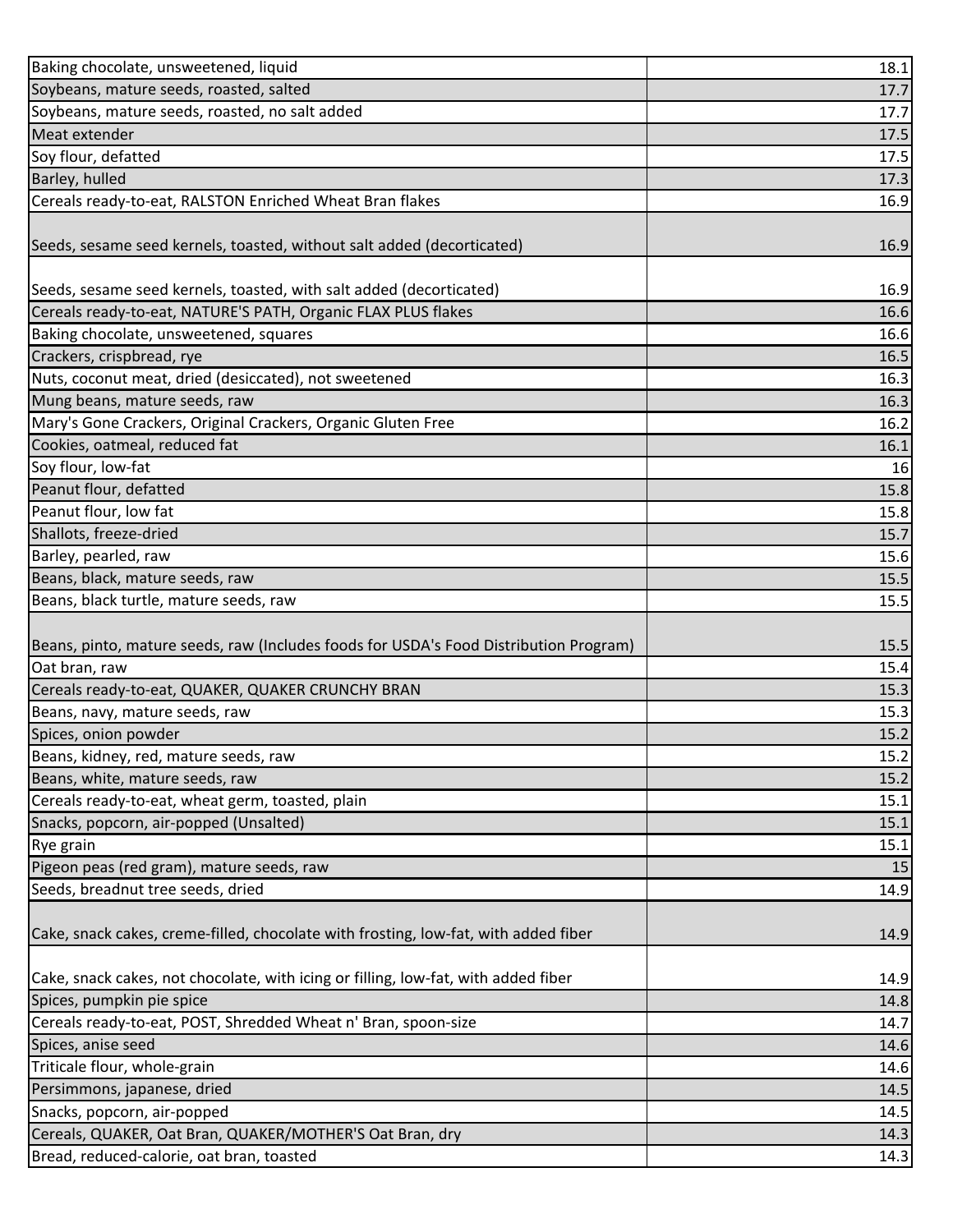| Bread, stuffing, cornbread, dry mix                                      | 14.3 |
|--------------------------------------------------------------------------|------|
| Cookies, sugar wafer, with creme filling, sugar free                     | 14.3 |
| Snacks, popcorn, microwave, low fat                                      | 14.2 |
| Popcorn, microwave, low fat and sodium                                   | 14.2 |
| Spices, ginger, ground                                                   | 14.1 |
| Rosemary, fresh                                                          | 14.1 |
| Cereals ready-to-eat, HEALTH VALLEY, FIBER 7 Flakes                      | 14.1 |
| Thyme, fresh                                                             | 14   |
| Seeds, sesame seeds, whole, roasted and toasted                          | 14   |
| Cereals ready-to-eat, POST Raisin Bran Cereal                            | 13.7 |
| Nuts, almonds, honey roasted, unblanched                                 | 13.7 |
| Spices, dill weed, dried                                                 | 13.6 |
| Snacks, popcorn, microwave, 94% fat free                                 | 13.6 |
| Seasoning mix, dry, taco, original                                       | 13.3 |
| Snacks, oriental mix, rice-based                                         | 13.2 |
| Wheat germ, crude                                                        | 13.2 |
| Cereals ready-to-eat, POST, GRAPE-NUTS Cereal                            | 13   |
|                                                                          |      |
| Cereals, QUAKER, Weight Control Instant Oatmeal, maple and brown sugar   | 13   |
| Cereals, QUAKER, Instant Oatmeal, weight control, cinnamon               | 13   |
| Goji berries, dried                                                      | 13   |
| Cereals, WHEATENA, dry                                                   | 12.8 |
| Beans, adzuki, mature seeds, raw                                         | 12.7 |
| Beans, pink, mature seeds, raw                                           | 12.7 |
| Wheat, soft white                                                        | 12.7 |
| Cereals, QUAKER, Weight Control Instant Oatmeal, banana bread            | 12.6 |
| Nuts, almonds                                                            | 12.5 |
| Bulgur, dry                                                              | 12.5 |
| Wheat, soft red winter                                                   | 12.5 |
| Formulated bar, MARS SNACKFOOD US, SNICKERS MARATHON Protein Performance |      |
| Bar, Caramel Nut Rush                                                    | 12.5 |
| Cereals ready-to-eat, POST, Shredded Wheat, original big biscuit         | 12.4 |
| Cereals ready-to-eat, POST, Shredded Wheat, original spoon-size          | 12.4 |
| Apples, dehydrated (low moisture), sulfured, uncooked                    | 12.4 |
| Tomatoes, sun-dried                                                      | 12.3 |
| Spices, mustard seed, ground                                             | 12.2 |
| Chickpeas (garbanzo beans, bengal gram), mature seeds, raw               | 12.2 |
| Wheat, hard red spring                                                   | 12.2 |
| Wheat, hard red winter                                                   | 12.2 |
| Wheat, hard white                                                        | 12.2 |
| Bread, reduced-calorie, oat bran                                         | 12   |
| Bread, reduced-calorie, rye                                              | 12   |
| Cereals, QUAKER, QUAKER MultiGrain Oatmeal, dry                          | 11.9 |
|                                                                          |      |
| Cereals ready-to-eat, SUN COUNTRY, KRETSCHMER Wheat Germ, Regular        | 11.9 |
| Spices, celery seed                                                      | 11.8 |
| Cereals ready-to-eat, QUAKER, Shredded Wheat, bagged cereal              | 11.8 |
| Seeds, sesame seeds, whole, dried                                        | 11.8 |
| Crackers, matzo, whole-wheat                                             | 11.8 |
| Rye flour, medium                                                        | 11.8 |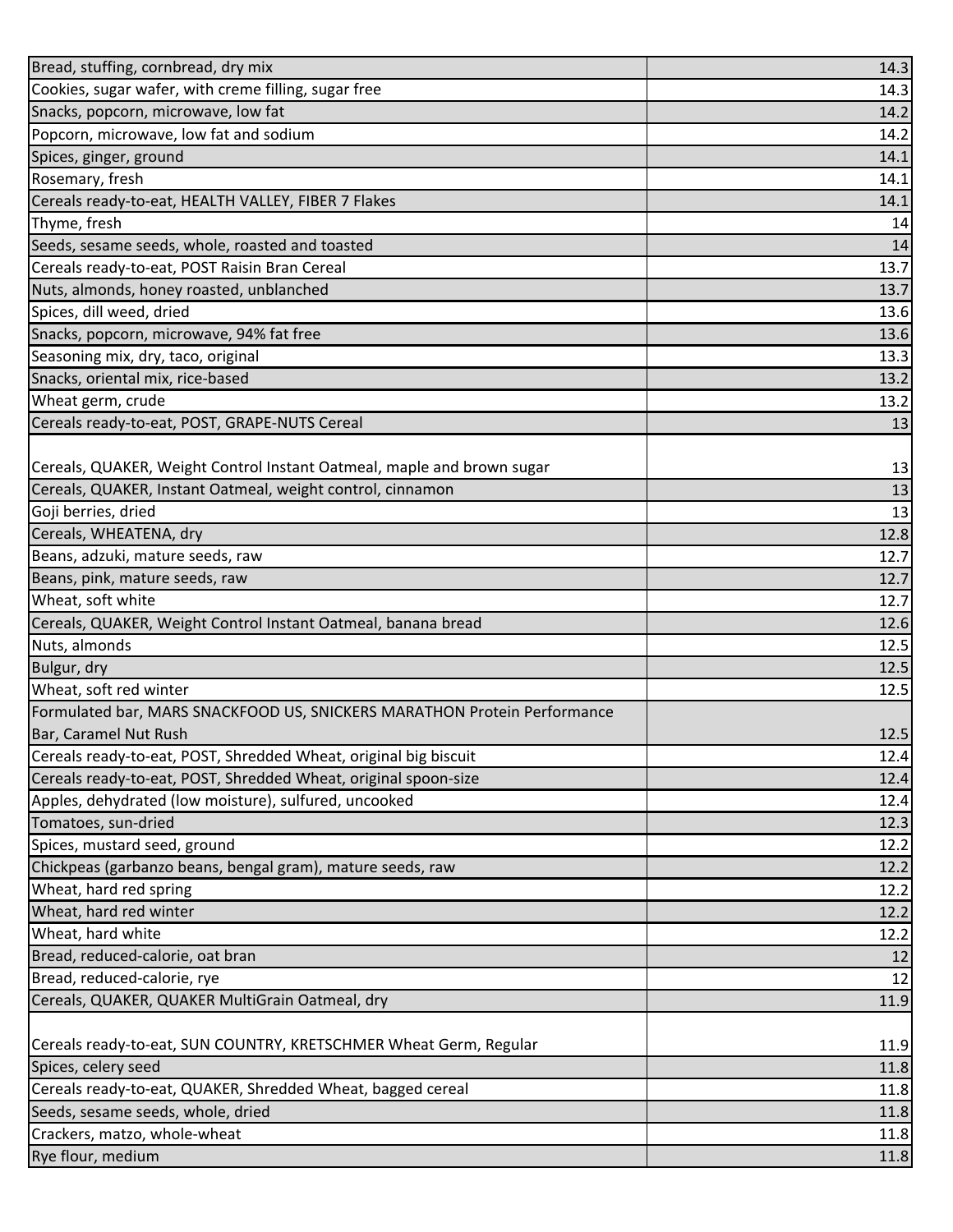| Seeds, sesame seed kernels, dried (decorticated)<br>11.6<br>Mushrooms, shiitake, dried<br>11.5<br>Seeds, sunflower seed kernels, toasted, without salt<br>11.5<br>Seeds, sunflower seed kernels, toasted, with salt added<br>11.5<br>Snacks, granola bar, KASHI TLC Bar, chewy, mixed flavors<br>11.4<br>Cereals ready-to-eat, WEETABIX whole grain cereal<br>11.4<br>Spices, chervil, dried<br>11.3<br>Spices, poultry seasoning<br>11.3<br>Pasta, whole grain, 51% whole wheat, remaining enriched semolina, dry (Includes foods<br>for USDA's Food Distribution Program)<br>11.3<br>Rolls, gluten-free, whole grain, made with tapioca starch and brown rice flour<br>11.2<br>Udi's, Gluten Free, Whole Grain Dinner Rolls<br>11.2<br>Cereals ready-to-eat, POST GREAT GRAINS Banana Nut Crunch<br>11.2<br>Cereals ready-to-eat, POST GREAT GRAINS Cranberry Almond Crunch<br>11.1<br>Seeds, sunflower seed kernels, dry roasted, without salt<br>11.1<br>Bread, reduced-calorie, wheat<br>11.1<br>Wheat, KAMUT khorasan, uncooked<br>11.1<br>Cookies, brownies, commercially prepared, reduced fat, with added fiber<br>11.1<br>Grape leaves, raw<br>11<br>Nuts, hazelnuts or filberts, blanched<br>11<br>Yardlong beans, mature seeds, raw<br>11<br>Pasta, gluten-free, corn, dry<br>11<br>Formulated bar, MARS SNACKFOOD US, SNICKERS MARATHON Honey Nut Oat Bar<br>11<br>10.9<br>Nuts, almonds, dry roasted, with salt added<br>10.9<br>10.9<br>Snacks, vegetable chips, HAIN CELESTIAL GROUP, TERRA CHIPS<br>10.9<br>10.8<br>10.8<br>10.8<br>10.7<br>10.7<br>10.7<br>10.7<br>10.7<br>10.7<br>10.7<br>10.7<br>10.6<br>10.6 | Nuts, chestnuts, european, dried, unpeeled                                     | 11.7 |
|-----------------------------------------------------------------------------------------------------------------------------------------------------------------------------------------------------------------------------------------------------------------------------------------------------------------------------------------------------------------------------------------------------------------------------------------------------------------------------------------------------------------------------------------------------------------------------------------------------------------------------------------------------------------------------------------------------------------------------------------------------------------------------------------------------------------------------------------------------------------------------------------------------------------------------------------------------------------------------------------------------------------------------------------------------------------------------------------------------------------------------------------------------------------------------------------------------------------------------------------------------------------------------------------------------------------------------------------------------------------------------------------------------------------------------------------------------------------------------------------------------------------------------------------------------------------------------------------------------------------------------------|--------------------------------------------------------------------------------|------|
|                                                                                                                                                                                                                                                                                                                                                                                                                                                                                                                                                                                                                                                                                                                                                                                                                                                                                                                                                                                                                                                                                                                                                                                                                                                                                                                                                                                                                                                                                                                                                                                                                                   |                                                                                |      |
|                                                                                                                                                                                                                                                                                                                                                                                                                                                                                                                                                                                                                                                                                                                                                                                                                                                                                                                                                                                                                                                                                                                                                                                                                                                                                                                                                                                                                                                                                                                                                                                                                                   |                                                                                |      |
|                                                                                                                                                                                                                                                                                                                                                                                                                                                                                                                                                                                                                                                                                                                                                                                                                                                                                                                                                                                                                                                                                                                                                                                                                                                                                                                                                                                                                                                                                                                                                                                                                                   |                                                                                |      |
|                                                                                                                                                                                                                                                                                                                                                                                                                                                                                                                                                                                                                                                                                                                                                                                                                                                                                                                                                                                                                                                                                                                                                                                                                                                                                                                                                                                                                                                                                                                                                                                                                                   |                                                                                |      |
|                                                                                                                                                                                                                                                                                                                                                                                                                                                                                                                                                                                                                                                                                                                                                                                                                                                                                                                                                                                                                                                                                                                                                                                                                                                                                                                                                                                                                                                                                                                                                                                                                                   |                                                                                |      |
|                                                                                                                                                                                                                                                                                                                                                                                                                                                                                                                                                                                                                                                                                                                                                                                                                                                                                                                                                                                                                                                                                                                                                                                                                                                                                                                                                                                                                                                                                                                                                                                                                                   |                                                                                |      |
|                                                                                                                                                                                                                                                                                                                                                                                                                                                                                                                                                                                                                                                                                                                                                                                                                                                                                                                                                                                                                                                                                                                                                                                                                                                                                                                                                                                                                                                                                                                                                                                                                                   |                                                                                |      |
|                                                                                                                                                                                                                                                                                                                                                                                                                                                                                                                                                                                                                                                                                                                                                                                                                                                                                                                                                                                                                                                                                                                                                                                                                                                                                                                                                                                                                                                                                                                                                                                                                                   |                                                                                |      |
|                                                                                                                                                                                                                                                                                                                                                                                                                                                                                                                                                                                                                                                                                                                                                                                                                                                                                                                                                                                                                                                                                                                                                                                                                                                                                                                                                                                                                                                                                                                                                                                                                                   |                                                                                |      |
| 10.9<br>10.9<br>10.6                                                                                                                                                                                                                                                                                                                                                                                                                                                                                                                                                                                                                                                                                                                                                                                                                                                                                                                                                                                                                                                                                                                                                                                                                                                                                                                                                                                                                                                                                                                                                                                                              |                                                                                |      |
|                                                                                                                                                                                                                                                                                                                                                                                                                                                                                                                                                                                                                                                                                                                                                                                                                                                                                                                                                                                                                                                                                                                                                                                                                                                                                                                                                                                                                                                                                                                                                                                                                                   |                                                                                |      |
|                                                                                                                                                                                                                                                                                                                                                                                                                                                                                                                                                                                                                                                                                                                                                                                                                                                                                                                                                                                                                                                                                                                                                                                                                                                                                                                                                                                                                                                                                                                                                                                                                                   |                                                                                |      |
|                                                                                                                                                                                                                                                                                                                                                                                                                                                                                                                                                                                                                                                                                                                                                                                                                                                                                                                                                                                                                                                                                                                                                                                                                                                                                                                                                                                                                                                                                                                                                                                                                                   |                                                                                |      |
|                                                                                                                                                                                                                                                                                                                                                                                                                                                                                                                                                                                                                                                                                                                                                                                                                                                                                                                                                                                                                                                                                                                                                                                                                                                                                                                                                                                                                                                                                                                                                                                                                                   |                                                                                |      |
|                                                                                                                                                                                                                                                                                                                                                                                                                                                                                                                                                                                                                                                                                                                                                                                                                                                                                                                                                                                                                                                                                                                                                                                                                                                                                                                                                                                                                                                                                                                                                                                                                                   |                                                                                |      |
|                                                                                                                                                                                                                                                                                                                                                                                                                                                                                                                                                                                                                                                                                                                                                                                                                                                                                                                                                                                                                                                                                                                                                                                                                                                                                                                                                                                                                                                                                                                                                                                                                                   |                                                                                |      |
|                                                                                                                                                                                                                                                                                                                                                                                                                                                                                                                                                                                                                                                                                                                                                                                                                                                                                                                                                                                                                                                                                                                                                                                                                                                                                                                                                                                                                                                                                                                                                                                                                                   |                                                                                |      |
|                                                                                                                                                                                                                                                                                                                                                                                                                                                                                                                                                                                                                                                                                                                                                                                                                                                                                                                                                                                                                                                                                                                                                                                                                                                                                                                                                                                                                                                                                                                                                                                                                                   |                                                                                |      |
|                                                                                                                                                                                                                                                                                                                                                                                                                                                                                                                                                                                                                                                                                                                                                                                                                                                                                                                                                                                                                                                                                                                                                                                                                                                                                                                                                                                                                                                                                                                                                                                                                                   |                                                                                |      |
|                                                                                                                                                                                                                                                                                                                                                                                                                                                                                                                                                                                                                                                                                                                                                                                                                                                                                                                                                                                                                                                                                                                                                                                                                                                                                                                                                                                                                                                                                                                                                                                                                                   |                                                                                |      |
|                                                                                                                                                                                                                                                                                                                                                                                                                                                                                                                                                                                                                                                                                                                                                                                                                                                                                                                                                                                                                                                                                                                                                                                                                                                                                                                                                                                                                                                                                                                                                                                                                                   |                                                                                |      |
|                                                                                                                                                                                                                                                                                                                                                                                                                                                                                                                                                                                                                                                                                                                                                                                                                                                                                                                                                                                                                                                                                                                                                                                                                                                                                                                                                                                                                                                                                                                                                                                                                                   |                                                                                |      |
|                                                                                                                                                                                                                                                                                                                                                                                                                                                                                                                                                                                                                                                                                                                                                                                                                                                                                                                                                                                                                                                                                                                                                                                                                                                                                                                                                                                                                                                                                                                                                                                                                                   |                                                                                |      |
|                                                                                                                                                                                                                                                                                                                                                                                                                                                                                                                                                                                                                                                                                                                                                                                                                                                                                                                                                                                                                                                                                                                                                                                                                                                                                                                                                                                                                                                                                                                                                                                                                                   |                                                                                |      |
|                                                                                                                                                                                                                                                                                                                                                                                                                                                                                                                                                                                                                                                                                                                                                                                                                                                                                                                                                                                                                                                                                                                                                                                                                                                                                                                                                                                                                                                                                                                                                                                                                                   |                                                                                |      |
|                                                                                                                                                                                                                                                                                                                                                                                                                                                                                                                                                                                                                                                                                                                                                                                                                                                                                                                                                                                                                                                                                                                                                                                                                                                                                                                                                                                                                                                                                                                                                                                                                                   |                                                                                |      |
|                                                                                                                                                                                                                                                                                                                                                                                                                                                                                                                                                                                                                                                                                                                                                                                                                                                                                                                                                                                                                                                                                                                                                                                                                                                                                                                                                                                                                                                                                                                                                                                                                                   |                                                                                |      |
|                                                                                                                                                                                                                                                                                                                                                                                                                                                                                                                                                                                                                                                                                                                                                                                                                                                                                                                                                                                                                                                                                                                                                                                                                                                                                                                                                                                                                                                                                                                                                                                                                                   |                                                                                |      |
|                                                                                                                                                                                                                                                                                                                                                                                                                                                                                                                                                                                                                                                                                                                                                                                                                                                                                                                                                                                                                                                                                                                                                                                                                                                                                                                                                                                                                                                                                                                                                                                                                                   | Cereals ready-to-eat, MALT-O-MEAL, Frosted Mini SPOONERS                       |      |
|                                                                                                                                                                                                                                                                                                                                                                                                                                                                                                                                                                                                                                                                                                                                                                                                                                                                                                                                                                                                                                                                                                                                                                                                                                                                                                                                                                                                                                                                                                                                                                                                                                   | Nuts, almonds, dry roasted, without salt added                                 |      |
|                                                                                                                                                                                                                                                                                                                                                                                                                                                                                                                                                                                                                                                                                                                                                                                                                                                                                                                                                                                                                                                                                                                                                                                                                                                                                                                                                                                                                                                                                                                                                                                                                                   |                                                                                |      |
|                                                                                                                                                                                                                                                                                                                                                                                                                                                                                                                                                                                                                                                                                                                                                                                                                                                                                                                                                                                                                                                                                                                                                                                                                                                                                                                                                                                                                                                                                                                                                                                                                                   | Crackers, whole-wheat, reduced fat                                             |      |
|                                                                                                                                                                                                                                                                                                                                                                                                                                                                                                                                                                                                                                                                                                                                                                                                                                                                                                                                                                                                                                                                                                                                                                                                                                                                                                                                                                                                                                                                                                                                                                                                                                   | Chocolate, dark, 70-85% cacao solids                                           |      |
|                                                                                                                                                                                                                                                                                                                                                                                                                                                                                                                                                                                                                                                                                                                                                                                                                                                                                                                                                                                                                                                                                                                                                                                                                                                                                                                                                                                                                                                                                                                                                                                                                                   |                                                                                |      |
|                                                                                                                                                                                                                                                                                                                                                                                                                                                                                                                                                                                                                                                                                                                                                                                                                                                                                                                                                                                                                                                                                                                                                                                                                                                                                                                                                                                                                                                                                                                                                                                                                                   | Seasoning mix, dry, chili, original                                            |      |
|                                                                                                                                                                                                                                                                                                                                                                                                                                                                                                                                                                                                                                                                                                                                                                                                                                                                                                                                                                                                                                                                                                                                                                                                                                                                                                                                                                                                                                                                                                                                                                                                                                   | Lentils, pink or red, raw                                                      |      |
|                                                                                                                                                                                                                                                                                                                                                                                                                                                                                                                                                                                                                                                                                                                                                                                                                                                                                                                                                                                                                                                                                                                                                                                                                                                                                                                                                                                                                                                                                                                                                                                                                                   | Chickpea flour (besan)                                                         |      |
|                                                                                                                                                                                                                                                                                                                                                                                                                                                                                                                                                                                                                                                                                                                                                                                                                                                                                                                                                                                                                                                                                                                                                                                                                                                                                                                                                                                                                                                                                                                                                                                                                                   | Cereals ready-to-eat, RALSTON TASTEEOS                                         |      |
|                                                                                                                                                                                                                                                                                                                                                                                                                                                                                                                                                                                                                                                                                                                                                                                                                                                                                                                                                                                                                                                                                                                                                                                                                                                                                                                                                                                                                                                                                                                                                                                                                                   | Cereals ready-to-eat, POST, Honey Nut Shredded Wheat                           |      |
|                                                                                                                                                                                                                                                                                                                                                                                                                                                                                                                                                                                                                                                                                                                                                                                                                                                                                                                                                                                                                                                                                                                                                                                                                                                                                                                                                                                                                                                                                                                                                                                                                                   | Nuts, pine nuts, pinyon, dried                                                 |      |
|                                                                                                                                                                                                                                                                                                                                                                                                                                                                                                                                                                                                                                                                                                                                                                                                                                                                                                                                                                                                                                                                                                                                                                                                                                                                                                                                                                                                                                                                                                                                                                                                                                   | Nuts, almonds, oil roasted, with salt added, smoke flavor                      |      |
|                                                                                                                                                                                                                                                                                                                                                                                                                                                                                                                                                                                                                                                                                                                                                                                                                                                                                                                                                                                                                                                                                                                                                                                                                                                                                                                                                                                                                                                                                                                                                                                                                                   | Cowpeas, catjang, mature seeds, raw                                            |      |
|                                                                                                                                                                                                                                                                                                                                                                                                                                                                                                                                                                                                                                                                                                                                                                                                                                                                                                                                                                                                                                                                                                                                                                                                                                                                                                                                                                                                                                                                                                                                                                                                                                   | Lentils, raw                                                                   |      |
|                                                                                                                                                                                                                                                                                                                                                                                                                                                                                                                                                                                                                                                                                                                                                                                                                                                                                                                                                                                                                                                                                                                                                                                                                                                                                                                                                                                                                                                                                                                                                                                                                                   |                                                                                |      |
|                                                                                                                                                                                                                                                                                                                                                                                                                                                                                                                                                                                                                                                                                                                                                                                                                                                                                                                                                                                                                                                                                                                                                                                                                                                                                                                                                                                                                                                                                                                                                                                                                                   | Wheat flour, whole-grain (Includes foods for USDA's Food Distribution Program) |      |
|                                                                                                                                                                                                                                                                                                                                                                                                                                                                                                                                                                                                                                                                                                                                                                                                                                                                                                                                                                                                                                                                                                                                                                                                                                                                                                                                                                                                                                                                                                                                                                                                                                   | Spelt, uncooked                                                                |      |
|                                                                                                                                                                                                                                                                                                                                                                                                                                                                                                                                                                                                                                                                                                                                                                                                                                                                                                                                                                                                                                                                                                                                                                                                                                                                                                                                                                                                                                                                                                                                                                                                                                   | Lemon peel, raw                                                                |      |
|                                                                                                                                                                                                                                                                                                                                                                                                                                                                                                                                                                                                                                                                                                                                                                                                                                                                                                                                                                                                                                                                                                                                                                                                                                                                                                                                                                                                                                                                                                                                                                                                                                   | Orange peel, raw                                                               |      |
|                                                                                                                                                                                                                                                                                                                                                                                                                                                                                                                                                                                                                                                                                                                                                                                                                                                                                                                                                                                                                                                                                                                                                                                                                                                                                                                                                                                                                                                                                                                                                                                                                                   | Fireweed, leaves, raw                                                          |      |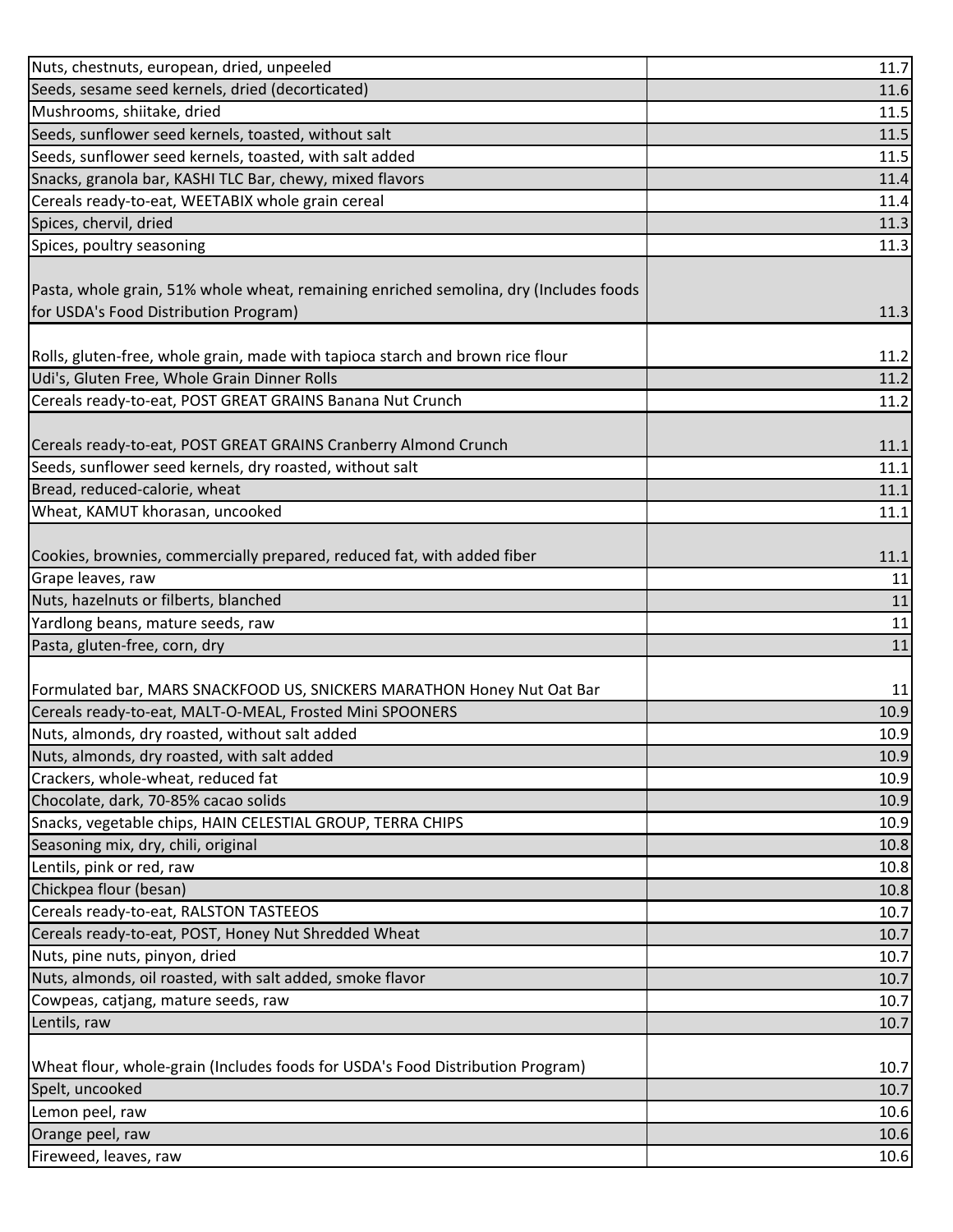| Seeds, sunflower seed kernels, oil roasted, without salt                  | 10.6 |
|---------------------------------------------------------------------------|------|
| Nuts, pistachio nuts, raw                                                 | 10.6 |
| Seeds, sunflower seed kernels, oil roasted, with salt added               | 10.6 |
|                                                                           |      |
| Cowpeas, common (blackeyes, crowder, southern), mature seeds, raw         | 10.6 |
| Oats (Includes foods for USDA's Food Distribution Program)                | 10.6 |
| Spaghetti, spinach, dry                                                   | 10.6 |
| Spices, cumin seed                                                        | 10.5 |
| Nuts, almonds, oil roasted, without salt added                            | 10.5 |
| Nuts, almonds, oil roasted, with salt added                               | 10.5 |
| Nuts, almonds, oil roasted, lightly salted                                | 10.5 |
| Beans, navy, mature seeds, cooked, boiled, without salt                   | 10.5 |
| Beans, navy, mature seeds, cooked, boiled, with salt                      | 10.5 |
| Crackers, whole-wheat, low salt                                           | 10.5 |
| Formulated bar, MARS SNACKFOOD US, SNICKERS MARATHON Double Chocolate Nut |      |
| Bar                                                                       | 10.5 |
| Spices, coriander leaf, dried                                             | 10.4 |
| Passion-fruit, (granadilla), purple, raw                                  | 10.4 |
| Leeks, (bulb and lower-leaf portion), freeze-dried                        | 10.4 |
| Beans, small white, mature seeds, cooked, boiled, without salt            | 10.4 |
| Beans, yellow, mature seeds, cooked, boiled, without salt                 | 10.4 |
| Beans, small white, mature seeds, cooked, boiled, with salt               | 10.4 |
| Beans, yellow, mature seeds, cooked, boiled, with salt                    | 10.4 |
|                                                                           |      |
| Candies, MARS SNACKFOOD US, COCOAVIA Chocolate Covered Almonds            | 10.4 |
| Cereals, ready-to-eat, MALT-O-MEAL, Blueberry Mini SPOONERS               | 10.3 |
| Nuts, pistachio nuts, dry roasted, without salt added                     | 10.3 |
| Nuts, almond butter, plain, without salt added                            | 10.3 |
| Nuts, pistachio nuts, dry roasted, with salt added                        | 10.3 |
| Nuts, almond butter, plain, with salt added                               | 10.3 |
| Crackers, whole-wheat                                                     | 10.3 |
| Buckwheat groats, roasted, dry                                            | 10.3 |
| Cereals ready-to-eat, POST, GRAPE-NUTS Flakes                             | 10.2 |
|                                                                           |      |
| Cereals ready-to-eat, QUAKER, 100% Natural Granola, Oats, Wheat and Honey | 10.2 |
|                                                                           |      |
| Cereals ready-to-eat, SUN COUNTRY, KRETSCHMER Honey Crunch Wheat Germ     | 10.2 |
| Cereals ready-to-eat, QUAKER, Toasted Multigrain Crisps                   | 10.2 |
| Cereals ready-to-eat, MALT-O-MEAL, Raisin Bran Cereal                     | 10.2 |
| Crackers, gluten-free, multi-seeded and multigrain                        | 10.2 |
| Bacon bits, meatless                                                      | 10.2 |
| Cereals ready-to-eat, GENERAL MILLS, CHEERIOS                             | 10.1 |
| Cereals, oats, regular and quick, not fortified, dry                      | 10.1 |
| Barley flour or meal                                                      | 10.1 |
|                                                                           |      |
| Pasta, whole grain, 51% whole wheat, remaining unenriched semolina, dry   | 10.1 |
| Puddings, chocolate flavor, low calorie, regular, dry mix                 | 10.1 |
| Cereals, oats, instant, fortified, plain, dry                             | 10   |
| Cereals ready-to-eat, MOM'S BEST, Sweetened WHEAT-FULS                    | 10   |
| Snacks, popcorn, oil-popped, white popcorn, salt added                    | 10   |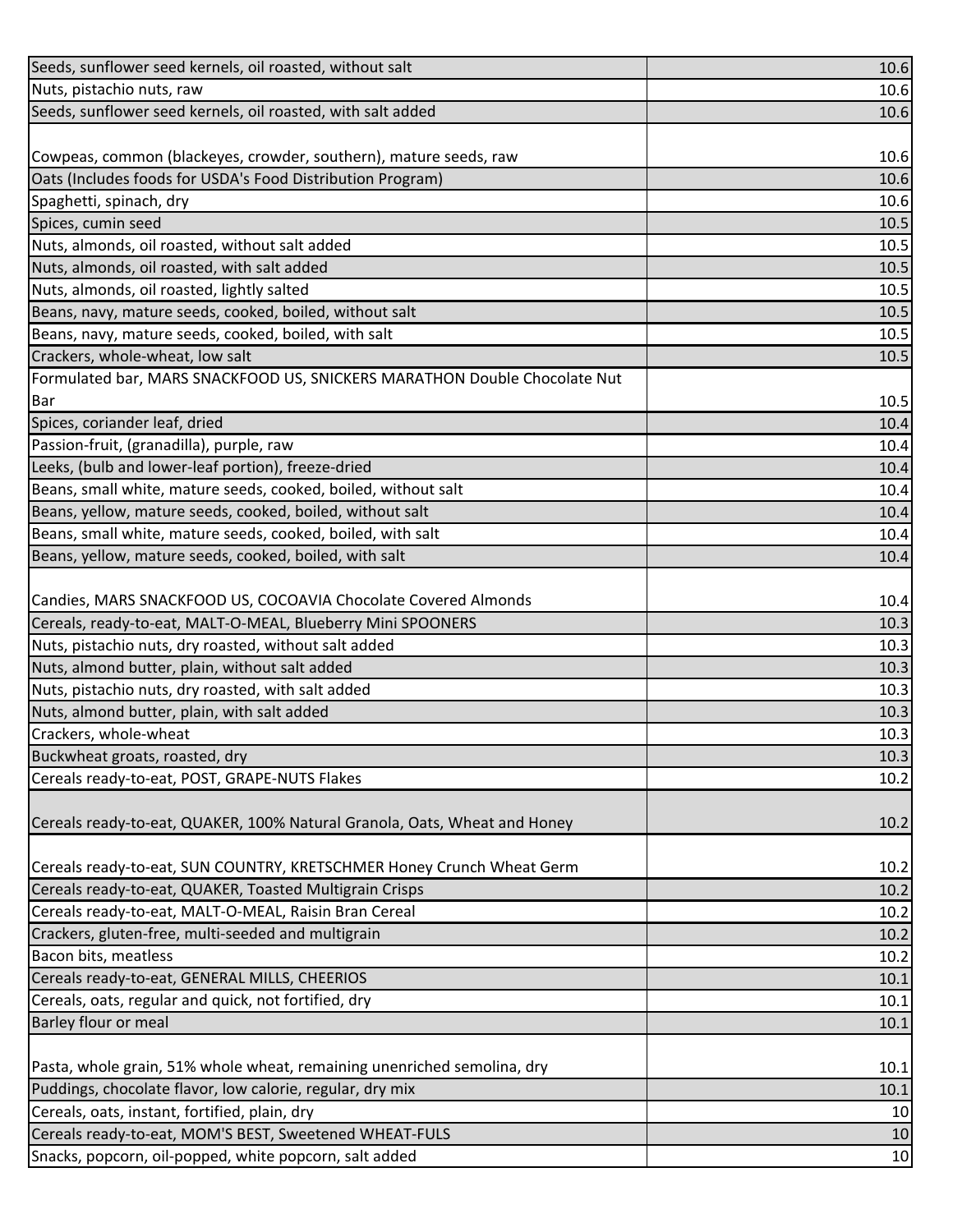| <b>Buckwheat</b>                                                                      | 10  |
|---------------------------------------------------------------------------------------|-----|
| Buckwheat flour, whole-groat                                                          | 10  |
| Snacks, popcorn, microwave, regular (butter) flavor, made with partially hydrogenated |     |
| loil                                                                                  | 10  |
| Popcorn, microwave, regular (butter) flavor, made with palm oil                       | 10  |
| Snacks, granola bar, KASHI TLC Bar, crunchy, mixed flavors                            | 10  |
| Snacks, popcorn, home-prepared, oil-popped, unsalted                                  | 10  |
| Cereals, QUAKER, Whole Wheat Natural Cereal, dry                                      | 9.9 |
| Incaparina, dry mix (corn and soy flours), unprepared                                 | 9.9 |
|                                                                                       |     |
| Cereals ready-to-eat, QUAKER, Natural Granola Apple Cranberry Almond                  | 9.9 |
| Bananas, dehydrated, or banana powder                                                 | 9.9 |
| Grape leaves, canned                                                                  | 9.9 |
| Nuts, almonds, blanched                                                               | 9.9 |
|                                                                                       |     |
| Nuts, coconut meat, dried (desiccated), sweetened, flaked, packaged                   | 9.9 |
| Snacks, popcorn, cheese-flavor                                                        | 9.9 |
| Cereals, QUAKER, Instant Oatmeal Organic, Regular                                     | 9.8 |
| Figs, dried, uncooked                                                                 | 9.8 |
| Kanpyo, (dried gourd strips)                                                          | 9.8 |
| Tortillas, ready-to-bake or -fry, whole wheat                                         | 9.8 |
| Hazelnuts, beaked (Northern Plains Indians)                                           | 9.8 |
|                                                                                       |     |
| Cereals, QUAKER, Instant Oatmeal, Apple and Cinnamon, reduced sugar                   | 9.7 |
| Nuts, hazelnuts or filberts                                                           | 9.7 |
| Soy flour, full-fat, roasted                                                          | 9.7 |
| Bread, reduced-calorie, white                                                         | 9.7 |
| Candies, NESTLE, GOOBERS Chocolate Covered Peanuts                                    | 9.7 |
|                                                                                       |     |
| Bread, chapati or roti, whole wheat, commercially prepared, frozen                    | 9.7 |
| Crackers, toast thins, low sodium                                                     | 9.7 |
| Cereals ready-to-eat, POST, GREAT GRAINS Crunchy Pecan Cereal                         | 9.7 |
|                                                                                       |     |
| Cereals ready-to-eat, wheat and bran, presweetened with nuts and fruits               | 9.7 |
|                                                                                       |     |
| Cereals ready-to-eat, POST, Shredded Wheat, lightly frosted, spoon-size               | 9.6 |
|                                                                                       |     |
| Cereals ready-to-eat, QUAKER, Low Fat 100% Natural Granola with Raisins               | 9.6 |
| Nuts, pecans                                                                          | 9.6 |
| Soy flour, full-fat, raw                                                              | 9.6 |
| Bread, paratha, whole wheat, commercially prepared, frozen                            | 9.6 |
| Cereals, whole wheat hot natural cereal, dry                                          | 9.5 |
| Nuts, pecans, oil roasted, without salt added                                         | 9.5 |
| Nuts, pecans, oil roasted, with salt added                                            | 9.5 |
| Peanuts, spanish, raw                                                                 | 9.5 |
| Cereals ready-to-eat, QUAKER, QUAKER Puffed Wheat                                     | 9.4 |
| Cereals ready-to-eat, QUAKER, QUAKER 100% Natural Granola with Oats, Wheat, Honey,    |     |
| and Raisins                                                                           | 9.4 |
| Cereals, QUAKER, Quick Oats, Dry                                                      | 9.4 |
| Cereals, QUAKER, Quick Oats with Iron, Dry                                            | 9.4 |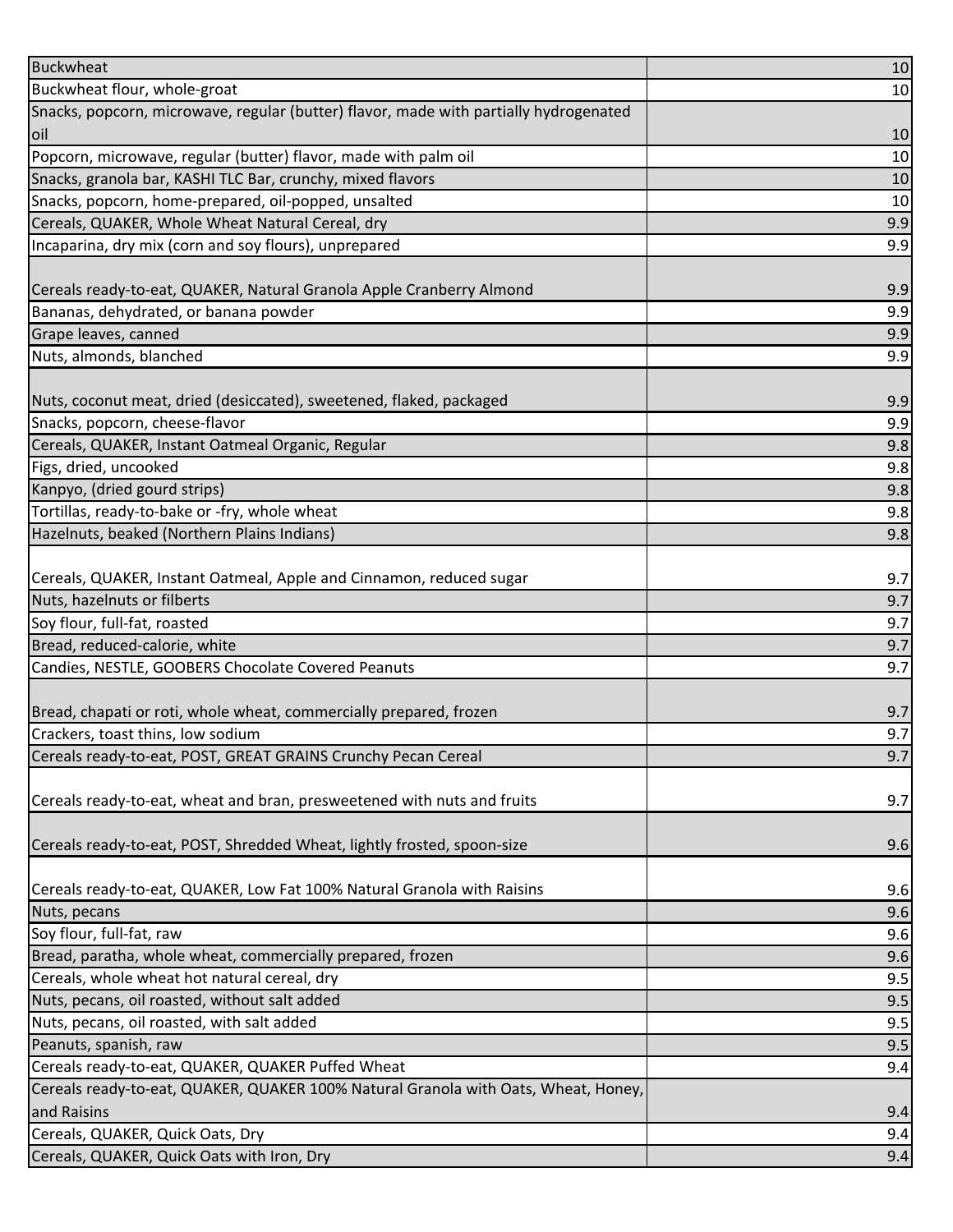| Nuts, hazelnuts or filberts, dry roasted, without salt added                                 | 9.4              |
|----------------------------------------------------------------------------------------------|------------------|
| Nuts, pecans, dry roasted, without salt added                                                | 9.4              |
| Nuts, pecans, dry roasted, with salt added                                                   | 9.4              |
| Beverages, Dairy drink mix, chocolate, reduced calorie, with low-calorie sweeteners,         |                  |
| powder                                                                                       | 9.4              |
| Beans, french, mature seeds, cooked, boiled, without salt                                    | 9.4              |
| Peanuts, all types, oil-roasted, with salt                                                   | 9.4              |
| Beans, french, mature seeds, cooked, boiled, with salt                                       | 9.4              |
| Peanuts, all types, oil-roasted, without salt                                                | 9.4              |
| Crackers, whole grain, sandwich-type, with peanut butter filling                             | 9.4              |
| Nuts, ginkgo nuts, canned                                                                    | 9.3              |
|                                                                                              |                  |
| (Seeds, sesame butter, tahini, from roasted and toasted kernels (most common type)           | 9.3              |
| Seeds, sesame butter, tahini, from unroasted kernels (non-chemically removed seed            |                  |
| coat)                                                                                        | 9.3              |
| Seeds, sesame butter, tahini, from raw and stone ground kernels                              | 9.3              |
|                                                                                              |                  |
| Beans, kidney, california red, mature seeds, cooked, boiled, without salt                    | 9.3              |
|                                                                                              |                  |
| Beans, kidney, royal red, mature seeds, cooked, boiled, without salt                         | 9.3              |
| Soybeans, mature seeds, raw                                                                  | 9.3              |
|                                                                                              |                  |
| Beans, kidney, california red, mature seeds, cooked, boiled, with salt                       | 9.3              |
| Beans, kidney, royal red, mature seeds, cooked, boiled with salt                             | 9.3              |
| Cereals ready-to-eat, POST, GREAT GRAINS, Raisin, Date & Pecan                               | 9.3              |
|                                                                                              |                  |
| Onions, dehydrated flakes                                                                    | 9.2              |
| Bread, white wheat                                                                           | 9.2              |
|                                                                                              |                  |
| Pasta, whole-wheat, dry (Includes foods for USDA's Food Distribution Program)                | 9.2              |
| Piki bread, made from blue cornmeal (Hopi)                                                   | 9.2              |
| Cereals ready-to-eat, QUAKER WHOLE HEARTS oat cereal                                         | 9.1              |
| Beverages, chocolate powder, no sugar added                                                  | 9.1              |
|                                                                                              |                  |
| Candies, MARS SNACKFOOD US, COCOAVIA Blueberry and Almond Chocolate Bar                      | 9.1              |
| Cereals ready-to-eat, ALPEN                                                                  | 9.1              |
| Spices, garlic powder                                                                        | 9                |
| Nuts, coconut meat, raw                                                                      | $\boldsymbol{9}$ |
|                                                                                              |                  |
| Seeds, sunflower seed kernels from shell, dry roasted, with salt added                       | $\overline{9}$   |
| Seeds, sunflower seed kernels, dry roasted, with salt added                                  | 9                |
| Nuts, mixed nuts, dry roasted, with peanuts, with salt added                                 | $\overline{9}$   |
| Beans, pinto, mature seeds, cooked, boiled, without salt                                     | $\boldsymbol{9}$ |
| Beans, pinto, mature seeds, cooked, boiled, with salt                                        | $\overline{9}$   |
| Cereals ready-to-eat, granola, homemade                                                      | 8.9              |
| Peanuts, spanish, oil-roasted, with salt                                                     | 8.9              |
| Peanuts, valencia, oil-roasted, with salt                                                    | 8.9              |
| Peanuts, virginia, oil-roasted, with salt                                                    | 8.9              |
| Peanuts, spanish, oil-roasted, without salt                                                  | 8.9              |
| Peanuts, valencia, oil-roasted, without salt<br>Peanuts, virginia, oil-roasted, without salt | 8.9<br>8.9       |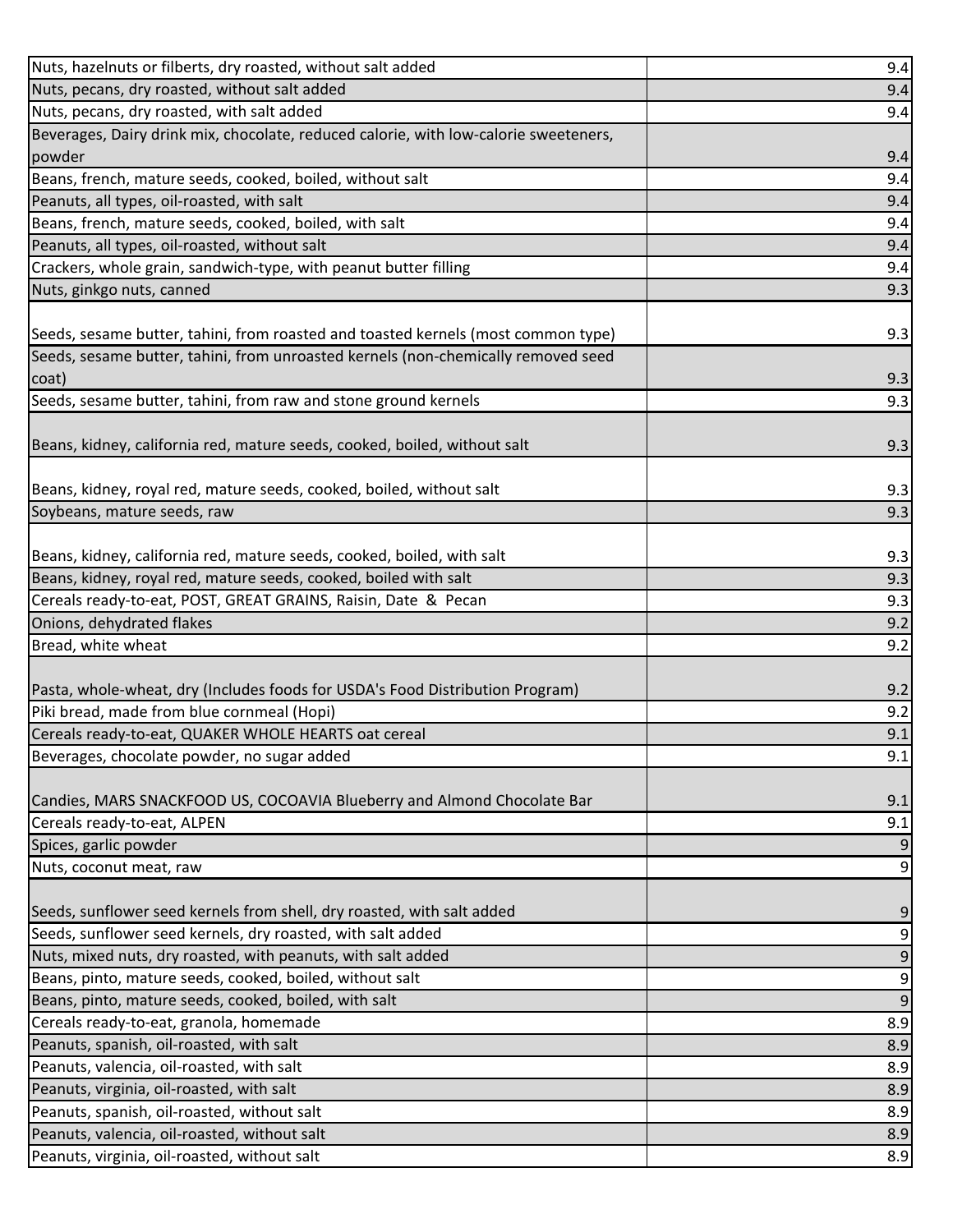| Peanuts, all types, cooked, boiled, with salt<br>8.8<br>Snacks, sweet potato chips, unsalted<br>8.8<br>Snacks, FRITOLAY, SUNCHIPS, Multigrain Snack, original flavor<br>8.8<br>Cereals ready-to-eat, QUAKER, Oatmeal Squares, cinnamon<br>8.7<br>Apples, dried, sulfured, uncooked<br>8.7<br>Beans, black, mature seeds, cooked, boiled, without salt<br>8.7<br>Peanuts, valencia, raw<br>8.7<br>8.7<br>8.7<br>8.6<br>8.6<br>8.6<br>8.6<br>8.6<br>Beans, cranberry (roman), mature seeds, cooked, boiled, with salt<br>8.6<br>Pectin, unsweetened, dry mix<br>8.6<br>Cereals, QUAKER, oatmeal, REAL MEDLEYS, summer berry, dry<br>8.5<br>Beverages, tea, instant, decaffeinated, unsweetened<br>8.5<br>Beverages, tea, instant, unsweetened, powder<br>8.5<br>Peanuts, all types, raw<br>8.5<br>Peanuts, virginia, raw<br>8.5<br>Pancakes, buckwheat, dry mix, incomplete<br>8.5<br>Millet, raw<br>8.5<br>Cereals ready-to-eat, FAMILIA<br>8.5<br>Cereals ready-to-eat, NATURE'S PATH, Organic FLAX PLUS, Pumpkin Granola<br>8.4<br>Peanuts, all types, dry-roasted, with salt<br>8.4<br>Peanuts, all types, dry-roasted, without salt<br>8.4<br>Snacks, cornnuts, barbecue-flavor<br>8.4<br>Corn flour, whole-grain, blue (harina de maiz morado)<br>8.4<br>Clif Z bar<br>8.3<br>Cereals, QUAKER, Instant Oatmeal, apples and cinnamon, dry<br>8.3<br>8.3<br>Cereals ready-to-eat, QUAKER, Oatmeal Squares<br>Cereals ready-to-eat, QUAKER Oatmeal Squares, Golden Maple<br>8.3<br>8.3<br>8.3<br>8.3<br>8.3<br>8.3<br>8.3<br>8.2<br>8.2<br>Muffins, wheat bran, toaster-type with raisins, toasted<br>8.2<br>8.2 |                                                                                      |     |
|-------------------------------------------------------------------------------------------------------------------------------------------------------------------------------------------------------------------------------------------------------------------------------------------------------------------------------------------------------------------------------------------------------------------------------------------------------------------------------------------------------------------------------------------------------------------------------------------------------------------------------------------------------------------------------------------------------------------------------------------------------------------------------------------------------------------------------------------------------------------------------------------------------------------------------------------------------------------------------------------------------------------------------------------------------------------------------------------------------------------------------------------------------------------------------------------------------------------------------------------------------------------------------------------------------------------------------------------------------------------------------------------------------------------------------------------------------------------------------------------------------------------------------------------------------------------------------------------------------------------|--------------------------------------------------------------------------------------|-----|
|                                                                                                                                                                                                                                                                                                                                                                                                                                                                                                                                                                                                                                                                                                                                                                                                                                                                                                                                                                                                                                                                                                                                                                                                                                                                                                                                                                                                                                                                                                                                                                                                                   | Cereals, QUAKER, Instant Oatmeal, Cinnamon Spice, reduced sugar                      | 8.8 |
|                                                                                                                                                                                                                                                                                                                                                                                                                                                                                                                                                                                                                                                                                                                                                                                                                                                                                                                                                                                                                                                                                                                                                                                                                                                                                                                                                                                                                                                                                                                                                                                                                   |                                                                                      |     |
|                                                                                                                                                                                                                                                                                                                                                                                                                                                                                                                                                                                                                                                                                                                                                                                                                                                                                                                                                                                                                                                                                                                                                                                                                                                                                                                                                                                                                                                                                                                                                                                                                   |                                                                                      |     |
|                                                                                                                                                                                                                                                                                                                                                                                                                                                                                                                                                                                                                                                                                                                                                                                                                                                                                                                                                                                                                                                                                                                                                                                                                                                                                                                                                                                                                                                                                                                                                                                                                   |                                                                                      |     |
|                                                                                                                                                                                                                                                                                                                                                                                                                                                                                                                                                                                                                                                                                                                                                                                                                                                                                                                                                                                                                                                                                                                                                                                                                                                                                                                                                                                                                                                                                                                                                                                                                   |                                                                                      |     |
|                                                                                                                                                                                                                                                                                                                                                                                                                                                                                                                                                                                                                                                                                                                                                                                                                                                                                                                                                                                                                                                                                                                                                                                                                                                                                                                                                                                                                                                                                                                                                                                                                   |                                                                                      |     |
|                                                                                                                                                                                                                                                                                                                                                                                                                                                                                                                                                                                                                                                                                                                                                                                                                                                                                                                                                                                                                                                                                                                                                                                                                                                                                                                                                                                                                                                                                                                                                                                                                   |                                                                                      |     |
|                                                                                                                                                                                                                                                                                                                                                                                                                                                                                                                                                                                                                                                                                                                                                                                                                                                                                                                                                                                                                                                                                                                                                                                                                                                                                                                                                                                                                                                                                                                                                                                                                   |                                                                                      |     |
|                                                                                                                                                                                                                                                                                                                                                                                                                                                                                                                                                                                                                                                                                                                                                                                                                                                                                                                                                                                                                                                                                                                                                                                                                                                                                                                                                                                                                                                                                                                                                                                                                   | Beans, black, mature seeds, cooked, boiled, with salt                                |     |
|                                                                                                                                                                                                                                                                                                                                                                                                                                                                                                                                                                                                                                                                                                                                                                                                                                                                                                                                                                                                                                                                                                                                                                                                                                                                                                                                                                                                                                                                                                                                                                                                                   | Candies, MARS SNACKFOOD US, COCOAVIA Chocolate Bar                                   |     |
|                                                                                                                                                                                                                                                                                                                                                                                                                                                                                                                                                                                                                                                                                                                                                                                                                                                                                                                                                                                                                                                                                                                                                                                                                                                                                                                                                                                                                                                                                                                                                                                                                   | Cereals ready-to-eat, QUAKER, MOTHER'S Toasted Oat Bran cereal                       |     |
|                                                                                                                                                                                                                                                                                                                                                                                                                                                                                                                                                                                                                                                                                                                                                                                                                                                                                                                                                                                                                                                                                                                                                                                                                                                                                                                                                                                                                                                                                                                                                                                                                   | Potatoes, scalloped, dry mix, unprepared                                             |     |
|                                                                                                                                                                                                                                                                                                                                                                                                                                                                                                                                                                                                                                                                                                                                                                                                                                                                                                                                                                                                                                                                                                                                                                                                                                                                                                                                                                                                                                                                                                                                                                                                                   | Seeds, sunflower seed kernels, dried                                                 |     |
|                                                                                                                                                                                                                                                                                                                                                                                                                                                                                                                                                                                                                                                                                                                                                                                                                                                                                                                                                                                                                                                                                                                                                                                                                                                                                                                                                                                                                                                                                                                                                                                                                   | Nuts, macadamia nuts, raw                                                            |     |
|                                                                                                                                                                                                                                                                                                                                                                                                                                                                                                                                                                                                                                                                                                                                                                                                                                                                                                                                                                                                                                                                                                                                                                                                                                                                                                                                                                                                                                                                                                                                                                                                                   | Beans, cranberry (roman), mature seeds, cooked, boiled, without salt                 |     |
|                                                                                                                                                                                                                                                                                                                                                                                                                                                                                                                                                                                                                                                                                                                                                                                                                                                                                                                                                                                                                                                                                                                                                                                                                                                                                                                                                                                                                                                                                                                                                                                                                   |                                                                                      |     |
|                                                                                                                                                                                                                                                                                                                                                                                                                                                                                                                                                                                                                                                                                                                                                                                                                                                                                                                                                                                                                                                                                                                                                                                                                                                                                                                                                                                                                                                                                                                                                                                                                   |                                                                                      |     |
|                                                                                                                                                                                                                                                                                                                                                                                                                                                                                                                                                                                                                                                                                                                                                                                                                                                                                                                                                                                                                                                                                                                                                                                                                                                                                                                                                                                                                                                                                                                                                                                                                   |                                                                                      |     |
|                                                                                                                                                                                                                                                                                                                                                                                                                                                                                                                                                                                                                                                                                                                                                                                                                                                                                                                                                                                                                                                                                                                                                                                                                                                                                                                                                                                                                                                                                                                                                                                                                   |                                                                                      |     |
|                                                                                                                                                                                                                                                                                                                                                                                                                                                                                                                                                                                                                                                                                                                                                                                                                                                                                                                                                                                                                                                                                                                                                                                                                                                                                                                                                                                                                                                                                                                                                                                                                   |                                                                                      |     |
|                                                                                                                                                                                                                                                                                                                                                                                                                                                                                                                                                                                                                                                                                                                                                                                                                                                                                                                                                                                                                                                                                                                                                                                                                                                                                                                                                                                                                                                                                                                                                                                                                   |                                                                                      |     |
|                                                                                                                                                                                                                                                                                                                                                                                                                                                                                                                                                                                                                                                                                                                                                                                                                                                                                                                                                                                                                                                                                                                                                                                                                                                                                                                                                                                                                                                                                                                                                                                                                   |                                                                                      |     |
|                                                                                                                                                                                                                                                                                                                                                                                                                                                                                                                                                                                                                                                                                                                                                                                                                                                                                                                                                                                                                                                                                                                                                                                                                                                                                                                                                                                                                                                                                                                                                                                                                   |                                                                                      |     |
|                                                                                                                                                                                                                                                                                                                                                                                                                                                                                                                                                                                                                                                                                                                                                                                                                                                                                                                                                                                                                                                                                                                                                                                                                                                                                                                                                                                                                                                                                                                                                                                                                   |                                                                                      |     |
|                                                                                                                                                                                                                                                                                                                                                                                                                                                                                                                                                                                                                                                                                                                                                                                                                                                                                                                                                                                                                                                                                                                                                                                                                                                                                                                                                                                                                                                                                                                                                                                                                   |                                                                                      |     |
|                                                                                                                                                                                                                                                                                                                                                                                                                                                                                                                                                                                                                                                                                                                                                                                                                                                                                                                                                                                                                                                                                                                                                                                                                                                                                                                                                                                                                                                                                                                                                                                                                   |                                                                                      |     |
|                                                                                                                                                                                                                                                                                                                                                                                                                                                                                                                                                                                                                                                                                                                                                                                                                                                                                                                                                                                                                                                                                                                                                                                                                                                                                                                                                                                                                                                                                                                                                                                                                   |                                                                                      |     |
|                                                                                                                                                                                                                                                                                                                                                                                                                                                                                                                                                                                                                                                                                                                                                                                                                                                                                                                                                                                                                                                                                                                                                                                                                                                                                                                                                                                                                                                                                                                                                                                                                   |                                                                                      |     |
|                                                                                                                                                                                                                                                                                                                                                                                                                                                                                                                                                                                                                                                                                                                                                                                                                                                                                                                                                                                                                                                                                                                                                                                                                                                                                                                                                                                                                                                                                                                                                                                                                   |                                                                                      |     |
|                                                                                                                                                                                                                                                                                                                                                                                                                                                                                                                                                                                                                                                                                                                                                                                                                                                                                                                                                                                                                                                                                                                                                                                                                                                                                                                                                                                                                                                                                                                                                                                                                   |                                                                                      |     |
|                                                                                                                                                                                                                                                                                                                                                                                                                                                                                                                                                                                                                                                                                                                                                                                                                                                                                                                                                                                                                                                                                                                                                                                                                                                                                                                                                                                                                                                                                                                                                                                                                   |                                                                                      |     |
|                                                                                                                                                                                                                                                                                                                                                                                                                                                                                                                                                                                                                                                                                                                                                                                                                                                                                                                                                                                                                                                                                                                                                                                                                                                                                                                                                                                                                                                                                                                                                                                                                   |                                                                                      |     |
|                                                                                                                                                                                                                                                                                                                                                                                                                                                                                                                                                                                                                                                                                                                                                                                                                                                                                                                                                                                                                                                                                                                                                                                                                                                                                                                                                                                                                                                                                                                                                                                                                   |                                                                                      |     |
|                                                                                                                                                                                                                                                                                                                                                                                                                                                                                                                                                                                                                                                                                                                                                                                                                                                                                                                                                                                                                                                                                                                                                                                                                                                                                                                                                                                                                                                                                                                                                                                                                   |                                                                                      |     |
|                                                                                                                                                                                                                                                                                                                                                                                                                                                                                                                                                                                                                                                                                                                                                                                                                                                                                                                                                                                                                                                                                                                                                                                                                                                                                                                                                                                                                                                                                                                                                                                                                   |                                                                                      |     |
|                                                                                                                                                                                                                                                                                                                                                                                                                                                                                                                                                                                                                                                                                                                                                                                                                                                                                                                                                                                                                                                                                                                                                                                                                                                                                                                                                                                                                                                                                                                                                                                                                   |                                                                                      |     |
|                                                                                                                                                                                                                                                                                                                                                                                                                                                                                                                                                                                                                                                                                                                                                                                                                                                                                                                                                                                                                                                                                                                                                                                                                                                                                                                                                                                                                                                                                                                                                                                                                   | Cereals, QUAKER, Instant Oatmeal, fruit and cream, variety of flavors, reduced sugar |     |
|                                                                                                                                                                                                                                                                                                                                                                                                                                                                                                                                                                                                                                                                                                                                                                                                                                                                                                                                                                                                                                                                                                                                                                                                                                                                                                                                                                                                                                                                                                                                                                                                                   | Pumpkin pie mix, canned                                                              |     |
|                                                                                                                                                                                                                                                                                                                                                                                                                                                                                                                                                                                                                                                                                                                                                                                                                                                                                                                                                                                                                                                                                                                                                                                                                                                                                                                                                                                                                                                                                                                                                                                                                   | Beans, black turtle, mature seeds, cooked, boiled, without salt                      |     |
|                                                                                                                                                                                                                                                                                                                                                                                                                                                                                                                                                                                                                                                                                                                                                                                                                                                                                                                                                                                                                                                                                                                                                                                                                                                                                                                                                                                                                                                                                                                                                                                                                   | Peas, split, mature seeds, cooked, boiled, without salt                              |     |
|                                                                                                                                                                                                                                                                                                                                                                                                                                                                                                                                                                                                                                                                                                                                                                                                                                                                                                                                                                                                                                                                                                                                                                                                                                                                                                                                                                                                                                                                                                                                                                                                                   | Beans, black turtle, mature seeds, cooked, boiled, with salt                         |     |
|                                                                                                                                                                                                                                                                                                                                                                                                                                                                                                                                                                                                                                                                                                                                                                                                                                                                                                                                                                                                                                                                                                                                                                                                                                                                                                                                                                                                                                                                                                                                                                                                                   | Peas, split, mature seeds, cooked, boiled, with salt                                 |     |
|                                                                                                                                                                                                                                                                                                                                                                                                                                                                                                                                                                                                                                                                                                                                                                                                                                                                                                                                                                                                                                                                                                                                                                                                                                                                                                                                                                                                                                                                                                                                                                                                                   | Cereals, QUAKER, Instant Oatmeal, Cinnamon-Spice, dry                                |     |
|                                                                                                                                                                                                                                                                                                                                                                                                                                                                                                                                                                                                                                                                                                                                                                                                                                                                                                                                                                                                                                                                                                                                                                                                                                                                                                                                                                                                                                                                                                                                                                                                                   | Peaches, dried, sulfured, uncooked                                                   |     |
|                                                                                                                                                                                                                                                                                                                                                                                                                                                                                                                                                                                                                                                                                                                                                                                                                                                                                                                                                                                                                                                                                                                                                                                                                                                                                                                                                                                                                                                                                                                                                                                                                   |                                                                                      |     |
|                                                                                                                                                                                                                                                                                                                                                                                                                                                                                                                                                                                                                                                                                                                                                                                                                                                                                                                                                                                                                                                                                                                                                                                                                                                                                                                                                                                                                                                                                                                                                                                                                   | ON THE BORDER, refried beans                                                         |     |
|                                                                                                                                                                                                                                                                                                                                                                                                                                                                                                                                                                                                                                                                                                                                                                                                                                                                                                                                                                                                                                                                                                                                                                                                                                                                                                                                                                                                                                                                                                                                                                                                                   | Cereals ready-to-eat, QUAKER, MOTHER'S Cinnamon Oat Crunch                           | 8.1 |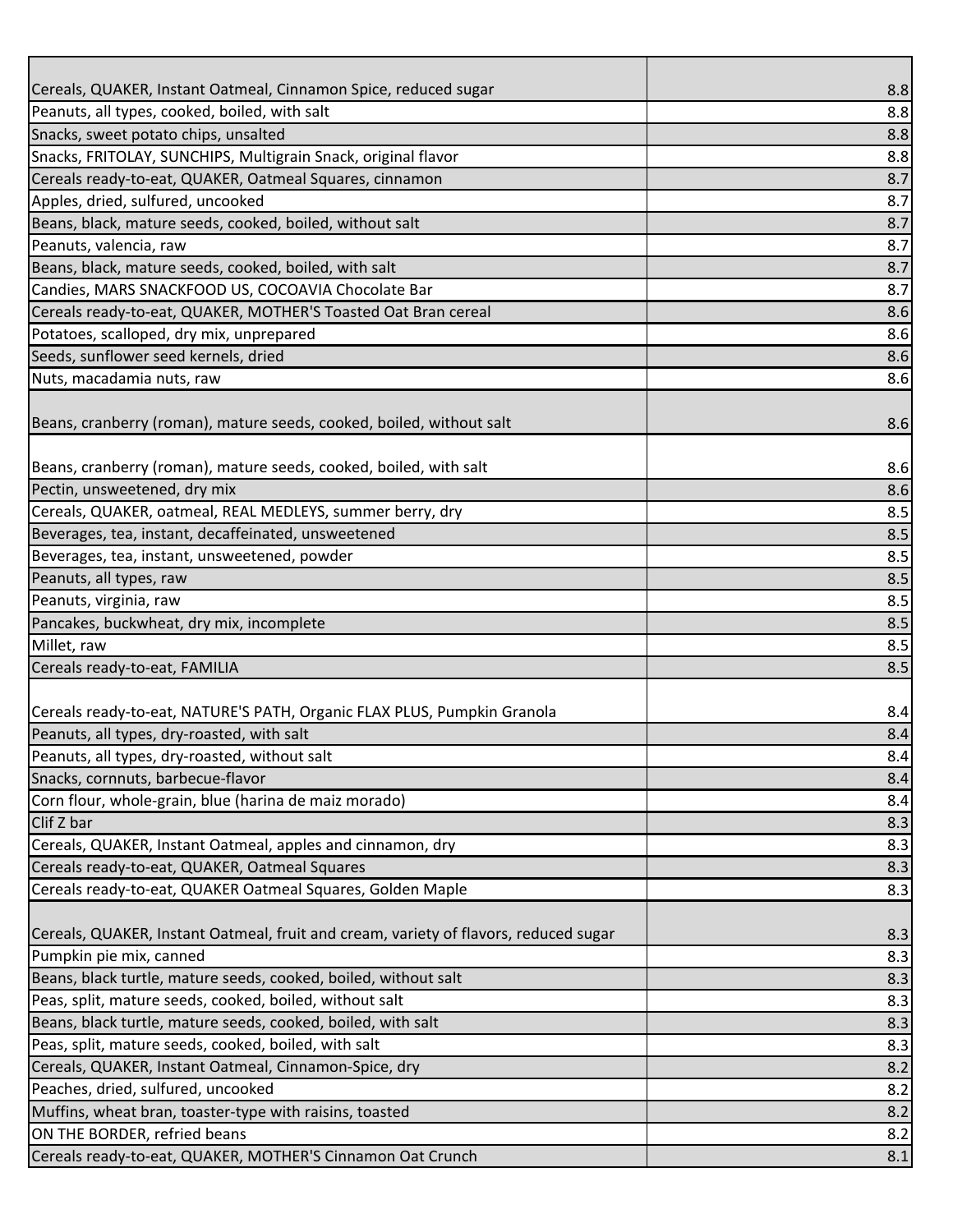| Nuts, chestnuts, european, raw, unpeeled                                                  | 8.1        |
|-------------------------------------------------------------------------------------------|------------|
|                                                                                           |            |
| Nuts, mixed nuts, dry roasted, with peanuts, salt added, PLANTERS pistachio blend         | 8.1        |
| Soybeans, mature seeds, dry roasted                                                       | 8.1        |
| Bread, multi-grain, toasted (includes whole-grain)                                        | 8.1        |
| Leavening agents, yeast, baker's, compressed                                              | 8.1        |
|                                                                                           |            |
| Snacks, popcorn, oil-popped, microwave, regular flavor, no trans fat                      | 8.1        |
| Snacks, FRITOLAY, SUNCHIPS, Multigrain Snack, Harvest Cheddar flavor                      | 8.1        |
| Peppermint, fresh                                                                         | 8          |
| Cereals, oats, instant, fortified, with cinnamon and spice, dry                           | 8          |
| Dates, deglet noor                                                                        | 8          |
| Nuts, macadamia nuts, dry roasted, without salt added                                     | 8          |
| Nuts, macadamia nuts, dry roasted, with salt added                                        | 8          |
| Beverages, Carob-flavor beverage mix, powder                                              | 8          |
| Peanut butter, chunk style, with salt                                                     | 8          |
| Peanut butter, chunk style, without salt                                                  | 8          |
| Crackers, melba toast, rye (includes pumpernickel)                                        | 8          |
| Chocolate, dark, 60-69% cacao solids                                                      | 8          |
| Rye flour, light                                                                          | 8          |
| Teff, uncooked                                                                            | 8          |
| Prairie Turnips, raw (Northern Plains Indians)                                            | 8          |
| Restaurant, Mexican, refried beans                                                        | 8          |
| Cereals ready-to-eat, OAT BRAN FLAKES, HEALTH VALLEY                                      | $\,8$      |
| Potatoes, baked, skin, without salt                                                       | $7.9$      |
| Potatoes, baked, skin only, with salt                                                     | 7.9        |
| Lentils, mature seeds, cooked, boiled, without salt                                       | 7.9        |
| Lentils, mature seeds, cooked, boiled, with salt                                          | 7.9        |
| Snack, Mixed Berry Bar                                                                    | 7.9        |
| Pancakes, whole wheat, dry mix, incomplete                                                | 7.9        |
| Babyfood, cereal, mixed, with bananas, dry                                                | 7.8        |
| Babyfood, oatmeal cereal with fruit, dry, instant, toddler fortified                      | 7.8        |
|                                                                                           |            |
| Cereals ready-to-eat, POST, HONEY BUNCHES OF OATS with vanilla bunches                    | 7.8        |
| Wasabi, root, raw                                                                         | 7.8<br>7.8 |
| Peanut spread, reduced sugar<br>Candies, MARS SNACKFOOD US, COCOAVIA Crispy Chocolate Bar |            |
| Snacks, FRITOLAY, SUNCHIPS, multigrain, French onion flavor                               | 7.8<br>7.8 |
|                                                                                           |            |
| Cereals, QUAKER, oatmeal, REAL MEDLEYS, blueberry hazelnut, dry                           | 7.7        |
|                                                                                           |            |
| Lima beans, thin seeded (baby), mature seeds, cooked, boiled, without salt                | 7.7        |
|                                                                                           |            |
| Lima beans, thin seeded (baby), mature seeds, cooked, boiled, with salt                   | 7.7        |
|                                                                                           |            |
| Snacks, pretzels, hard, whole-wheat including both salted and unsalted                    | 7.7        |
| Candies, sesame crunch                                                                    | 7.7        |
|                                                                                           |            |
| Snacks, SUNKIST, SUNKIST Fruit Roll, strawberry, with vitamins A, C, and E                | 7.7        |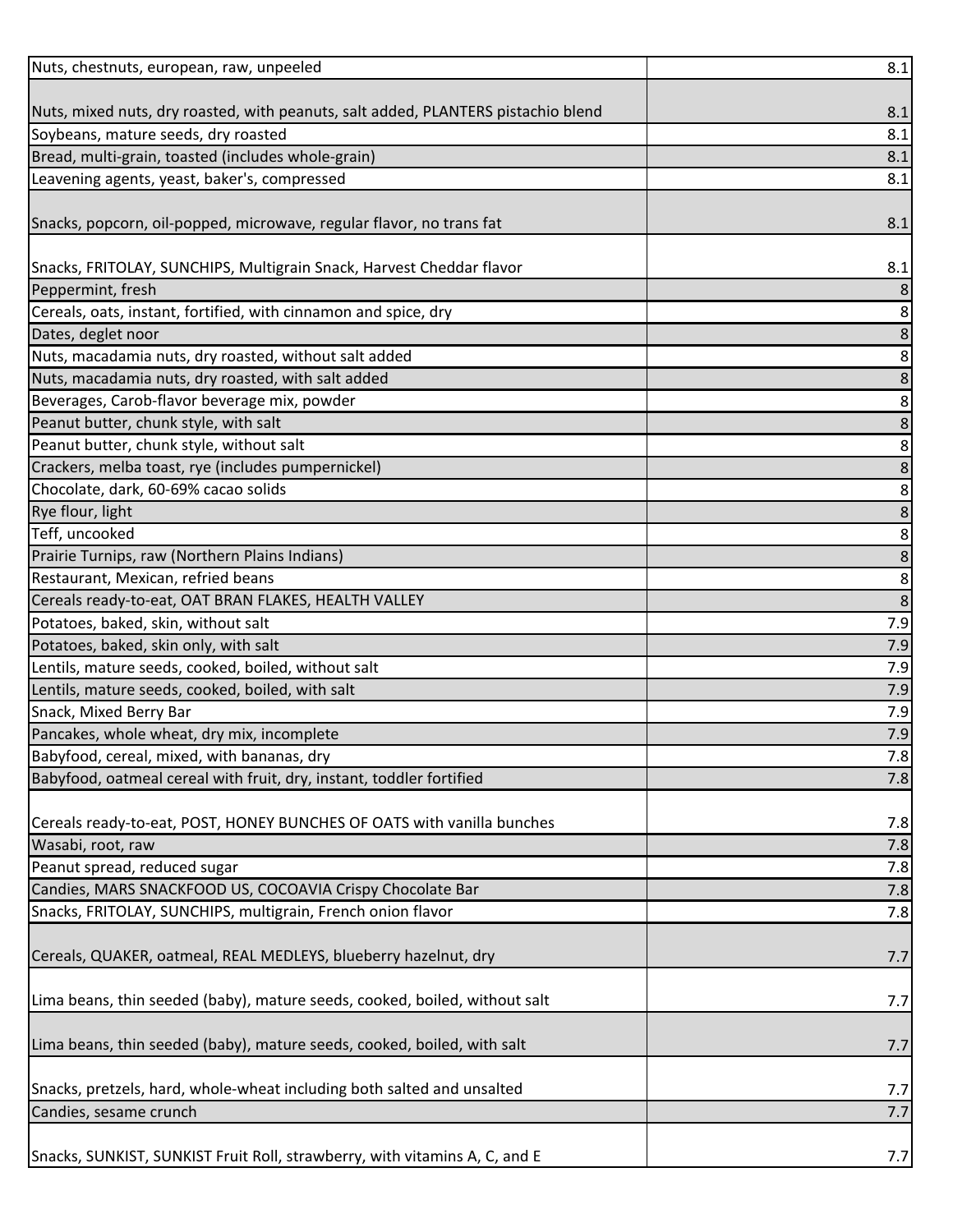| Snacks, banana chips                                                                | 7.7 |
|-------------------------------------------------------------------------------------|-----|
| Snacks, granola bar, KASHI GOLEAN, chewy, mixed flavors                             | 7.7 |
| Potato soup, instant, dry mix                                                       | 7.6 |
|                                                                                     |     |
| Chickpeas (garbanzo beans, bengal gram), mature seeds, cooked, boiled, without salt | 7.6 |
| Mung beans, mature seeds, cooked, boiled, without salt                              | 7.6 |
|                                                                                     |     |
| Chickpeas (garbanzo beans, bengal gram), mature seeds, cooked, boiled, with salt    | 7.6 |
| Mung beans, mature seeds, cooked, boiled, with salt                                 | 7.6 |
| Candies, MARS SNACKFOOD US, DOVE Dark Chocolate                                     | 7.6 |
| Blueberries, dried, sweetened                                                       | 7.5 |
| Pears, dried, sulfured, uncooked                                                    | 7.5 |
| Nance, frozen, unsweetened                                                          | 7.5 |
| Beans, fava, in pod, raw                                                            | 7.5 |
| Nuts, brazilnuts, dried, unblanched                                                 | 7.5 |
| Beverages, Cocoa mix, no sugar added, powder                                        | 7.5 |
| Bread, whole-wheat, commercially prepared, toasted                                  | 7.5 |
| Rolls, dinner, whole-wheat                                                          | 7.5 |
| Taco shells, baked, without added salt                                              | 7.5 |
| Candies, dark chocolate coated coffee beans                                         | 7.5 |
| Snacks, potato chips, fat free, salted                                              | 7.5 |
| Frozen novelties, Sugar Free, CREAMSICLE Pops                                       | 7.5 |
| Snacks, NUTRI-GRAIN FRUIT AND NUT BAR                                               | 7.5 |
| Crunchmaster, Multi-Grain Crisps, Snack Crackers, Gluten-Free                       | 7.5 |
| Raspberries, wild (Northern Plains Indians)                                         | 7.5 |
| Fat free ice cream, no sugar added, flavors other than chocolate                    | 7.4 |
| Spices, tarragon, dried                                                             | 7.4 |
| Cereals ready-to-eat, POST SELECTS Maple Pecan Crunch                               | 7.4 |
| Cereals, QUAKER, oatmeal, REAL MEDLEYS, peach almond, dry                           | 7.4 |
| Beans, kidney, red, mature seeds, cooked, boiled, without salt                      | 7.4 |
| Beans, kidney, red, mature seeds, cooked, boiled, with salt                         | 7.4 |
| Crackers, melba toast, wheat                                                        | 7.4 |
| Snacks, CLIF BAR, mixed flavors                                                     | 7.4 |
| Bread, multi-grain (includes whole-grain)                                           | 7.4 |
| Babyfood, cereal, oatmeal, dry fortified                                            | 7.3 |
| Apricots, dried, sulfured, uncooked                                                 | 7.3 |
| Beans, adzuki, mature seeds, cooked, boiled, without salt                           | 7.3 |
| Beans, adzuki, mature seed, cooked, boiled, with salt                               | 7.3 |
|                                                                                     |     |
| Snacks, potato chips, made from dried potatoes, fat-free, made with olestra         | 7.3 |
| Corn grain, yellow                                                                  | 7.3 |
| Corn flour, whole-grain, yellow                                                     | 7.3 |
| Cornmeal, whole-grain, yellow                                                       | 7.3 |
| Corn flour, whole-grain, white                                                      | 7.3 |
| Cornmeal, whole-grain, white                                                        | 7.3 |
| Formulated Bar, SOUTH BEACH protein bar                                             | 7.3 |
| Cereals, QUAKER, Instant Oatmeal, maple and brown sugar, dry                        | 7.2 |
| Cereals, oats, instant, fortified, maple and brown sugar, dry                       | 7.2 |
| Tofu, dried-frozen (koyadofu)                                                       | 7.2 |
| Snacks, taro chips                                                                  | 7.2 |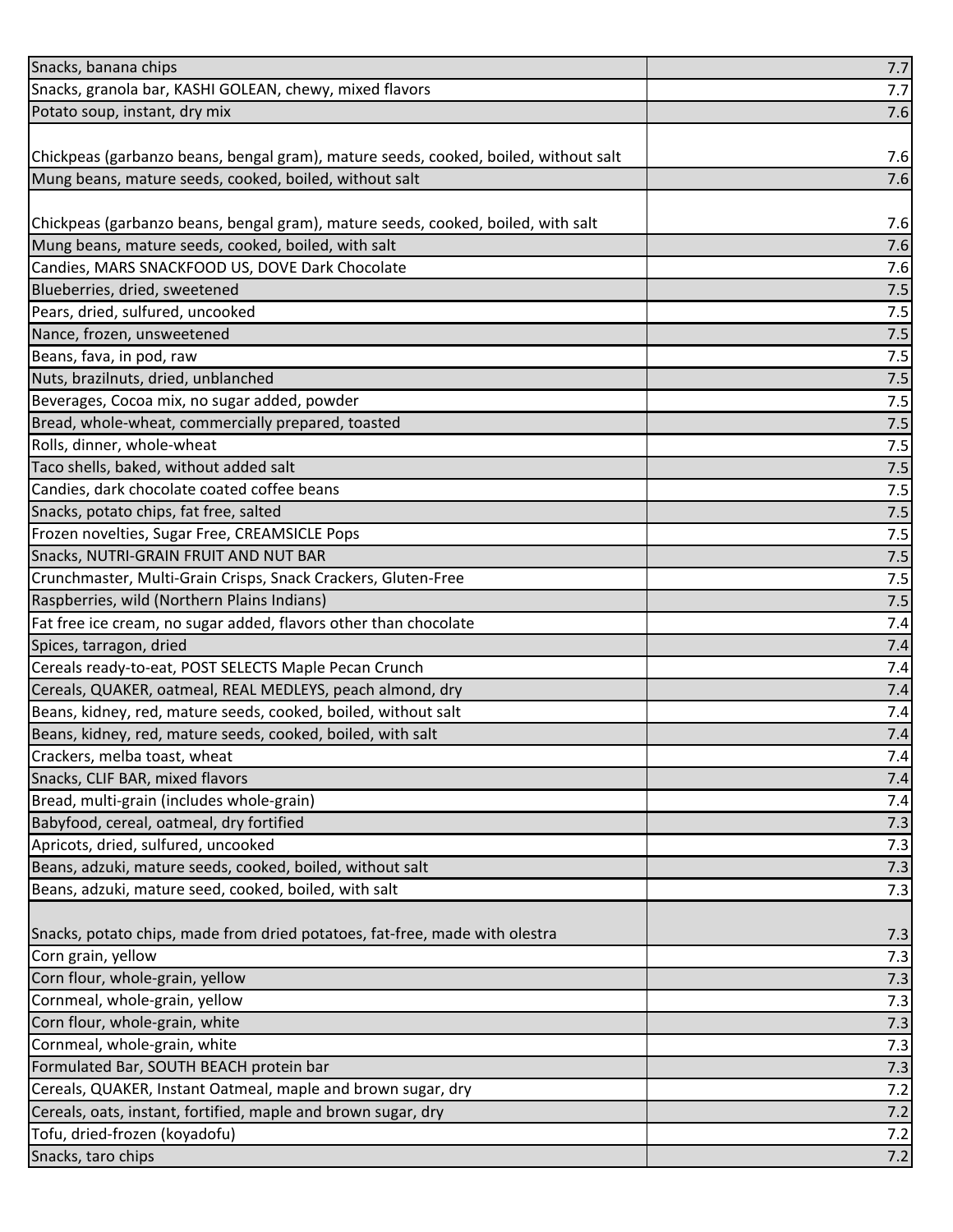| Candies, chocolate, dark, NFS (45-59% cacao solids 90%; 60-69% cacao solids 5%; 70- |                |
|-------------------------------------------------------------------------------------|----------------|
| 85% cacao solids 5%)                                                                | 7.2            |
| Prairie Turnips, boiled (Northern Plains Indians)                                   | 7.2            |
| Protein supplement, milk based, Muscle Milk, powder                                 | 7.1            |
| Ice cream sandwich, vanilla, light, no sugar added                                  | 7.1            |
| Babyfood, cereal, high protein, with apple and orange, dry                          | 7.1            |
| Cereals ready-to-eat, POST, ALPHA-BITS                                              | $7.1$          |
| Cereals, QUAKER, oatmeal, REAL MEDLEYS, cherry pistachio, dry                       | 7.1            |
| Plums, dried (prunes), uncooked                                                     | $7.1$          |
| Potatoes, mashed, dehydrated, granules without milk, dry form                       | 7.1            |
|                                                                                     |                |
| Nuts, mixed nuts, dry roasted, with peanuts, salt added, CHOSEN ROASTER             | 7.1            |
| Nuts, walnuts, dry roasted, with salt added                                         | 7.1            |
| Nuts, mixed nuts, oil roasted, without peanuts, lightly salted                      | 7.1            |
| Cornmeal, yellow, self-rising, degermed, enriched                                   | 7.1            |
| <b>Barley malt flour</b>                                                            | 7.1            |
| Cornmeal, white, self-rising, degermed, enriched                                    | 7.1            |
| Crackers, water biscuits                                                            | 7.1            |
| Cereals, QUAKER, oatmeal, REAL MEDLEYS, apple walnut, dry                           | $\overline{7}$ |
| Elderberries, raw                                                                   | $\overline{7}$ |
| Nance, canned, syrup, drained                                                       | 7              |
| Nuts, mixed nuts, oil roasted, with peanuts, without salt added                     | 7              |
| Nuts, mixed nuts, oil roasted, with peanuts, with salt added                        | 7              |
| Nuts, mixed nuts, oil roasted, with peanuts, lightly salted                         | 7              |
| Beans, great northern, mature seeds, cooked, boiled, without salt                   | 7              |
| Lima beans, large, mature seeds, cooked, boiled, without salt                       | 7              |
| Beans, great northern, mature seeds, cooked, boiled, with salt                      | 7              |
| Lima beans, large, mature seeds, cooked, boiled, with salt                          | 7              |
| Chocolate, dark, 45-59% cacao solids                                                | 7              |
| Quinoa, uncooked                                                                    |                |
| Cereals, QUAKER, Instant Oatmeal, raisins, dates and walnuts, dry                   | 6.9            |
| Beans, baked, canned, with franks                                                   | 6.9            |
| Beans, black turtle, mature seeds, canned                                           | 6.9            |
| Beans, black, mature seeds, canned, low sodium                                      | 6.9            |
|                                                                                     |                |
| Crackers, wheat, regular                                                            | 6.9            |
| Snacks, KRAFT, CORNNUTS, plain                                                      | 6.9            |
| Burrito, beef and bean, microwaved                                                  | 6.9            |
| Stinging Nettles, blanched (Northern Plains Indians)                                | 6.9            |
| Spearmint, fresh                                                                    | 6.8            |
|                                                                                     | 6.8            |
|                                                                                     | 6.8            |
| Soup, black bean, canned, condensed<br>Avocados, raw, California<br>Raisins, seeded | 6.8            |
| Nuts, walnuts, black, dried                                                         | 6.8            |
| Snacks, potato chips, fat-free, made with olestra                                   | 6.8            |
| Noodles, egg, spinach, enriched, dry                                                | 6.8            |
| Babyfood, cereal, whole wheat, with apples, dry fortified                           | 6.7            |
| Babyfood, cereal, mixed, dry fortified                                              | 6.7            |
| Babyfood, Multigrain whole grain cereal, dry fortified                              | 6.7            |
| Cereals, QUAKER, Instant Oatmeal, Banana Bread, dry                                 | 6.7            |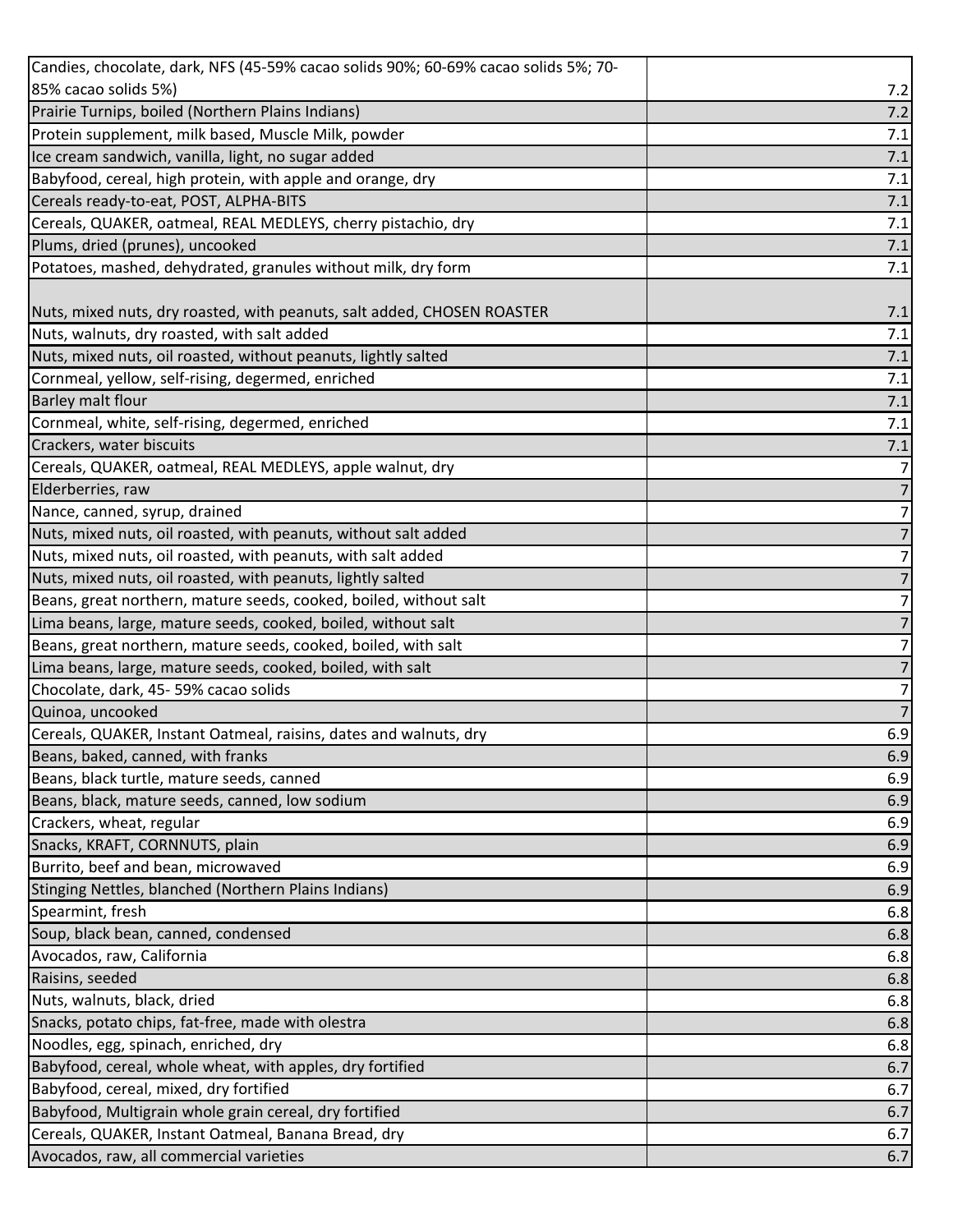| Dates, medjool                                                                     | 6.7 |
|------------------------------------------------------------------------------------|-----|
| Nuts, walnuts, english                                                             | 6.7 |
| Beverages, Protein powder soy based                                                | 6.7 |
|                                                                                    |     |
| Pigeon peas (red gram), mature seeds, cooked, boiled, without salt                 | 6.7 |
| Pigeon peas (red gram), mature seeds, cooked, boiled, with salt                    | 6.7 |
| Bread, whole-wheat, prepared from recipe, toasted                                  | 6.7 |
| Muffins, English, whole-wheat                                                      | 6.7 |
| Taco shells, baked                                                                 | 6.7 |
| Crackers, saltines, whole wheat (includes multi-grain)                             | 6.7 |
| Baking chocolate, MARS SNACKFOOD US, M & M's Semisweet Chocolate Mini Baking       |     |
| <b>Bits</b>                                                                        | 6.7 |
| Amaranth grain, uncooked                                                           | 6.7 |
| Cornmeal, yellow, self-rising, bolted, plain, enriched                             | 6.7 |
| Sorghum grain                                                                      | 6.7 |
| Cornmeal, white, self-rising, bolted, plain, enriched                              | 6.7 |
|                                                                                    |     |
| Formulated bar, MARS SNACKFOOD US, SNICKERS MARATHON Energy Bar, all flavors       | 6.7 |
| Milk dessert bar, frozen, made from lowfat milk                                    | 6.6 |
| Babyfood, cereal, barley, dry fortified                                            | 6.6 |
| Soup, onion, dry, mix                                                              | 6.6 |
| Cereals ready-to-eat, QUAKER, QUAKER OAT LIFE, plain                               | 6.6 |
| Potatoes, mashed, dehydrated, flakes without milk, dry form                        | 6.6 |
| Potatoes, mashed, dehydrated, granules with milk, dry form                         | 6.6 |
| Sorghum flour, whole-grain                                                         | 6.6 |
|                                                                                    |     |
| Peanut butter, reduced sodium                                                      | 6.6 |
| Kumquats, raw                                                                      | 6.5 |
| Raspberries, raw                                                                   | 6.5 |
|                                                                                    | 6.5 |
| Seeds, pumpkin and squash seed kernels, roasted, without salt                      |     |
| Seeds, pumpkin and squash seed kernels, roasted, with salt added                   | 6.5 |
| Cowpeas, common (blackeyes, crowder, southern), mature seeds, cooked, boiled,      |     |
| without salt                                                                       | 6.5 |
| Cowpeas, common (blackeyes, crowder, southern), mature seeds, cooked, boiled, with |     |
| salt                                                                               | 6.5 |
| Bread, cornbread, dry mix, enriched (includes corn muffin mix)                     | 6.5 |
| Bread, pumpernickel                                                                | 6.5 |
| Bread, cornbread, dry mix, unenriched (includes corn muffin mix)                   | 6.5 |
| Candies, SPECIAL DARK Chocolate Bar                                                | 6.5 |
| Oat flour, partially debranned                                                     | 6.5 |
| Babyfood, cereal, brown rice, dry, instant                                         | 6.5 |
| Yeast extract spread                                                               | 6.5 |
|                                                                                    |     |
| Cereals, QUAKER, Instant Oatmeal, DINOSAUR EGGS, Brown Sugar, dry                  | 6.4 |
| Pears, dried, sulfured, stewed, without added sugar                                | 6.4 |
| Feijoa, raw                                                                        | 6.4 |
|                                                                                    |     |
| Cowpeas (blackeyes), immature seeds, frozen, cooked, boiled, drained, without salt | 6.4 |
|                                                                                    |     |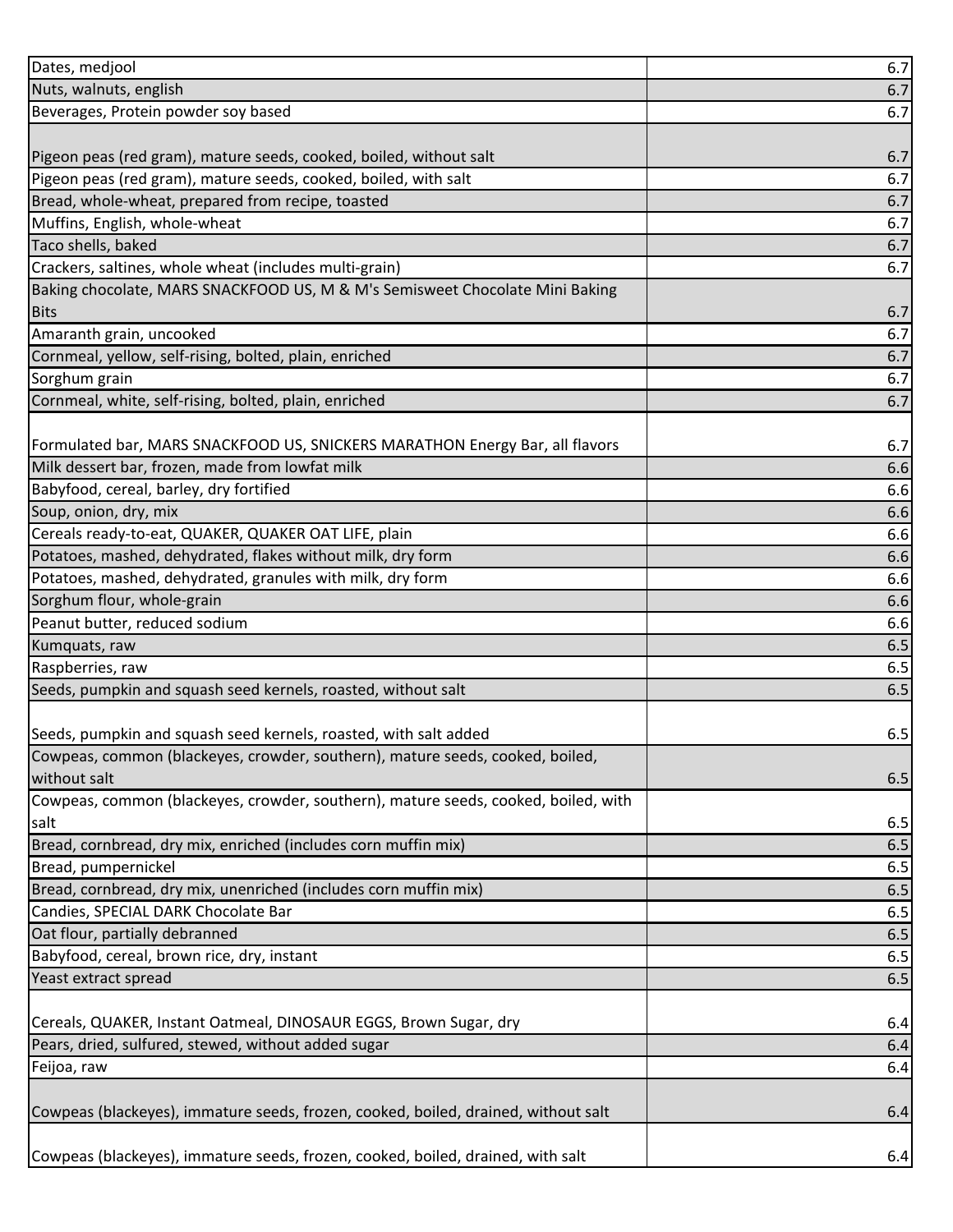| Nuts, hickorynuts, dried                                                                     | 6.4        |
|----------------------------------------------------------------------------------------------|------------|
| Nuts, mixed nuts, dry roasted, with peanuts, without salt added                              | 6.4        |
|                                                                                              |            |
| Beans, kidney, all types, mature seeds, cooked, boiled, without salt                         | 6.4        |
| Mungo beans, mature seeds, cooked, boiled, without salt                                      | 6.4        |
| Beans, kidney, all types, mature seeds, cooked, boiled, with salt                            | 6.4        |
|                                                                                              |            |
| Chickpeas (garbanzo beans, bengal gram), mature seeds, canned, drained solids                | 6.4        |
| Mungo beans, mature seeds, cooked, boiled, with salt                                         | 6.4        |
| Bread, rye, toasted                                                                          | 6.4        |
| Snacks, tortilla chips, low fat, made with olestra, nacho cheese                             | 6.4        |
| Candies, coconut bar, not chocolate covered                                                  | 6.4        |
| Corn flour, masa, enriched, white                                                            | 6.4        |
| Corn flour, masa, unenriched, white                                                          | 6.4        |
| Corn flour, yellow, masa, enriched                                                           | 6.4        |
| Crackers, cheese, whole grain                                                                | 6.4        |
| Cereals ready-to-eat, QUAKER, QUAKER OAT CINNAMON LIFE                                       | 6.3        |
| Cereals ready-to-eat, MOM'S BEST, Honey Nut TOASTY O'S                                       | 6.3        |
|                                                                                              |            |
| Cereals ready-to-eat, QUAKER, QUAKER Honey Graham LIFE Cereal                                | 6.3        |
| Cereals ready-to-eat, QUAKER, Maple Brown Sugar LIFE Cereal                                  | 6.3        |
| Cereals ready-to-eat, MALT-O-MEAL, Honey Nut SCOOTERS                                        | 6.3        |
| Beans, cranberry (roman), mature seeds, canned                                               | 6.3        |
| Beans, white, mature seeds, cooked, boiled, without salt                                     | 6.3        |
| Beans, white, mature seeds, cooked, boiled, with salt                                        | 6.3        |
| Chickpeas (garbanzo beans, bengal gram), mature seeds, canned, drained, rinsed in tap        |            |
| water                                                                                        | 6.3        |
| Crackers, melba toast, plain                                                                 | 6.3        |
| Tortillas, ready-to-bake or -fry, corn                                                       | 6.3        |
| Crackers, melba toast, plain, without salt                                                   | 6.3        |
| Bread, potato                                                                                | 6.3        |
|                                                                                              |            |
| Cornmeal, yellow, self-rising, bolted, with wheat flour added, enriched                      | 6.3        |
|                                                                                              |            |
| Cornmeal, white, self-rising, bolted, with wheat flour added, enriched                       | 6.3        |
| Lambsquarters, raw (Northern Plains Indians)                                                 | 6.3        |
| Rowal, raw                                                                                   | 6.2        |
| Candies, milk chocolate, with almonds                                                        | 6.2        |
|                                                                                              |            |
| Snacks, KELLOGG, KELLOGG'S Low Fat Granola Bar, Crunchy Almond/Brown Sugar<br>Wild rice, raw | 6.2<br>6.2 |
| Bagels, multigrain                                                                           |            |
| Snacks, granola bar, with coconut, chocolate coated                                          | 6.2<br>6.2 |
|                                                                                              |            |
| Cereals ready-to-eat, MALT-O-MEAL, OAT BLENDERS with honey & almonds                         | 6.1        |
| Peanut butter with omega-3, creamy                                                           | 6.1        |
| Bread, pita, whole-wheat                                                                     | 6.1        |
| Potato chips, without salt, reduced fat                                                      | 6.1        |
| Wasabi                                                                                       | 6.1        |
| Rolls, hamburger or hot dog, whole wheat                                                     | 6.1        |
|                                                                                              |            |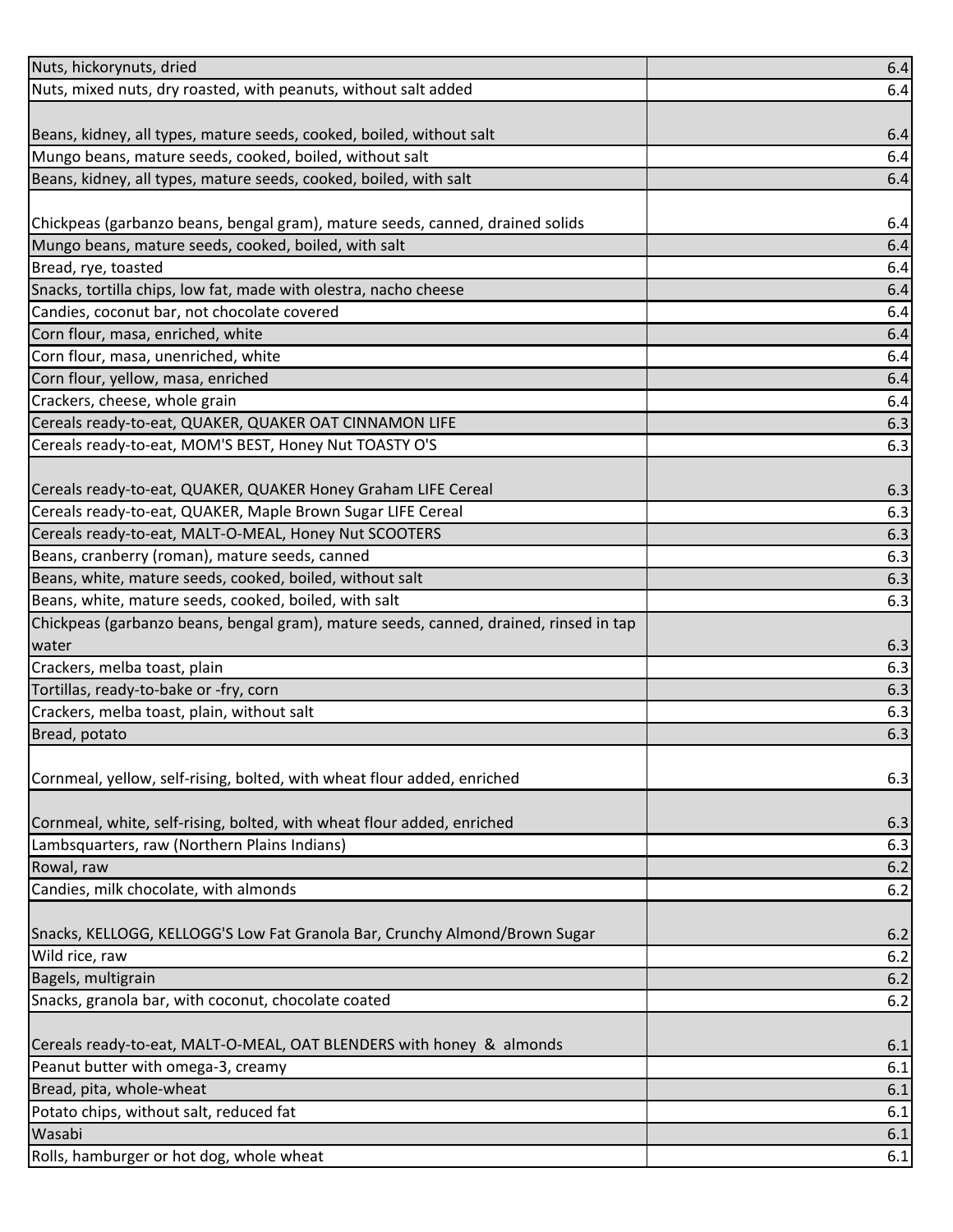| Vegetarian fillets                                                              | 6.1 |
|---------------------------------------------------------------------------------|-----|
| Puddings, chocolate flavor, low calorie, instant, dry mix                       | 6.1 |
| Gravy, onion, dry, mix                                                          | 6   |
| Cereals, QUAKER, Instant Oatmeal, fruit and cream variety, dry                  | 6   |
| Lima beans, immature seeds, frozen, baby, unprepared                            | 6   |
| Seeds, pumpkin and squash seed kernels, dried                                   | 6   |
| Seeds, breadfruit seeds, roasted                                                | 6   |
| Soybeans, mature cooked, boiled, without salt                                   | 6   |
|                                                                                 |     |
| Beans, kidney, red, mature seeds, canned, drained solids, rinsed in tap water   | 6   |
| Soybeans, mature seeds, cooked, boiled, with salt                               | 6   |
| Bread, whole-wheat, commercially prepared                                       | 6   |
| Bread, whole-wheat, prepared from recipe                                        | 6   |
|                                                                                 |     |
| Frozen novelties, KLONDIKE, SLIM-A-BEAR Fudge Bar, 98% fat free, no sugar added | 6   |
| Plums, wild (Northern Plains Indians)                                           | 6   |
| Babyfood, GERBER, GRADUATES Lil Biscuits Vanilla Wheat                          | 5.9 |
| Soup, bean with pork, canned, condensed                                         | 5.9 |
| Potato flour                                                                    | 5.9 |
| Candies, semisweet chocolate                                                    | 5.9 |
| Snacks, potato chips, reduced fat                                               | 5.9 |
| Candies, semisweet chocolate, made with butter                                  | 5.9 |
| Snacks, granola bar, KASHI GOLEAN, crunchy, mixed flavors                       | 5.9 |
| Cereals, QUAKER, Instant Oatmeal, Raisin and Spice, dry                         | 5.8 |
|                                                                                 |     |
| Cereals ready-to-eat, POST HONEY BUNCHES OF OATS with cinnamon bunches          | 5.8 |
| Pears, dried, sulfured, stewed, with added sugar                                | 5.8 |
| Tomatoes, sun-dried, packed in oil, drained                                     | 5.8 |
| Bread, rye                                                                      | 5.8 |
| Tostada shells, corn                                                            | 5.8 |
| Ice creams, BREYERS, 98% Fat Free Chocolate                                     | 5.8 |
| Restaurant, Latino, pupusas con frijoles (pupusas, bean)                        | 5.8 |
|                                                                                 |     |
| Artichokes, (globe or french), cooked, boiled, drained, without salt            | 5.7 |
| Beans, pinto, immature seeds, frozen, unprepared                                | 5.7 |
| Peas, green, raw                                                                | 5.7 |
| Artichokes, (globe or french), cooked, boiled, drained, with salt               | 5.7 |
| Seeds, sunflower seed butter, without salt                                      | 5.7 |
| Seeds, sunflower seed butter, with salt added (Includes foods for USDA's Food   |     |
| Distribution Program)                                                           | 5.7 |
| Peanut butter, chunky, vitamin and mineral fortified                            | 5.7 |
|                                                                                 |     |
| Peanut Butter, smooth (Includes foods for USDA's Food Distribution Program)     | 5.7 |
| Candies, milk chocolate coated coffee beans                                     | 5.7 |
| Formulated bar, POWER BAR, chocolate                                            | 5.7 |
| Snacks, granola bites, mixed flavors                                            | 5.7 |
| Cookies, graham crackers, plain or honey, lowfat                                | 5.7 |
| Bread, wheat, sprouted, toasted                                                 | 5.7 |
|                                                                                 |     |
| Sweet Potatoes, french fried, frozen as packaged, salt added in processing      | 5.7 |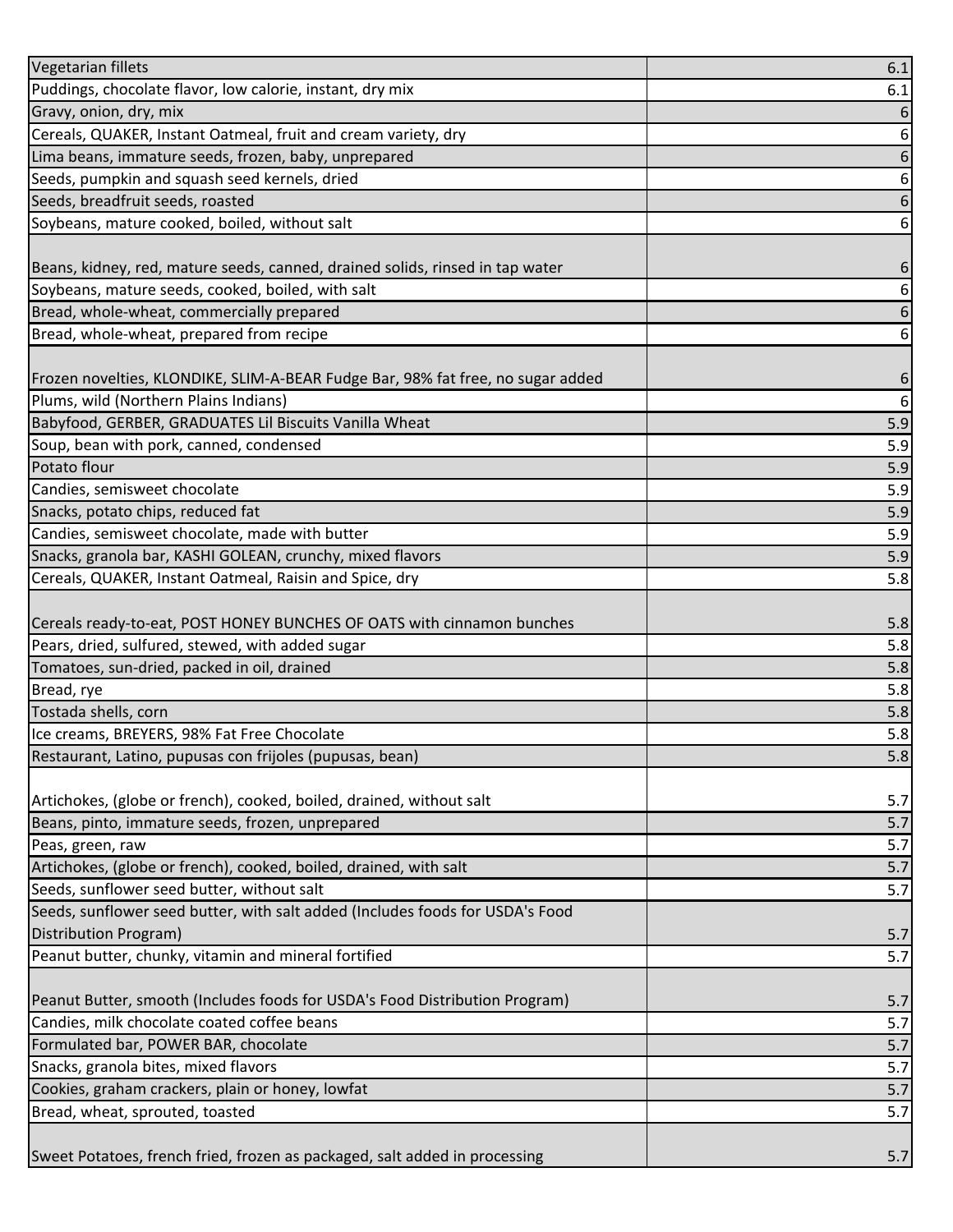| Snacks, tortilla chips, light (baked with less oil)                         | 5.7        |
|-----------------------------------------------------------------------------|------------|
| Avocados, raw, Florida                                                      | 5.6        |
| Peanut butter, smooth, vitamin and mineral fortified                        | 5.6        |
| Snacks, granola bars, soft, uncoated, nut and raisin                        | 5.6        |
| Snacks, shrimp cracker                                                      | 5.6        |
|                                                                             |            |
| Candies, MARS SNACKFOOD US, M & M's Almond Chocolate Candies                | 5.6        |
| Lima beans, immature seeds, frozen, fordhook, unprepared                    | 5.5        |
| Peas, green, cooked, boiled, drained, without salt                          | 5.5        |
| Potatoes, microwaved, cooked in skin, skin, without salt                    | 5.5        |
| Peas, green, cooked, boiled, drained, with salt                             | 5.5        |
| Potatoes, microwaved, cooked, in skin, skin with salt                       | 5.5        |
|                                                                             |            |
| Nuts, mixed nuts, oil roasted, without peanuts, without salt added          | 5.5        |
| Seeds, cottonseed kernels, roasted (glandless)                              | 5.5        |
| Seeds, sesame butter, paste                                                 | 5.5        |
| Nuts, mixed nuts, oil roasted, without peanuts, with salt added             | 5.5        |
| Beans, baked, home prepared                                                 | 5.5        |
| Beans, baked, canned, with pork                                             | 5.5        |
| Soy protein concentrate, produced by alcohol extraction                     | 5.5        |
| Beans, kidney, red, mature seeds, canned, drained solids                    | 5.5        |
| Beans, pinto, canned, drained solids                                        | 5.5        |
| Hummus, commercial                                                          | 5.5        |
| Soy protein concentrate, produced by acid wash                              | 5.5        |
| Bread, cracked-wheat                                                        | 5.5        |
| Candies, sweet chocolate                                                    | 5.5        |
|                                                                             |            |
| Bread, gluten-free, white, made with tapioca starch and brown rice flour    | 5.5        |
| Udi's, Gluten Free, Soft & Delicious White Sandwich Bread                   | 5.5        |
|                                                                             |            |
| Cereals ready-to-eat, POST, HONEY BUNCHES OF OATS, with almonds             | 5.5        |
| Beans, baked, canned, no salt added                                         | 5.5        |
|                                                                             |            |
| Cereals ready-to-eat, POST, HONEY BUNCHES OF OATS, with real strawberries   | 5.4        |
| Guavas, common, raw                                                         | 5.4        |
| Guavas, strawberry, raw                                                     | 5.4        |
| Sapote, mamey, raw<br>Artichokes, (globe or french), raw                    | 5.4        |
|                                                                             | 5.4        |
|                                                                             |            |
| Lima beans, immature seeds, cooked, boiled, drained, without salt           | 5.4        |
|                                                                             |            |
| Beans, pinto, immature seeds, frozen, cooked, boiled, drained, without salt | 5.4        |
|                                                                             |            |
| Beans, pinto, immature seeds, frozen, cooked, boiled, drained, with salt    | 5.4        |
|                                                                             |            |
| Broadbeans (fava beans), mature seeds, cooked, boiled, without salt<br>Miso | 5.4<br>5.4 |
| Natto                                                                       | 5.4        |
| Broadbeans (fava beans), mature seeds, cooked, boiled, with salt            | 5.4        |
| Pancakes, plain, dry mix, incomplete (includes buttermilk)                  | $5.4$      |
|                                                                             |            |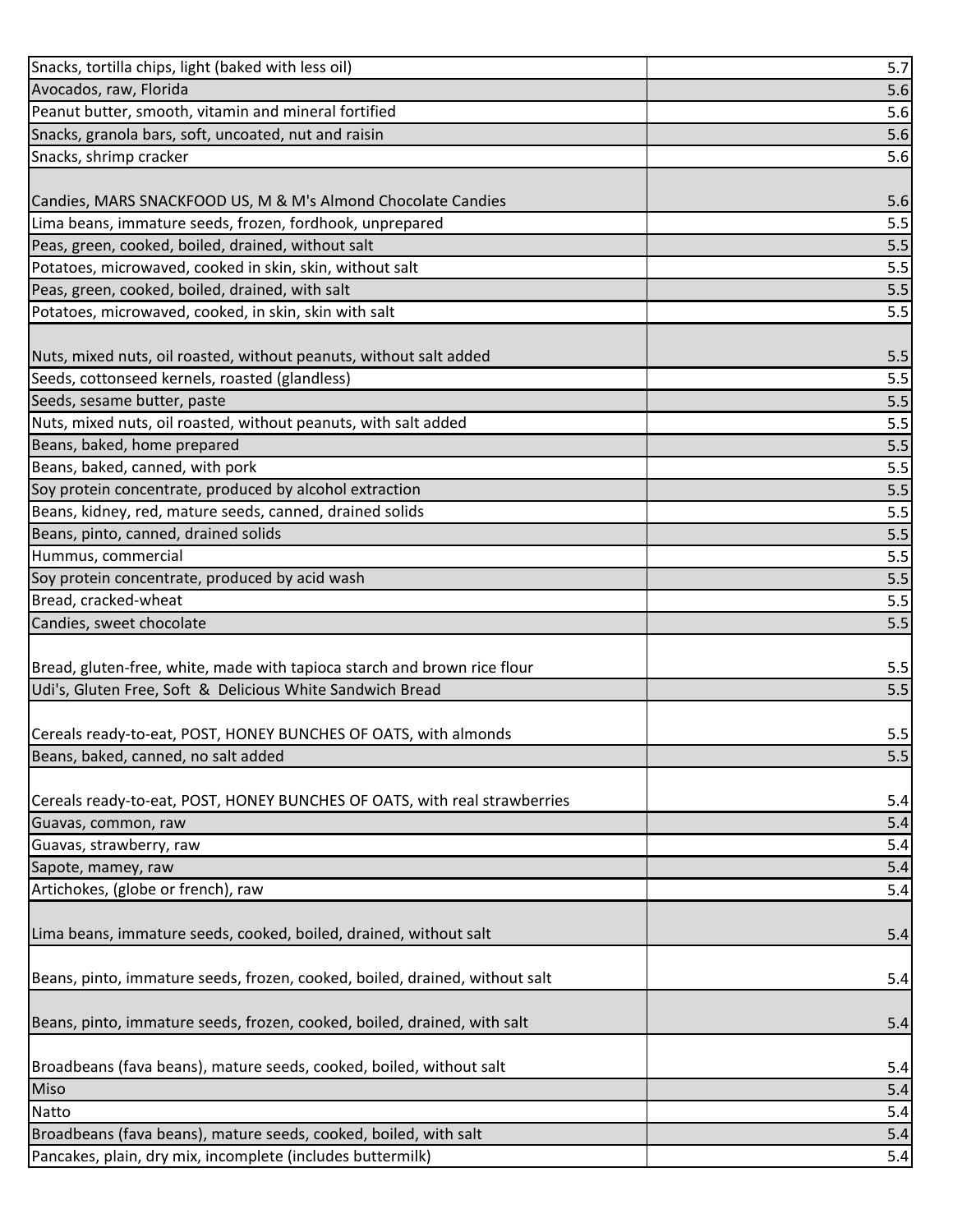| George Weston Bakeries, Brownberry Sage and Onion Stuffing Mix, dry<br>Snacks, rice cakes, brown rice, sesame seed | 5.4<br>5.4 |
|--------------------------------------------------------------------------------------------------------------------|------------|
| Snacks, tortilla chips, plain, white corn, salted                                                                  | 5.4        |
| Chocolate-flavored hazelnut spread                                                                                 | 5.4        |
| Ice creams, BREYERS, 98% Fat Free Vanilla                                                                          | 5.4        |
| Rolls, pumpernickel                                                                                                | 5.4        |
| Blackberries, raw                                                                                                  | 5.3        |
| Boysenberries, frozen, unsweetened                                                                                 | 5.3        |
|                                                                                                                    |            |
| Cranberries, dried, sweetened (Includes foods for USDA's Food Distribution Program)                                | 5.3        |
| Loganberries, frozen                                                                                               | 5.3        |
| Sapodilla, raw                                                                                                     | 5.3        |
| Abiyuch, raw                                                                                                       | 5.3        |
|                                                                                                                    |            |
| Lima beans, immature seeds, frozen, fordhook, cooked, boiled, drained, without salt                                | 5.3        |
| Sweet potato leaves, raw                                                                                           | 5.3        |
| Lima beans, immature seeds, cooked, boiled, drained, with salt                                                     | 5.3        |
|                                                                                                                    |            |
| Lima beans, immature seeds, frozen, fordhook, cooked, boiled, drained, with salt                                   | 5.3        |
| Beans, pink, mature seeds, cooked, boiled, without salt                                                            | 5.3        |
|                                                                                                                    |            |
| Beans, kidney, red, mature seeds, canned, solids and liquid, low sodium                                            | 5.3        |
| Beans, pink, mature seeds, cooked, boiled, with salt                                                               | 5.3        |
| Bread, rice bran, toasted                                                                                          | 5.3        |
| Snacks, granola bars, hard, plain                                                                                  | 5.3        |
| Snacks, tortilla chips, taco-flavor                                                                                | 5.3        |
| Tortilla chips, low fat, baked without fat                                                                         | 5.3        |
| Snacks, tortilla chips, low fat, unsalted                                                                          | 5.3        |
|                                                                                                                    |            |
| Snacks, tortilla chips, nacho-flavor, made with enriched masa flour                                                | 5.3        |
| Bread, wheat, sprouted                                                                                             | 5.3        |
| Prickly pears, raw (Northern Plains Indians)                                                                       | 5.3        |
| Snacks, tortilla chips, unsalted, white corn                                                                       | 5.3        |
| Babyfood, cereal, oatmeal, with bananas, dry                                                                       | 5.2        |
|                                                                                                                    |            |
| Cereals ready-to-eat, POST, HONEY BUNCHES OF OATS, pecan bunches                                                   | 5.2        |
| Edamame, frozen, prepared                                                                                          | 5.2        |
| Seeds, breadfruit seeds, raw                                                                                       | 5.2        |
| Seeds, sunflower seed flour, partially defatted                                                                    | 5.2        |
| Nuts, formulated, wheat-based, unflavored, with salt added                                                         | 5.2        |
|                                                                                                                    |            |
| Nuts, formulated, wheat-based, all flavors except macadamia, without salt                                          | 5.2        |
| Peanut butter, smooth, reduced fat                                                                                 | 5.2        |
|                                                                                                                    |            |
| Cookies, chocolate sandwich, with creme filling, regular, chocolate-coated                                         | 5.2        |
| Tortillas, ready-to-bake or -fry, corn, without added salt                                                         | 5.2        |
| Snacks, corn-based, extruded, chips, barbecue-flavor                                                               | 5.2        |
| Snacks, popcorn, caramel-coated, without peanuts                                                                   | 5.2        |
| Snacks, potato chips, sour-cream-and-onion-flavor                                                                  | $5.2$      |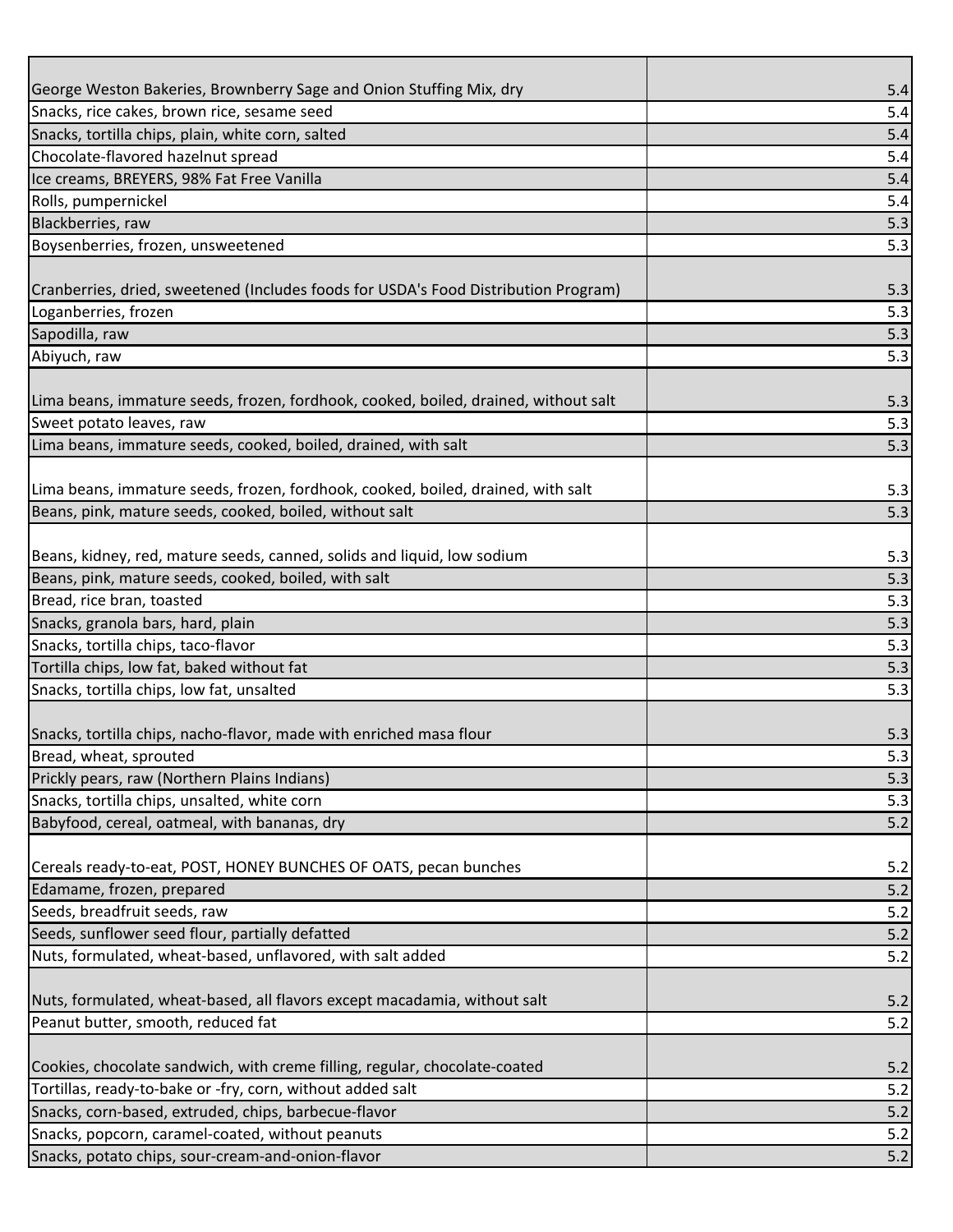| Formulated bar, MARS SNACKFOOD US, COCOAVIA, Chocolate Almond Snack Bar<br>5.2<br>5.2<br>Lambsquarters, steamed (Northern Plains Indians)<br>Cereals, QUAKER, Instant Grits, Country Bacon flavor, dry<br>5.1<br>5.1<br>Tamarinds, raw<br>Pigeonpeas, immature seeds, raw<br>5.1<br>5.1<br>Taro, cooked, without salt<br>Taro, cooked, with salt<br>5.1<br>5.1<br>Nuts, chestnuts, european, roasted<br>Beans, navy, mature seeds, canned<br>5.1<br>Croutons, plain<br>5.1<br>Archway Home Style Cookies, Coconut Macaroon<br>5.1<br>5.1<br>Snacks, tortilla chips, nacho cheese<br>Desserts, rennin, chocolate, dry mix<br>5.1<br>5.1<br>5.1<br>5.1<br>5.1<br>5<br>5<br>5<br>5<br>5<br>5<br>5<br>5<br>5<br>5<br>5<br>5<br>5<br>5<br>5<br>5<br>5<br>4.9<br>4.9<br>4.9<br>4.9<br>4.9<br>4.9 | Snacks, potato chips, cheese-flavor                                                 | $5.2$ |
|--------------------------------------------------------------------------------------------------------------------------------------------------------------------------------------------------------------------------------------------------------------------------------------------------------------------------------------------------------------------------------------------------------------------------------------------------------------------------------------------------------------------------------------------------------------------------------------------------------------------------------------------------------------------------------------------------------------------------------------------------------------------------------------------|-------------------------------------------------------------------------------------|-------|
|                                                                                                                                                                                                                                                                                                                                                                                                                                                                                                                                                                                                                                                                                                                                                                                            |                                                                                     |       |
|                                                                                                                                                                                                                                                                                                                                                                                                                                                                                                                                                                                                                                                                                                                                                                                            |                                                                                     |       |
|                                                                                                                                                                                                                                                                                                                                                                                                                                                                                                                                                                                                                                                                                                                                                                                            |                                                                                     |       |
|                                                                                                                                                                                                                                                                                                                                                                                                                                                                                                                                                                                                                                                                                                                                                                                            |                                                                                     |       |
|                                                                                                                                                                                                                                                                                                                                                                                                                                                                                                                                                                                                                                                                                                                                                                                            |                                                                                     |       |
|                                                                                                                                                                                                                                                                                                                                                                                                                                                                                                                                                                                                                                                                                                                                                                                            |                                                                                     |       |
|                                                                                                                                                                                                                                                                                                                                                                                                                                                                                                                                                                                                                                                                                                                                                                                            |                                                                                     |       |
|                                                                                                                                                                                                                                                                                                                                                                                                                                                                                                                                                                                                                                                                                                                                                                                            |                                                                                     |       |
|                                                                                                                                                                                                                                                                                                                                                                                                                                                                                                                                                                                                                                                                                                                                                                                            |                                                                                     |       |
|                                                                                                                                                                                                                                                                                                                                                                                                                                                                                                                                                                                                                                                                                                                                                                                            |                                                                                     |       |
|                                                                                                                                                                                                                                                                                                                                                                                                                                                                                                                                                                                                                                                                                                                                                                                            |                                                                                     |       |
|                                                                                                                                                                                                                                                                                                                                                                                                                                                                                                                                                                                                                                                                                                                                                                                            |                                                                                     |       |
|                                                                                                                                                                                                                                                                                                                                                                                                                                                                                                                                                                                                                                                                                                                                                                                            |                                                                                     |       |
|                                                                                                                                                                                                                                                                                                                                                                                                                                                                                                                                                                                                                                                                                                                                                                                            |                                                                                     |       |
|                                                                                                                                                                                                                                                                                                                                                                                                                                                                                                                                                                                                                                                                                                                                                                                            |                                                                                     |       |
|                                                                                                                                                                                                                                                                                                                                                                                                                                                                                                                                                                                                                                                                                                                                                                                            | Formulated bar, SLIM-FAST OPTIMA meal bar, milk chocolate peanut                    |       |
|                                                                                                                                                                                                                                                                                                                                                                                                                                                                                                                                                                                                                                                                                                                                                                                            | Cookies, coconut macaroon                                                           |       |
|                                                                                                                                                                                                                                                                                                                                                                                                                                                                                                                                                                                                                                                                                                                                                                                            |                                                                                     |       |
|                                                                                                                                                                                                                                                                                                                                                                                                                                                                                                                                                                                                                                                                                                                                                                                            | Rolls, gluten-free, white, made with rice flour, rice starch, and corn starch       |       |
|                                                                                                                                                                                                                                                                                                                                                                                                                                                                                                                                                                                                                                                                                                                                                                                            | Schar, Gluten-Free, Classic White Rolls                                             |       |
|                                                                                                                                                                                                                                                                                                                                                                                                                                                                                                                                                                                                                                                                                                                                                                                            | Cereals ready-to-eat, POST, GOLDEN CRISP                                            |       |
|                                                                                                                                                                                                                                                                                                                                                                                                                                                                                                                                                                                                                                                                                                                                                                                            | Cereals ready-to-eat, MALT-O-MEAL, CINNAMON TOASTERS                                |       |
|                                                                                                                                                                                                                                                                                                                                                                                                                                                                                                                                                                                                                                                                                                                                                                                            | Cereals ready-to-eat, MALT-O-MEAL, OAT BLENDERS with honey                          |       |
|                                                                                                                                                                                                                                                                                                                                                                                                                                                                                                                                                                                                                                                                                                                                                                                            | Blackberries, frozen, unsweetened                                                   |       |
|                                                                                                                                                                                                                                                                                                                                                                                                                                                                                                                                                                                                                                                                                                                                                                                            | Cowpeas (blackeyes), immature seeds, raw                                            |       |
|                                                                                                                                                                                                                                                                                                                                                                                                                                                                                                                                                                                                                                                                                                                                                                                            |                                                                                     |       |
|                                                                                                                                                                                                                                                                                                                                                                                                                                                                                                                                                                                                                                                                                                                                                                                            | Cowpeas (blackeyes), immature seeds, cooked, boiled, drained, without salt          |       |
|                                                                                                                                                                                                                                                                                                                                                                                                                                                                                                                                                                                                                                                                                                                                                                                            | Cowpeas (blackeyes), immature seeds, frozen, unprepared                             |       |
|                                                                                                                                                                                                                                                                                                                                                                                                                                                                                                                                                                                                                                                                                                                                                                                            |                                                                                     |       |
|                                                                                                                                                                                                                                                                                                                                                                                                                                                                                                                                                                                                                                                                                                                                                                                            | Cowpeas (blackeyes), immature seeds, cooked, boiled, drained, with salt             |       |
|                                                                                                                                                                                                                                                                                                                                                                                                                                                                                                                                                                                                                                                                                                                                                                                            | Beverages, tea, instant, lemon, unsweetened                                         |       |
|                                                                                                                                                                                                                                                                                                                                                                                                                                                                                                                                                                                                                                                                                                                                                                                            | Peanut butter, smooth style, with salt (Includes foods for USDA's Food Distribution |       |
|                                                                                                                                                                                                                                                                                                                                                                                                                                                                                                                                                                                                                                                                                                                                                                                            | Program)                                                                            |       |
|                                                                                                                                                                                                                                                                                                                                                                                                                                                                                                                                                                                                                                                                                                                                                                                            | Peanut butter, smooth style, without salt                                           |       |
|                                                                                                                                                                                                                                                                                                                                                                                                                                                                                                                                                                                                                                                                                                                                                                                            | Croutons, seasoned                                                                  |       |
|                                                                                                                                                                                                                                                                                                                                                                                                                                                                                                                                                                                                                                                                                                                                                                                            | Crackers, matzo, egg and onion                                                      |       |
|                                                                                                                                                                                                                                                                                                                                                                                                                                                                                                                                                                                                                                                                                                                                                                                            |                                                                                     |       |
|                                                                                                                                                                                                                                                                                                                                                                                                                                                                                                                                                                                                                                                                                                                                                                                            | Snacks, trail mix, regular, with chocolate chips, salted nuts and seeds             |       |
|                                                                                                                                                                                                                                                                                                                                                                                                                                                                                                                                                                                                                                                                                                                                                                                            | Candies, ALMOND JOY Candy Bar                                                       |       |
|                                                                                                                                                                                                                                                                                                                                                                                                                                                                                                                                                                                                                                                                                                                                                                                            | Candies, confectioner's coating, peanut butter                                      |       |
|                                                                                                                                                                                                                                                                                                                                                                                                                                                                                                                                                                                                                                                                                                                                                                                            | Couscous, dry                                                                       |       |
|                                                                                                                                                                                                                                                                                                                                                                                                                                                                                                                                                                                                                                                                                                                                                                                            | Cookies, chocolate cream covered biscuit sticks                                     |       |
|                                                                                                                                                                                                                                                                                                                                                                                                                                                                                                                                                                                                                                                                                                                                                                                            | Cereals ready-to-eat, MALT-O-MEAL, MARSHMALLOW MATEYS                               |       |
|                                                                                                                                                                                                                                                                                                                                                                                                                                                                                                                                                                                                                                                                                                                                                                                            | Breadfruit, raw                                                                     |       |
|                                                                                                                                                                                                                                                                                                                                                                                                                                                                                                                                                                                                                                                                                                                                                                                            | Blueberries, wild, canned, heavy syrup, drained                                     |       |
|                                                                                                                                                                                                                                                                                                                                                                                                                                                                                                                                                                                                                                                                                                                                                                                            | Lima beans, immature seeds, raw                                                     |       |
|                                                                                                                                                                                                                                                                                                                                                                                                                                                                                                                                                                                                                                                                                                                                                                                            | Lotus root, raw                                                                     |       |
|                                                                                                                                                                                                                                                                                                                                                                                                                                                                                                                                                                                                                                                                                                                                                                                            | Parsnips, raw                                                                       |       |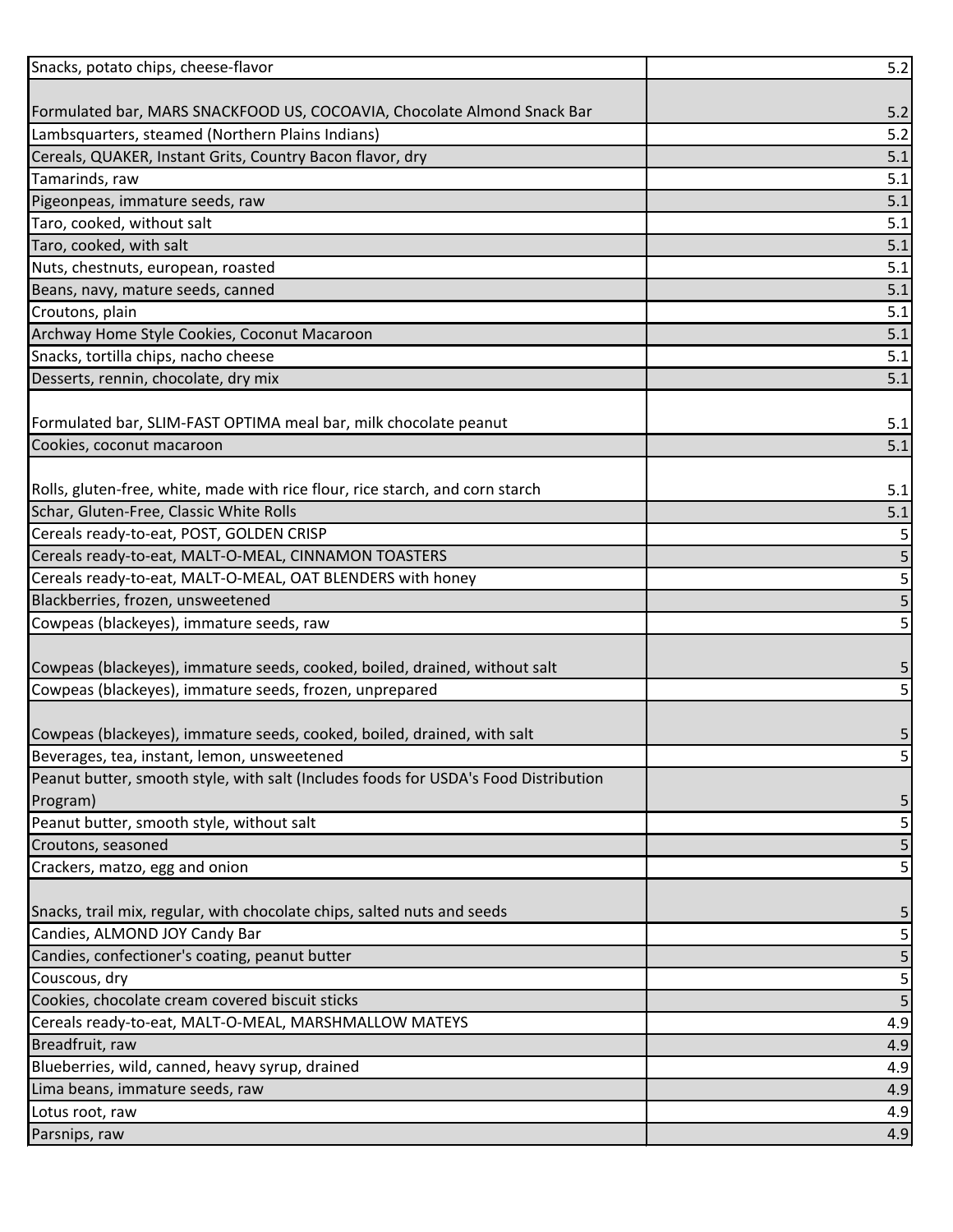| Peas, green (includes baby and lesuer types), canned, drained solids, unprepared    | 4.9        |
|-------------------------------------------------------------------------------------|------------|
| Squash, winter, hubbard, baked, without salt                                        | 4.9        |
| Yambean (jicama), raw                                                               | 4.9        |
| Squash, winter, hubbard, baked, with salt                                           | 4.9        |
| Beans, great northern, mature seeds, canned                                         | 4.9        |
| Veggie burgers or soyburgers, unprepared                                            | 4.9        |
| Beans, great northern, mature seeds, canned, low sodium                             | 4.9        |
| Bread, oat bran, toasted                                                            | 4.9        |
| Bread, rice bran                                                                    | 4.9        |
| Rolls, dinner, rye                                                                  | 4.9        |
| Bread, crumbs, dry, grated, seasoned                                                | 4.9        |
| Dip, bean, original flavor                                                          | 4.9        |
| Dip, FRITO'S, bean, original flavor                                                 | 4.9        |
| Bread, chapati or roti, plain, commercially prepared                                | 4.9        |
| Crackers, standard snack-type, with whole wheat                                     | 4.9        |
|                                                                                     |            |
| Bread, gluten-free, whole grain, made with tapioca starch and brown rice flour      | 4.9        |
| Udi's, Gluten Free, Soft & Hearty Whole Grain Bread                                 | 4.9        |
| Restaurant, Latino, black bean soup                                                 | 4.9        |
| Gravy, mushroom, dry, powder                                                        | 4.8        |
| Cereals, QUAKER, hominy grits, white, quick, dry                                    | 4.8        |
|                                                                                     |            |
| Lima beans, immature seeds, frozen, baby, cooked, boiled, drained, without salt     | 4.8        |
| Edamame, frozen, unprepared                                                         | 4.8        |
|                                                                                     |            |
| Lima beans, immature seeds, frozen, baby, cooked, boiled, drained, with salt        | 4.8        |
| Seeds, breadfruit seeds, boiled                                                     | 4.8        |
| Nuts, almond paste                                                                  | 4.8        |
| Beverages, coffee and cocoa, instant, decaffeinated, with whitener and low calorie  |            |
| sweetener                                                                           | 4.8        |
| Beverages, malted drink mix, chocolate, powder                                      | 4.8        |
| Beans, white, mature seeds, canned                                                  | 4.8        |
| Lima beans, large, mature seeds, canned                                             | 4.8        |
| Snacks, granola bars, hard, almond                                                  | 4.8        |
| Snacks, tortilla chips, nacho-flavor, reduced fat                                   | 4.8        |
|                                                                                     |            |
| Snacks, potato chips, plain, made with partially hydrogenated soybean oil, salted   | 4.8        |
| Snacks, potato chips, plain, made with partially hydrogenated soybean oil, unsalted | 4.8        |
| Snacks, potato chips, plain, unsalted                                               | 4.8        |
| Ice creams, regular, low carbohydrate, vanilla                                      | 4.8        |
| Ice creams, regular, low carbohydrate, chocolate                                    | 4.8        |
| Pasta, gluten-free, corn, cooked                                                    | 4.8        |
| Bread, naan, whole wheat, commercially prepared, refrigerated                       |            |
| Snacks, potato chips, white, restructured, baked                                    | 4.8<br>4.8 |
| Cereals ready-to-eat, POST SELECTS Blueberry Morning                                | 4.7        |
| Cereals, QUAKER, Instant Grits, Butter flavor, dry                                  | 4.7        |
|                                                                                     |            |
| Cereals ready-to-eat, MALT-O-MEAL, Blueberry MUFFIN TOPS Cereal                     | 4.7        |
|                                                                                     |            |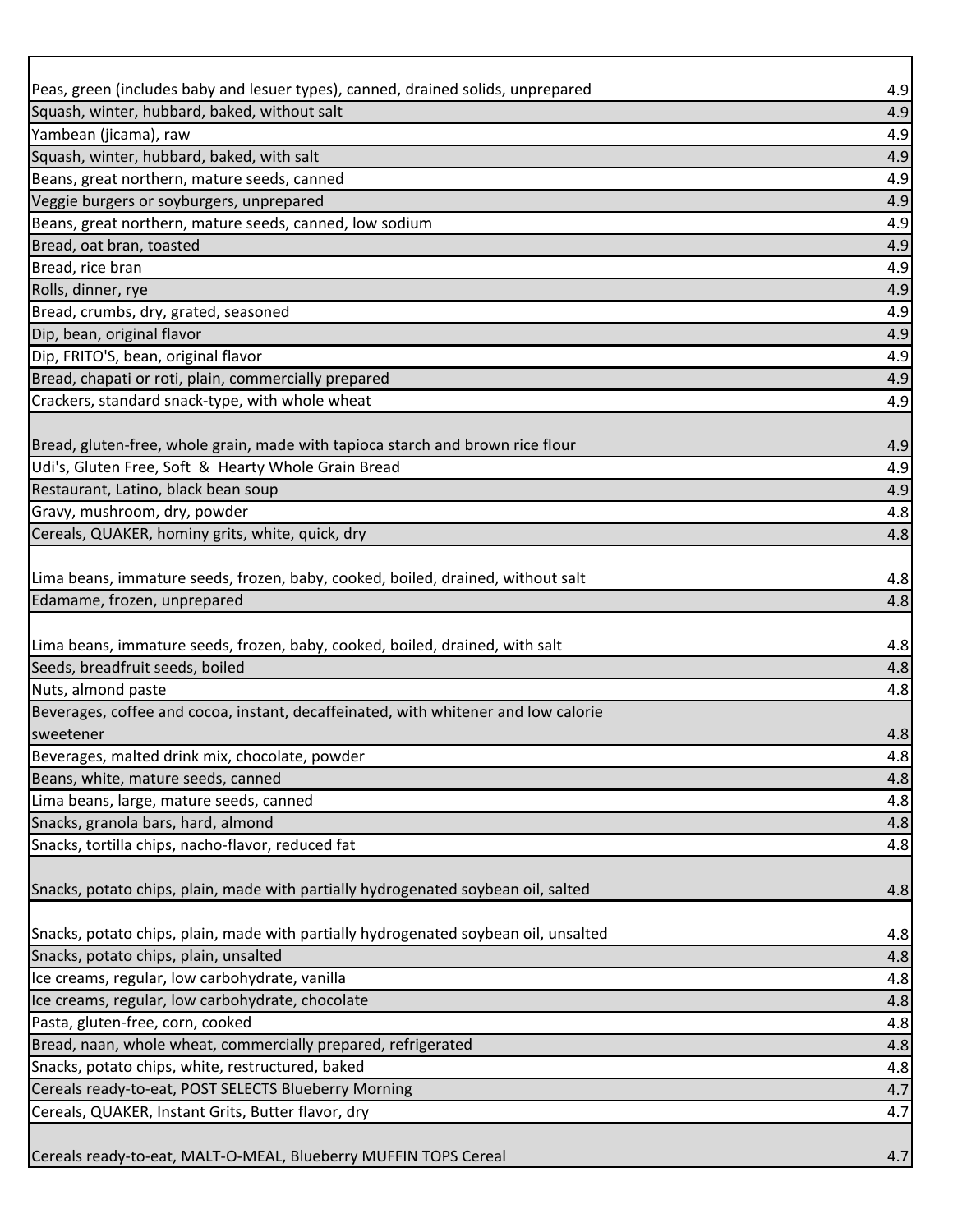|                                                                                                                                  | 4.7        |
|----------------------------------------------------------------------------------------------------------------------------------|------------|
| Seeds, sesame butter, tahini, type of kernels unspecified                                                                        | 4.7        |
| Refried beans, canned, vegetarian                                                                                                | 4.7        |
| Refried beans, canned, fat-free                                                                                                  | 4.7        |
| Frijoles rojos volteados (Refried beans, red, canned)                                                                            | 4.7        |
| Bread, boston brown, canned                                                                                                      | 4.7        |
| Bread, raisin, enriched, toasted                                                                                                 | 4.7        |
| Bread, wheat, toasted                                                                                                            | 4.7        |
| Candies, milk chocolate coated peanuts                                                                                           | 4.7        |
| Candies, MARS SNACKFOOD US, SNICKERS MUNCH bar                                                                                   | 4.7        |
| Tortilla chips, yellow, plain, salted                                                                                            | 4.7        |
| Snacks, vegetable chips, made from garden vegetables                                                                             | 4.7        |
| Bagels, whole grain white                                                                                                        | 4.7        |
| Soup, bean with frankfurters, canned, condensed                                                                                  | 4.6        |
| Soup, bean with ham, canned, chunky, ready-to-serve                                                                              | 4.6        |
| Soup, bean with bacon, condensed, single brand                                                                                   | 4.6        |
| Cereals, corn grits, white, regular and quick, enriched, dry                                                                     | 4.6        |
|                                                                                                                                  |            |
| Cereals, QUAKER, Instant Grits, Redeye Gravy & Country Ham flavor, dry                                                           | 4.6        |
| Litchis, dried                                                                                                                   | 4.6        |
|                                                                                                                                  |            |
| Artichokes, (globe or french), frozen, cooked, boiled, drained, without salt                                                     | 4.6        |
|                                                                                                                                  |            |
| Artichokes, (globe or french), frozen, cooked, boiled, drained, with salt                                                        | 4.6        |
| Beans, pinto, mature seeds, canned, solids and liquids                                                                           | 4.6        |
|                                                                                                                                  |            |
| Beans, pinto, mature seeds, canned, solids and liquids, low sodium                                                               | 4.6        |
| Cookies, fig bars                                                                                                                | 4.6        |
| Muffins, English, wheat                                                                                                          |            |
|                                                                                                                                  | 4.6        |
| Muffins, oat bran                                                                                                                | 4.6        |
| Snacks, granola bars, soft, uncoated, plain                                                                                      | 4.6        |
| Rice flour, brown                                                                                                                | 4.6        |
|                                                                                                                                  |            |
| Pasta, whole grain, 51% whole wheat, remaining unenriched semolina, cooked                                                       | 4.6        |
|                                                                                                                                  |            |
| Formulated bar, MARS SNACKFOOD US, COCOAVIA, Chocolate Blueberry Snack Bar                                                       | 4.6        |
| Snacks, granola bars, QUAKER OATMEAL TO GO, all flavors                                                                          | 4.6        |
| Meatballs, meatless                                                                                                              | 4.6        |
| Vegetarian meatloaf or patties                                                                                                   | 4.6        |
| Oranges, raw, with peel                                                                                                          | 4.5        |
|                                                                                                                                  |            |
|                                                                                                                                  | 4.5        |
| Raisins, dark, seedless (Includes foods for USDA's Food Distribution Program)                                                    |            |
| Peas, green, frozen, unprepared (Includes foods for USDA's Food Distribution Program)                                            | 4.5        |
| Peas, green, frozen, cooked, boiled, drained, without salt                                                                       | 4.5        |
| Succotash, (corn and limas), cooked, boiled, drained, without salt                                                               | 4.5        |
| Peas, green, frozen, cooked, boiled, drained, with salt                                                                          | 4.5        |
|                                                                                                                                  |            |
| Nuts, coconut meat, dried (desiccated), sweetened, flaked, canned<br>Nuts, coconut meat, dried (desiccated), sweetened, shredded | 4.5<br>4.5 |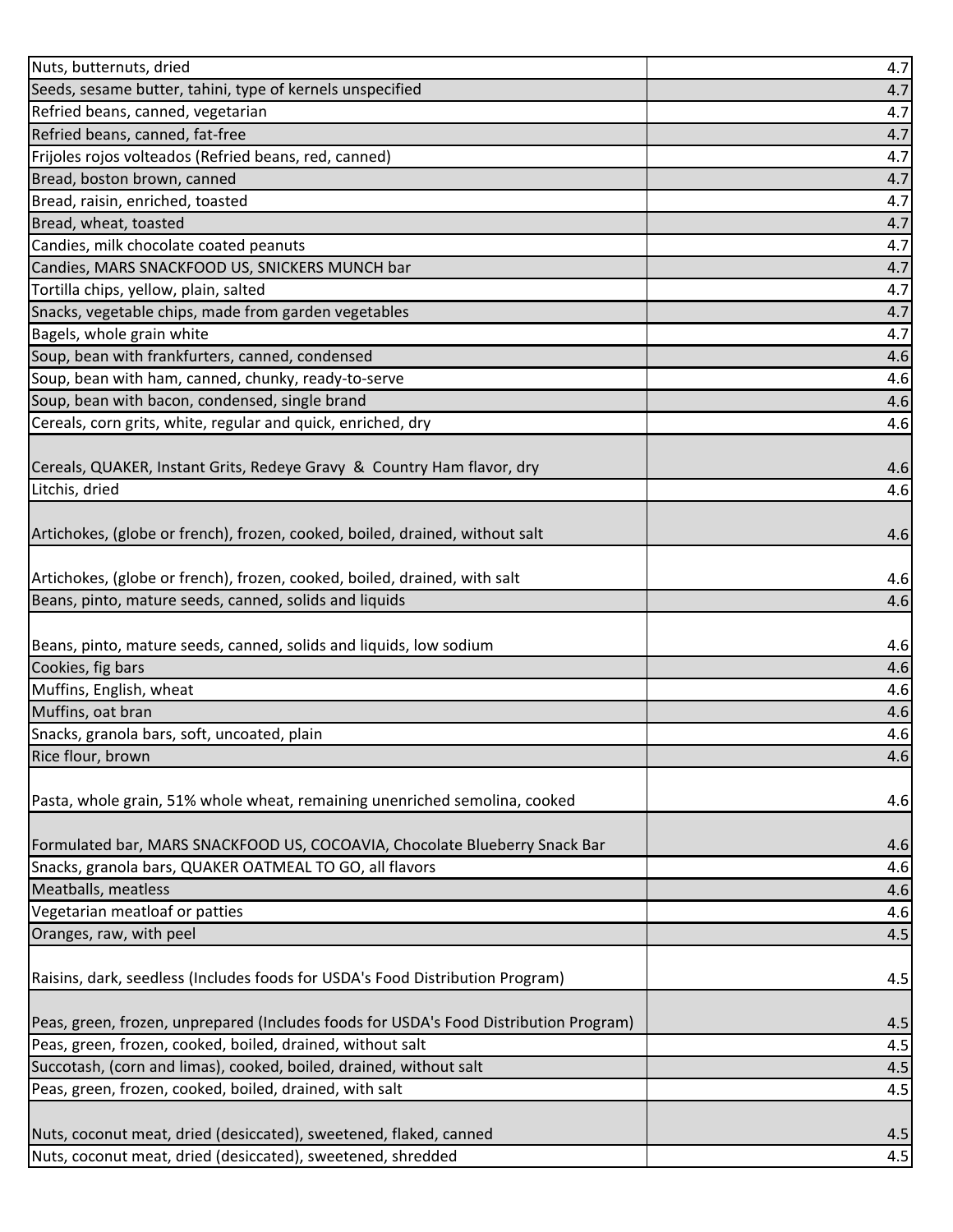| Beverages, chocolate-flavor beverage mix for milk, powder, with added nutrients                                  | 4.5        |
|------------------------------------------------------------------------------------------------------------------|------------|
| Bread, oat bran                                                                                                  | 4.5        |
| Bread, crumbs, dry, grated, plain                                                                                | 4.5        |
| Crackers, wheat, low salt                                                                                        | 4.5        |
| Candies, halavah, plain                                                                                          | 4.5        |
| Puddings, chocolate, dry mix, regular                                                                            | 4.5        |
| Bulgur, cooked                                                                                                   | 4.5        |
|                                                                                                                  |            |
| Pasta, whole grain, 51% whole wheat, remaining enriched semolina, cooked (Includes                               |            |
| foods for USDA's Food Distribution Program)                                                                      | 4.5        |
| Seaweed, Canadian Cultivated EMI-TSUNOMATA, rehydrated                                                           | 4.5        |
| Cattail, Narrow Leaf Shoots (Northern Plains Indians)                                                            | 4.5        |
| Cereals ready-to-eat, wheat, puffed, fortified                                                                   | 4.4        |
| Cereals ready-to-eat, Post, Waffle Crisp                                                                         | 4.4        |
| Cereals ready-to-eat, MALT-O-MEAL, HONEY GRAHAM SQUARES                                                          | 4.4        |
| Cereals, CREAM OF WHEAT, 2 1/2 minute cook time, dry                                                             | 4.4        |
| Cereals, CREAM OF WHEAT, 1 minute cook time, dry                                                                 | 4.4        |
|                                                                                                                  |            |
| Blueberries, wild, frozen (Includes foods for USDA's Food Distribution Program)                                  | 4.4        |
| Currants, zante, dried                                                                                           | 4.4        |
| Raspberries, frozen, red, sweetened                                                                              | 4.4        |
| Sugar-apples, (sweetsop), raw                                                                                    | 4.4        |
| Squash, winter, acorn, cooked, baked, without salt                                                               | 4.4        |
| Vegetables, mixed, frozen, cooked, boiled, drained, without salt                                                 | 4.4        |
| Squash, winter, acorn, cooked, baked, with salt                                                                  | 4.4        |
| Vegetables, mixed, frozen, cooked, boiled, drained, with salt<br>Beans, baked, canned, with pork and sweet sauce | 4.4<br>4.4 |
|                                                                                                                  |            |
| Chickpeas (garbanzo beans, bengal gram), mature seeds, canned, solids and liquids                                | 4.4        |
| Chickpeas (garbanzo beans, bengal gram), mature seeds, canned, solids and liquids, low                           |            |
| sodium                                                                                                           | 4.4        |
| Crackers, wheat, sandwich, with peanut butter filling                                                            | 4.4        |
| Snacks, granola bars, hard, chocolate chip                                                                       | 4.4        |
| Candies, HERSHEY'S GOLDEN ALMOND SOLITAIRES                                                                      | 4.4        |
|                                                                                                                  |            |
| Snacks, granola bar, GENERAL MILLS, NATURE VALLEY, with yogurt coating                                           | 4.4        |
| Cookie, vanilla with caramel, coconut, and chocolate coating                                                     | 4.4        |
| Snacks, corn-based, extruded, chips, unsalted                                                                    | 4.4        |
| Gravy, instant beef, dry                                                                                         | 4.3        |
|                                                                                                                  |            |
| Cereals, QUAKER, Instant Grits Product with American Cheese Flavor, dry                                          | 4.3        |
| Currants, red and white, raw                                                                                     | 4.3        |
| Gooseberries, raw                                                                                                | 4.3        |
| Raspberries, frozen, red, unsweetened                                                                            | 4.3        |
| Beans, kidney, all types, mature seeds, canned                                                                   | 4.3        |
| Beans, kidney, red, mature seeds, canned, solids and liquids                                                     | 4.3        |
| Bread, oatmeal, toasted                                                                                          | 4.3        |
| Bread, raisin, enriched                                                                                          | 4.3        |
| Bread, raisin, unenriched                                                                                        | 4.3        |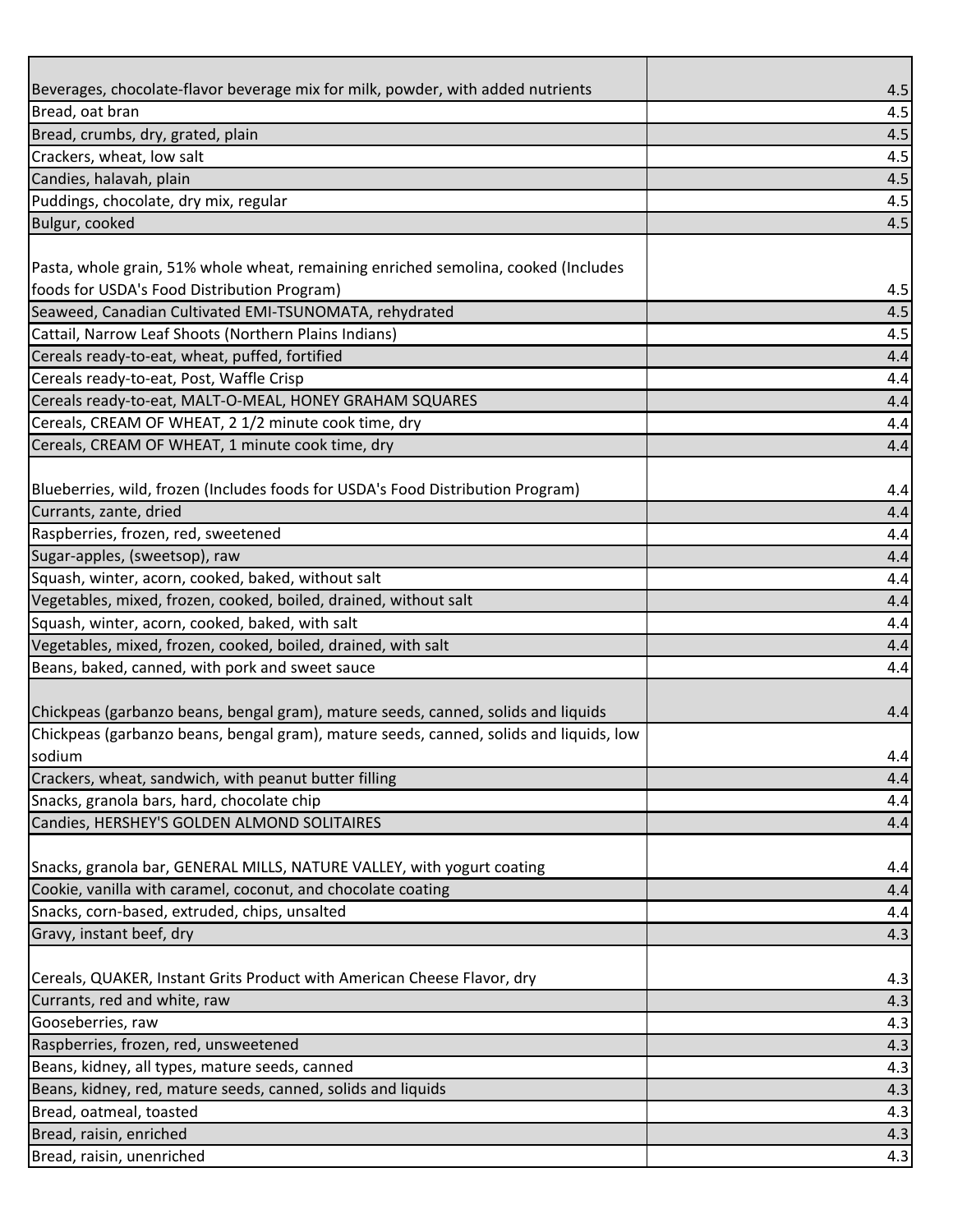| Snacks, granola bars, soft, uncoated, peanut butter                                                                                        | 4.3        |
|--------------------------------------------------------------------------------------------------------------------------------------------|------------|
| Candies, HERSHEY'S, ALMOND JOY BITES                                                                                                       | 4.3        |
| Frozen novelties, KLONDIKE, SLIM-A-BEAR Chocolate Cone                                                                                     | 4.3        |
| Frozen novelties, KLONDIKE, SLIM-A-BEAR Vanilla Sandwich                                                                                   | 4.3        |
| Macaroni, vegetable, enriched, dry                                                                                                         | 4.3        |
| Macaroni, vegetable, enriched, cooked                                                                                                      | 4.3        |
| Noodles, japanese, somen, dry                                                                                                              | 4.3        |
| Wheat, KAMUT khorasan, cooked                                                                                                              | 4.3        |
| School Lunch, pizza, pepperoni topping, thin crust, whole grain, frozen, cooked                                                            | 4.3        |
| School Lunch, pizza, pepperoni topping, thick crust, whole grain, frozen, cooked                                                           | 4.3        |
| Formulated bar, LUNA BAR, NUTZ OVER CHOCOLATE                                                                                              | 4.3        |
| Snacks, granola bars, soft, almond, confectioners coating                                                                                  | 4.3        |
| Waffles, whole wheat, lowfat, frozen, ready-to-heat                                                                                        | 4.3        |
| Bread, gluten-free, white, made with rice flour, corn starch, and/or tapioca<br>Cereals ready-to-eat, frosted oat cereal with marshmallows | 4.3<br>4.3 |
| Candies, chocolate covered, caramel with nuts                                                                                              | 4.3        |
| Chicken, meatless, breaded, fried                                                                                                          | 4.3        |
| Cereals, QUAKER, corn grits, instant, plain, dry                                                                                           | 4.2        |
| Cereals, QUAKER, corn grits, instant, cheddar cheese flavor, dry                                                                           | 4.2        |
| Cereals, farina, enriched, assorted brands including CREAM OF WHEAT, quick (1-3                                                            |            |
| minutes), dry                                                                                                                              | 4.2        |
| Cereals, QUAKER, Instant Grits, Ham 'n' Cheese flavor, dry                                                                                 | 4.2        |
| Figs, dried, stewed                                                                                                                        | 4.2        |
| Broadbeans, immature seeds, raw                                                                                                            | 4.2        |
|                                                                                                                                            |            |
| Pigeonpeas, immature seeds, cooked, boiled, drained, without salt                                                                          | 4.2        |
| Soybeans, green, raw                                                                                                                       | 4.2        |
| Soybeans, green, cooked, boiled, drained, without salt                                                                                     | 4.2        |
| Drumstick pods, cooked, boiled, drained, without salt                                                                                      | 4.2        |
| Drumstick pods, cooked, boiled, drained, with salt                                                                                         | 4.2        |
| Pigeonpeas, immature seeds, cooked, boiled, drained, with salt                                                                             | 4.2        |
| Soybeans, green, cooked, boiled, drained, with salt                                                                                        | 4.2        |
| Cookies, brownies, dry mix, sugar free                                                                                                     | 4.2        |
| Muffin, blueberry, commercially prepared, low-fat                                                                                          | 4.2        |
| Snacks, granola bars, soft, uncoated, raisin                                                                                               | 4.2        |
| Snacks, granola bars, soft, uncoated, peanut butter and chocolate chip                                                                     | 4.2        |
| Snacks, rice cracker brown rice, plain                                                                                                     | 4.2        |
| Snacks, rice cakes, brown rice, plain, unsalted                                                                                            | 4.2        |
| Fast foods, burrito, with beans and cheese                                                                                                 | 4.2        |
| TACO BELL, Bean Burrito                                                                                                                    | 4.2        |
| Burrito, beef and bean, frozen                                                                                                             | 4.2        |
| Snacks, granola bar, QUAKER, chewy, 90 Calorie Bar                                                                                         | 4.2        |
| Snacks, brown rice chips                                                                                                                   | 4.2        |
| Snacks, potato chips, lightly salted                                                                                                       | 4.2        |
| Rolls, hamburger or hot dog, wheat/cracked wheat                                                                                           | 4.2        |
| Bread, french or vienna, whole wheat                                                                                                       | 4.2        |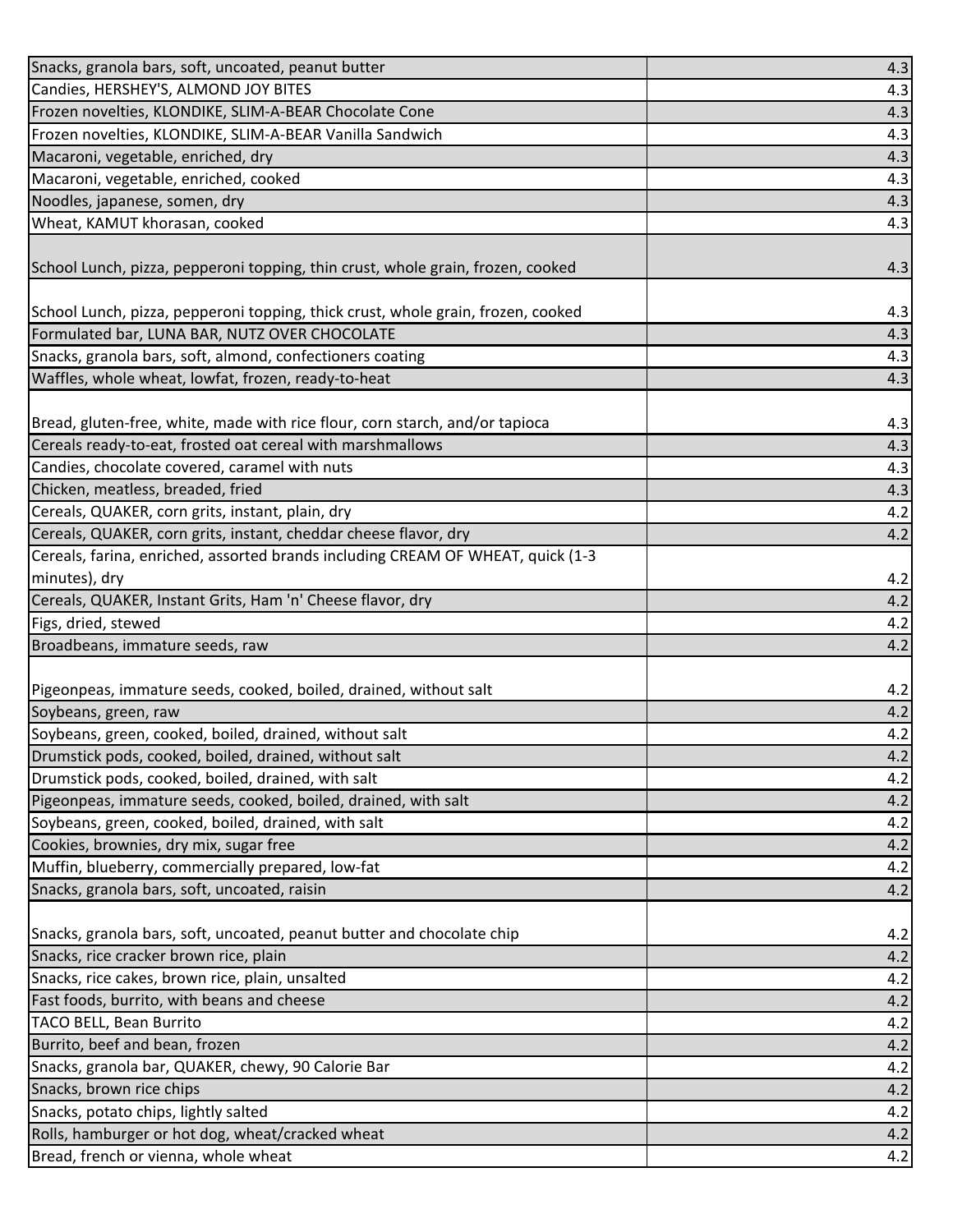| Rice cake, cracker (include hain mini rice cakes)                                                           | 4.2                     |
|-------------------------------------------------------------------------------------------------------------|-------------------------|
| Beans, chili, barbecue, ranch style, cooked                                                                 | 4.2                     |
|                                                                                                             |                         |
| Cereals ready-to-eat, POST, HONEY BUNCHES OF OATS, honey roasted                                            | 4.2                     |
| Apricots, dried, sulfured, stewed, with added sugar                                                         | 4.1                     |
| Brussels sprouts, frozen, cooked, boiled, drained, without salt                                             | 4.1                     |
| Kale, raw                                                                                                   | 4.1                     |
| Potatoes, au gratin, dry mix, unprepared                                                                    | 4.1                     |
|                                                                                                             |                         |
| Succotash, (corn and limas), frozen, cooked, boiled, drained, without salt                                  | 4.1                     |
| Taro, raw                                                                                                   | 4.1                     |
| Tomato products, canned, paste, without salt added (Includes foods for USDA's Food                          |                         |
| Distribution Program)                                                                                       | 4.1                     |
| Yam, raw                                                                                                    | 4.1                     |
| Brussels sprouts, frozen, cooked, boiled, drained, with salt                                                | 4.1                     |
| Peas, green, canned, no salt added, drained solids                                                          | 4.1                     |
|                                                                                                             |                         |
| Succotash, (corn and limas), frozen, cooked, boiled, drained, with salt                                     | 4.1                     |
| Beans, baked, canned, plain or vegetarian                                                                   | 4.1                     |
| Cookies, chocolate sandwich, with creme filling, special dietary                                            | 4.1                     |
| Rolls, dinner, oat bran                                                                                     |                         |
| Bagels, wheat                                                                                               | 4.1<br>4.1              |
|                                                                                                             |                         |
| Candies, peanut bar<br>School Lunch, pizza, BIG DADDY'S LS 16" 51% Whole Grain Rolled Edge Turkey Pepperoni | 4.1                     |
|                                                                                                             |                         |
| Pizza, frozen<br>School Lunch, pizza, TONY'S SMARTPIZZA Whole Grain 4x6 Pepperoni Pizza 50/50               | 4.1                     |
| Cheese, frozen                                                                                              |                         |
|                                                                                                             | 4.1                     |
| Snacks, bagel chips, plain                                                                                  | 4.1                     |
| T.G.I. FRIDAY'S, french fries                                                                               | 4.1                     |
| Mustard, prepared, yellow                                                                                   | 4                       |
| Babyfood, crackers, vegetable                                                                               | $\overline{\mathbf{r}}$ |
|                                                                                                             |                         |
| Soup, bean & ham, canned, reduced sodium, prepared with water or ready-to-serve                             |                         |
| Pomegranates, raw                                                                                           |                         |
| Chicory greens, raw                                                                                         |                         |
| Collards, raw                                                                                               |                         |
| Collards, cooked, boiled, drained, without salt                                                             |                         |
| Kale, cooked, boiled, drained, without salt                                                                 |                         |
| Succotash, (corn and limas), frozen, unprepared                                                             |                         |
| Vegetables, mixed, frozen, unprepared                                                                       |                         |
| Collards, cooked, boiled, drained, with salt                                                                | 4                       |
| Parsnips, cooked, boiled, drained, with salt                                                                |                         |
| Seeds, hemp seed, hulled                                                                                    |                         |
| Cocoa mix, NESTLE, Rich Chocolate Hot Cocoa Mix                                                             |                         |
| Beans, baked, canned, with pork and tomato sauce                                                            |                         |
| Hummus, home prepared                                                                                       |                         |
| Bread, oatmeal                                                                                              |                         |
| Bread, wheat                                                                                                |                         |
| Snacks, corn-based, extruded, chips, plain                                                                  |                         |
| Snacks, tortilla chips, ranch-flavor                                                                        |                         |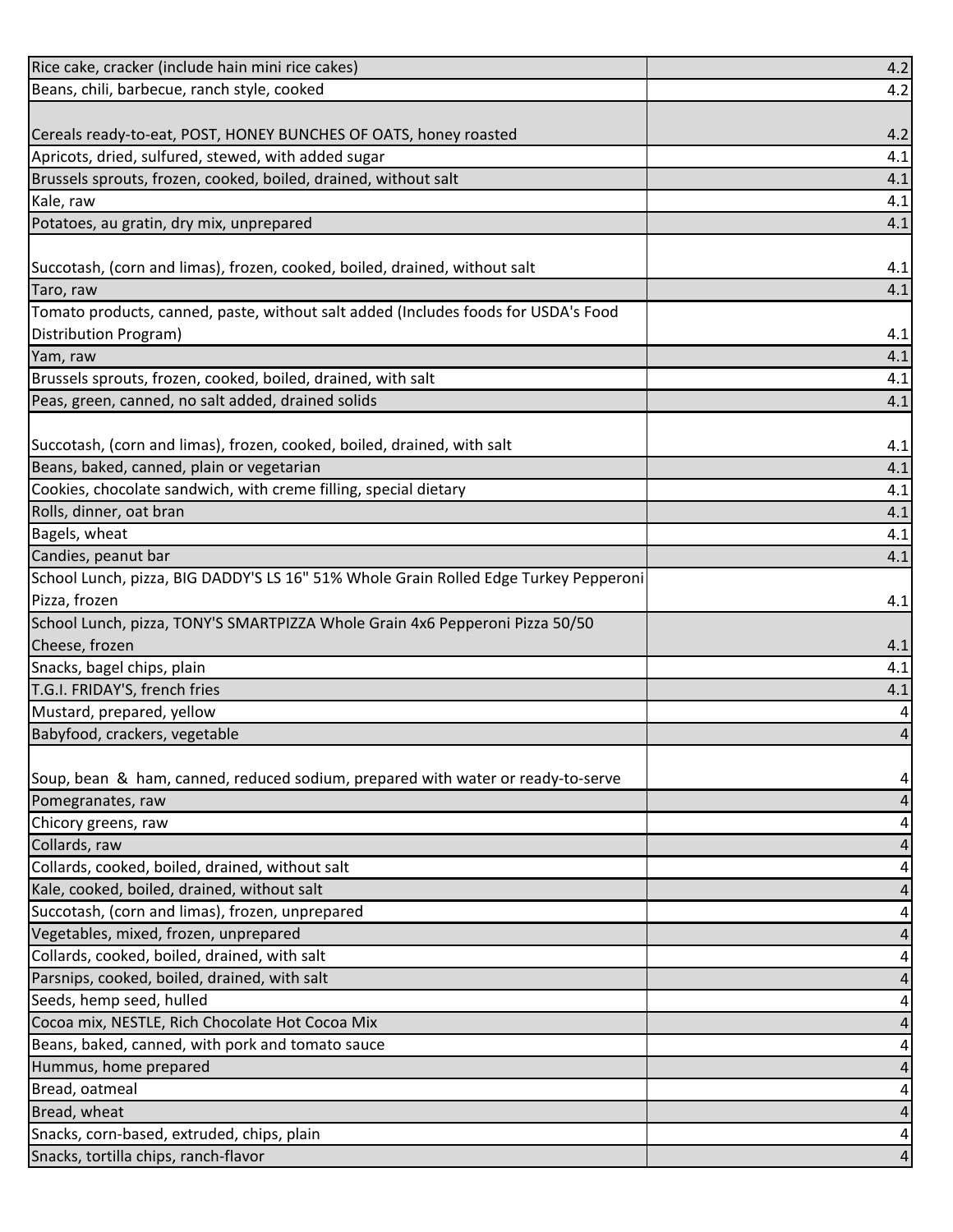| Baking chocolate, mexican, squares                                               | 4   |
|----------------------------------------------------------------------------------|-----|
| Puddings, coconut cream, dry mix, instant                                        |     |
|                                                                                  |     |
| Snacks, granola bars, soft, uncoated, chocolate chip, graham and marshmallow     | 4   |
| Snacks, rice cakes, brown rice, rye                                              |     |
| WENDY'S, french fries                                                            | 4   |
|                                                                                  |     |
| School Lunch, pizza, cheese topping, thin crust, whole grain, frozen, cooked     | 4   |
|                                                                                  |     |
| School Lunch, pizza, sausage topping, thick crust, whole grain, frozen, cooked   | 4   |
|                                                                                  |     |
| Candies, MARS SNACKFOOD US, M & M's Peanut Butter Chocolate Candies              | 4   |
| Spices, saffron                                                                  | 3.9 |
| Babyfood, peas, dices, toddler                                                   | 3.9 |
| Soup, pea, green, canned, condensed                                              | 3.9 |
| Grapes, muscadine, raw                                                           | 3.9 |
| Artichokes, (globe or french), frozen, unprepared                                | 3.9 |
| Squash, winter, hubbard, raw                                                     | 3.9 |
| Yam, cooked, boiled, drained, or baked, without salt                             | 3.9 |
| Yam, cooked, boiled, drained, or baked, with salt                                | 3.9 |
| Tofu, fried                                                                      | 3.9 |
| Tofu, fried, prepared with calcium sulfate                                       | 3.9 |
| Snacks, corn-based, extruded, onion-flavor                                       | 3.9 |
| Candies, REESE'S NUTRAGEOUS Candy Bar                                            | 3.9 |
|                                                                                  |     |
| Frozen novelties, KLONDIKE, SLIM-A-BEAR, No Sugar Added, Stickless Bar           | 3.9 |
| Cornmeal, degermed, enriched, yellow                                             | 3.9 |
| Semolina, enriched                                                               | 3.9 |
|                                                                                  |     |
| Pasta, whole-wheat, cooked (Includes foods for USDA's Food Distribution Program) | 3.9 |
| Spelt, cooked                                                                    | 3.9 |
| Cornmeal, degermed, enriched, white                                              | 3.9 |
| Cornmeal, degermed, unenriched, yellow                                           | 3.9 |
| Semolina, unenriched                                                             | 3.9 |
| Cornmeal, degermed, unenriched, white                                            | 3.9 |
| Fast foods, taco with beef, cheese and lettuce, hard shell                       | 3.9 |
| McDONALD'S, french fries                                                         | 3.9 |
| TACO BELL, Original Taco with beef, cheese and lettuce                           | 3.9 |
|                                                                                  |     |
| School Lunch, pizza, sausage topping, thin crust, whole grain, frozen, cooked    | 3.9 |
| APPLEBEE'S, french fries                                                         | 3.9 |
| Restaurant, family style, french fries                                           | 3.9 |
| Vermicelli, made from soy                                                        | 3.9 |
| Frankfurter, meatless                                                            | 3.9 |
| Gravy, instant turkey, dry                                                       | 3.8 |
| Cereals, CREAM OF WHEAT, regular, 10 minute cooking, dry                         | 3.8 |
| Cereals ready-to-eat, chocolate-flavored frosted puffed corn                     | 3.8 |
| Prunes, canned, heavy syrup pack, solids and liquids                             | 3.8 |
| Plums, dried (prunes), stewed, with added sugar                                  | 3.8 |
| Durian, raw or frozen                                                            | 3.8 |
|                                                                                  |     |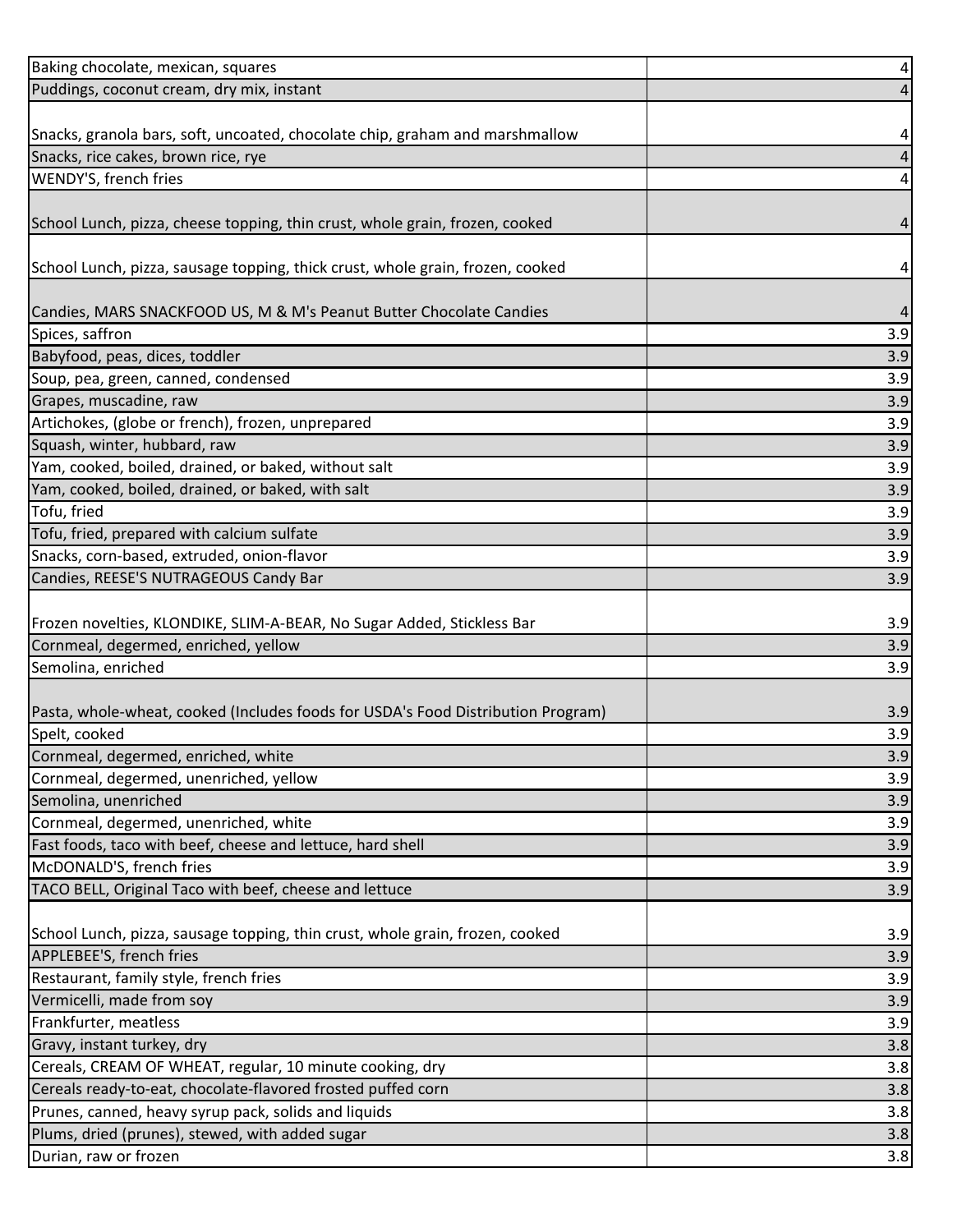| Brussels sprouts, raw                                                             | 3.8 |
|-----------------------------------------------------------------------------------|-----|
| Brussels sprouts, frozen, unprepared                                              | 3.8 |
| Mushrooms, Chanterelle, raw                                                       | 3.8 |
| Vegetables, mixed, canned, solids and liquids                                     | 3.8 |
| Epazote, raw                                                                      | 3.8 |
|                                                                                   |     |
| Beverages, Orange-flavor drink, breakfast type, low calorie, powder               | 3.8 |
| Yardlong beans, mature seeds, cooked, boiled, without salt                        | 3.8 |
| Yardlong beans, mature seeds, cooked, boiled, with salt                           | 3.8 |
| Rolls, dinner, wheat                                                              | 3.8 |
| Rolls, hamburger or hotdog, mixed-grain                                           | 3.8 |
| Crackers, snack, Goya Crackers                                                    | 3.8 |
| Snacks, popcorn, caramel-coated, with peanuts                                     | 3.8 |
| Snacks, potato chips, barbecue-flavor                                             | 3.8 |
| Snacks, rice cakes, brown rice, buckwheat                                         | 3.8 |
| Candies, carob, unsweetened                                                       | 3.8 |
| Candies, HERSHEY'S POT OF GOLD Almond Bar                                         | 3.8 |
| Candies, MR. GOODBAR Chocolate Bar                                                | 3.8 |
| Snacks, granola bars, soft, uncoated, chocolate chip                              | 3.8 |
| Candies, HERSHEYS, PAYDAY Bar                                                     | 3.8 |
| Barley, pearled, cooked                                                           | 3.8 |
| Fast foods, potato, french fried in vegetable oil                                 | 3.8 |
| School Lunch, pizza, TONY'S SMARTPIZZA Whole Grain 4x6 Cheese Pizza 50/50 Cheese, |     |
| frozen                                                                            | 3.8 |
| POPEYES, biscuit                                                                  | 3.8 |
| Snacks, pita chips, salted                                                        | 3.8 |
|                                                                                   |     |
| Snacks, granola bar, GENERAL MILLS, NATURE VALLEY, CHEWY TRAIL MIX                | 3.8 |
| Snacks, peas, roasted, wasabi-flavored                                            | 3.8 |
| Granola bar, soft, milk chocolate coated, peanut butter                           | 3.8 |
| Beet greens, raw                                                                  | 3.7 |
|                                                                                   |     |
| Spinach, frozen, chopped or leaf, cooked, boiled, drained, without salt           | 3.7 |
| Taro leaves, raw                                                                  | 3.7 |
| Tree fern, cooked, without salt                                                   | 3.7 |
|                                                                                   |     |
| Spinach, frozen, chopped or leaf, cooked, boiled, drained, with salt              | 3.7 |
| Tree fern, cooked, with salt                                                      | 3.7 |
| Peppers, serrano, raw                                                             | 3.7 |
| Nuts, pine nuts, dried                                                            | 3.7 |
| Beverages, Cocoa mix, powder                                                      | 3.7 |
|                                                                                   |     |
| Beverages, Cocoa mix, NESTLE, Hot Cocoa Mix Rich Chocolate With Marshmallows      | 3.7 |
| Broadbeans (fava beans), mature seeds, canned                                     | 3.7 |
| Refried beans, canned, traditional style                                          | 3.7 |
| Refried beans, canned, traditional, reduced sodium                                | 3.7 |
| Cake, fruitcake, commercially prepared                                            | 3.7 |
| Rolls, dinner, egg                                                                | 3.7 |
|                                                                                   |     |
| Candies, MARS SNACKFOOD US, M & M's Peanut Chocolate Candies                      | 3.7 |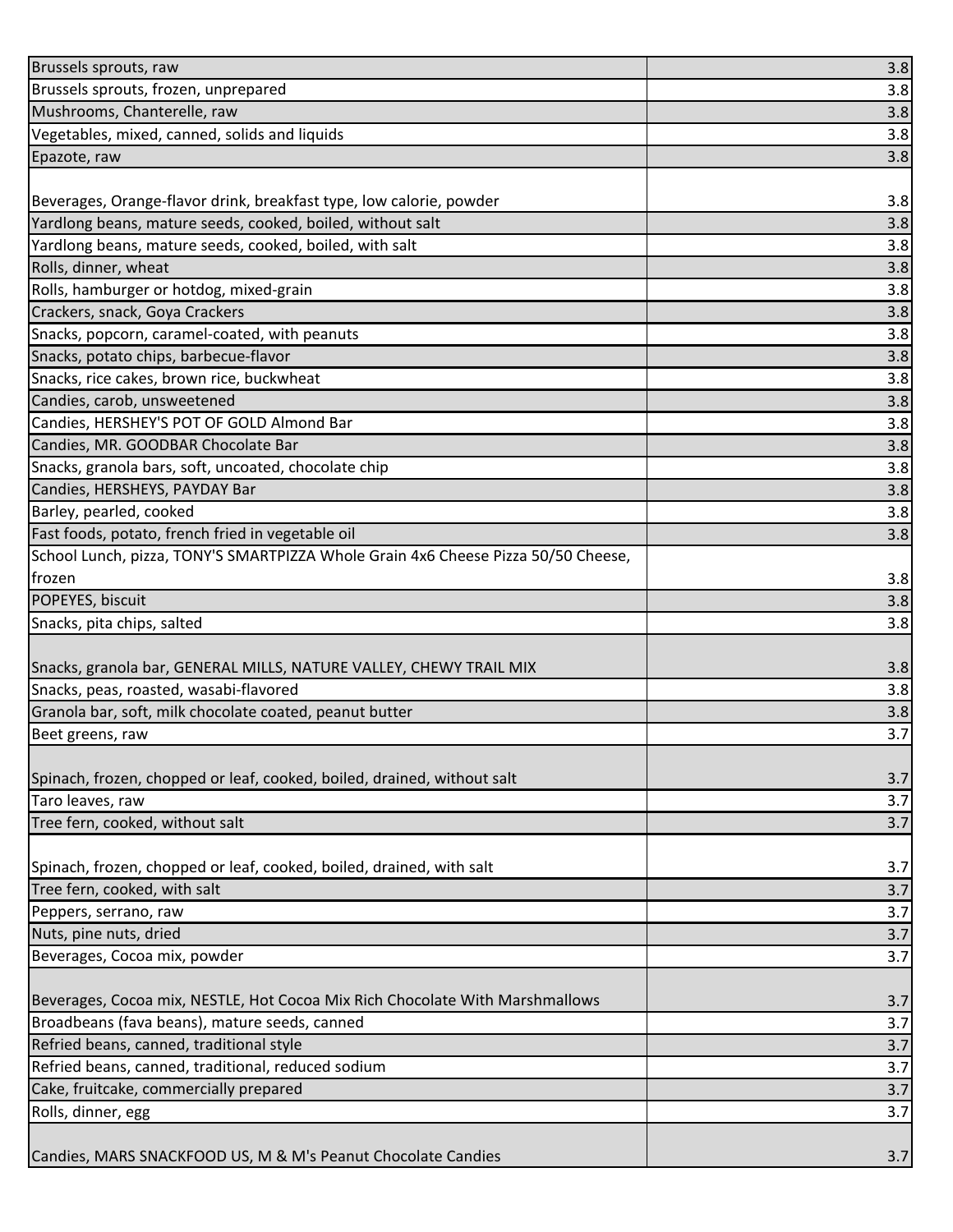| Candies, MOUNDS Candy Bar                                                                | 3.7 |
|------------------------------------------------------------------------------------------|-----|
| Fast foods, burrito, with beans, cheese, and beef                                        | 3.7 |
|                                                                                          |     |
| Fast foods, nachos, with cheese, beans, ground beef, and tomatoes                        | 3.7 |
| TACO BELL, BURRITO SUPREME with beef                                                     | 3.7 |
| <b>TACO BELL, Nachos Supreme</b>                                                         | 3.7 |
| Snacks, yucca (cassava) chips, salted                                                    | 3.7 |
| Cranberries, raw                                                                         | 3.6 |
| Guava sauce, cooked                                                                      | 3.6 |
| Persimmons, japanese, raw                                                                | 3.6 |
| Prickly pears, raw                                                                       | 3.6 |
| Pears, asian, raw                                                                        | 3.6 |
|                                                                                          |     |
| Lima beans, immature seeds, canned, regular pack, solids and liquids                     | 3.6 |
| Collards, frozen, chopped, unprepared                                                    | 3.6 |
| Kohlrabi, raw                                                                            | 3.6 |
| Mushrooms, shiitake, stir-fried                                                          | 3.6 |
| Parsnips, cooked, boiled, drained, without salt                                          | 3.6 |
| Seaweed, spirulina, dried                                                                | 3.6 |
|                                                                                          |     |
| Lima beans, immature seeds, canned, no salt added, solids and liquids                    | 3.6 |
| Nuts, walnuts, glazed                                                                    | 3.6 |
| Cowpeas, catjang, mature seeds, cooked, boiled, without salt                             | 3.6 |
| Cowpeas, catjang, mature seeds, cooked, boiled, with salt                                | 3.6 |
| Bagels, oat bran                                                                         | 3.6 |
| Crackers, rye, sandwich-type with cheese filling                                         | 3.6 |
| Snacks, M & M MARS, COMBOS Snacks Cheddar Cheese Pretzel                                 | 3.6 |
| Candies, REESE'S Peanut Butter Cups                                                      | 3.6 |
| Puddings, chocolate, dry mix, instant                                                    | 3.6 |
| Candies, HERSHEY'S MILK CHOCOLATE WITH ALMOND BITES                                      | 3.6 |
| Snacks, crisped rice bar, almond                                                         | 3.6 |
| Cheese puffs and twists, corn based, baked, low fat                                      | 3.6 |
| Frozen novelties, No Sugar Added CREAMSICLE Pops                                         | 3.6 |
|                                                                                          |     |
| Candies, REESE's Fast Break, milk chocolate, peanut butter, soft nougats, candy bar      | 3.6 |
|                                                                                          |     |
| Rice, brown, long-grain, raw (Includes foods for USDA's Food Distribution Program)       | 3.6 |
|                                                                                          |     |
| Rolls, gluten-free, white, made with brown rice flour, tapioca starch, and potato starch | 3.6 |
| Udi's, Gluten Free, Classic French Dinner Rolls                                          | 3.6 |
|                                                                                          |     |
| Potatoes, hash brown, refrigerated, prepared, pan-fried in canola oil                    | 3.6 |
| Chicken, meatless                                                                        | 3.6 |
| Plantains, green, fried                                                                  | 3.5 |
| Dandelion greens, raw                                                                    | 3.5 |
| Peas and onions, frozen, unprepared                                                      | 3.5 |
| Turnip greens, cooked, boiled, drained, without salt                                     | 3.5 |
| Turnip greens, cooked, boiled, drained, with salt                                        | 3.5 |
|                                                                                          |     |
| Muffins, English, plain, enriched, with ca prop (includes sourdough)                     | 3.5 |
|                                                                                          |     |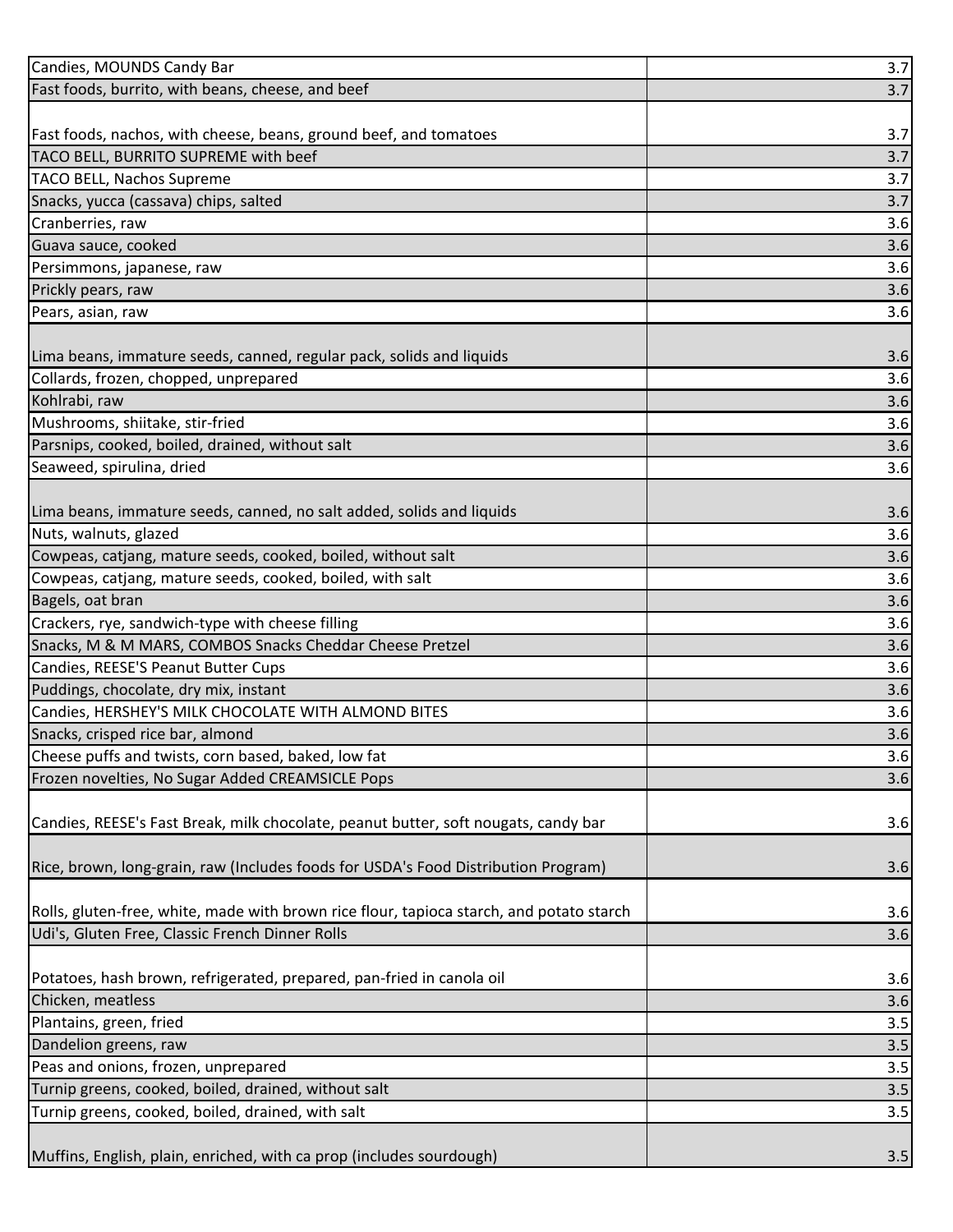| Tortillas, ready-to-bake or -fry, flour, refrigerated                            | 3.5 |
|----------------------------------------------------------------------------------|-----|
| Candies, praline, prepared-from-recipe                                           | 3.5 |
| Snacks, fruit leather, pieces, with vitamin C                                    | 3.5 |
| Rice, brown, parboiled, dry, UNCLE BEN'S                                         | 3.5 |
| Millet flour                                                                     | 3.5 |
| Snacks, soy chips or crisps, salted                                              | 3.5 |
| Snacks, plantain chips, salted                                                   | 3.5 |
| Snack, Pretzel, hard chocolate coated                                            | 3.5 |
| Cookie, with peanut butter filling, chocolate-coated                             | 3.5 |
| Crackers, multigrain                                                             | 3.5 |
| Bread, cinnamon                                                                  | 3.5 |
| English muffins, whole grain white                                               | 3.5 |
|                                                                                  |     |
| Bread, gluten-free, white, made with potato extract, rice starch, and rice flour | 3.5 |
| Cookies, Marie biscuit                                                           | 3.5 |
| Pepperidge Farm, Goldfish, Baked Snack Crackers, Parmesan                        | 3.5 |
| Pepperidge Farm, Goldfish, Baked Snack Crackers, Pizza                           | 3.5 |
| Rudi's, Gluten-Free Bakery, Original Sandwich Bread                              | 3.5 |
| <b>CRACKER BARREL, steak fries</b>                                               | 3.5 |
| DENNY'S, french fries                                                            | 3.5 |
| Candies, chocolate covered, low sugar or low calorie                             | 3.5 |
| Babyfood, cookie, baby, fruit                                                    | 3.4 |
| Soup, black bean, canned, prepared with equal volume water                       | 3.4 |
| Cereals ready-to-eat, QUAKER, KING VITAMAN                                       | 3.4 |
| Cereals ready-to-eat, MALT-O-MEAL, Honey BUZZERS                                 | 3.4 |
| Blackberries, canned, heavy syrup, solids and liquids                            | 3.4 |
| Beans, shellie, canned, solids and liquids                                       | 3.4 |
| Beans, snap, green, frozen, all styles, microwaved                               | 3.4 |
| Beans, snap, green, microwaved                                                   | 3.4 |
| Peas and carrots, frozen, unprepared                                             | 3.4 |
| Turnip greens, frozen, cooked, boiled, drained, without salt                     | 3.4 |
| Beans, snap, yellow, raw                                                         | 3.4 |
| Turnip greens, frozen, cooked, boiled, drained, with salt                        | 3.4 |
| Pepper, banana, raw                                                              | 3.4 |
| Cookies, chocolate wafers                                                        | 3.4 |
| Cookies, graham crackers, plain or honey (includes cinnamon)                     | 3.4 |
| Crackers, cheese, sandwich-type with peanut butter filling                       | 3.4 |
| Crackers, milk                                                                   | 3.4 |
| Muffins, corn, commercially prepared                                             | 3.4 |
| Pie crust, standard-type, prepared from recipe, unbaked                          | 3.4 |
| Nabisco, Nabisco Grahams Crackers                                                | 3.4 |
| Crackers, wheat, reduced fat                                                     | 3.4 |
|                                                                                  |     |
| Snacks, granola bars, soft, coated, milk chocolate coating, chocolate chip       | 3.4 |
| Snacks, pretzels, hard, plain, salted                                            | 3.4 |
| Candies, milk chocolate                                                          | 3.4 |
| Snacks, potato chips, made from dried potatoes, cheese-flavor                    | 3.4 |
| Snacks, potato sticks                                                            | 3.4 |
| Arrowroot flour                                                                  | 3.4 |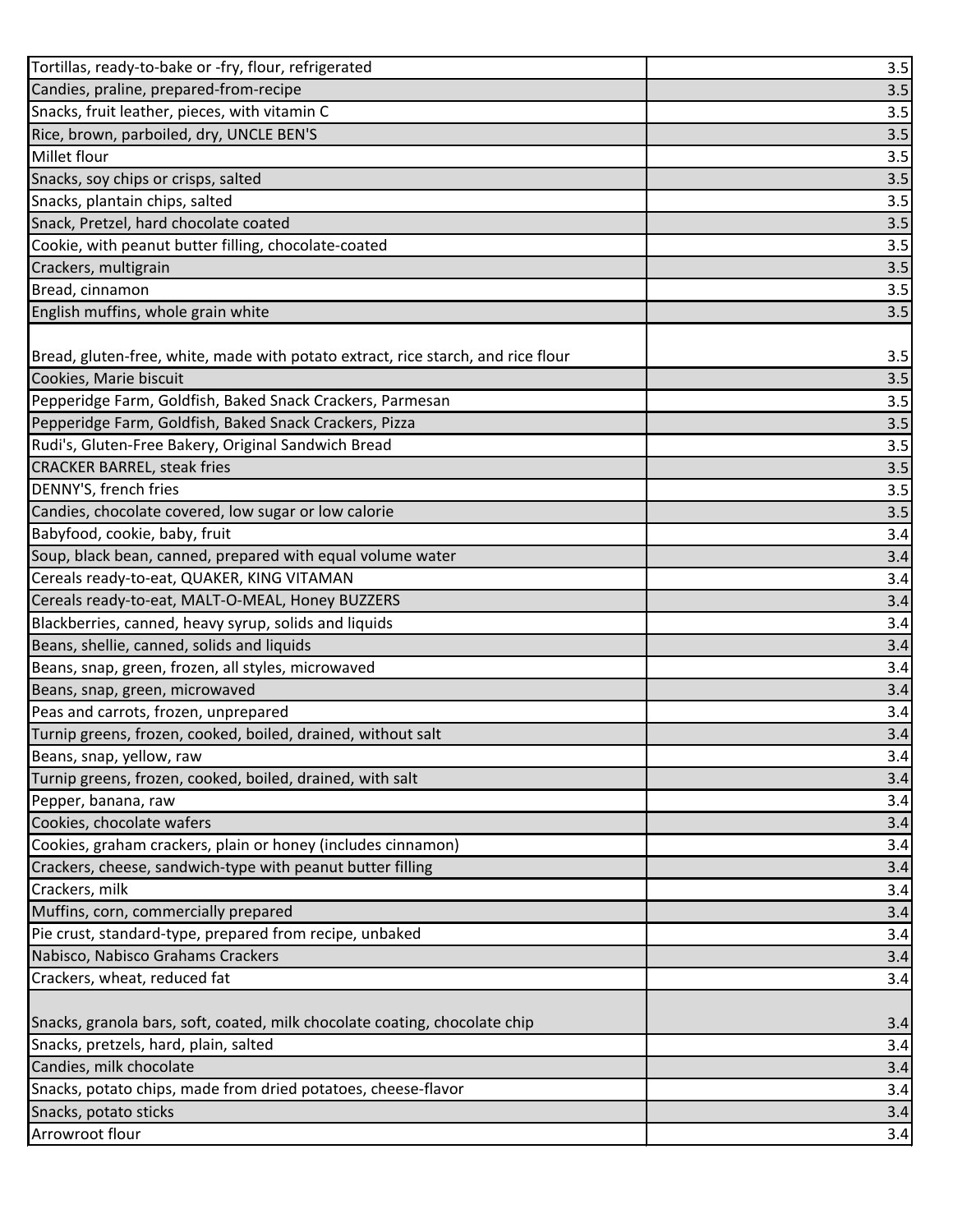| Rice, brown, medium-grain, raw (Includes foods for USDA's Food Distribution Program)<br>Burrito, bean and cheese, frozen<br>Cookies, peanut butter, commercially prepared, sugar free<br>Cookies, sugar wafer, chocolate-covered | 3.4<br>3.4<br>3.4<br>3.4<br>3.4 |
|----------------------------------------------------------------------------------------------------------------------------------------------------------------------------------------------------------------------------------|---------------------------------|
|                                                                                                                                                                                                                                  |                                 |
|                                                                                                                                                                                                                                  |                                 |
|                                                                                                                                                                                                                                  |                                 |
|                                                                                                                                                                                                                                  |                                 |
| Sweet Potatoes, french fried, crosscut, frozen, unprepared                                                                                                                                                                       |                                 |
| Tortilla, blue corn, Sakwavikaviki (Hopi)                                                                                                                                                                                        | 3.4                             |
|                                                                                                                                                                                                                                  |                                 |
| Restaurant, Latino, Arroz con frijoles negros (rice and black beans)                                                                                                                                                             | 3.4                             |
| Horseradish, prepared                                                                                                                                                                                                            | 3.3                             |
| Salad dressing, thousand island dressing, fat-free                                                                                                                                                                               | 3.3                             |
| Cereals, CREAM OF WHEAT, instant, dry                                                                                                                                                                                            | 3.3                             |
| Cereals ready-to-eat, MALT-O-MEAL, COCO-ROOS                                                                                                                                                                                     | 3.3                             |
| Olives, pickled, canned or bottled, green                                                                                                                                                                                        | 3.3                             |
| Raisins, golden, seedless                                                                                                                                                                                                        | 3.3                             |
| Raspberries, canned, red, heavy syrup pack, solids and liquids                                                                                                                                                                   | 3.3                             |
| Soursop, raw                                                                                                                                                                                                                     | 3.3                             |
| Prune puree                                                                                                                                                                                                                      | 3.3                             |
| Broccoli, cooked, boiled, drained, without salt                                                                                                                                                                                  | 3.3                             |
| Burdock root, raw                                                                                                                                                                                                                | 3.3                             |
|                                                                                                                                                                                                                                  |                                 |
| (Carrots, frozen, unprepared (Includes foods for USDA's Food Distribution Program)<br>Carrots, frozen, cooked, boiled, drained, without salt                                                                                     | 3.3                             |
|                                                                                                                                                                                                                                  | 3.3                             |
| Cowpeas, young pods with seeds, raw                                                                                                                                                                                              | 3.3                             |
| Hyacinth-beans, immature seeds, raw<br>Mustard greens, frozen, unprepared                                                                                                                                                        | 3.3                             |
| Parsley, fresh                                                                                                                                                                                                                   | 3.3<br>3.3                      |
| Peas, green, canned, regular pack, solids and liquids                                                                                                                                                                            | 3.3                             |
| Potatoes, boiled, cooked in skin, skin, without salt                                                                                                                                                                             | 3.3                             |
| Salsify, (vegetable oyster), raw                                                                                                                                                                                                 | 3.3                             |
| Sweet potato, cooked, baked in skin, flesh, without salt                                                                                                                                                                         | 3.3                             |
| Potato pancakes                                                                                                                                                                                                                  | 3.3                             |
| Beans, snap, yellow, cooked, boiled, drained, without salt                                                                                                                                                                       | 3.3                             |
| Beans, snap, yellow, cooked, boiled, drained, with salt                                                                                                                                                                          | 3.3                             |
| Broccoli, cooked, boiled, drained, with salt                                                                                                                                                                                     | 3.3                             |
| Carrots, frozen, cooked, boiled, drained, with salt                                                                                                                                                                              | 3.3                             |
| Peas, green, canned, no salt added, solids and liquids                                                                                                                                                                           | 3.3                             |
| Peas and carrots, canned, no salt added, solids and liquids                                                                                                                                                                      | 3.3                             |
| Potatoes, boiled, cooked in skin, skin, with salt                                                                                                                                                                                | 3.3                             |
| Sweet potato, cooked, baked in skin, flesh, with salt                                                                                                                                                                            | 3.3                             |
| Cauliflower, green, cooked, no salt added                                                                                                                                                                                        | 3.3                             |
| Cauliflower, green, cooked, with salt                                                                                                                                                                                            | 3.3                             |
| Nuts, cashew nuts, oil roasted, without salt added                                                                                                                                                                               | 3.3                             |
| Nuts, cashew nuts, raw                                                                                                                                                                                                           | 3.3                             |
| Nuts, cashew nuts, oil roasted, with salt added                                                                                                                                                                                  | 3.3                             |
| Chili with beans, canned                                                                                                                                                                                                         | 3.3                             |
|                                                                                                                                                                                                                                  |                                 |
| Cowpeas, common (blackeyes, crowder, southern), mature seeds, canned, plain                                                                                                                                                      | 3.3                             |
|                                                                                                                                                                                                                                  |                                 |
| Cowpeas, common (blackeyes, crowder, southern), mature seeds, canned with pork                                                                                                                                                   | 3.3                             |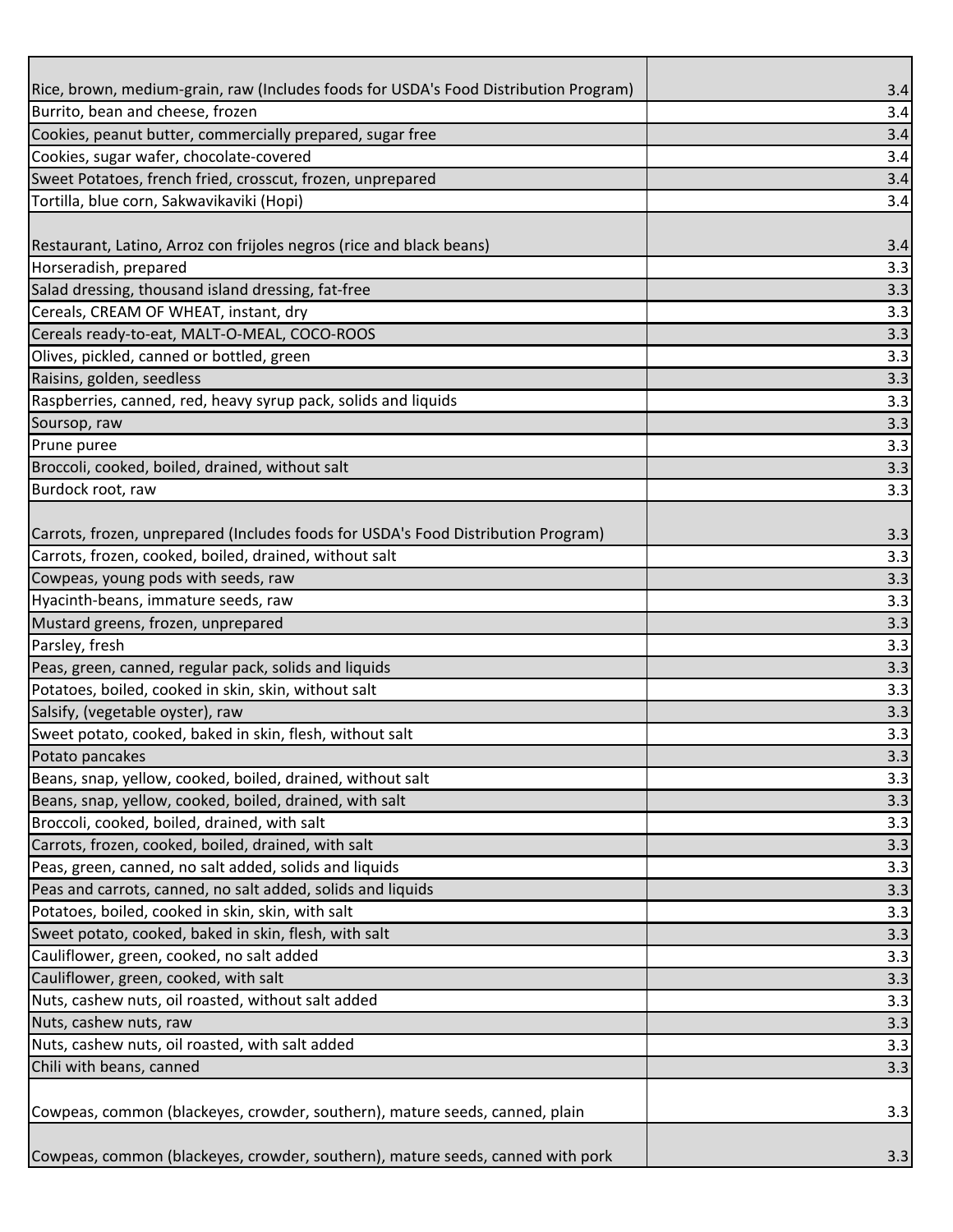| Cookies, oatmeal, with raisins                                                              | 3.3 |
|---------------------------------------------------------------------------------------------|-----|
| Pie crust, standard-type, frozen, ready-to-bake, enriched, baked                            | 3.3 |
| Bread, protein, (includes gluten), toasted                                                  | 3.3 |
| Tortillas, ready-to-bake or -fry, flour, without added calcium                              | 3.3 |
| Crackers, cheese, reduced fat                                                               | 3.3 |
| Candies, milk chocolate, with rice cereal                                                   | 3.3 |
|                                                                                             |     |
| Candies, HERSHEY, REESESTICKS crispy wafers, peanut butter, milk chocolate                  | 3.3 |
| Candies, crispy bar with peanut butter filling                                              | 3.3 |
| Noodles, egg, dry, enriched                                                                 | 3.3 |
| Noodles, egg, dry, unenriched                                                               | 3.3 |
|                                                                                             |     |
| Pasta, gluten-free, corn flour and quinoa flour, cooked, ANCIENT HARVEST                    | 3.3 |
| <b>WENDY'S, Frosty Dairy Dessert</b>                                                        | 3.3 |
| Chili con carne with beans, canned entree                                                   | 3.3 |
|                                                                                             |     |
| Snacks, candy rolls, yogurt-covered, fruit flavored with high vitamin C                     | 3.3 |
|                                                                                             |     |
| Snacks, Pretzels, gluten- free made with cornstarch and potato flour                        | 3.3 |
| Tamales, masa and pork filling (Hopi)                                                       | 3.3 |
| Candies, nougat, with almonds                                                               | 3.3 |
| Sandwich spread, meatless                                                                   | 3.3 |
| Capers, canned                                                                              | 3.2 |
| Soup, chicken noodle, dry, mix                                                              | 3.2 |
| Soup, chicken mushroom, canned, condensed                                                   | 3.2 |
| Gravy, brown instant, dry                                                                   | 3.2 |
| Cereals ready-to-eat, POST, Honeycomb Cereal                                                | 3.2 |
| Maraschino cherries, canned, drained                                                        | 3.2 |
| Plantains, yellow, fried, Latino restaurant                                                 | 3.2 |
| Beans, snap, green, cooked, boiled, drained, without salt                                   | 3.2 |
| Mustard greens, raw                                                                         | 3.2 |
| Okra, raw                                                                                   | 3.2 |
| Potatoes, hash brown, home-prepared                                                         | 3.2 |
|                                                                                             |     |
| Potatoes, hash brown, frozen, plain, prepared, pan fried in canola oil                      | 3.2 |
|                                                                                             |     |
| Potatoes, french fried, cottage-cut, salt not added in processing, frozen, oven-heated      | 3.2 |
| Potatoes, frozen, french fried, par fried, extruded, prepared, heated in oven, without      |     |
| salt                                                                                        | 3.2 |
| Squash, winter, butternut, cooked, baked, without salt                                      | 3.2 |
| Turnip greens, raw                                                                          | 3.2 |
| Drumstick pods, raw                                                                         | 3.2 |
| Shallots, raw                                                                               | 3.2 |
| Beans, snap, green, cooked, boiled, drained, with salt                                      | 3.2 |
|                                                                                             |     |
| Potatoes, frozen, french fried, par fried, cottage-cut, prepared, heated in oven, with salt | 3.2 |
| Squash, winter, butternut, cooked, baked, with salt                                         | 3.2 |
| Pickle relish, hamburger                                                                    | 3.2 |
| Cauliflower, green, raw                                                                     | 3.2 |
| Bread, stuffing, dry mix                                                                    | 3.2 |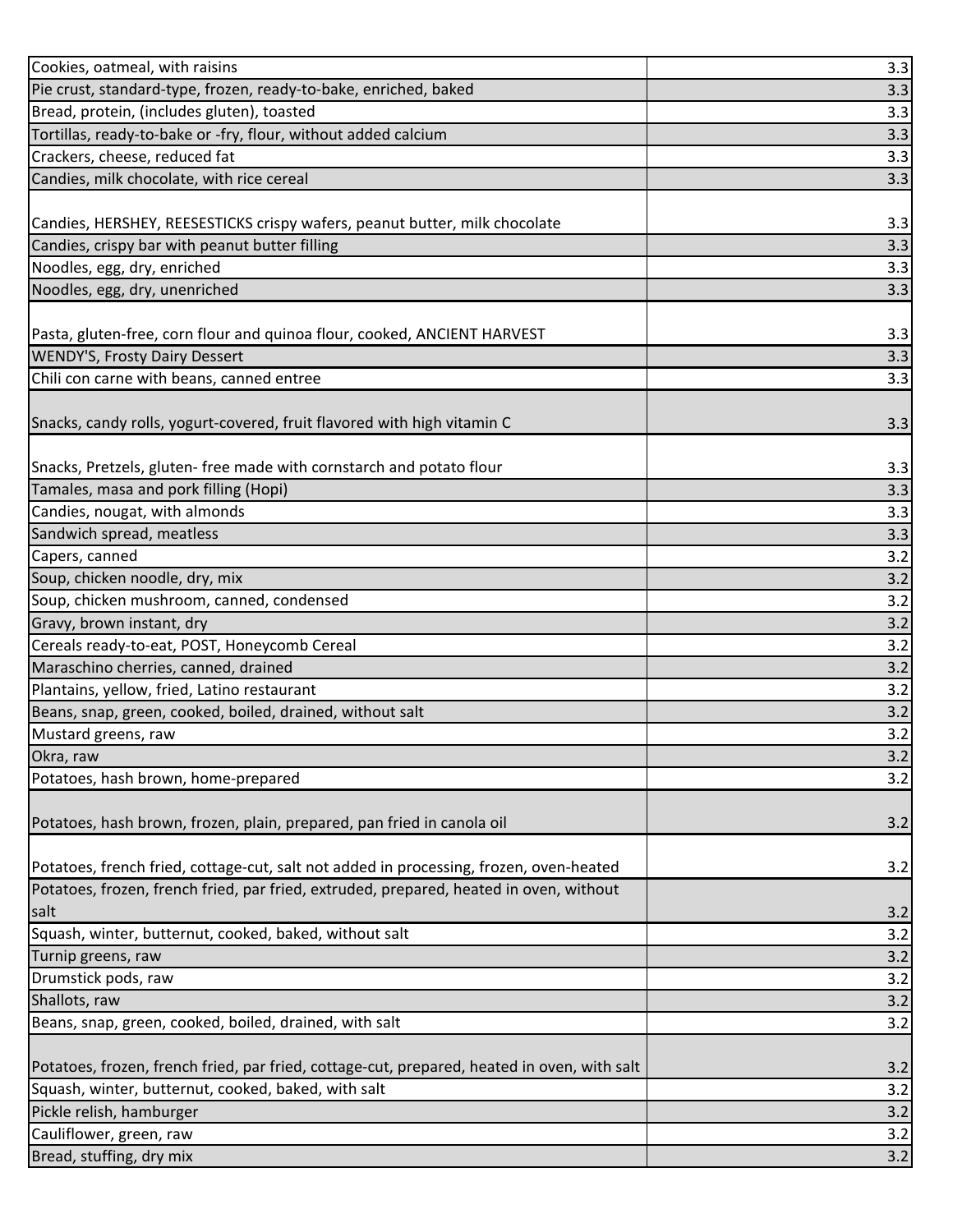| Cake, snack cakes, creme-filled, chocolate with frosting                               | 3.2        |
|----------------------------------------------------------------------------------------|------------|
| Rolls, french                                                                          | 3.2        |
| Nabisco, Nabisco Oreo Crunchies, Cookie Crumb Topping                                  | 3.2        |
| Snacks, potato chips, made from dried potatoes, reduced fat                            | 3.2        |
| Pasta, dry, enriched                                                                   | 3.2        |
| Pasta, dry, unenriched                                                                 | 3.2        |
| Fast foods, nachos, with cheese                                                        | 3.2        |
| CHICK-FIL-A, hash browns                                                               | 3.2        |
| <b>TACO BELL, Nachos</b>                                                               | 3.2        |
|                                                                                        |            |
| Macaroni and cheese dinner with dry sauce mix, boxed, uncooked                         | 3.2        |
| Snacks, granola bar, QUAKER, DIPPS, all flavors                                        | 3.2        |
| Blackberries, wild, raw (Alaska Native)                                                | 3.2        |
| Restaurant, Latino, tamale, corn                                                       | 3.2        |
| SMART SOUP, Moroccan Chick Pea                                                         | 3.1        |
| Pears, raw                                                                             | 3.1        |
| Plums, dried (prunes), stewed, without added sugar                                     | 3.1        |
|                                                                                        |            |
| Pears, raw, bartlett (Includes foods for USDA's Food Distribution Program)             | 3.1        |
|                                                                                        |            |
| Pears, raw, bosc (Includes foods for USDA's Food Distribution Program)                 | 3.1        |
|                                                                                        |            |
| Pears, raw, green anjou (Includes foods for USDA's Food Distribution Program)          | 3.1        |
| Cabbage, savoy, raw                                                                    | 3.1        |
| Chicory, witloof, raw                                                                  | 3.1        |
|                                                                                        |            |
| Endive, raw                                                                            | 3.1        |
| Lotus root, cooked, boiled, drained, without salt                                      | 3.1        |
| Peas, edible-podded, frozen, unprepared                                                | 3.1        |
|                                                                                        |            |
| Peas, edible-podded, frozen, cooked, boiled, drained, without salt                     | 3.1        |
| Peas and carrots, frozen, cooked, boiled, drained, without salt                        | 3.1        |
| Salsify, cooked, boiled, drained, without salt                                         | 3.1        |
|                                                                                        |            |
| Turnip greens and turnips, frozen, cooked, boiled, drained, without salt               | 3.1        |
| Lotus root, cooked, boiled, drained, with salt                                         | 3.1        |
| Peas, edible-podded, frozen, cooked, boiled, drained, with salt                        | 3.1        |
| Peas and carrots, frozen, cooked, boiled, drained, with salt                           | 3.1        |
| Salsify, cooked, boiled, drained, with salt                                            | 3.1        |
|                                                                                        |            |
| Turnip greens and turnips, frozen, cooked, boiled, drained, with salt                  | 3.1        |
| Fennel, bulb, raw                                                                      | 3.1        |
| Beverages, Protein powder whey based                                                   | 3.1        |
| Bread, french or vienna, toasted (includes sourdough)                                  | 3.1        |
| Crackers, wheat, sandwich, with cheese filling                                         | 3.1        |
| Candies, 5TH AVENUE Candy Bar                                                          | 3.1        |
| Candies, MARS SNACKFOOD US, TWIX Peanut Butter Cookie Bars                             | 3.1        |
| Candies, REESE'S BITES                                                                 | 3.1        |
| Snacks, potato chips, plain, salted                                                    | 3.1        |
| Snacks, granola bar, chewy, reduced sugar, all flavors<br>Snack, BALANCE, original bar | 3.1<br>3.1 |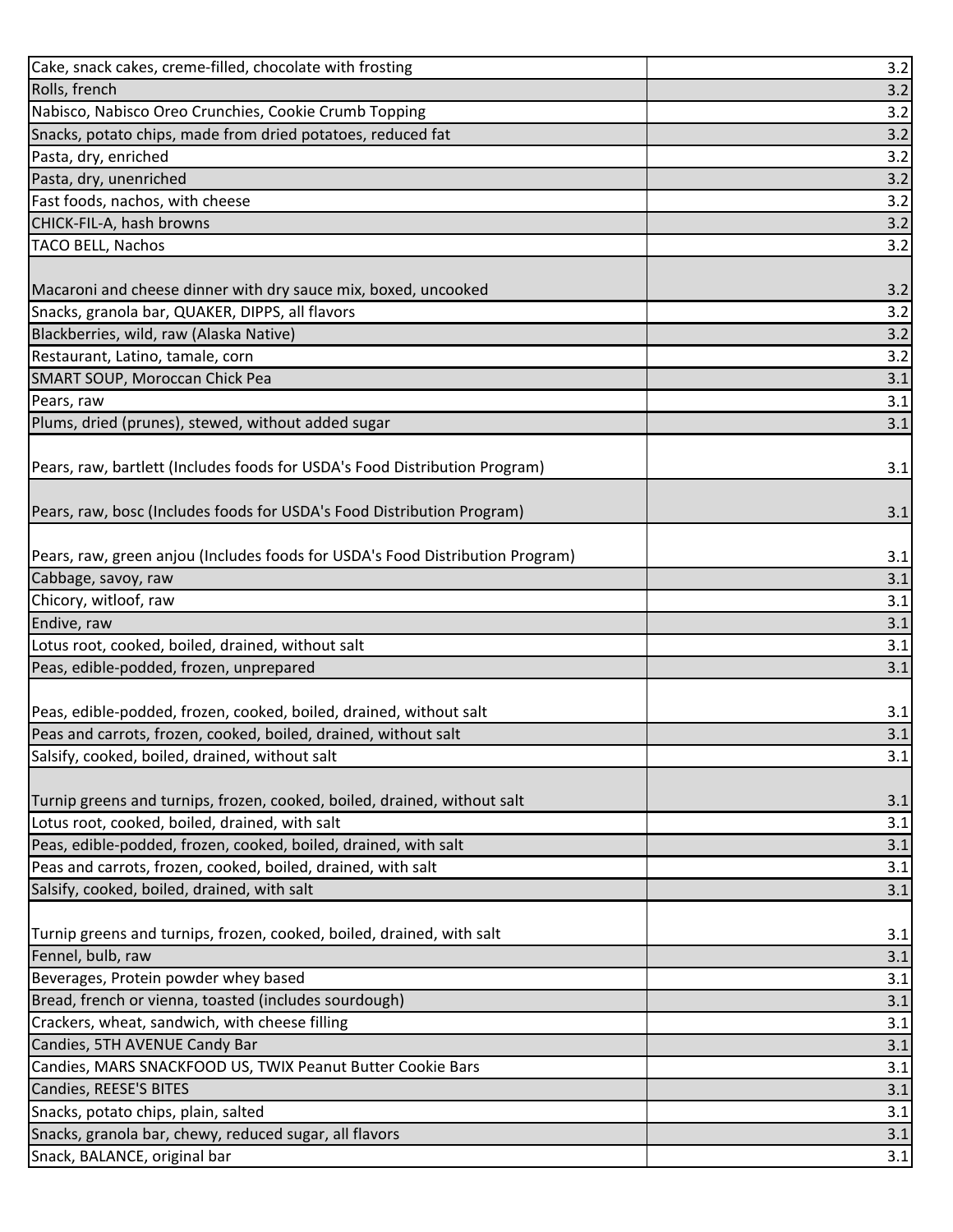| Crackers, flavored, fish-shaped                                                         | 3.1 |
|-----------------------------------------------------------------------------------------|-----|
| Rolls, dinner, sweet                                                                    | 3.1 |
| Spanish rice mix, dry mix, unprepared                                                   | 3.1 |
|                                                                                         |     |
| Turnover, chicken- or turkey-, and vegetable-filled, reduced fat, frozen                | 3.1 |
| Tamales (Navajo)                                                                        | 3.1 |
| APPLEBEE'S, crunchy onion rings                                                         | 3.1 |
| Breakfast bars, oats, sugar, raisins, coconut (include granola bar)                     | 3.1 |
| Cabbage, japanese style, fresh, pickled                                                 | 3.1 |
| Cabbage, mustard, salted                                                                | 3.1 |
|                                                                                         |     |
| Vegetables, mixed (corn, lima beans, peas, green beans, carrots) canned, no salt added  | 3.1 |
| Soup, cream of vegetable, dry, powder                                                   |     |
| Soup, ramen noodle, beef flavor, dry                                                    | 3   |
| Cherimoya, raw                                                                          | 3   |
| Kiwifruit, green, raw                                                                   | 3   |
| Mammy-apple, (mamey), raw                                                               | 3   |
| Pears, raw, red anjou                                                                   | 3   |
| Beans, snap, green, frozen, cooked, boiled, drained without salt                        | 3   |
| Broccoli, frozen, chopped, unprepared                                                   | 3   |
| Broccoli, frozen, chopped, cooked, boiled, drained, without salt                        | 3   |
| Broccoli, frozen, spears, unprepared (Includes foods for USDA's Food Distribution       |     |
| Program)                                                                                | 3   |
| Broccoli, frozen, spears, cooked, boiled, drained, without salt                         | 3   |
| Carrots, cooked, boiled, drained, without salt                                          | 3   |
| Chrysanthemum, garland, raw                                                             | 3   |
| Eggplant, raw                                                                           | 3   |
|                                                                                         |     |
| Potatoes, french fried, cottage-cut, salt not added in processing, frozen, as purchased | 3   |
| Succotash, (corn and limas), canned, with cream style corn                              | 3   |
|                                                                                         |     |
| (Sweet potato, raw, unprepared (Includes foods for USDA's Food Distribution Program)    | 3   |
| Vegetables, mixed, canned, drained solids                                               |     |
| Waterchestnuts, chinese, (matai), raw                                                   |     |
| Sweet potato, canned, syrup pack, drained solids                                        | 3   |
| Chrysanthemum leaves, raw                                                               |     |
| Beans, snap, green, frozen, cooked, boiled, drained, with salt                          |     |
| Beans, snap, yellow, frozen, cooked, boiled, drained, without salt                      | 3   |
| Beans, snap, yellow, frozen, cooked, boiled, drained, with salt                         | 3   |
| Broccoli, frozen, chopped, cooked, boiled, drained, with salt                           | 3   |
| Broccoli, frozen, spears, cooked, boiled, drained, with salt                            | 3   |
| Carrots, cooked, boiled, drained, with salt                                             |     |
| Seeds, cottonseed flour, partially defatted (glandless)                                 | 3   |
| Nuts, cashew nuts, dry roasted, without salt added                                      |     |
| Nuts, cashew nuts, dry roasted, with salt added                                         |     |
| Nuts, cashew butter, plain, with salt added                                             | 3   |
| Bread, protein (includes gluten)                                                        | 3   |
| Bread, sticks, plain                                                                    |     |
|                                                                                         |     |
|                                                                                         |     |
| Cookies, chocolate chip, commercially prepared, regular, lower fat                      |     |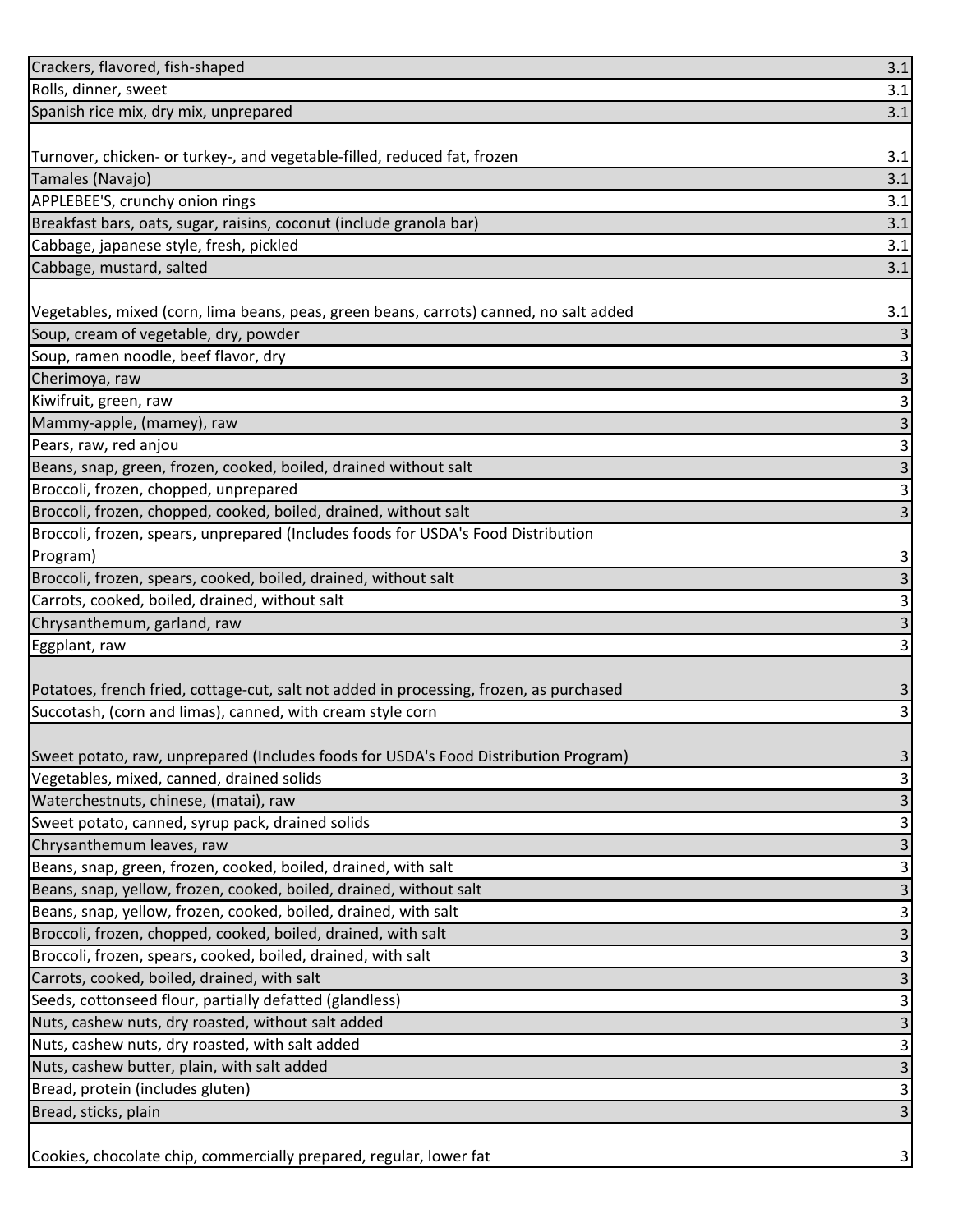| Crackers, matzo, plain                                                                | $\overline{\mathbf{3}}$ |
|---------------------------------------------------------------------------------------|-------------------------|
|                                                                                       |                         |
| Muffins, English, raisin-cinnamon, toasted (includes apple-cinnamon)                  | 3                       |
| Ice cream cones, cake or wafer-type                                                   | $\overline{3}$          |
| Crackers, saltines, unsalted tops (includes oyster, soda, soup)                       | $\mathsf 3$             |
| Candies, REESE'S PIECES Candy                                                         | $\overline{\mathbf{3}}$ |
| Snacks, rice cakes, brown rice, multigrain                                            | $\mathsf 3$             |
| Snacks, KELLOGG, KELLOGG'S, NUTRI-GRAIN Cereal Bars, fruit                            | $\overline{3}$          |
| Fast foods, burrito, with beans and beef                                              | $\mathbf{3}$            |
| <b>TACO BELL, Taco Salad</b>                                                          | $\overline{3}$          |
| DIGIORNO Pizza, cheese topping, thin crispy crust, frozen, baked                      | $\overline{3}$          |
| Pizza, cheese topping, thin crust, frozen, cooked                                     | $\mathbf{3}$            |
| Crackers, gluten-free, multigrain and vegetable, made with corn starch and white rice |                         |
| flour                                                                                 | 3                       |
|                                                                                       |                         |
| Candies, MARS SNACKFOOD US, TWIX chocolate fudge cookie bars                          | 3                       |
| Babyfood, rice and apples, dry                                                        | $\mathbf{3}$            |
| Soup, bean with pork, canned, prepared with equal volume water                        | 2.9                     |
| Soup, ramen noodle, any flavor, dry                                                   | 2.9                     |
| SMART SOUP, French Lentil                                                             | 2.9                     |
| Soup, ramen noodle, chicken flavor, dry                                               | 2.9                     |
| Cereals, MALT-O-MEAL, Farina Hot Wheat Cereal, dry                                    | 2.9                     |
| Figs, raw                                                                             | 2.9                     |
| Fruit juice smoothie, NAKED JUICE, BLUE MACHINE                                       | 2.9                     |
| Beet greens, cooked, boiled, drained, without salt                                    | 2.9                     |
| Dandelion greens, cooked, boiled, drained, without salt                               | 2.9                     |
|                                                                                       |                         |
| Gourd, dishcloth (towelgourd), cooked, boiled, drained, without salt                  | 2.9                     |
| Potatoes, hash brown, frozen, with butter sauce, unprepared                           | 2.9                     |
| Potatoes, frozen, french fried, par fried, extruded, unprepared                       | 2.9                     |
| Pumpkin, canned, without salt                                                         | 2.9                     |
| Sauerkraut, canned, solids and liquids                                                | 2.9                     |
| Spinach, frozen, chopped or leaf, unprepared (Includes foods for USDA's Food          |                         |
| Distribution Program)                                                                 | 2.9                     |
| Squash, winter, hubbard, cooked, boiled, mashed, without salt                         | 2.9                     |
| Waxgourd, (chinese preserving melon), raw                                             | 2.9                     |
| Dock, raw                                                                             | 2.9                     |
| Beet greens, cooked, boiled, drained, with salt                                       | 2.9                     |
| Dandelion greens, cooked, boiled, drained, with salt                                  | 2.9                     |
| Gourd, dishcloth (towelgourd), cooked, boiled, drained, with salt                     | 2.9                     |
| Pumpkin, canned, with salt                                                            | 2.9                     |
| Squash, winter, hubbard, cooked, boiled, mashed, with salt                            | 2.9                     |
| Corn, sweet, white, frozen, kernels cut off cob, unprepared                           | 2.9                     |
| Carrots, baby, raw                                                                    | 2.9                     |
| Bread, white, commercially prepared, toasted                                          | 2.9                     |
| Bread, stuffing, cornbread, dry mix, prepared                                         | 2.9                     |
| Cookies, chocolate sandwich, with creme filling, regular                              | 2.9                     |
| Cookies, oatmeal, commercially prepared, special dietary                              | 2.9                     |
| Pancakes, plain, dry mix, complete (includes buttermilk)                              | 2.9                     |
| Crackers, saltines, low salt (includes oyster, soda, soup)                            | 2.9                     |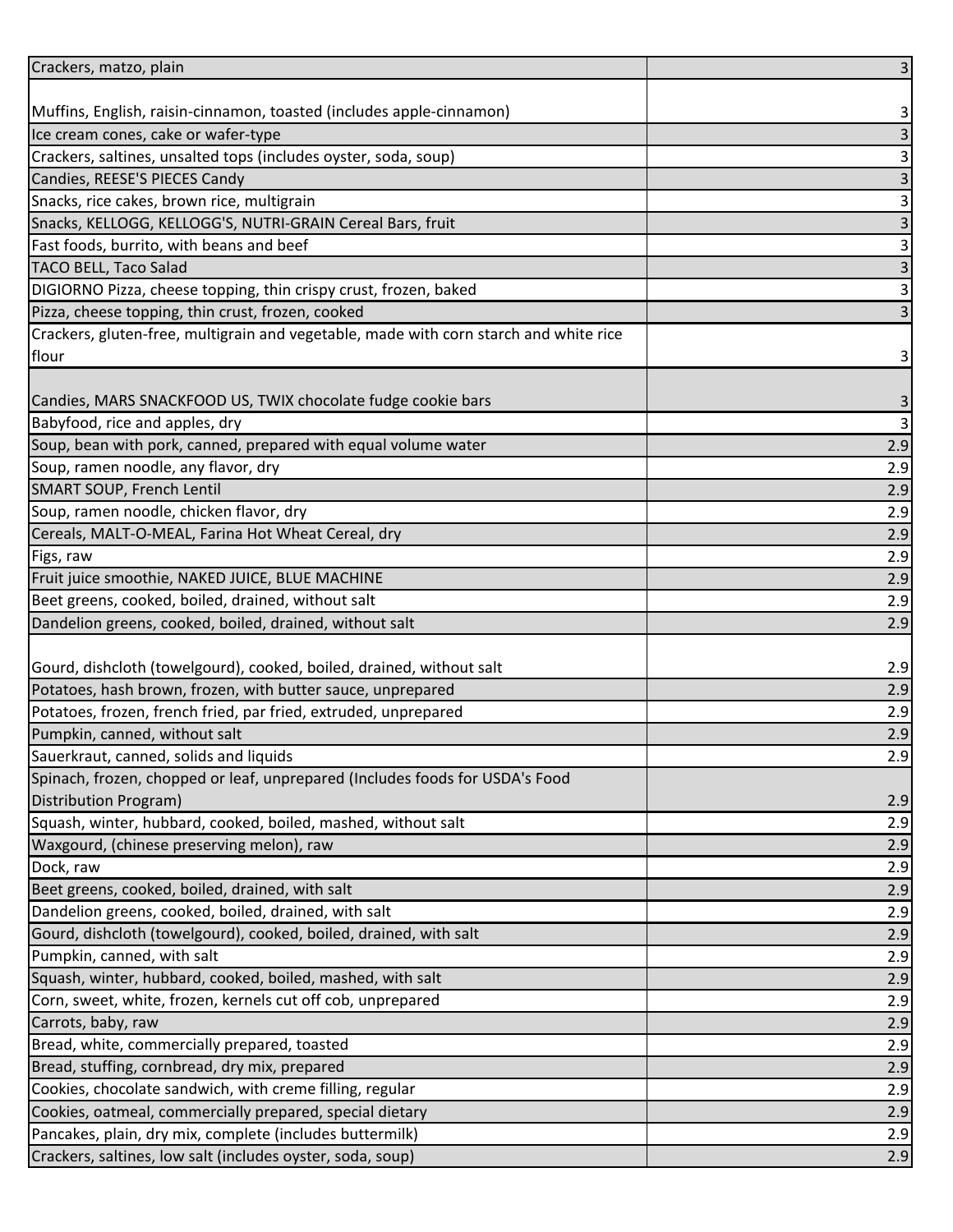| Archway Home Style Cookies, Oatmeal                                                      | 2.9        |
|------------------------------------------------------------------------------------------|------------|
|                                                                                          |            |
| Martha White Foods, Martha White's Chewy Fudge Brownie Mix, dry                          | 2.9        |
| Topping, SMUCKER'S MAGIC SHELL                                                           | 2.9        |
| Snacks, popcorn, cakes                                                                   | 2.9        |
|                                                                                          |            |
| Candies, REESE'S, FAST BREAK, milk chocolate peanut butter and soft nougats              | 2.9        |
| Snack, potato chips, made from dried potatoes, plain                                     | 2.9        |
| Snacks, rice cakes, brown rice, corn                                                     | 2.9        |
| Snacks, granola bars, hard, peanut butter                                                | 2.9        |
| Syrups, chocolate, HERSHEY'S Sugar free, Genuine Chocolate Flavored, Lite Syrup          | 2.9        |
| Fast foods, hush puppies                                                                 | 2.9        |
| <b>BURGER KING, french fries</b>                                                         | 2.9        |
| TACO BELL, Soft Taco with beef, cheese and lettuce                                       | 2.9        |
| Fast foods, taco with beef, cheese and lettuce, soft                                     | 2.9        |
|                                                                                          |            |
| School Lunch, pizza, cheese topping, thick crust, whole grain, frozen, cooked            | 2.9        |
| Chili with beans, microwavable bowls                                                     | 2.9        |
|                                                                                          |            |
| Snacks, granola bar, GENERAL MILLS NATURE VALLEY, SWEET & SALTY NUT, peanut              | 2.9        |
| Cookies, chocolate sandwich, with creme filling, reduced fat                             | 2.9        |
|                                                                                          |            |
| Rolls, gluten-free, white, made with brown rice flour, tapioca starch, and sorghum flour | 2.9        |
| Andrea's, Gluten Free Soft Dinner Roll                                                   | 2.9        |
| Taquitos, frozen, chicken and cheese, oven-heated                                        | 2.9        |
| Restaurant, Latino, pupusas con queso (pupusas, cheese)                                  | 2.9        |
| Candies, MARS SNACKFOOD US, MILKY WAY Midnight Bar                                       | 2.9        |
| Babyfood, fruit, pears, strained                                                         | 2.8        |
| Babyfood, fruit, pears, junior                                                           | 2.8        |
| Sauce, hoisin, ready-to-serve                                                            | 2.8        |
| Cereals, MALT-O-MEAL, chocolate, dry                                                     | 2.8        |
| Apples, raw, without skin, cooked, microwave                                             | 2.8        |
| Carambola, (starfruit), raw                                                              | 2.8        |
| Lemons, raw, without peel                                                                | 2.8        |
| Limes, raw                                                                               | 2.8        |
| Apples, raw, granny smith, with skin (Includes foods for USDA's Food Distribution        |            |
| Program)<br>Balsam-pear (bitter gourd), pods, raw                                        | 2.8<br>2.8 |
| Beets, raw                                                                               | 2.8        |
| Broccoli raab, cooked                                                                    | 2.8        |
| Cabbage, savoy, cooked, boiled, drained, without salt                                    | 2.8        |
| Carrots, raw                                                                             | 2.8        |
| Chayote, fruit, cooked, boiled, drained, without salt                                    | 2.8        |
| Collards, frozen, chopped, cooked, boiled, drained, without salt                         | 2.8        |
| Coriander (cilantro) leaves, raw                                                         | 2.8        |
| Corn, sweet, yellow, frozen, kernels on cob, unprepared                                  | 2.8        |
|                                                                                          |            |
| Corn, sweet, yellow, frozen, kernels on cob, cooked, boiled, drained, without salt       | 2.8        |
| Escarole, cooked, boiled, drained, no salt added                                         | 2.8        |
|                                                                                          |            |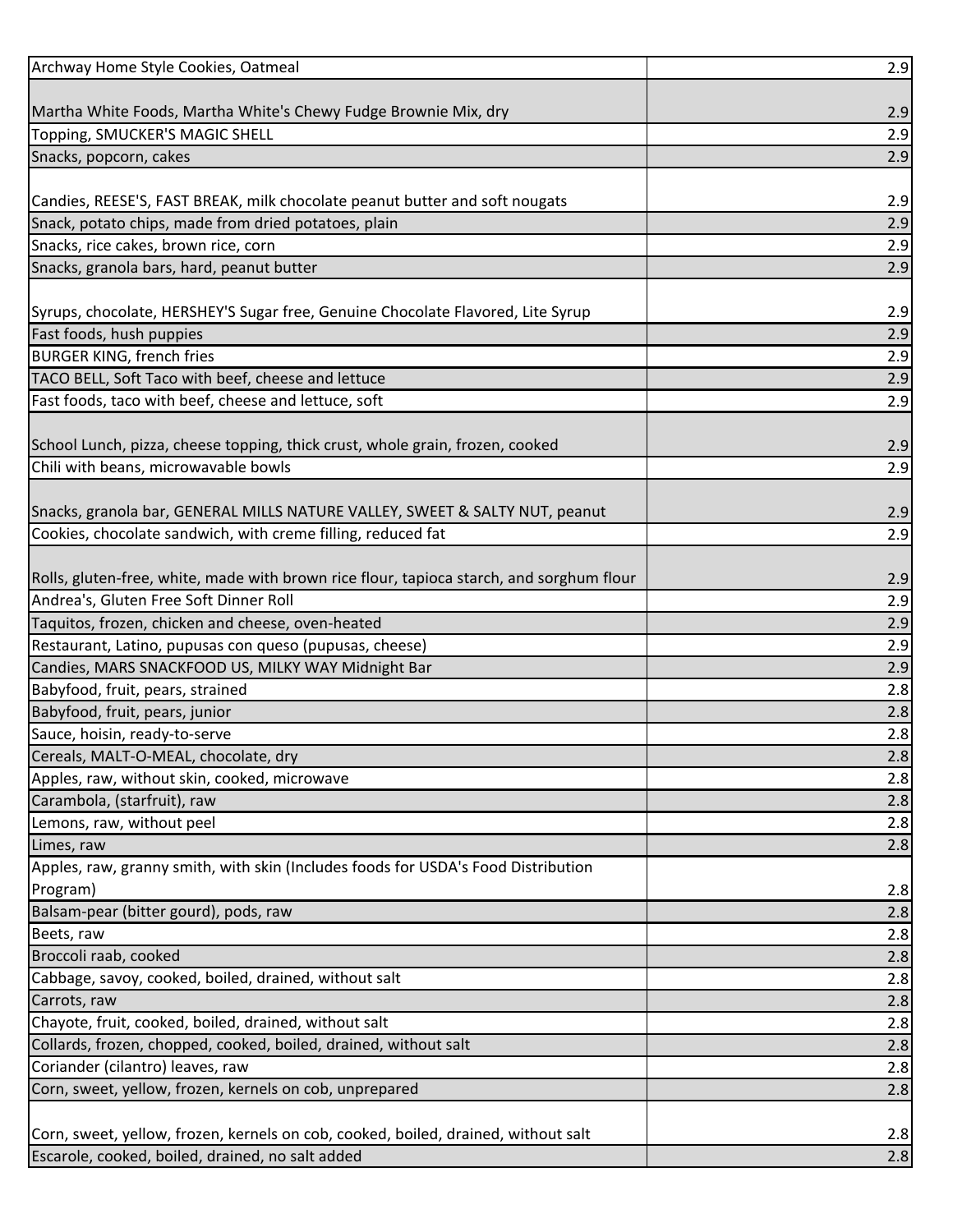| Mushrooms, morel, raw                                                                                             | 2.8        |
|-------------------------------------------------------------------------------------------------------------------|------------|
| Mustard greens, frozen, cooked, boiled, drained, without salt                                                     | 2.8        |
| Mustard spinach, (tendergreen), raw                                                                               | 2.8        |
| Peas, edible-podded, boiled, drained, without salt                                                                | 2.8        |
|                                                                                                                   |            |
| Potatoes, french fried, shoestring, salt added in processing, frozen, oven-heated                                 | 2.8        |
| Squash, winter, all varieties, cooked, baked, without salt                                                        | 2.8        |
| Beans, snap, yellow, frozen, all styles, unprepared                                                               | 2.8        |
| Cabbage, savoy, cooked, boiled, drained, with salt                                                                | 2.8        |
| Chayote, fruit, cooked, boiled, drained, with salt                                                                | 2.8        |
| Collards, frozen, chopped, cooked, boiled, drained, with salt                                                     | 2.8        |
|                                                                                                                   |            |
| Corn, sweet, yellow, frozen, kernels on cob, cooked, boiled, drained, with salt                                   | 2.8        |
| Mustard greens, frozen, cooked, boiled, drained, with salt                                                        | 2.8        |
| Peas, edible-podded, cooked, boiled, drained, with salt                                                           | 2.8        |
| Squash, winter, all varieties, cooked, baked, with salt                                                           | 2.8        |
| Corn, sweet, white, frozen, kernels on cob, unprepared                                                            | 2.8        |
|                                                                                                                   |            |
| Corn, sweet, white, frozen, kernels on cob, cooked, boiled, drained, with salt                                    | 2.8        |
| Peppers, jalapeno, raw                                                                                            | 2.8        |
| Lupins, mature seeds, cooked, boiled, without salt                                                                | 2.8        |
| Sausage, meatless                                                                                                 | 2.8        |
| Lupins, mature seeds, cooked, boiled, with salt                                                                   | 2.8        |
|                                                                                                                   |            |
| Biscuits, plain or buttermilk, refrigerated dough, higher fat, baked                                              | 2.8        |
|                                                                                                                   |            |
| Cookies, fudge, cake-type (includes trolley cakes)                                                                | 2.8        |
|                                                                                                                   |            |
| Cookies, chocolate chip, prepared from recipe, made with margarine                                                | 2.8        |
| Cookies, oatmeal, commercially prepared, regular                                                                  | 2.8        |
| Cookies, oatmeal, refrigerated dough, baked                                                                       | 2.8        |
| Crackers, matzo, egg                                                                                              | 2.8        |
| Crackers, saltines (includes oyster, soda, soup)                                                                  | 2.8        |
|                                                                                                                   |            |
| Muffins, English, plain, toasted, enriched, with calcium propionate (includes sourdough)                          | 2.8        |
| Muffins, English, mixed-grain (includes granola)                                                                  | 2.8        |
| Hush puppies, prepared from recipe                                                                                | 2.8        |
| Pancakes, whole-wheat, dry mix, incomplete, prepared                                                              | 2.8        |
| Archway Home Style Cookies, Peanut Butter                                                                         | 2.8        |
| Snacks, granola bars, soft, coated, milk chocolate coating, peanut butter                                         |            |
| Candies, MARS SNACKFOOD US, M & M's Milk Chocolate Candies                                                        | 2.8<br>2.8 |
|                                                                                                                   |            |
| Candies, MARS SNACKFOOD US, MILKY WAY Caramels. dark chocolate covered                                            | 2.8        |
| Syrups, chocolate, fudge-type                                                                                     | 2.8        |
| Snacks, sesame sticks, wheat-based, salted                                                                        | 2.8        |
| Snacks, pretzels, hard, plain, made with unenriched flour, salted                                                 | 2.8        |
|                                                                                                                   |            |
| Snacks, pretzels, hard, plain, made with unenriched flour, unsalted                                               | 2.8        |
| Snacks, pretzels, hard, plain, made with enriched flour, unsalted<br>Rice, white, short-grain, enriched, uncooked | 2.8<br>2.8 |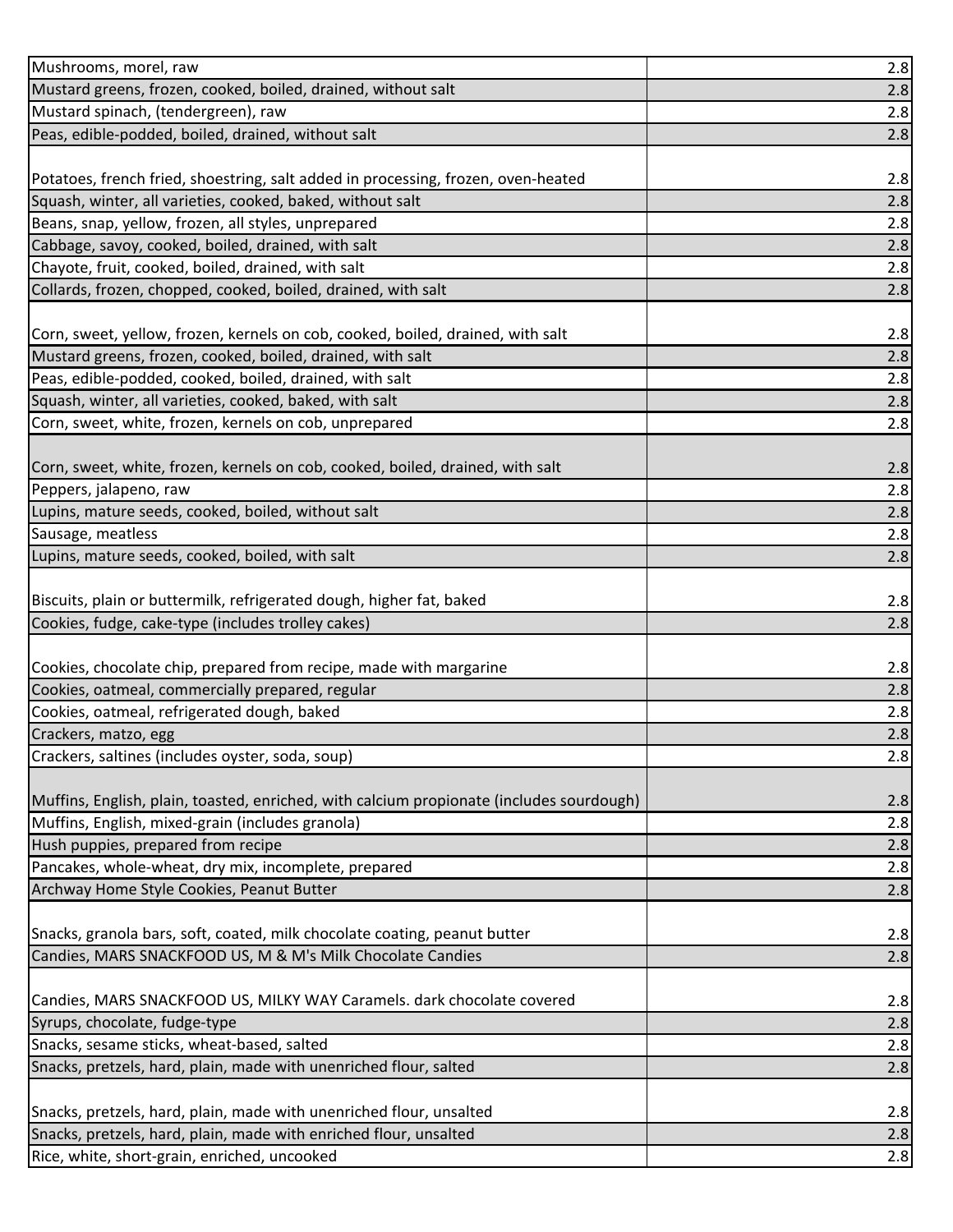| Rice, white, glutinous, unenriched, uncooked                                     | 2.8 |
|----------------------------------------------------------------------------------|-----|
| Quinoa, cooked                                                                   | 2.8 |
| Teff, cooked                                                                     | 2.8 |
| McDONALD'S, Hash Brown                                                           | 2.8 |
|                                                                                  |     |
| DIGIORNO Pizza, pepperoni topping, thin crispy crust, frozen, baked              | 2.8 |
|                                                                                  |     |
| DIGIORNO Pizza, supreme topping, thin crispy crust, frozen, baked                | 2.8 |
| Formulated bar, MARS SNACKFOOD US, SNICKERS MARATHON MULTIGRAIN CRUNCH           |     |
| <b>BAR</b>                                                                       | 2.8 |
| Crackers, sandwich-type, peanut butter filled, reduced fat                       | 2.8 |
| Taquitos, frozen, beef and cheese, oven-heated                                   | 2.8 |
| Pasta mix, Italian lasagna, unprepared                                           | 2.8 |
| APPLEBEE'S, coleslaw                                                             | 2.8 |
|                                                                                  |     |
| Babyfood, fruit, prunes with tapioca, without ascorbic acid, strained            | 2.7 |
| Babyfood, fruit, prunes with tapioca, without ascorbic acid, junior              | 2.7 |
| Babyfood, prunes, without vitamin c, strained                                    | 2.7 |
| <b>SMART SOUP, Greek Minestrone</b>                                              | 2.7 |
|                                                                                  |     |
| Cereals ready-to-eat, QUAKER, CAP'N CRUNCH'S PEANUT BUTTER CRUNCH                | 2.7 |
| Cereals, WHEATENA, cooked with water                                             | 2.7 |
| Cereals ready-to-eat, QUAKER, MOTHER'S COCOA BUMPERS                             | 2.7 |
| Cereals ready-to-eat, RALSTON Corn Flakes                                        | 2.7 |
| Blueberries, frozen, unsweetened (Includes foods for USDA's Food Distribution    |     |
| Program)                                                                         | 2.7 |
| Peaches, dried, sulfured, stewed, without added sugar                            | 2.7 |
| Apricots, canned, heavy syrup, drained                                           | 2.7 |
| Pears, canned, heavy syrup, drained                                              | 2.7 |
| Beans, snap, green, raw                                                          | 2.7 |
| Broccoli raab, raw                                                               | 2.7 |
| Cauliflower, frozen, cooked, boiled, drained, without salt                       | 2.7 |
| Pumpkin leaves, cooked, boiled, drained, without salt                            | 2.7 |
| Cauliflower, frozen, cooked, boiled, drained, with salt                          | 2.7 |
| Pumpkin leaves, cooked, boiled, drained, with salt                               | 2.7 |
| Corn, sweet, white, raw                                                          | 2.7 |
| Corn, sweet, white, cooked, boiled, drained, without salt                        | 2.7 |
| Corn, sweet, white, cooked, boiled, drained, with salt                           | 2.7 |
| Mushrooms, enoki, raw                                                            | 2.7 |
| Mushrooms, maitake, raw                                                          | 2.7 |
|                                                                                  |     |
| Bread, white, commercially prepared (includes soft bread crumbs)                 | 2.7 |
| Cookies, chocolate sandwich, with extra creme filling                            | 2.7 |
| Cookies, oatmeal, commercially prepared, soft-type                               | 2.7 |
| Muffins, plain, prepared from recipe, made with low fat (2%) milk                | 2.7 |
|                                                                                  |     |
| English muffins, plain, enriched, without calcium propionate(includes sourdough) | 2.7 |
|                                                                                  |     |
| English muffins, plain, unenriched, with calcium propionate (includes sourdough) | 2.7 |
|                                                                                  |     |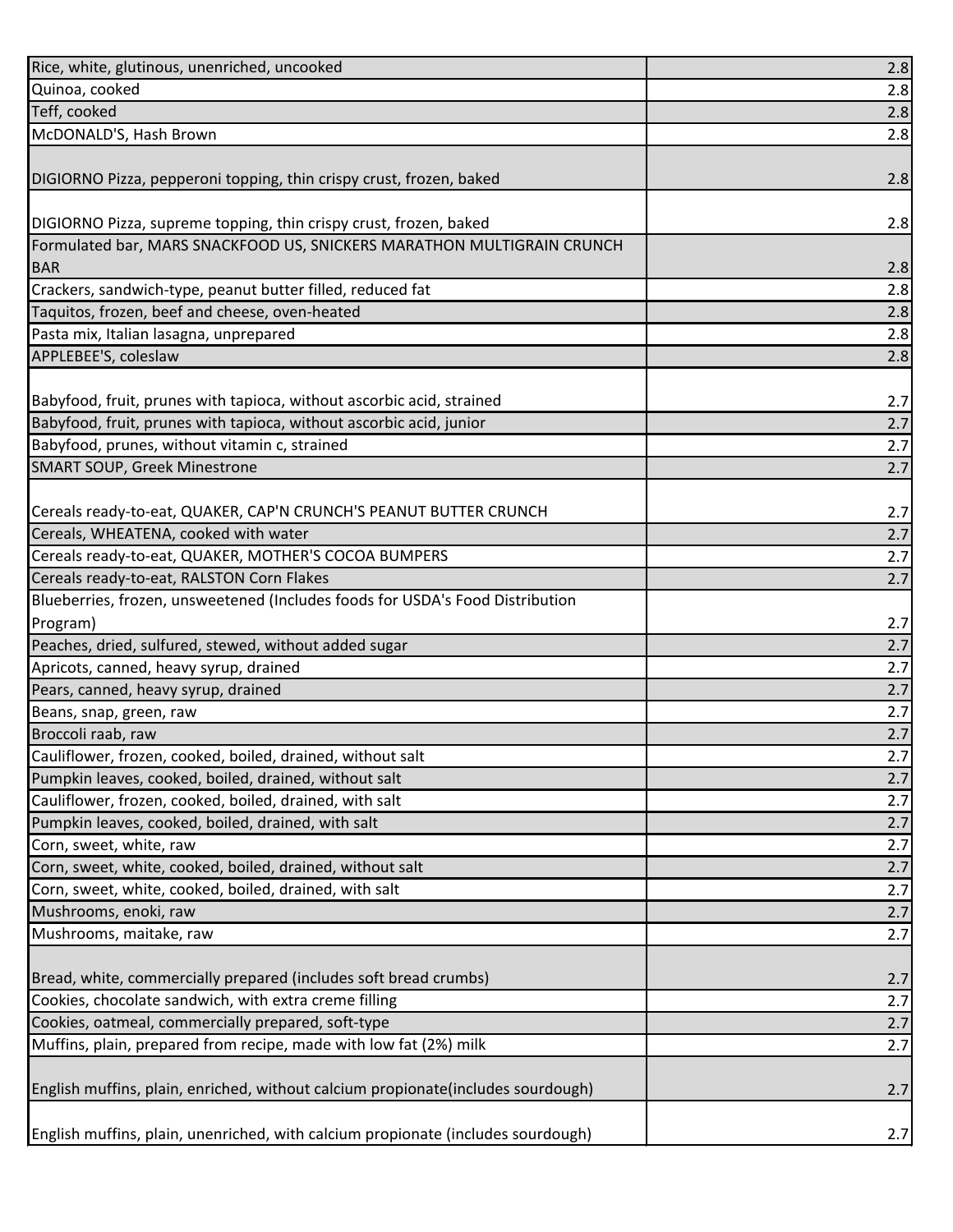| English muffins, plain, unenriched, without calcium propionate (includes sourdough) | 2.7        |
|-------------------------------------------------------------------------------------|------------|
| Crackers, saltines, fat-free, low-sodium                                            | 2.7        |
| Archway Home Style Cookies, Oatmeal Raisin                                          | 2.7        |
| Pie Crust, Cookie-type, Chocolate, Ready Crust                                      | 2.7        |
| Baking chocolate, MARS SNACKFOOD US, M & M's Milk Chocolate Mini Baking Bits        | 2.7        |
| Candies, MARS SNACKFOOD US, M & M's MINIs Milk Chocolate Candies                    | 2.7        |
| Buckwheat groats, roasted, cooked                                                   | 2.7        |
| Wheat flour, white, all-purpose, enriched, bleached                                 | 2.7        |
| Wheat flour, white, all-purpose, self-rising, enriched                              | 2.7        |
| Wheat flour, white, all-purpose, enriched, calcium-fortified                        | 2.7        |
| Wheat flour, white, all-purpose, unenriched                                         | 2.7        |
| Wheat flour, white, all-purpose, enriched, unbleached                               | 2.7        |
| Fast foods, potatoes, hash browns, round pieces or patty                            | 2.7        |
| Fast foods, onion rings, breaded and fried                                          | 2.7        |
| School Lunch, pizza, BIG DADDY'S LS 16" 51% Whole Grain Rolled Edge Cheese Pizza,   |            |
| frozen                                                                              | 2.7        |
| <b>BURGER KING, Onion Rings</b>                                                     | 2.7        |
| Spaghetti, with meatballs in tomato sauce, canned                                   | 2.7        |
|                                                                                     |            |
| Snacks, potato chips, made from dried potatoes (preformed), multigrain              | 2.7        |
| Soup, ramen noodle, dry, any flavor, reduced fat, reduced sodium                    | 2.7        |
| Pasta mix, classic cheeseburger macaroni, unprepared                                | 2.7        |
| DENNY'S, hash browns                                                                | 2.7        |
| Restaurant, family style, hash browns                                               | 2.7        |
| Millet, puffed                                                                      | 2.7        |
| Babyfood, fruit, pears and pineapple, strained                                      | 2.6        |
| Babyfood, fruit, pears and pineapple, junior                                        | 2.6        |
| Babyfood, carrots and beef, strained                                                | 2.6        |
| SMART SOUP, Indian Bean Masala                                                      | 2.6        |
| Cereals ready-to-eat, QUAKER, CAP'N CRUNCH with CRUNCHBERRIES                       | 2.6        |
| Cereals ready-to-eat, QUAKER, MOTHER'S GRAHAM BUMPERS                               | 2.6        |
| Cereals ready-to-eat, MALT-O-MEAL, GOLDEN PUFFS                                     | 2.6        |
| Cereals ready-to-eat, RALSTON Corn Biscuits                                         | 2.6        |
| Cereals ready-to-eat, QUAKER, Christmas Crunch                                      | 2.6        |
| Cereals ready-to-eat, QUAKER, Cap'n Crunch's OOPS! All Berries Cereal               |            |
| Apples, dehydrated (low moisture), sulfured, stewed                                 | 2.6<br>2.6 |
| Apricots, dried, sulfured, stewed, without added sugar                              |            |
| Bananas, raw                                                                        | 2.6<br>2.6 |
|                                                                                     |            |
| Boysenberries, canned, heavy syrup                                                  | 2.6        |
| Blueberries, canned, light syrup, drained                                           | 2.6        |
| Plantains, green, boiled                                                            | 2.6        |
| Beans, snap, green, frozen, all styles, unprepared (Includes foods for USDA's Food  |            |
| Distribution Program)                                                               | 2.6        |
| Broccoli, raw                                                                       | 2.6        |
| Brussels sprouts, cooked, boiled, drained, without salt                             | 2.6        |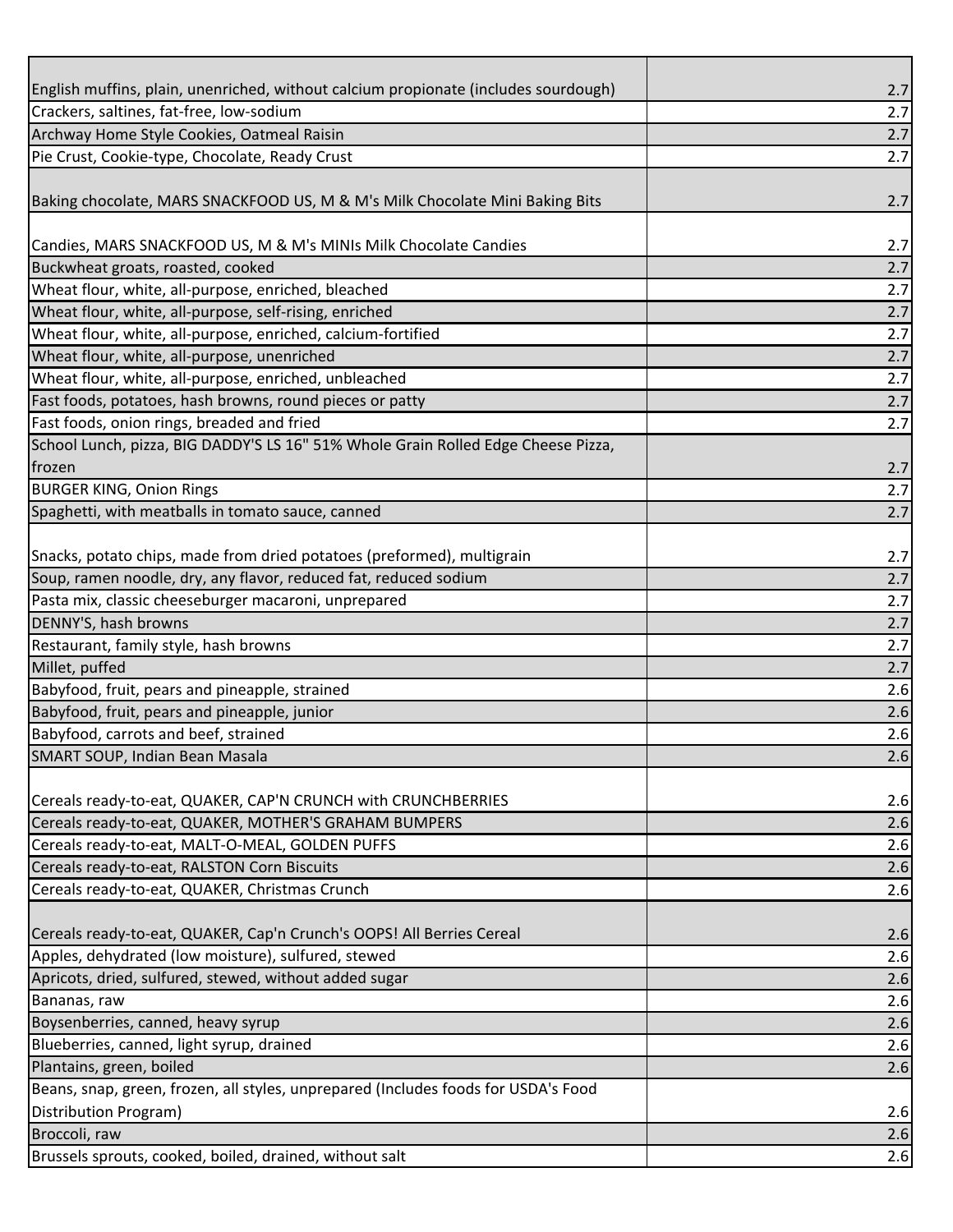| Cabbage, red, cooked, boiled, drained, without salt                                  | 2.6 |
|--------------------------------------------------------------------------------------|-----|
| Corn, yellow, whole kernel, frozen, microwaved                                       | 2.6 |
| Onions, spring or scallions (includes tops and bulb), raw                            | 2.6 |
| Peas, edible-podded, raw                                                             | 2.6 |
| Potatoes, roasted, salt added in processing, frozen, unprepared                      | 2.6 |
|                                                                                      |     |
| Potatoes, french fried, steak fries, salt added in processing, frozen, oven-heated   | 2.6 |
| Squash, winter, acorn, cooked, boiled, mashed, without salt                          | 2.6 |
|                                                                                      |     |
| Succotash, (corn and limas), canned, with whole kernel corn, solids and liquids      | 2.6 |
| Peppers, jalapeno, canned, solids and liquids                                        | 2.6 |
| Brussels sprouts, cooked, boiled, drained, with salt                                 | 2.6 |
| Cabbage, red, cooked, boiled, drained, with salt                                     | 2.6 |
|                                                                                      |     |
| Potatoes, french fried, all types, salt not added in processing, frozen, oven-heated | 2.6 |
| Squash, winter, acorn, cooked, boiled, mashed, with salt                             | 2.6 |
| Beverages, chocolate syrup                                                           | 2.6 |
| Bacon, meatless                                                                      | 2.6 |
| Bread, irish soda, prepared from recipe                                              | 2.6 |
| Cracker, meal                                                                        | 2.6 |
| Croissants, butter                                                                   | 2.6 |
| Croissants, cheese                                                                   | 2.6 |
| Muffins, English, raisin-cinnamon (includes apple-cinnamon)                          | 2.6 |
| Pie, fried pies, fruit                                                               | 2.6 |
| Pie, mince, prepared from recipe                                                     | 2.6 |
| Pie, fried pies, cherry                                                              | 2.6 |
| Pie, fried pies, lemon                                                               | 2.6 |
| Archway Home Style Cookies, Dutch Cocoa                                              | 2.6 |
| Pillsbury, Crusty French Loaf, refrigerated dough                                    | 2.6 |
| Interstate Brands Corp, Wonder Hamburger Rolls                                       | 2.6 |
| Waffle, buttermilk, frozen, ready-to-heat, toasted                                   | 2.6 |
| Candies, MARS SNACKFOOD US, SNICKERS Almond bar                                      | 2.6 |
| Snacks, M & M MARS, KUDOS Whole Grain Bar, chocolate chip                            | 2.6 |
| Oat bran, cooked                                                                     | 2.6 |
| PIZZA HUT 14" Pepperoni Pizza, Hand-Tossed Crust                                     | 2.6 |
| DOMINO'S 14" Pepperoni Pizza, Crunchy Thin Crust                                     | 2.6 |
| DOMINO'S 14" Sausage Pizza, Crunchy Thin Crust                                       | 2.6 |
| DOMINO'S 14" Sausage Pizza, Ultimate Deep Dish Crust                                 | 2.6 |
| Snacks, M & M MARS, KUDOS Whole Grain Bars, peanut butter                            | 2.6 |
| Cookies, oatmeal sandwich, with creme filling                                        | 2.6 |
| Potatoes, yellow fleshed, roasted, salt added in processing, frozen, unprepared      | 2.6 |
| Ginger root, pickled, canned, with artificial sweetener                              | 2.6 |
| Peppers, hot pickled, canned                                                         | 2.6 |
| Pasta mix, Italian four cheese lasagna, unprepared                                   | 2.6 |
| APPLEBEE'S, Double Crunch Shrimp                                                     | 2.6 |
| Restaurant, family style, onion rings                                                | 2.6 |
|                                                                                      |     |
| Restaurant, Latino, Arroz con habichuelas colorados (Rice And Red Beans)             | 2.6 |
| Restaurant, Latino, pupusas del cerdo (pupusas, pork)                                | 2.6 |
|                                                                                      |     |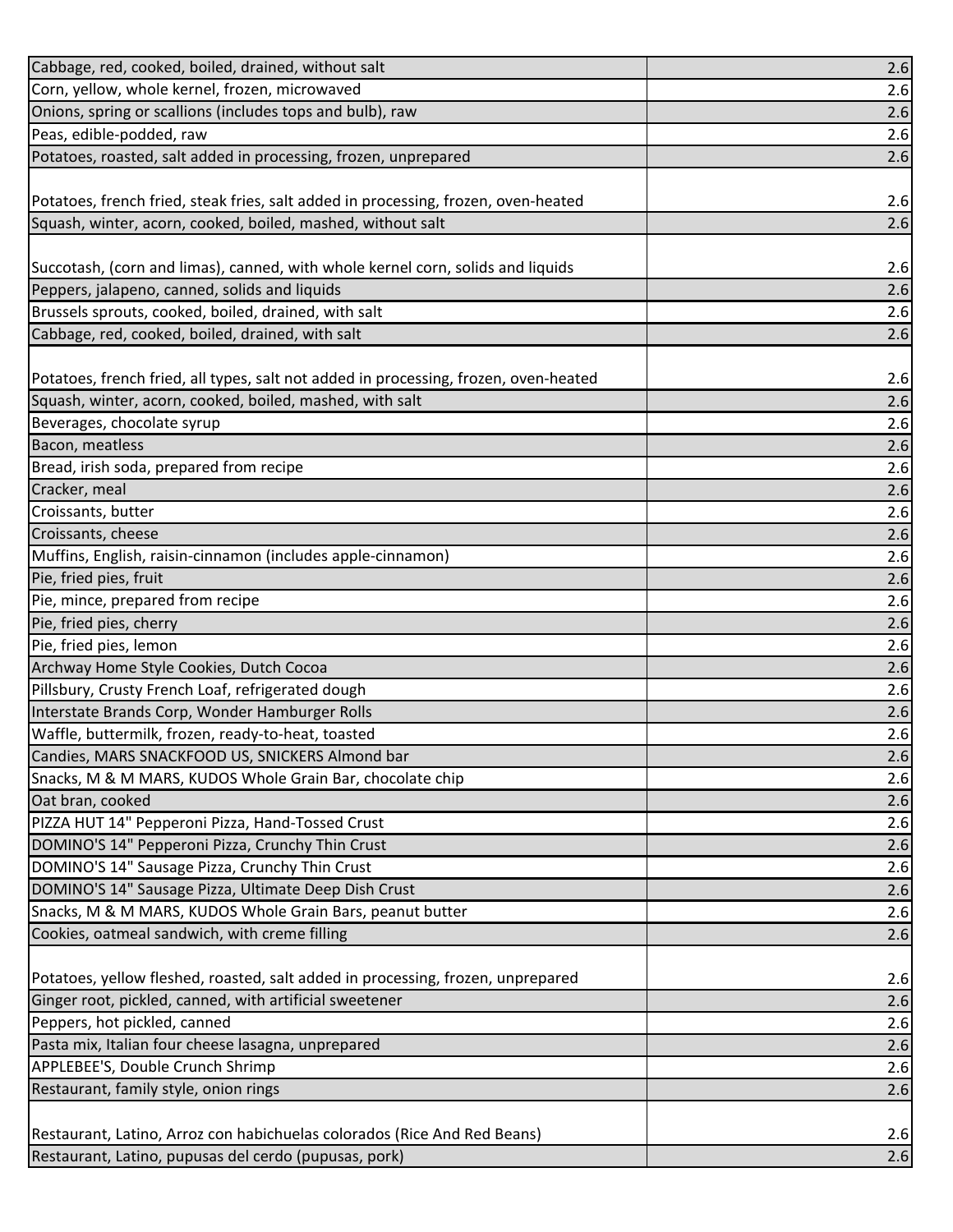| Restaurant, Latino, arepa (unleavened cornmeal bread)                                  | 2.6   |
|----------------------------------------------------------------------------------------|-------|
| Restaurant, Chinese, egg rolls, assorted                                               | 2.6   |
| Babyfood, cereal, rice with pears and apple, dry, instant fortified                    | 2.6   |
| Pie fillings, blueberry, canned                                                        | 2.6   |
| Zwieback                                                                               | 2.5   |
| Soup, chili beef, canned, condensed                                                    | 2.5   |
| Liverwurst spread                                                                      | 2.5   |
| Cereals ready-to-eat, QUAKER, CAP'N CRUNCH                                             | 2.5   |
| Cereals ready-to-eat, QUAKER, MOTHER'S PEANUT BUTTER BUMPERS Cereal                    | 2.5   |
| Cereals ready-to-eat, QUAKER, CAP'N CRUNCH'S Halloween Crunch                          | 2.5   |
| Cereals ready-to-eat, MALT-O-MEAL, CHOCOLATE MARSHMALLOW MATEYS                        | 2.5   |
| Cherries, tart, dried, sweetened (Includes foods for USDA's Food Distribution Program) | 2.5   |
| Olives, ripe, canned (jumbo-super colossal)                                            | 2.5   |
| Oranges, raw, California, valencias                                                    | 2.5   |
| Cabbage, raw                                                                           | 2.5   |
| Chives, raw                                                                            | 2.5   |
| Eggplant, cooked, boiled, drained, without salt                                        | 2.5   |
| Mushrooms, shiitake, raw                                                               | 2.5   |
| Mountain yam, hawaii, raw                                                              | 2.5   |
| Okra, cooked, boiled, drained, without salt                                            | 2.5   |
| Potatoes, raw, skin                                                                    | 2.5   |
| Sweet potato, cooked, boiled, without skin                                             | $2.5$ |
| Turnip greens, frozen, unprepared                                                      | 2.5   |
| Waterchestnuts, chinese, canned, solids and liquids                                    | 2.5   |
| Beets, harvard, canned, solids and liquids                                             | 2.5   |
| Sweet potato, canned, syrup pack, solids and liquids                                   | $2.5$ |
| Eggplant, cooked, boiled, drained, with salt                                           | 2.5   |
| Okra, cooked, boiled, drained, with salt                                               | 2.5   |
| Sweet potato, cooked, boiled, without skin, with salt                                  | 2.5   |
| Broccoli, chinese, cooked                                                              | 2.5   |
| Mushrooms, straw, canned, drained solids                                               | 2.5   |
| Bagels, cinnamon-raisin, toasted                                                       | 2.5   |
| Bread, egg, toasted                                                                    | 2.5   |
| Cake, coffeecake, fruit                                                                | 2.5   |
| Cookies, oatmeal, refrigerated dough                                                   | 2.5   |
| Croissants, apple                                                                      | 2.5   |
| Pie crust, standard-type, frozen, ready-to-bake, enriched                              | 2.5   |
| Cookies, chocolate chip, commercially prepared, regular, higher fat, unenriched        | 2.5   |
| Kraft, Stove Top Stuffing Mix Chicken Flavor                                           | 2.5   |
| Pancakes, plain, frozen, ready-to-heat, microwave (includes buttermilk)                | 2.5   |
| Garlic bread, frozen                                                                   | 2.5   |
| Candies, TOBLERONE, milk chocolate with honey and almond nougat                        | 2.5   |
| Candies, fudge, chocolate, with nuts, prepared-from-recipe                             | 2.5   |
|                                                                                        |       |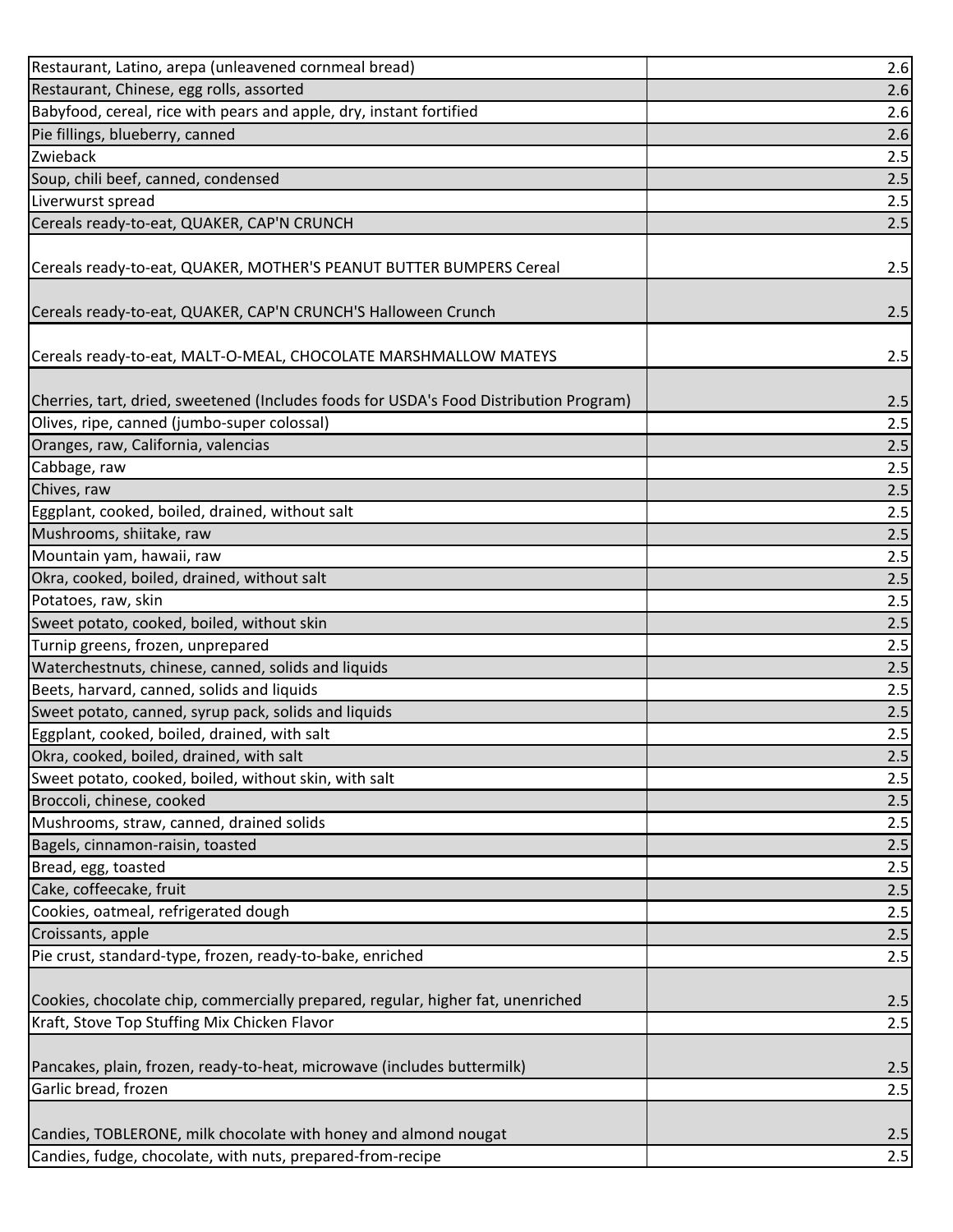| Candies, NESTLE, CHUNKY Bar                                                     | 2.5 |
|---------------------------------------------------------------------------------|-----|
| Candies, truffles, prepared-from-recipe                                         | 2.5 |
| Candies, peanut brittle, prepared-from-recipe                                   | 2.5 |
| Frostings, coconut-nut, ready-to-eat                                            | 2.5 |
| Popcorn, sugar syrup/caramel, fat-free                                          | 2.5 |
| Candies, sugar-coated almonds                                                   | 2.5 |
| Candies, M & M MARS Pretzel Chocolate Candies                                   | 2.5 |
| Candies, Tamarind                                                               | 2.5 |
| Hominy, canned, white                                                           | 2.5 |
| Hominy, canned, yellow                                                          | 2.5 |
| Fast food, biscuit                                                              | 2.5 |
| Pizza, cheese topping, rising crust, frozen, cooked                             | 2.5 |
| DOMINO'S 14" Cheese Pizza, Crunchy Thin Crust                                   | 2.5 |
| PAPA JOHN'S 14" The Works Pizza, Original Crust                                 | 2.5 |
| Fast Food, Pizza Chain, 14" pizza, cheese topping, thin crust                   | 2.5 |
| Fast Food, Pizza Chain, 14" pizza, sausage topping, thin crust                  | 2.5 |
| Formulated bar, MARS SNACKFOOD US, SNICKERS MARATHON Chewy Chocolate Peanut     |     |
| <b>Bar</b>                                                                      | 2.5 |
| Cookies, gluten-free, chocolate sandwich, with creme filling                    | 2.5 |
| Glutino, Gluten Free Cookies, Chocolate Vanilla Creme                           | 2.5 |
| Babyfood, peas and brown rice                                                   | 2.5 |
| Jams and preserves, no sugar (with sodium saccharin), any flavor                | 2.5 |
| Eggplant, pickled                                                               | 2.5 |
| Salad dressing, french dressing, commercial, regular                            | 2.4 |
| Soup, minestrone, canned, chunky, ready-to-serve                                | 2.4 |
| Gravy, pork, dry, powder                                                        | 2.4 |
| Soup, minestrone, canned, reduced sodium, ready-to-serve                        | 2.4 |
| Sauce, tomato chili sauce, bottled, with salt                                   | 2.4 |
|                                                                                 |     |
| Apples, raw, with skin (Includes foods for USDA's Food Distribution Program)    | 2.4 |
| Apples, raw, without skin, cooked, boiled                                       | 2.4 |
| Blueberries, raw                                                                | 2.4 |
| Gooseberries, canned, light syrup pack, solids and liquids                      | 2.4 |
| Oranges, raw, all commercial varieties                                          | 2.4 |
| Oranges, raw, Florida                                                           | 2.4 |
| Peaches, dried, sulfured, stewed, with added sugar                              | 2.4 |
| Apples, raw, golden delicious, with skin                                        | 2.4 |
| Corn, sweet, yellow, cooked, boiled, drained, without salt                      | 2.4 |
| Corn, sweet, yellow, frozen, kernels cut off cob, boiled, drained, without salt | 2.4 |
| Mushrooms, canned, drained solids                                               | 2.4 |
| Potatoes, white, flesh and skin, raw                                            | 2.4 |
| Spinach, cooked, boiled, drained, without salt                                  | 2.4 |
| Spinach, canned, regular pack, drained solids                                   | 2.4 |
| Turnip greens and turnips, frozen, unprepared                                   | 2.4 |
| Corn, sweet, yellow, cooked, boiled, drained, with salt                         | 2.4 |
|                                                                                 |     |
| Corn, sweet, yellow, frozen, kernels, cut off cob, boiled, drained, with salt   | 2.4 |
| Spinach, cooked, boiled, drained, with salt                                     | 2.4 |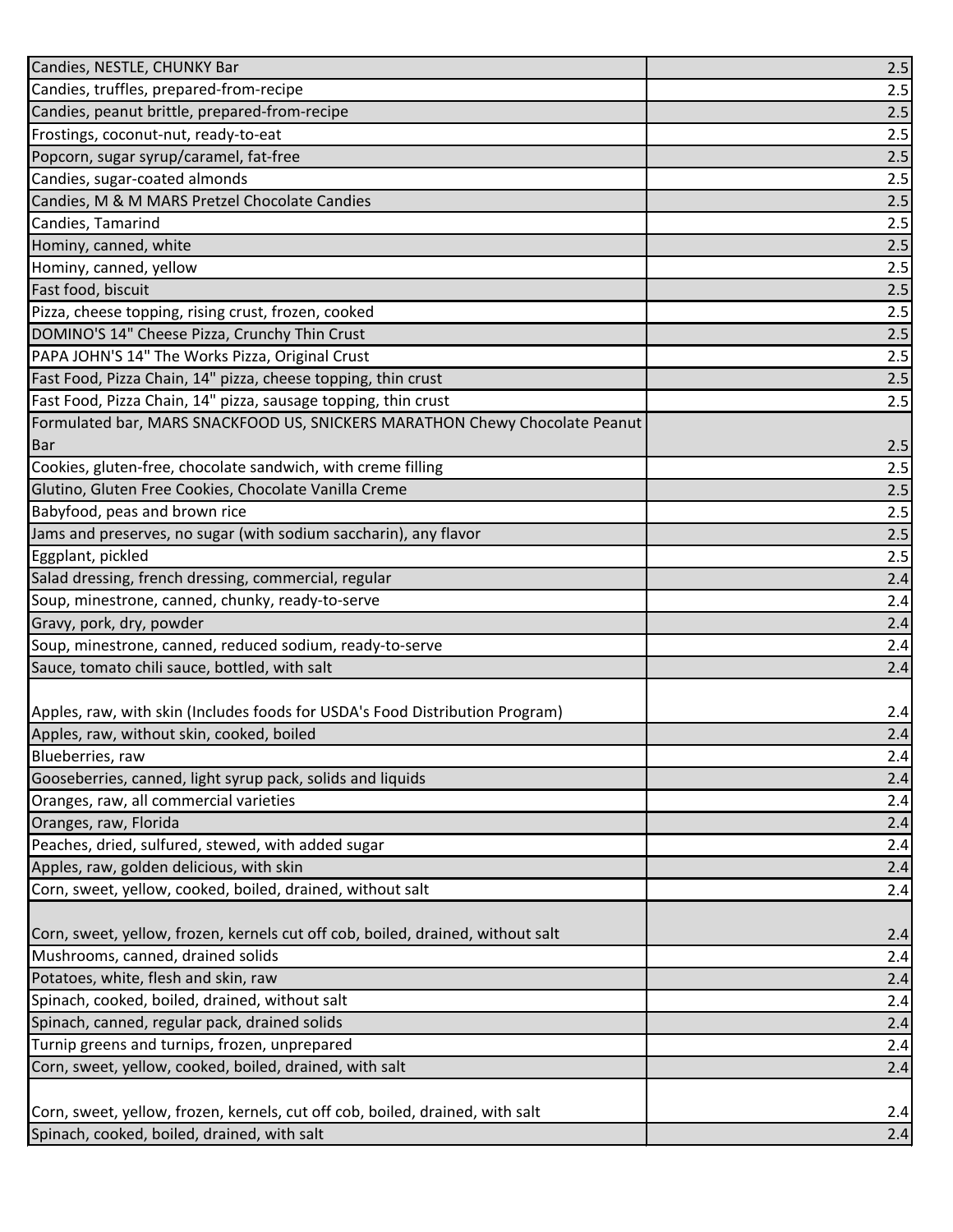| Corn, sweet, white, frozen, kernels cut off cob, boiled, drained, without salt      | 2.4   |
|-------------------------------------------------------------------------------------|-------|
|                                                                                     |       |
| Corn, sweet, white, frozen, kernels cut off cob, boiled, drained, with salt         | 2.4   |
| Hearts of palm, canned                                                              | 2.4   |
| Muffins, corn, dry mix, prepared                                                    | 2.4   |
| Sweet rolls, cinnamon, commercially prepared with raisins                           | 2.4   |
| Waffles, plain, frozen, ready -to-heat, toasted                                     | 2.4   |
| Crackers, cheese, low sodium                                                        | 2.4   |
| Waffle, buttermilk, frozen, ready-to-heat, microwaved                               | 2.4   |
| Waffle, plain, frozen, ready-to-heat, microwave                                     | 2.4   |
| Crackers, cream, Gamesa Sabrosas                                                    | 2.4   |
| Crackers, cream, La Moderna Rikis Cream Crackers                                    | 2.4   |
| Tortillas, ready-to-bake or -fry, flour, shelf stable                               | 2.4   |
| Snacks, pretzels, hard, confectioner's coating, chocolate-flavor                    | 2.4   |
| Candies, NESTLE, AFTER EIGHT Mints                                                  | 2.4   |
| Chewing gum                                                                         | 2.4   |
| Frostings, chocolate, creamy, dry mix                                               | 2.4   |
| Candies, MARS SNACKFOOD US, DOVE Milk Chocolate                                     | 2.4   |
| Candies, soft fruit and nut squares                                                 | 2.4   |
| Rice flour, white, unenriched                                                       | 2.4   |
| Wheat flour, white, bread, enriched                                                 | 2.4   |
| Wheat flours, bread, unenriched                                                     | 2.4   |
| Spaghetti, protein-fortified, dry, enriched (n x 6.25)                              | 2.4   |
| <b>BURGER KING, Original Chicken Sandwich</b>                                       | 2.4   |
| TACO BELL, BURRITO SUPREME with chicken                                             | 2.4   |
| TACO BELL, BURRITO SUPREME with steak                                               | 2.4   |
| DOMINO'S 14" Cheese Pizza, Ultimate Deep Dish Crust                                 | 2.4   |
| DOMINO'S 14" Pepperoni Pizza, Ultimate Deep Dish Crust                              | 2.4   |
| PIZZA HUT 14" Cheese Pizza, Hand-Tossed Crust                                       | 2.4   |
| PIZZA HUT 14" Cheese Pizza, THIN 'N CRISPY Crust                                    | 2.4   |
| DIGIORNO Pizza, cheese topping, rising crust, frozen, baked                         | 2.4   |
| DOMINO'S 14" Sausage Pizza, Classic Hand-Tossed Crust                               | $2.4$ |
| PIZZA HUT 14" Sausage Pizza, THIN 'N CRISPY Crust                                   | 2.4   |
|                                                                                     |       |
| Fast foods, breadstick, soft, prepared with garlic and parmesan cheese              | 2.4   |
| PIZZA HUT, breadstick, parmesan garlic                                              | 2.4   |
| Egg rolls, chicken, refrigerated, heated                                            | 2.4   |
| Egg rolls, vegetable, frozen, prepared                                              | 2.4   |
| Snacks, M & M MARS, KUDOS Whole Grain Bar, M& M's milk chocolate                    | 2.4   |
| Pepperidge Farm, Goldfish, Baked Snack Crackers, Original                           | 2.4   |
| Potatoes, french fried, wedge cut, frozen, unprepared                               | 2.4   |
| Potatoes, french fried, steak cut, salt not added in processing, frozen, unprepared | 2.4   |
| Tortilla, includes plain and from mutton sandwich (Navajo)                          | 2.4   |
| DENNY'S, onion rings                                                                | 2.4   |
| Restaurant, Latino, tamale, pork                                                    | 2.4   |
| Chewing gum, sugarless                                                              | 2.4   |
| Potatoes, canned, drained solids, no salt added                                     | $2.4$ |
|                                                                                     |       |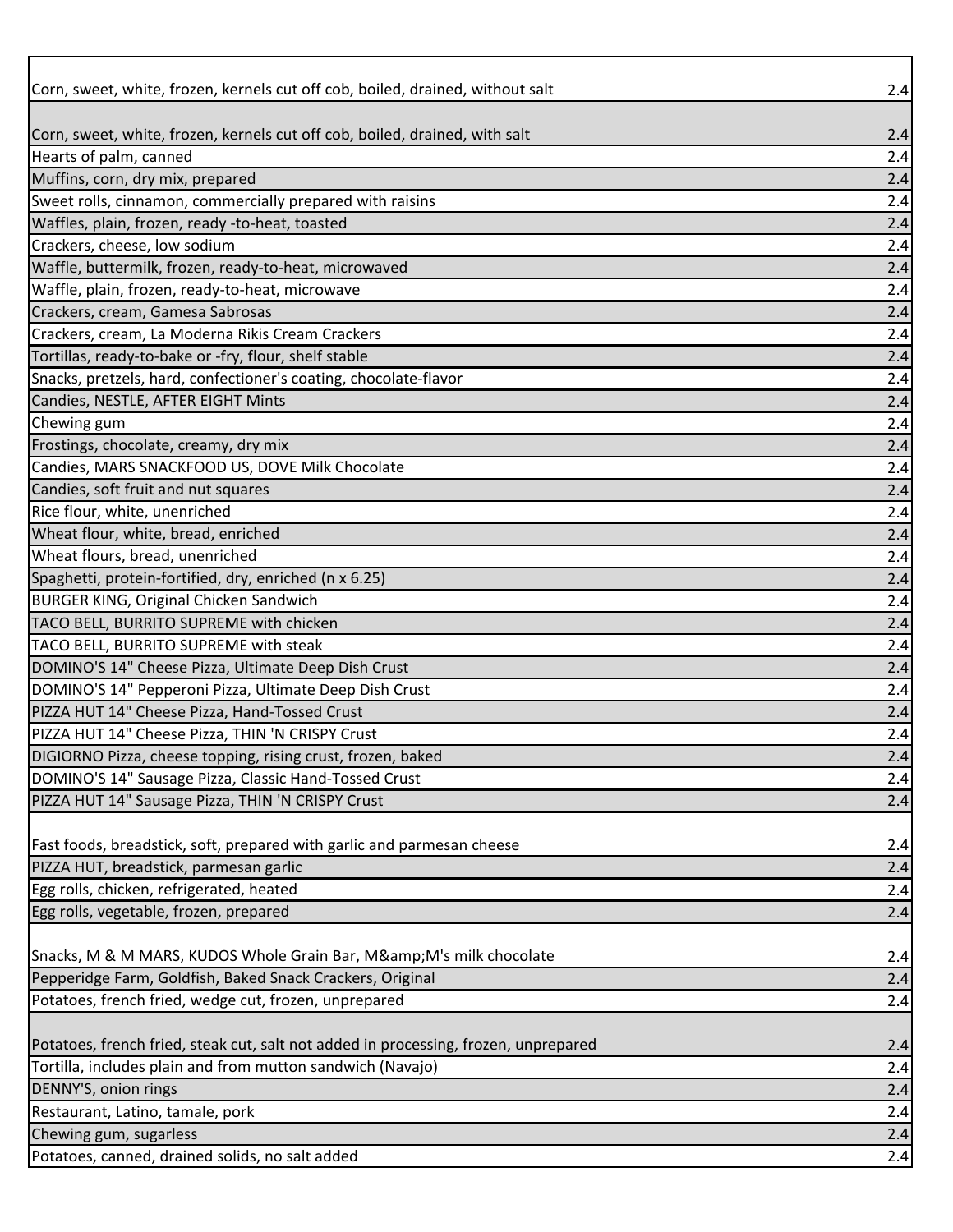| Babyfood, pretzels                                                                             | 2.3 |
|------------------------------------------------------------------------------------------------|-----|
| Babyfood, snack, GERBER, GRADUATES, YOGURT MELTS                                               | 2.3 |
| Meatballs, frozen, Italian style                                                               | 2.3 |
| Cereals ready-to-eat, QUAKER, SWEET CRUNCH/QUISP                                               | 2.3 |
| Cereals ready-to-eat, MALT-O-MEAL, Apple ZINGS                                                 | 2.3 |
| Cherries, sweet, canned, pitted, heavy syrup, drained                                          | 2.3 |
| Apples, raw, red delicious, with skin (Includes foods for USDA's Food Distribution             |     |
| Program)                                                                                       | 2.3 |
|                                                                                                |     |
| Apples, raw, gala, with skin (Includes foods for USDA's Food Distribution Program)             | 2.3 |
| Cauliflower, cooked, boiled, drained, without salt                                             | 2.3 |
| Cauliflower, frozen, unprepared                                                                | 2.3 |
| Chrysanthemum, garland, cooked, boiled, drained, without salt                                  | 2.3 |
| Kale, frozen, cooked, boiled, drained, without salt                                            | 2.3 |
| Peas and onions, canned, solids and liquids                                                    | 2.3 |
| Potatoes, Russet, flesh and skin, baked                                                        | 2.3 |
| Potatoes, french fried, crinkle or regular cut, salt added in processing, frozen, oven-        |     |
| heated                                                                                         | 2.3 |
| Potatoes, canned, drained solids                                                               | 2.3 |
|                                                                                                |     |
| Potatoes, french fried, shoestring, salt added in processing, frozen, as purchased             | 2.3 |
| Potato puffs, frozen, unprepared                                                               | 2.3 |
| Rutabagas, raw                                                                                 | 2.3 |
|                                                                                                |     |
| Potatoes, microwaved, cooked in skin, flesh and skin, without salt                             | 2.3 |
|                                                                                                |     |
| Broccoli, flower clusters, raw                                                                 | 2.3 |
|                                                                                                |     |
| Cabbage, common (danish, domestic, and pointed types), freshly harvest, raw                    | 2.3 |
|                                                                                                |     |
| Cabbage, common (danish, domestic, and pointed types), stored, raw                             | 2.3 |
| Cauliflower, cooked, boiled, drained, with salt                                                | 2.3 |
| Chrysanthemum, garland, cooked, boiled, drained, with salt                                     | 2.3 |
| Kale, cooked, boiled, drained, with salt                                                       | 2.3 |
| Kale, frozen, cooked, boiled, drained, with salt                                               | 2.3 |
| Potatoes, microwaved, cooked, in skin, flesh and skin, with salt                               | 2.3 |
| Potatoes, mashed, dehydrated, prepared from flakes without milk, whole milk and                |     |
| margarine added                                                                                | 2.3 |
| Mushrooms, oyster, raw                                                                         | 2.3 |
| Tofu, raw, firm, prepared with calcium sulfate                                                 | 2.3 |
| Bagels, egg                                                                                    | 2.3 |
|                                                                                                | 2.3 |
| Bagels, cinnamon-raisin<br>Biscuits, plain or buttermilk, refrigerated dough, lower fat, baked | 2.3 |
|                                                                                                |     |
| Bread, cornbread, dry mix, prepared with 2% milk, 80% margarine, and eggs                      | 2.3 |
| Bread, egg                                                                                     | 2.3 |
|                                                                                                | 2.3 |
| Cake, pudding-type, chocolate, dry mix<br>Crackers, cheese, regular                            | 2.3 |
| Crackers, standard snack-type, regular                                                         | 2.3 |
| Crackers, standard snack-type, sandwich, with peanut butter filling                            | 2.3 |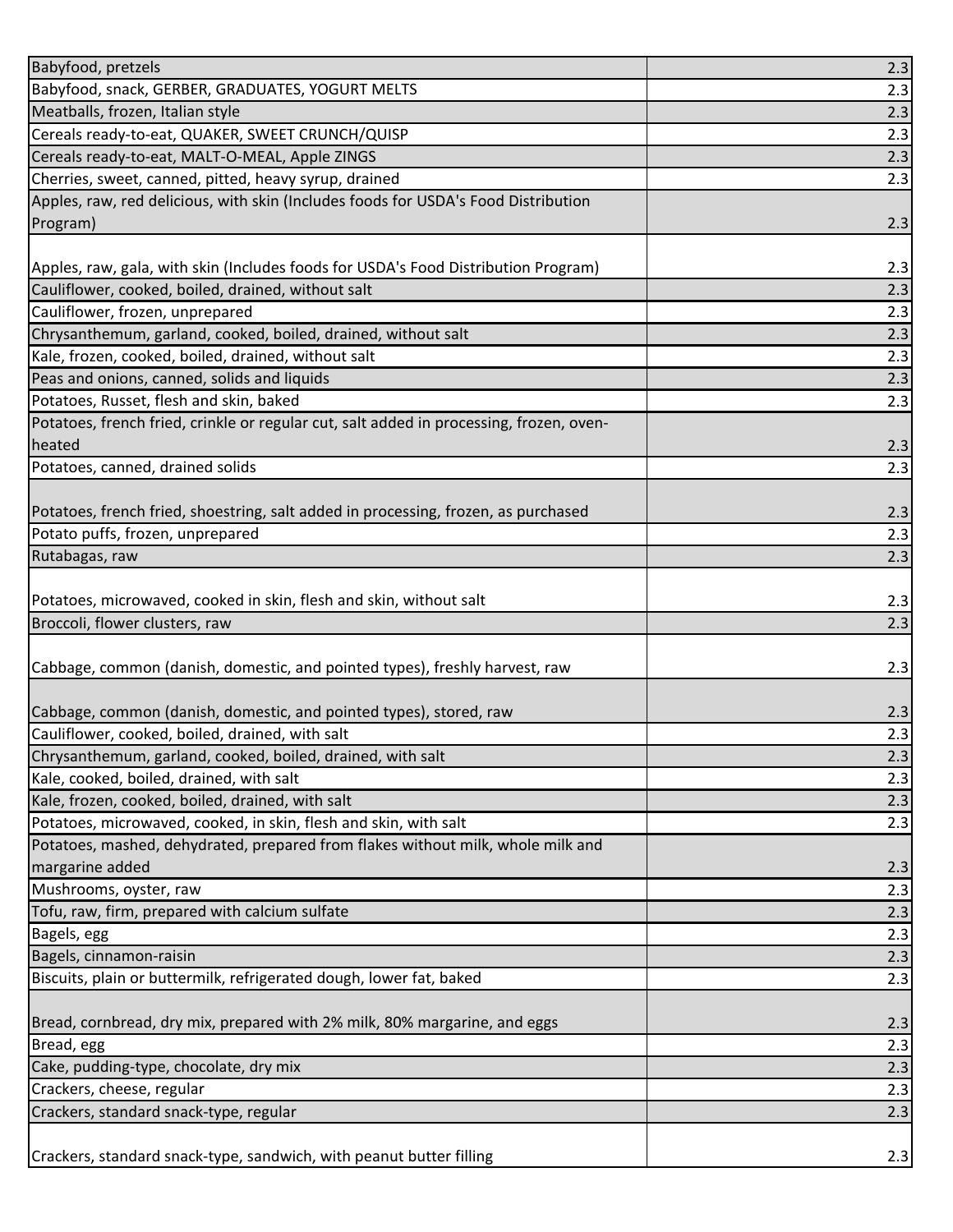| Rolls, hard (includes kaiser)                                                        | 2.3 |
|--------------------------------------------------------------------------------------|-----|
| Toaster pastries, brown-sugar-cinnamon                                               | 2.3 |
|                                                                                      |     |
| Bagels, plain, enriched, without calcium propionate (includes onion, poppy, sesame)  | 2.3 |
|                                                                                      |     |
| Bagels, plain, unenriched, with calcium propionate (includes onion, poppy, sesame)   | 2.3 |
|                                                                                      |     |
| Bagels, plain, unenriched, without calcium propionate(includes onion, poppy, sesame) | 2.3 |
| Bread, white, commercially prepared, low sodium, no salt                             | 2.3 |
| Nabisco, Nabisco Ritz Crackers                                                       | 2.3 |
| Pie crust, deep dish, frozen, baked, made with enriched flour                        | 2.3 |
| Bread, pan dulce, sweet yeast bread                                                  | 2.3 |
| <b>SCHIFF, TIGER'S MILK BAR</b>                                                      | 2.3 |
| Candies, MARS SNACKFOOD US, SNICKERS Bar                                             | 2.3 |
|                                                                                      |     |
| Candies, MARS SNACKFOOD US, POP'ABLES SNICKERS Brand Bite Size Candies               | 2.3 |
| Toppings, nuts in syrup                                                              | 2.3 |
| Noodles, egg, spinach, enriched, cooked                                              | 2.3 |
| Pizza, meat and vegetable topping, rising crust, frozen, cooked                      | 2.3 |
| PAPA JOHN'S 14" Cheese Pizza, Thin Crust                                             | 2.3 |
| PIZZA HUT 14" Super Supreme Pizza, Hand-Tossed Crust                                 | 2.3 |
| Fast Food, Pizza Chain, 14" pizza, cheese topping, regular crust                     | 2.3 |
| Fast Food, Pizza Chain, 14" pizza, pepperoni topping, regular crust                  | 2.3 |
| <b>BURGER KING, Hash Brown Rounds</b>                                                | 2.3 |
| DIGIORNO Pizza, pepperoni topping, rising crust, frozen, baked                       | 2.3 |
| DIGIORNO Pizza, supreme topping, rising crust, frozen, baked                         | 2.3 |
| Fast Food, Pizza Chain, 14" pizza, sausage topping, thick crust                      | 2.3 |
| Fast Food, Pizza Chain, 14" pizza, sausage topping, regular crust                    | 2.3 |
| Fast Food, Pizza Chain, 14" pizza, pepperoni topping, thin crust                     | 2.3 |
| PIZZA HUT 14" Sausage Pizza, Hand-Tossed Crust                                       | 2.3 |
| School Lunch, chicken patty, whole grain breaded                                     | 2.3 |
| Pizza, meat topping, thick crust, frozen, cooked                                     | 2.3 |
| Cookie, chocolate, with icing or coating                                             | 2.3 |
| Rolls, hamburger, whole grain white, calcium-fortified                               | 2.3 |
| Potatoes, french fried, cross cut, frozen, unprepared                                | 2.3 |
| Wocas, tuber, cooked, Oregon, yellow pond lily (Klamath)                             | 2.3 |
| Frozen yogurts, chocolate                                                            | 2.3 |
| Babyfood, baked product, finger snacks cereal fortified                              | 2.3 |
| Babyfood, carrots, toddler                                                           | 2.3 |
| Nutritional supplement for people with diabetes, liquid                              | 2.2 |
| Babyfood, vegetables, green beans, strained                                          | 2.2 |
| Salad dressing, french dressing, fat-free                                            | 2.2 |
| Soup, cheese, canned, condensed                                                      | 2.2 |
| Sauce, hot chile, sriracha                                                           | 2.2 |
| Sauce, hot chile, sriracha, TUONG OT SRIRACHA                                        | 2.2 |
| Cereals ready-to-eat, MALT-O-MEAL, TOOTIE FRUITIES                                   | 2.2 |
| Apricots, frozen, sweetened                                                          | 2.2 |
| Blueberries, frozen, sweetened                                                       | 2.2 |
| Figs, canned, water pack, solids and liquids                                         | 2.2 |
| Figs, canned, heavy syrup pack, solids and liquids                                   | 2.2 |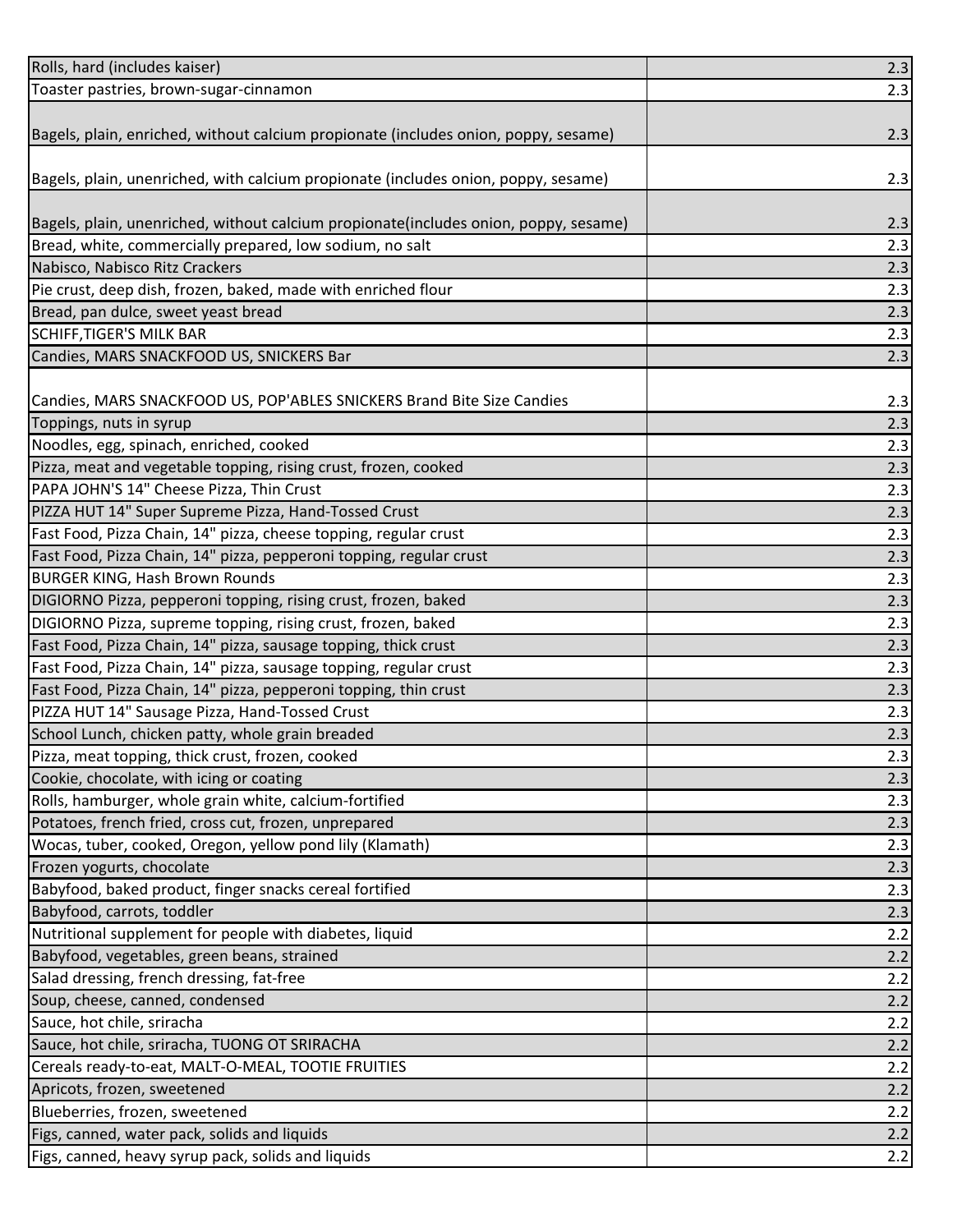| Plantains, yellow, baked<br>2.2<br>Plantains, green, raw<br>2.2<br>Bamboo shoots, raw<br>2.2<br>2.2<br>Mushrooms, portabella, grilled<br>Mushrooms, white, cooked, boiled, drained, without salt<br>2.2<br>Okra, frozen, unprepared<br>2.2<br>Onion rings, breaded, par fried, frozen, prepared, heated in oven<br>2.2<br>2.2<br>Potatoes, mashed, dehydrated, prepared from granules without milk, whole milk and<br>butter added<br>2.2<br>2.2<br>2.2<br>2.2<br>2.2<br>2.2<br>2.2<br>2.2<br>2.2<br>2.2<br>2.2<br>2.2<br>2.2<br>2.2<br>2.2<br>2.2<br>2.2<br>2.2<br>2.2<br>2.2<br>2.2<br>2.2<br>2.2<br>2.2<br>2.2<br>2.2<br>2.2<br>2.2<br>2.2<br>2.2<br>2.2<br>2.2<br>2.2<br>2.2<br>2.2 |                                                                                  |     |
|-----------------------------------------------------------------------------------------------------------------------------------------------------------------------------------------------------------------------------------------------------------------------------------------------------------------------------------------------------------------------------------------------------------------------------------------------------------------------------------------------------------------------------------------------------------------------------------------------------------------------------------------------------------------------------------------|----------------------------------------------------------------------------------|-----|
|                                                                                                                                                                                                                                                                                                                                                                                                                                                                                                                                                                                                                                                                                         | Oranges, raw, navels (Includes foods for USDA's Food Distribution Program)       | 2.2 |
|                                                                                                                                                                                                                                                                                                                                                                                                                                                                                                                                                                                                                                                                                         |                                                                                  |     |
|                                                                                                                                                                                                                                                                                                                                                                                                                                                                                                                                                                                                                                                                                         |                                                                                  |     |
|                                                                                                                                                                                                                                                                                                                                                                                                                                                                                                                                                                                                                                                                                         |                                                                                  |     |
|                                                                                                                                                                                                                                                                                                                                                                                                                                                                                                                                                                                                                                                                                         |                                                                                  |     |
|                                                                                                                                                                                                                                                                                                                                                                                                                                                                                                                                                                                                                                                                                         |                                                                                  |     |
|                                                                                                                                                                                                                                                                                                                                                                                                                                                                                                                                                                                                                                                                                         |                                                                                  |     |
|                                                                                                                                                                                                                                                                                                                                                                                                                                                                                                                                                                                                                                                                                         |                                                                                  |     |
|                                                                                                                                                                                                                                                                                                                                                                                                                                                                                                                                                                                                                                                                                         | Peas and onions, frozen, cooked, boiled, drained, without salt                   |     |
|                                                                                                                                                                                                                                                                                                                                                                                                                                                                                                                                                                                                                                                                                         |                                                                                  |     |
|                                                                                                                                                                                                                                                                                                                                                                                                                                                                                                                                                                                                                                                                                         |                                                                                  |     |
|                                                                                                                                                                                                                                                                                                                                                                                                                                                                                                                                                                                                                                                                                         | Spinach, raw                                                                     |     |
|                                                                                                                                                                                                                                                                                                                                                                                                                                                                                                                                                                                                                                                                                         | Tomato products, canned, sauce, with herbs and cheese                            |     |
|                                                                                                                                                                                                                                                                                                                                                                                                                                                                                                                                                                                                                                                                                         | Potatoes, baked, flesh and skin, without salt                                    |     |
|                                                                                                                                                                                                                                                                                                                                                                                                                                                                                                                                                                                                                                                                                         | Mushrooms, white, cooked, boiled, drained, with salt                             |     |
|                                                                                                                                                                                                                                                                                                                                                                                                                                                                                                                                                                                                                                                                                         | Peas and onions, frozen, cooked, boiled, drained, with salt                      |     |
|                                                                                                                                                                                                                                                                                                                                                                                                                                                                                                                                                                                                                                                                                         | Potatoes, baked, flesh and skin, with salt                                       |     |
|                                                                                                                                                                                                                                                                                                                                                                                                                                                                                                                                                                                                                                                                                         | Spinach, canned, no salt added, solids and liquids                               |     |
|                                                                                                                                                                                                                                                                                                                                                                                                                                                                                                                                                                                                                                                                                         |                                                                                  |     |
|                                                                                                                                                                                                                                                                                                                                                                                                                                                                                                                                                                                                                                                                                         | Potatoes, mashed, prepared from granules, without milk, whole milk and margarine |     |
|                                                                                                                                                                                                                                                                                                                                                                                                                                                                                                                                                                                                                                                                                         | Mushrooms, portabella, exposed to ultraviolet light, grilled                     |     |
|                                                                                                                                                                                                                                                                                                                                                                                                                                                                                                                                                                                                                                                                                         | Nopales, raw                                                                     |     |
|                                                                                                                                                                                                                                                                                                                                                                                                                                                                                                                                                                                                                                                                                         | Nuts, coconut cream, raw (liquid expressed from grated meat)                     |     |
|                                                                                                                                                                                                                                                                                                                                                                                                                                                                                                                                                                                                                                                                                         |                                                                                  |     |
|                                                                                                                                                                                                                                                                                                                                                                                                                                                                                                                                                                                                                                                                                         | Nuts, coconut milk, raw (liquid expressed from grated meat and water)            |     |
|                                                                                                                                                                                                                                                                                                                                                                                                                                                                                                                                                                                                                                                                                         | Bread, french or vienna (includes sourdough)                                     |     |
|                                                                                                                                                                                                                                                                                                                                                                                                                                                                                                                                                                                                                                                                                         | Bread, pita, white, enriched                                                     |     |
|                                                                                                                                                                                                                                                                                                                                                                                                                                                                                                                                                                                                                                                                                         |                                                                                  |     |
|                                                                                                                                                                                                                                                                                                                                                                                                                                                                                                                                                                                                                                                                                         | Cake, chocolate, commercially prepared with chocolate frosting, in-store bakery  |     |
|                                                                                                                                                                                                                                                                                                                                                                                                                                                                                                                                                                                                                                                                                         | Cookies, gingersnaps                                                             |     |
|                                                                                                                                                                                                                                                                                                                                                                                                                                                                                                                                                                                                                                                                                         | Cookies, graham crackers, chocolate-coated                                       |     |
|                                                                                                                                                                                                                                                                                                                                                                                                                                                                                                                                                                                                                                                                                         | Doughnuts, cake-type, chocolate, sugared or glazed                               |     |
|                                                                                                                                                                                                                                                                                                                                                                                                                                                                                                                                                                                                                                                                                         | Strudel, apple                                                                   |     |
|                                                                                                                                                                                                                                                                                                                                                                                                                                                                                                                                                                                                                                                                                         | Waffles, plain, frozen, ready-to-heat                                            |     |
|                                                                                                                                                                                                                                                                                                                                                                                                                                                                                                                                                                                                                                                                                         | Leavening agents, baking powder, low-sodium                                      |     |
|                                                                                                                                                                                                                                                                                                                                                                                                                                                                                                                                                                                                                                                                                         | Bread, pita, white, unenriched                                                   |     |
|                                                                                                                                                                                                                                                                                                                                                                                                                                                                                                                                                                                                                                                                                         | Archway Home Style Cookies, Raspberry Filled                                     |     |
|                                                                                                                                                                                                                                                                                                                                                                                                                                                                                                                                                                                                                                                                                         | Archway Home Style Cookies, Strawberry Filled                                    |     |
|                                                                                                                                                                                                                                                                                                                                                                                                                                                                                                                                                                                                                                                                                         | Waffles, buttermilk, frozen, ready-to-heat                                       |     |
|                                                                                                                                                                                                                                                                                                                                                                                                                                                                                                                                                                                                                                                                                         | Pastry, Pastelitos de Guava (guava pastries)                                     |     |
|                                                                                                                                                                                                                                                                                                                                                                                                                                                                                                                                                                                                                                                                                         | Snacks, crisped rice bar, chocolate chip                                         |     |
|                                                                                                                                                                                                                                                                                                                                                                                                                                                                                                                                                                                                                                                                                         | Candies, KRACKEL Chocolate Bar                                                   |     |
|                                                                                                                                                                                                                                                                                                                                                                                                                                                                                                                                                                                                                                                                                         | Candies, NESTLE, RAISINETS Chocolate Covered Raisins                             |     |
|                                                                                                                                                                                                                                                                                                                                                                                                                                                                                                                                                                                                                                                                                         | Frozen yogurts, chocolate, soft-serve                                            |     |
|                                                                                                                                                                                                                                                                                                                                                                                                                                                                                                                                                                                                                                                                                         |                                                                                  |     |
|                                                                                                                                                                                                                                                                                                                                                                                                                                                                                                                                                                                                                                                                                         | Snacks, corn-based, extruded, puffs or twists, cheese-flavor, unenriched         |     |
|                                                                                                                                                                                                                                                                                                                                                                                                                                                                                                                                                                                                                                                                                         | Pizza, cheese topping, regular crust, frozen, cooked                             |     |
|                                                                                                                                                                                                                                                                                                                                                                                                                                                                                                                                                                                                                                                                                         | Pizza, meat and vegetable topping, regular crust, frozen, cooked                 |     |
|                                                                                                                                                                                                                                                                                                                                                                                                                                                                                                                                                                                                                                                                                         | DOMINO'S 14" Cheese Pizza, Classic Hand-Tossed Crust                             |     |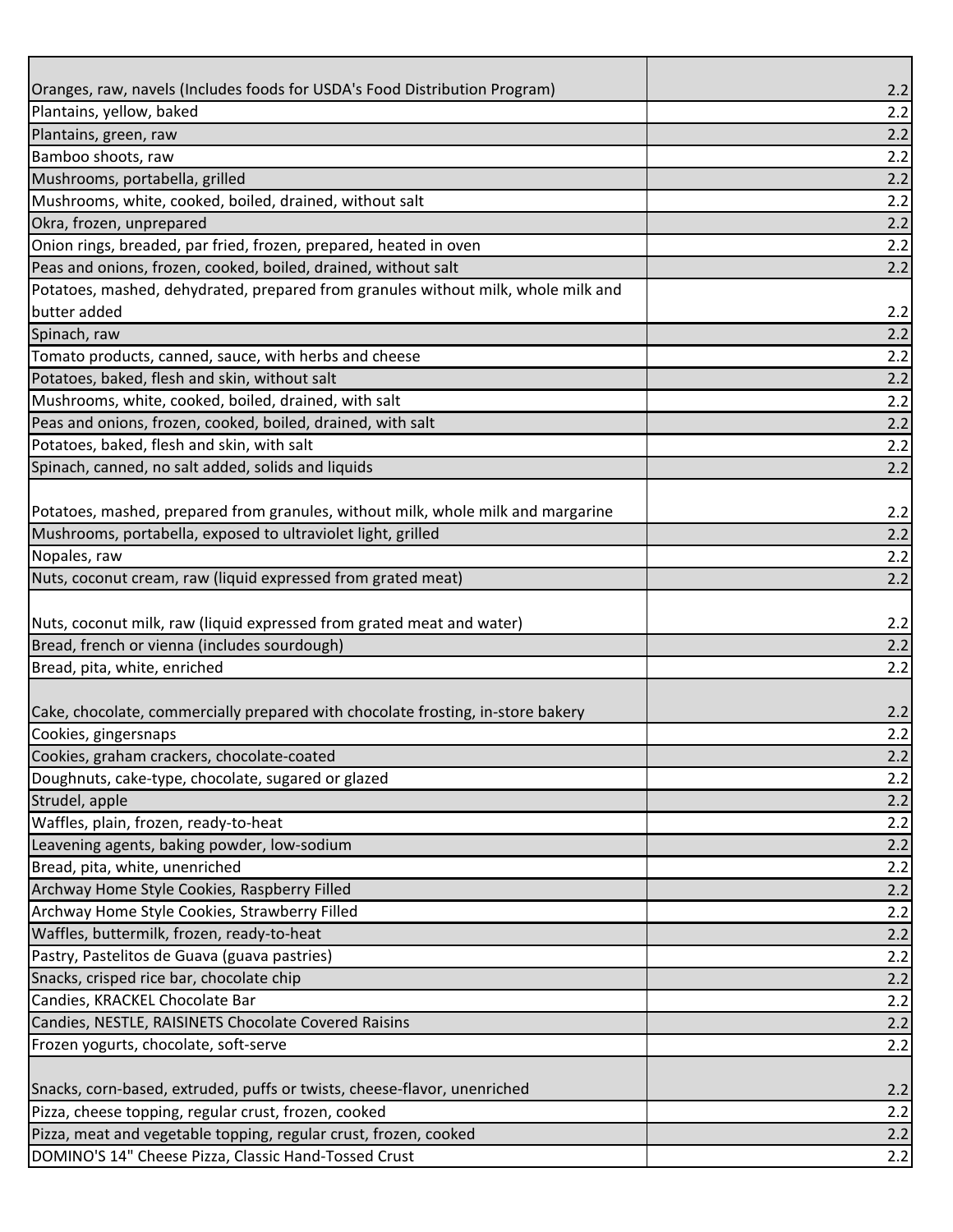| Fast Food, Pizza Chain, 14" pizza, cheese topping, thick crust                          | $2.2$ |
|-----------------------------------------------------------------------------------------|-------|
| Fast Food, Pizza Chain, 14" pizza, pepperoni topping, thick crust                       | 2.2   |
|                                                                                         |       |
| Fast Food, Pizza Chain, 14" pizza, meat and vegetable topping, regular crust            | 2.2   |
| Fast foods, miniature cinnamon rolls                                                    | 2.2   |
| School Lunch, chicken nuggets, whole grain breaded                                      | 2.2   |
| HOT POCKETS, meatballs & mozzarella stuffed sandwich, frozen                            | 2.2   |
| Bread, roll, Mexican, bollilo                                                           | 2.2   |
| Bread, naan, plain, commercially prepared, refrigerated                                 | 2.2   |
| Potatoes, yellow fleshed, french fried, frozen, unprepared                              | 2.2   |
| T.G.I. FRIDAY'S, fried mozzarella                                                       | 2.2   |
| CRACKER BARREL, onion rings, thick-cut                                                  | 2.2   |
| ON THE BORDER, cheese quesadilla                                                        | 2.2   |
| Restaurant, Mexican, cheese tamales                                                     | 2.2   |
| Jellies, no sugar (with sodium saccharin), any flavors                                  | 2.2   |
| Radishes, hawaiian style, pickled                                                       | 2.2   |
| Beverages, fruit-flavored drink, powder, with high vitamin C with other added vitamins, |       |
| low calorie                                                                             | 2.2   |
| Dill weed, fresh                                                                        | 2.1   |
| Babyfood, dinner, vegetables chicken, strained                                          | 2.1   |
| Babyfood, vegetables, corn, creamed, strained                                           | 2.1   |
| Babyfood, vegetables, corn, creamed, junior                                             | 2.1   |
| Babyfood, fruit, apple and raspberry, strained                                          | 2.1   |
| Babyfood, fruit, apple and raspberry, junior                                            | 2.1   |
| Soup, vegetable, canned, low sodium, condensed                                          | 2.1   |
| Sauce, pesto, CLASSICO, basil pesto, ready-to-serve                                     | 2.1   |
| Sauce, hot chile, sriracha, CHA! BY TEXAS PETE                                          | 2.1   |
| Cereals, MALT-O-MEAL, original, plain, dry                                              | 2.1   |
| Cereals ready-to-eat, QUAKER, HONEY GRAHAM OH!S                                         | 2.1   |
| Cherries, sweet, raw                                                                    | 2.1   |
| Strawberries, frozen, unsweetened (Includes foods for USDA's Food Distribution          |       |
| Program)                                                                                | 2.1   |
|                                                                                         |       |
| Apples, raw, fuji, with skin (Includes foods for USDA's Food Distribution Program)      | 2.1   |
| Asparagus, raw                                                                          | 2.1   |
| Cabbage, red, raw                                                                       | 2.1   |
| Chard, swiss, cooked, boiled, drained, without salt                                     | 2.1   |
| Corn, sweet, yellow, frozen, kernels cut off cob, unprepared (Includes foods for USDA's |       |
| Food Distribution Program)                                                              | 2.1   |
| Garlic, raw                                                                             | 2.1   |
| Lambsquarters, cooked, boiled, drained, without salt                                    | 2.1   |
| Lettuce, cos or romaine, raw                                                            | 2.1   |
| Mushrooms, shiitake, cooked, without salt                                               | 2.1   |
| Okra, frozen, cooked, boiled, drained, without salt                                     | 2.1   |
| Potatoes, flesh and skin, raw                                                           | 2.1   |
| Potatoes, white, flesh and skin, baked                                                  | 2.1   |
| Water convolvulus, raw                                                                  | 2.1   |
| Sweet potato, cooked, candied, home-prepared                                            | 2.1   |
| Chard, swiss, cooked, boiled, drained, with salt                                        | 2.1   |
| Lambsquarters, cooked, boiled, drained, with salt                                       | 2.1   |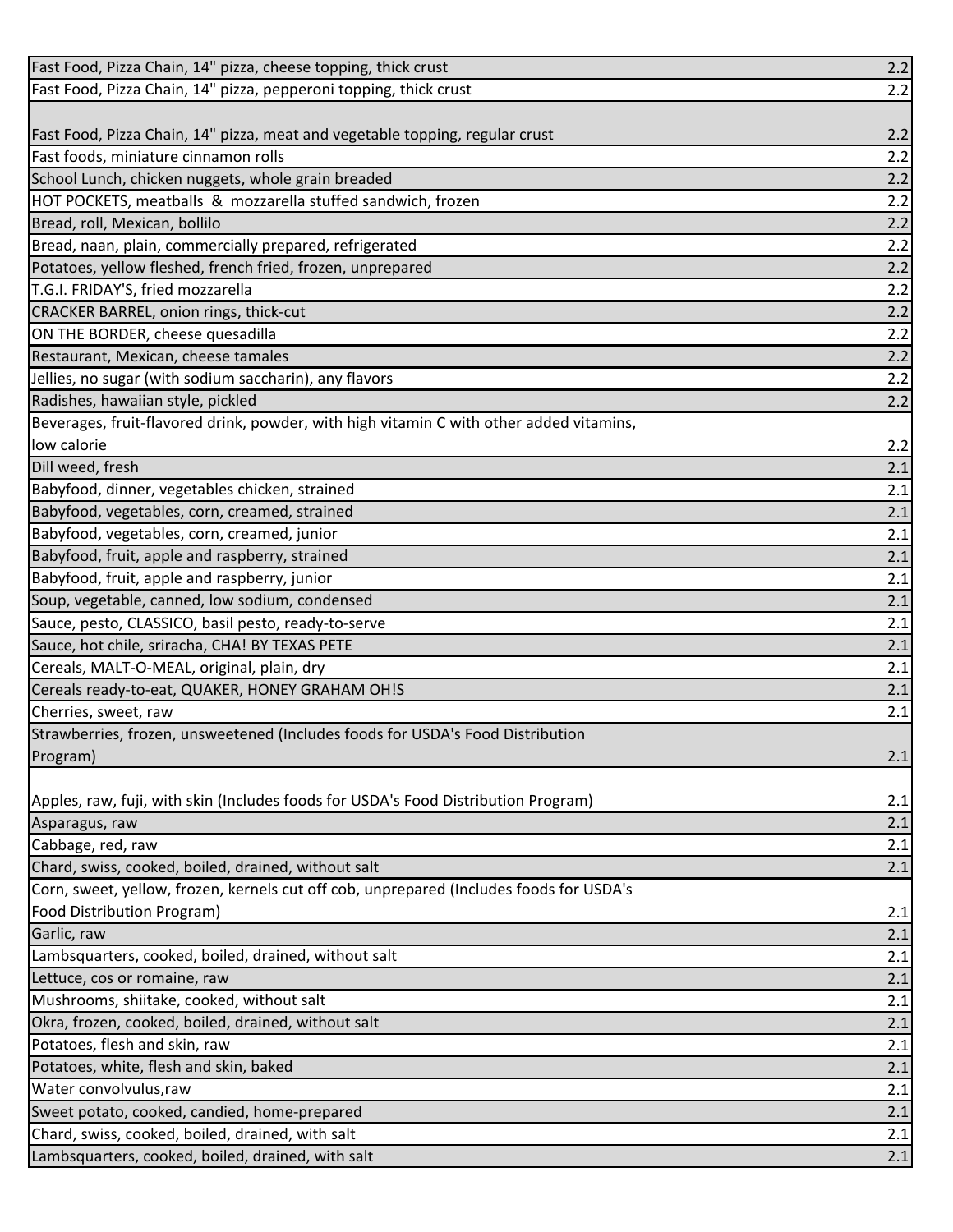| Mushrooms, shiitake, cooked, with salt                                            | $2.1$ |
|-----------------------------------------------------------------------------------|-------|
| Okra, frozen, cooked, boiled, drained, with salt                                  | 2.1   |
| Peppers, sweet, red, raw                                                          | 2.1   |
|                                                                                   |       |
| Corn, sweet, white, frozen, kernels on cob, cooked, boiled, drained, without salt | 2.1   |
| Malabar spinach, cooked                                                           | 2.1   |
| SILK Plus Fiber, soymilk                                                          | 2.1   |
| Biscuits, plain or buttermilk, dry mix                                            | 2.1   |
| Bread, Italian                                                                    | 2.1   |
| Cookies, brownies, commercially prepared                                          | 2.1   |
| Cookies, peanut butter, commercially prepared, regular                            | 2.1   |
|                                                                                   |       |
| Doughnuts, yeast-leavened, glazed, enriched (includes honey buns)                 | 2.1   |
| Pie, pecan, commercially prepared                                                 | 2.1   |
| Archway Home Style Cookies, Date Filled Oatmeal                                   | 2.1   |
| Heinz, Weight Watcher, Chocolate Eclair, frozen                                   | 2.1   |
| Bread, cheese                                                                     | 2.1   |
| Candies, sweet chocolate coated fondant                                           | 2.1   |
|                                                                                   |       |
| Candies, fudge, chocolate marshmallow, with nuts, prepared-by-recipe              | 2.1   |
| Amaranth grain, cooked                                                            | 2.1   |
| SUBWAY, meatball marinara sub on white bread (no toppings)                        | 2.1   |
|                                                                                   |       |
| Fast foods, submarine sandwich, meatball marinara on white bread                  | 2.1   |
| DOMINO'S 14" Pepperoni Pizza, Classic Hand-Tossed Crust                           | 2.1   |
|                                                                                   |       |
| LITTLE CAESARS 14" Original Round Meat and Vegetable Pizza, Regular Crust         | 2.1   |
| PIZZA HUT 14" Cheese Pizza, Pan Crust                                             | 2.1   |
|                                                                                   |       |
| DIGIORNO Pizza, pepperoni topping, cheese stuffed crust, frozen, baked            | 2.1   |
| PIZZA HUT 14" Pepperoni Pizza, THIN 'N CRISPY Crust                               | 2.1   |
| Cookies, vanilla sandwich with creme filling, reduced fat                         | 2.1   |
| Babyfood, GERBER, Banana with orange medley                                       | 2.1   |
| APPLEBEE'S, mozzarella sticks                                                     | 2.1   |
| Pectin, liquid                                                                    | 2.1   |
| Breakfast bar, corn flake crust with fruit                                        | 2.1   |
| Protein supplement, milk based, Muscle Milk Light, powder                         | 2     |
|                                                                                   |       |
| Yogurt, frozen, flavors not chocolate, nonfat milk, with low-calorie sweetener    | 2     |
| Babyfood, snack, GERBER GRADUATE FRUIT STRIPS, Real Fruit Bars                    | 2     |
| Babyfood, GERBER, 3rd Foods, apple, mango and kiwi                                | 2     |
| Babyfood, vegetable, butternut squash and corn                                    | 2     |
| Babyfood, vegetables, peas, strained                                              | 2     |
| Salad dressing, KRAFT Mayo Fat Free Mayonnaise Dressing                           | 2     |
| Gravy, brown, dry                                                                 | 2     |
| Sauce, pizza, canned, ready-to-serve                                              | 2     |
| SMART SOUP, Santa Fe Corn Chowder                                                 | 2     |
|                                                                                   |       |
| Cereals, oats, instant, fortified, with cinnamon and spice, prepared with water   | 2     |
| Cereals, WHEATENA, cooked with water, with salt                                   |       |
|                                                                                   |       |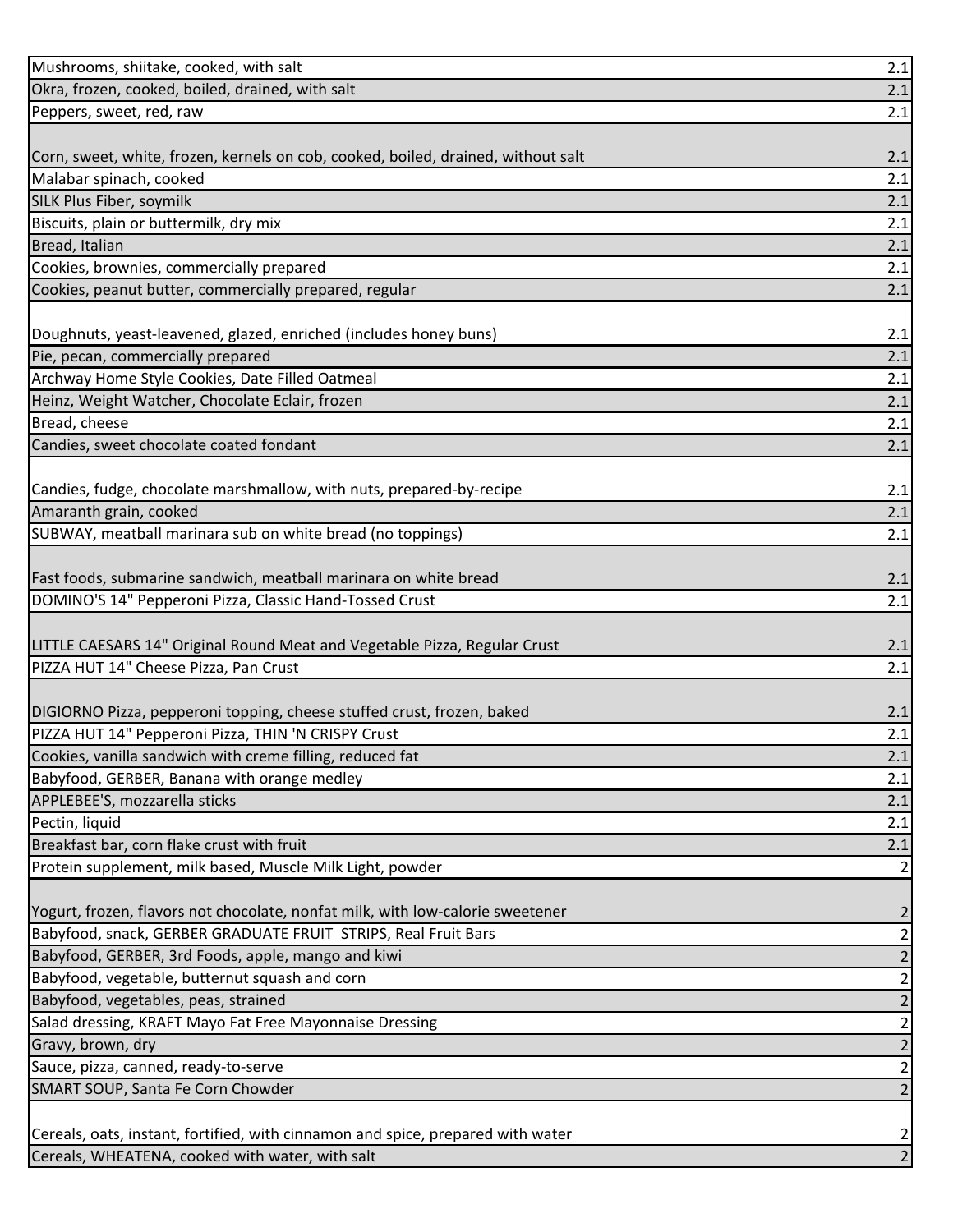| Apples, canned, sweetened, sliced, drained, heated                                       | $\overline{2}$ |
|------------------------------------------------------------------------------------------|----------------|
| Apples, dried, sulfured, stewed, without added sugar                                     | $\overline{2}$ |
| Apricots, raw                                                                            | 2              |
| Rhubarb, frozen, cooked, with sugar                                                      | $\overline{2}$ |
| Strawberries, raw                                                                        | $\overline{2}$ |
| Asparagus, cooked, boiled, drained                                                       | $\overline{2}$ |
|                                                                                          |                |
| Balsam-pear (bitter gourd), pods, cooked, boiled, drained, without salt                  | 2              |
| Beets, cooked, boiled, drained                                                           | $\overline{2}$ |
| Cauliflower, raw                                                                         | $\overline{2}$ |
| Corn, sweet, yellow, raw                                                                 | $\overline{2}$ |
| Corn, sweet, yellow, canned, whole kernel, drained solids                                | $\overline{2}$ |
| Corn, sweet, yellow, canned, vacuum pack, regular pack                                   | 2              |
| Ginger root, raw                                                                         | $\overline{2}$ |
| Drumstick leaves, raw                                                                    | $\overline{2}$ |
| Drumstick leaves, cooked, boiled, drained, without salt                                  | $\overline{c}$ |
| Jute, potherb, cooked, boiled, drained, without salt                                     | $\overline{2}$ |
| Kale, frozen, unprepared                                                                 | $\overline{2}$ |
| Mustard greens, cooked, boiled, drained, without salt                                    | $\overline{2}$ |
|                                                                                          |                |
| Mustard spinach, (tendergreen), cooked, boiled, drained, without salt                    | $\overline{a}$ |
| Peas, green, canned, seasoned, solids and liquids                                        | $\overline{2}$ |
| Peas and carrots, canned, regular pack, solids and liquids                               | $\overline{2}$ |
| Potatoes, french fried, crinkle or regular cut, salt added in processing, frozen, as     |                |
| purchased                                                                                | 2              |
| Potato puffs, frozen, oven-heated                                                        | $\overline{2}$ |
| Potatoes, french fried, all types, salt added in processing, frozen, home-prepared, oven |                |
| heated                                                                                   | $\overline{c}$ |
| Squash, winter, butternut, raw                                                           | $\mathbf 2$    |
| Taro leaves, cooked, steamed, without salt                                               | $\overline{c}$ |
| Turnips, cooked, boiled, drained, without salt                                           | $2\vert$       |
| Turnips, frozen, cooked, boiled, drained, without salt                                   | $\overline{2}$ |
| Asparagus, cooked, boiled, drained, with salt                                            | $\overline{2}$ |
|                                                                                          |                |
| Balsam-pear (bitter gourd), pods, cooked, boiled, drained, with salt                     | $\overline{2}$ |
| Beets, cooked, boiled. drained, with salt                                                | $\overline{2}$ |
| Corn, sweet, yellow, canned, vacuum pack, no salt added                                  | $\overline{2}$ |
| Drumstick leaves, cooked, boiled, drained, with salt                                     | $\overline{a}$ |
| Jute, potherb, cooked, boiled, drained, with salt                                        | $\overline{2}$ |
| Mustard greens, cooked, boiled, drained, with salt                                       | $\overline{2}$ |
|                                                                                          |                |
| Mustard spinach, (tendergreen), cooked, boiled, drained, with salt                       | $\overline{c}$ |
| Potatoes, boiled, cooked in skin, flesh, with salt                                       | $\overline{a}$ |
| Potatoes, boiled, cooked without skin, flesh, with salt                                  | $\overline{2}$ |
| Taro, leaves, cooked, steamed, with salt                                                 | $\overline{2}$ |
| Turnips, cooked, boiled, drained, with salt                                              | $\overline{2}$ |
| Turnips, frozen, cooked, boiled, drained, with salt                                      | $\mathbf{2}$   |
| Corn, sweet, white, canned, whole kernel, drained solids                                 | $\overline{2}$ |
| Corn, sweet, white, canned, vacuum pack, regular pack                                    | $\overline{a}$ |
| Corn, sweet, white, canned, vacuum pack, no salt added                                   | $\overline{2}$ |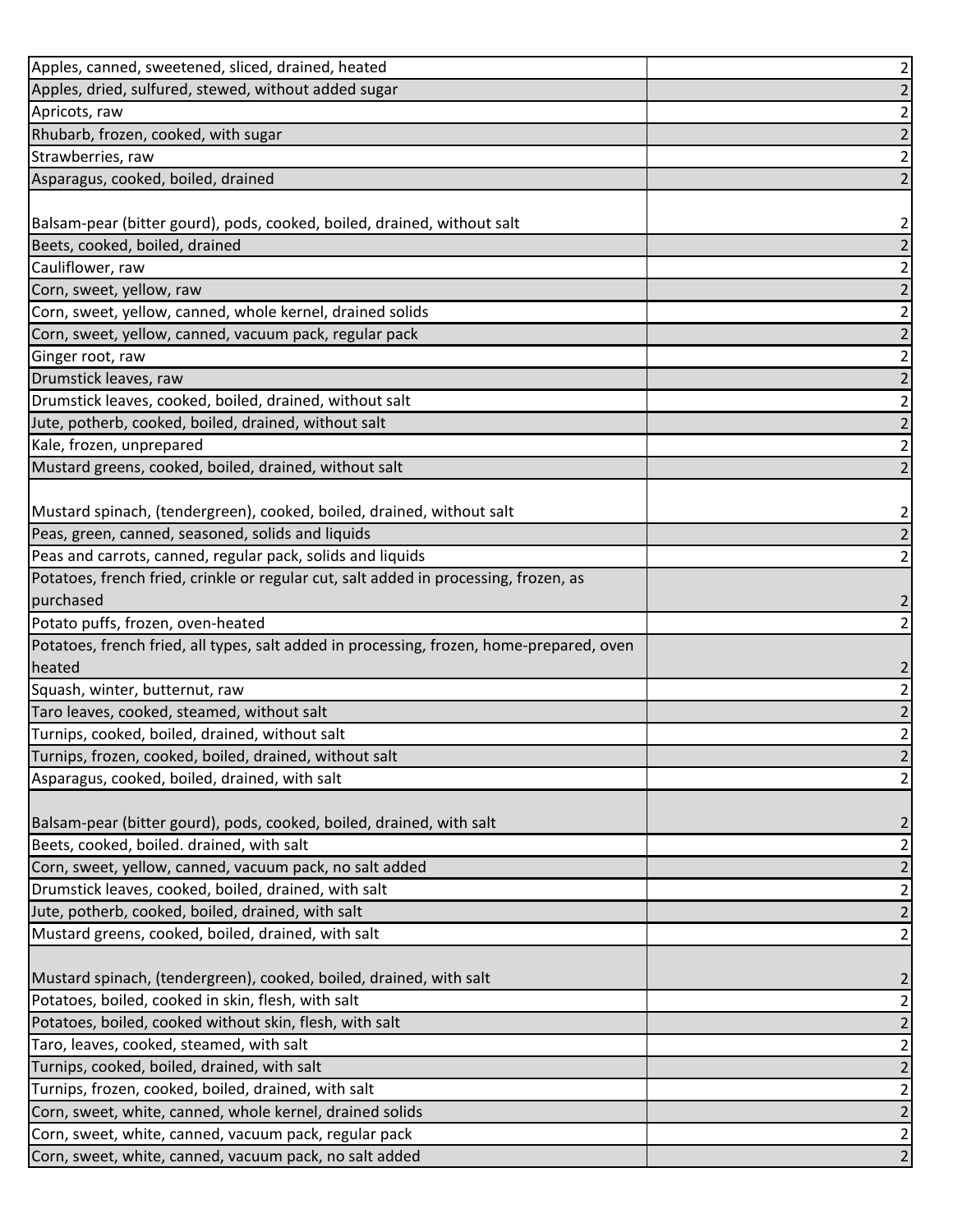| Nopales, cooked, without salt                                                     | 2              |
|-----------------------------------------------------------------------------------|----------------|
| Nuts, cashew butter, plain, without salt added                                    |                |
| Vitasoy USA, Organic Nasoya Super Firm Cubed Tofu                                 | 2              |
| Biscuits, plain or buttermilk, refrigerated dough, lower fat                      | 2              |
| Bread, white, prepared from recipe, made with nonfat dry milk                     | 2              |
| Bread, white, prepared from recipe, made with low fat (2%) milk                   | 2              |
|                                                                                   |                |
| Cake, coffeecake, cinnamon with crumb topping, commercially prepared, enriched    | 2              |
| Cake, coffeecake, creme-filled with chocolate frosting                            |                |
|                                                                                   |                |
| Cookies, chocolate chip, commercially prepared, regular, higher fat, enriched     | 2              |
|                                                                                   |                |
| Cookies, marshmallow, chocolate-coated (includes marshmallow pies)                | 2              |
|                                                                                   |                |
| Rolls, dinner, plain, commercially prepared (includes brown-and-serve)            | 2              |
|                                                                                   |                |
| Cake, coffeecake, cinnamon with crumb topping, commercially prepared, unenriched  | 2              |
| Archway Home Style Cookies, Chocolate Chip Ice Box                                | 2              |
| Archway Home Style Cookies, Iced Oatmeal                                          | 2              |
| Candies, NESTLE, BUTTERFINGER Bar                                                 | 2              |
| Candies, YORK Peppermint Pattie                                                   | 2              |
| Candies, NESTLE, BABY RUTH Bar                                                    | 2              |
| Candies, MARS SNACKFOOD US, MARS Almond Bar                                       | 2              |
| Candies, YORK BITES                                                               | 2              |
| Candies, HEATH BITES                                                              | 2              |
|                                                                                   |                |
| Candies, MARS SNACKFOOD US, M & M's Crispy Chocolate Candies                      | 2              |
| Spaghetti, protein-fortified, cooked, enriched (n x 6.25)                         | 2              |
| Fast foods, cheeseburger; single, regular patty; plain                            | 2              |
| School Lunch, pizza, TONY'S Breakfast Pizza Sausage, frozen                       | 2              |
| PIZZA HUT 12" Super Supreme Pizza, Hand-Tossed Crust                              | 2              |
|                                                                                   |                |
| DOMINO'S 14" EXTRAVAGANZZA FEAST Pizza, Classic Hand-Tossed Crust                 | 2              |
| PIZZA HUT 14" Pepperoni Pizza, Pan Crust                                          | 2              |
| KFC, biscuit                                                                      | 2              |
| <b>KFC, Coleslaw</b>                                                              | 2              |
| PIZZA HUT 14" Sausage Pizza, Pan Crust                                            | 2              |
| Pizza, pepperoni topping, regular crust, frozen, cooked                           | 2              |
| Lean Pockets, Meatballs & Mozzarella                                              | 2              |
|                                                                                   |                |
| Formulated bar, ZONE PERFECT CLASSIC CRUNCH BAR, mixed flavors                    | 2              |
| Potatoes, yellow fleshed, hash brown, shredded, salt added in processing, frozen, |                |
| unprepared                                                                        | 2              |
| Pasta mix, classic beef, unprepared                                               | 2              |
|                                                                                   |                |
| Macaroni or noodles with cheese, made from reduced fat packaged mix, unprepared   | $\overline{2}$ |
| Sausage, egg and cheese breakfast biscuit                                         |                |
|                                                                                   |                |
| JIMMY DEAN, Sausage, Egg, and Cheese Breakfast Biscuit, frozen, unprepared        |                |
| Stew, hominy with mutton (Navajo)                                                 |                |
|                                                                                   |                |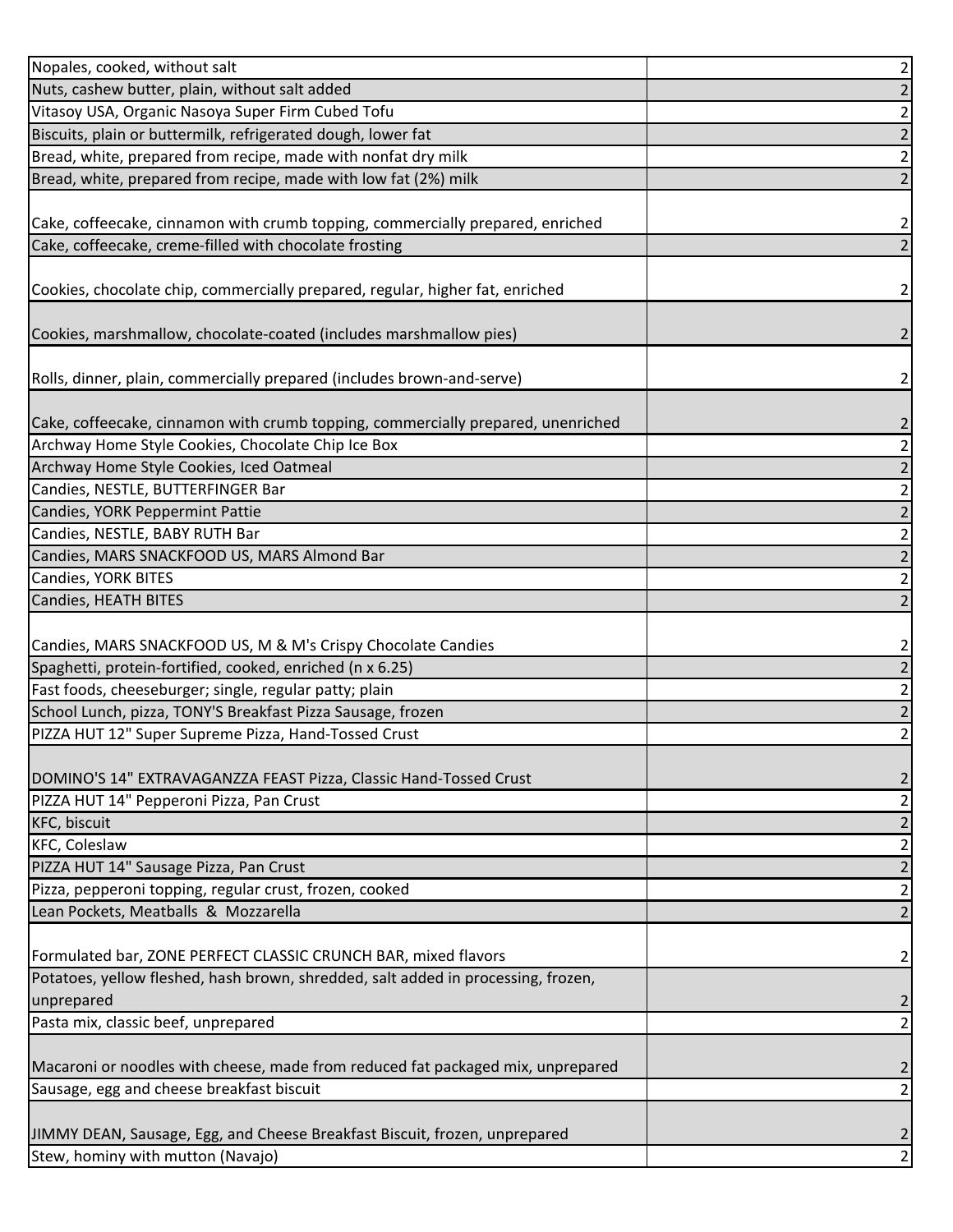|                                                                                                                  | $\overline{2}$ |
|------------------------------------------------------------------------------------------------------------------|----------------|
| Restaurant, Latino, empanadas, beef, prepared                                                                    | 2              |
| Frozen yogurts, chocolate, nonfat milk, sweetened without sugar                                                  | $\overline{2}$ |
|                                                                                                                  |                |
| Beverage, instant breakfast powder, chocolate, sugar-free, not reconstituted                                     | 2              |
| Babyfood, fruit supreme dessert                                                                                  | $\mathbf 2$    |
| Babyfood, vegetables, green beans, junior                                                                        | 1.9            |
| Babyfood, vegetables, beets, strained                                                                            | 1.9            |
| Babyfood, apples, dices, toddler                                                                                 | 1.9            |
| Salad dressing, KRAFT MIRACLE WHIP FREE Nonfat Dressing                                                          | $1.9\,$        |
| Sauce, salsa, ready-to-serve                                                                                     | 1.9            |
|                                                                                                                  |                |
| Split pea soup, canned, reduced sodium, prepared with water or ready-to serve                                    | 1.9            |
| Split pea with ham soup, canned, reduced sodium, prepared with water or ready-to-                                |                |
| serve                                                                                                            | 1.9            |
| Soup, HEALTHY CHOICE Garden Vegetable Soup, canned                                                               | $1.9$          |
| Soup, pea, green, canned, prepared with equal volume water                                                       | 1.9            |
| Sauce, chili, peppers, hot, immature green, canned                                                               | $1.9\,$        |
| Soup, pea, low sodium, prepared with equal volume water                                                          | 1.9            |
| Cereals ready-to-eat, MALT-O-MEAL, CORN BURSTS                                                                   | 1.9            |
| Cereals, farina, unenriched, dry                                                                                 | $1.9\,$        |
| Apples, dried, sulfured, stewed, with added sugar                                                                | 1.9            |
| Quinces, raw                                                                                                     | 1.9            |
| Strawberries, frozen, sweetened, sliced                                                                          | 1.9            |
| Alfalfa seeds, sprouted, raw                                                                                     | $1.9\,$        |
| Asparagus, frozen, unprepared                                                                                    | 1.9            |
|                                                                                                                  |                |
| Balsam-pear (bitter gourd), leafy tips, cooked, boiled, drained, without salt                                    |                |
|                                                                                                                  | 1.9            |
| Mung beans, mature seeds, sprouted, cooked, stir-fried                                                           | 1.9            |
| Beans, snap, green, canned, regular pack, drained solids                                                         | 1.9            |
| Cabbage, cooked, boiled, drained, without salt                                                                   | 1.9            |
| Potatoes, scalloped, home-prepared with butter                                                                   | 1.9            |
|                                                                                                                  |                |
| Potatoes, french fried, all types, salt added in processing, frozen, unprepared                                  | 1.9            |
|                                                                                                                  |                |
| Potatoes, french fried, steak fries, salt added in processing, frozen, as purchased                              | 1.9            |
| Squash, summer, scallop, cooked, boiled, drained, without salt                                                   | 1.9            |
| Water convolvulus, cooked, boiled, drained, without salt                                                         | 1.9            |
| Sweet potato leaves, cooked, steamed, without salt                                                               | 1.9            |
| Tomatoes, red, ripe, canned, packed in tomato juice                                                              | 1.9            |
| Tomato products, canned, puree, without salt added                                                               | 1.9            |
| Tomatoes, crushed, canned                                                                                        | $1.9\,$        |
|                                                                                                                  |                |
| Balsam-pear (bitter gourd), leafy tips, cooked, boiled, drained, with salt                                       | 1.9            |
| Beans, snap, green, canned, no salt added, drained solids                                                        | 1.9            |
| Cabbage, common, cooked, boiled, drained, with salt                                                              | 1.9            |
|                                                                                                                  |                |
| Potatoes, french fried, all types, salt not added in processing, frozen, as purchased                            | 1.9            |
| Potatoes, scalloped, home-prepared with margarine<br>Squash, summer, scallop, cooked, boiled, drained, with salt | 1.9<br>1.9     |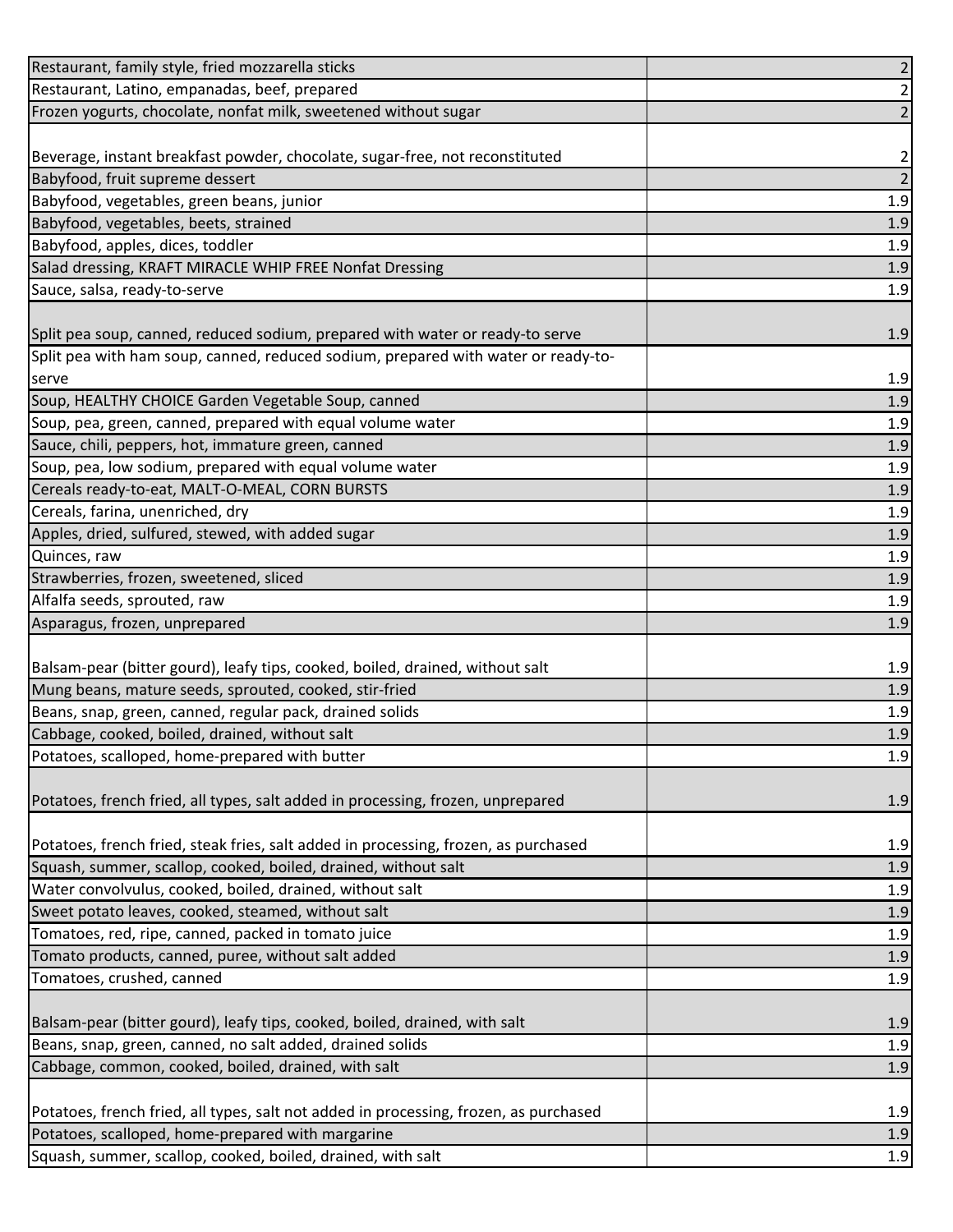| Water convolvulus, cooked, boiled, drained, with salt                               | $1.9\,$ |
|-------------------------------------------------------------------------------------|---------|
| Sweet potato leaves, cooked, steamed, with salt                                     | 1.9     |
|                                                                                     |         |
| Tomatoes, red, ripe, canned, packed in tomato juice, no salt added                  | 1.9     |
| Tomato products, canned, puree, with salt added                                     | 1.9     |
| Pimento, canned                                                                     | 1.9     |
| Tomatillos, raw                                                                     | 1.9     |
| Beverages, coffee, instant, mocha, sweetened                                        | 1.9     |
| Cake, cheesecake, prepared from mix, no-bake type                                   | 1.9     |
| Cookies, peanut butter sandwich, regular                                            | 1.9     |
| Cookies, vanilla wafers, lower fat                                                  | 1.9     |
| Crackers, standard snack-type, sandwich, with cheese filling                        | 1.9     |
| Danish pastry, fruit, enriched (includes apple, cinnamon, raisin, lemon, raspberry, |         |
| strawberry)                                                                         | 1.9     |
| Doughnuts, cake-type, plain, chocolate-coated or frosted                            | 1.9     |
| Pancakes, plain, dry mix, incomplete, prepared                                      | 1.9     |
| Phyllo dough                                                                        | 1.9     |
| Muffins, blueberry, toaster-type, toasted                                           | 1.9     |
|                                                                                     |         |
| Rolls, dinner, plain, prepared from recipe, made with low fat (2%) milk             | 1.9     |
|                                                                                     |         |
| Danish pastry, fruit, unenriched (includes apple, cinnamon, raisin, strawberry)     | 1.9     |
| Danish pastry, lemon, unenriched                                                    | 1.9     |
| Danish pastry, raspberry, unenriched                                                | 1.9     |
| Archway Home Style Cookies, Sugar Free Oatmeal                                      | 1.9     |
| Crackers, cheese, sandwich-type with cheese filling                                 | 1.9     |
| Pie Crust, Cookie-type, Graham Cracker, Ready Crust                                 | 1.9     |
| Candies, honey-combed, with peanut butter                                           | 1.9     |
| Candies, NESTLE, OH HENRY! Bar                                                      | 1.9     |
| Candies, NESTLE, CRUNCH Bar and Dessert Topping                                     | 1.9     |
| Candies, WHATCHAMACALLIT Candy Bar                                                  | 1.9     |
| Frostings, chocolate, creamy, dry mix, prepared with butter                         | 1.9     |
| Candies, HERSHEY, KIT KAT BIG KAT Bar                                               | 1.9     |
| Candies, MARS SNACKFOOD US, SNICKERS CRUNCHER                                       | 1.9     |
| Frostings, chocolate, creamy, dry mix, prepared with margarine                      | 1.9     |
| Snacks, corn cakes                                                                  | 1.9     |
| Corn flour, yellow, degermed, unenriched                                            | 1.9     |
| Rice, white, long-grain, precooked or instant, enriched, dry                        | 1.9     |
| Noodles, flat, crunchy, Chinese restaurant                                          | 1.9     |
| Sorghum flour, refined, unenriched                                                  | 1.9     |
|                                                                                     |         |
| Pasta, gluten-free, rice flour and rice bran extract, cooked, DE BOLES              | 1.9     |
| Fast foods, cheeseburger; single, regular patty, with condiments                    | 1.9     |
| Fast foods, coleslaw                                                                | 1.9     |
| PAPA JOHN'S 14" Cheese Pizza, Original Crust                                        | 1.9     |
|                                                                                     |         |
| DIGIORNO Pizza, cheese topping, cheese stuffed crust, frozen, baked                 | 1.9     |
|                                                                                     |         |
| Tortellini, pasta with cheese filling, fresh-refrigerated, as purchased             | 1.9     |
| Lasagna, Vegetable, frozen, baked                                                   | 1.9     |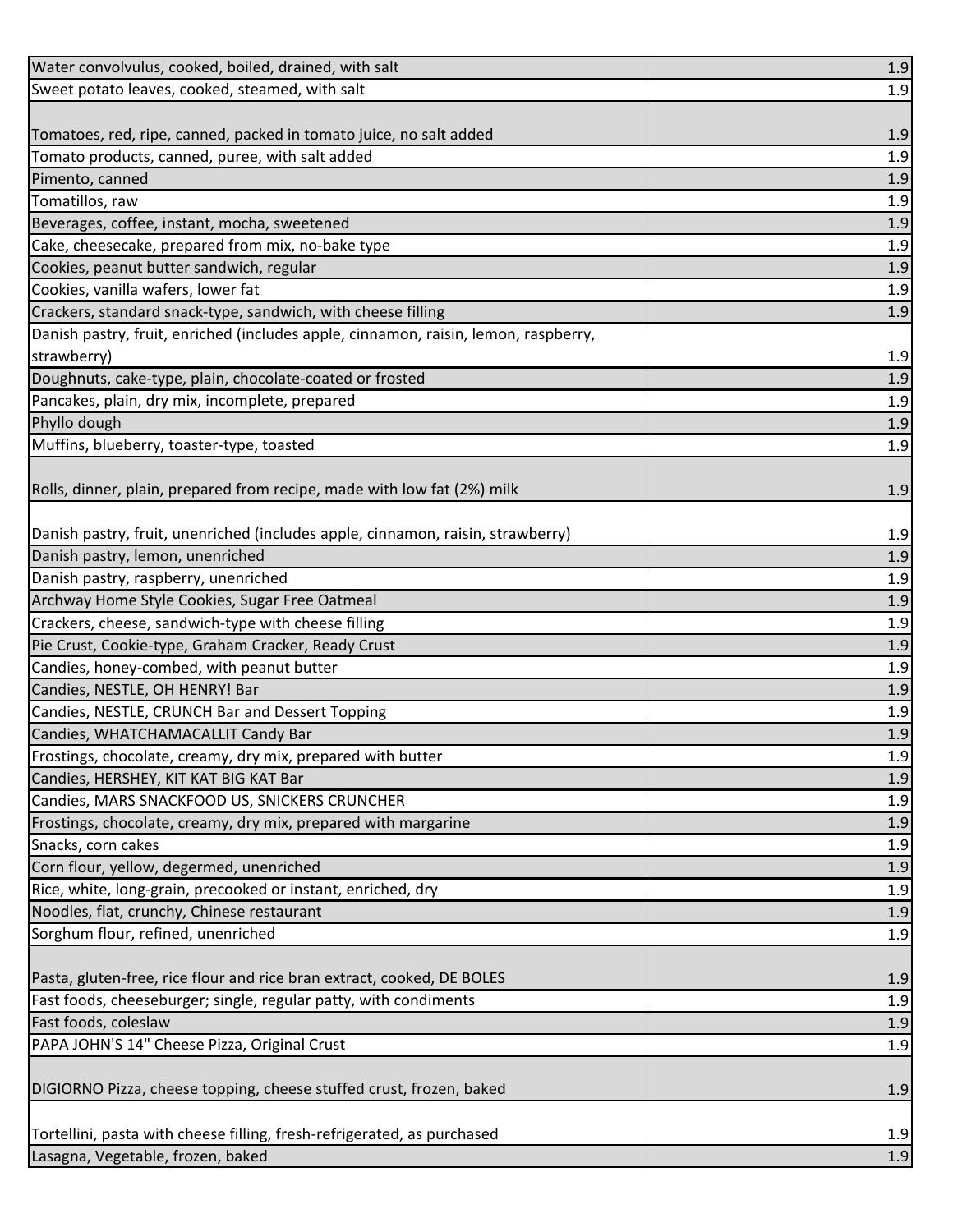| Sauce, salsa, verde, ready-to-serve                                   | 1.9 |
|-----------------------------------------------------------------------|-----|
| Cookie, butter or sugar, with chocolate icing or filling              | 1.9 |
| Sweet Potato puffs, frozen, unprepared                                | 1.9 |
| Vegetable juice, BOLTHOUSE FARMS, DAILY GREENS                        | 1.9 |
| Potatoes, mashed, ready-to-eat                                        | 1.9 |
| Restaurant, family style, coleslaw                                    | 1.9 |
| Restaurant, Mexican, cheese enchilada                                 | 1.9 |
| Salad Dressing, mayonnaise-like, fat-free                             | 1.9 |
| Babyfood, dinner, beef with vegetables                                | 1.8 |
| Babyfood, vegetables, spinach, creamed, strained                      | 1.8 |
| Babyfood, fruit, applesauce and apricots, strained                    | 1.8 |
| Babyfood, fruit, applesauce and apricots, junior                      | 1.8 |
| Babyfood, fruit, apple and blueberry, strained                        | 1.8 |
| Babyfood, fruit, apple and blueberry, junior                          | 1.8 |
| Babyfood, apples with ham, strained                                   | 1.8 |
| Babyfood, dinner, apples and chicken, strained                        | 1.8 |
| Babyfood, corn and sweet potatoes, strained                           | 1.8 |
| Soup, broccoli cheese, canned, condensed, commercial                  | 1.8 |
| Sauce, pesto, ready-to-serve, refrigerated                            | 1.8 |
|                                                                       |     |
| Sauce, pesto, BUITONI, pesto with basil, ready-to-serve, refrigerated | 1.8 |
| Sauce, pasta, spaghetti/marinara, ready-to-serve                      | 1.8 |
| Sauce, pasta, spaghetti/marinara, ready-to-serve, low sodium          | 1.8 |
| Cereals ready-to-eat, MALT-O-MEAL, BERRY COLOSSAL CRUNCH              | 1.8 |
|                                                                       |     |
| Cereals, MALT-O-MEAL, Maple & Brown Sugar Hot Wheat Cereal, dry       | 1.8 |
| Rice and Wheat cereal bar                                             | 1.8 |
| Figs, canned, light syrup pack, solids and liquids                    | 1.8 |
| Mangosteen, canned, syrup pack                                        | 1.8 |
| Tangerines, (mandarin oranges), raw                                   | 1.8 |
| Peaches, frozen, sliced, sweetened                                    | 1.8 |
| Rhubarb, raw                                                          | 1.8 |
| Rhubarb, frozen, uncooked                                             | 1.8 |
| Mung beans, mature seeds, sprouted, raw                               | 1.8 |
| Beets, canned, drained solids                                         | 1.8 |
| Burdock root, cooked, boiled, drained, without salt                   | 1.8 |
| Carrots, canned, regular pack, solids and liquids                     | 1.8 |
| Cassava, raw                                                          | 1.8 |
| Celeriac, raw                                                         | 1.8 |
| Leeks, (bulb and lower leaf-portion), raw                             | 1.8 |
| Mushrooms, white, stir-fried                                          | 1.8 |
| Onions, frozen, chopped, unprepared                                   | 1.8 |
| Onions, frozen, chopped, cooked, boiled, drained, without salt        | 1.8 |
| Onions, young green, tops only                                        | 1.8 |
| Onion rings, breaded, par fried, frozen, unprepared                   | 1.8 |
| Peppers, sweet, green, sauteed                                        | 1.8 |
| Potatoes, red, flesh and skin, baked                                  | 1.8 |
| Potatoes, boiled, cooked in skin, flesh, without salt                 | 1.8 |
| Potatoes, boiled, cooked without skin, flesh, without salt            | 1.8 |
| Potatoes, au gratin, home-prepared from recipe using butter           | 1.8 |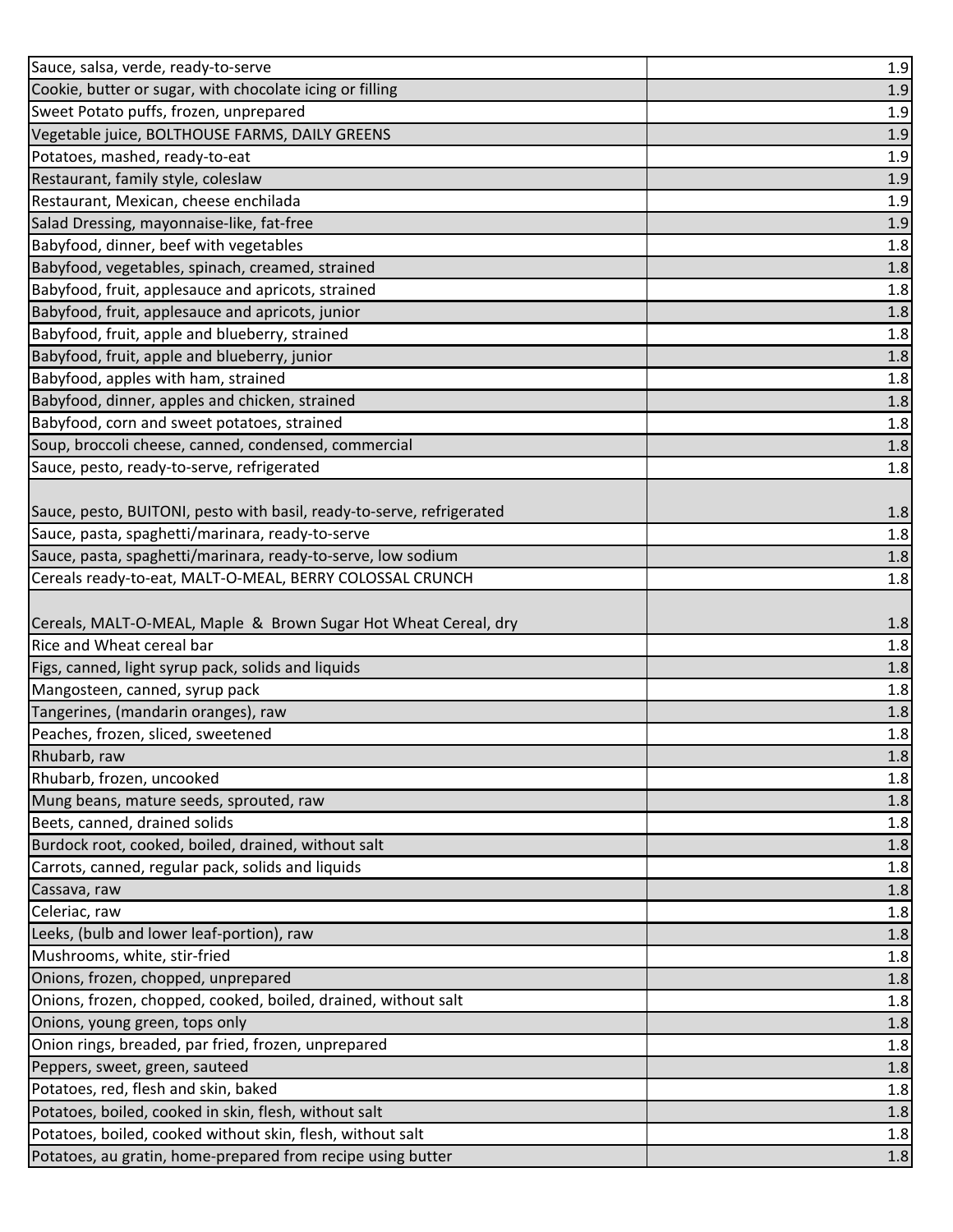| Rutabagas, cooked, boiled, drained, without salt                                  | 1.8     |
|-----------------------------------------------------------------------------------|---------|
| Sweet potato, canned, vacuum pack                                                 | 1.8     |
| Sweet potato, frozen, cooked, baked, without salt                                 | 1.8     |
| Tomato products, canned, sauce, with onions                                       | 1.8     |
| Turnips, raw                                                                      | 1.8     |
| Turnips, frozen, unprepared                                                       | 1.8     |
| Burdock root, cooked, boiled, drained, with salt                                  | 1.8     |
| Carrots, canned, no salt added, solids and liquids                                | 1.8     |
| Potatoes, au gratin, home-prepared from recipe using margarine                    | 1.8     |
| Rutabagas, cooked, boiled, drained, with salt                                     | 1.8     |
| Sweet potato, frozen, cooked, baked, with salt                                    | 1.8     |
| Peppers, sweet, red, sauteed                                                      | 1.8     |
| Bagels, plain, enriched, with calcium propionate (includes onion, poppy, sesame), |         |
| toasted                                                                           | 1.8     |
| Biscuits, plain or buttermilk, dry mix, prepared                                  | 1.8     |
| Cookies, chocolate chip, commercially prepared, soft-type                         | 1.8     |
| Cookies, shortbread, commercially prepared, pecan                                 | 1.8     |
| Muffins, blueberry, toaster-type                                                  | 1.8     |
| Pie, coconut custard, commercially prepared                                       | $1.8\,$ |
| Pie, pumpkin, commercially prepared                                               | 1.8     |
| Pie crust, standard-type, dry mix, prepared, baked                                | 1.8     |
| Rolls, hamburger or hotdog, plain                                                 | 1.8     |
| Wonton wrappers (includes egg roll wrappers)                                      | 1.8     |
| Archway Home Style Cookies, Old Fashioned Windmill Cookies                        | 1.8     |
|                                                                                   |         |
| Toaster Pastries, fruit, frosted (include apples, blueberry, cherry, strawberry)  | 1.8     |
| Pie crust, refrigerated, regular, unbaked                                         | 1.8     |
| Focaccia, Italian flatbread, plain                                                | 1.8     |
| Snacks, beef jerky, chopped and formed                                            | 1.8     |
| Rice, brown, medium-grain, cooked (Includes foods for USDA's Food Distribution    |         |
| Program)                                                                          | 1.8     |
| Rice, white, long-grain, parboiled, enriched, dry                                 | 1.8     |
| Wild rice, cooked                                                                 | 1.8     |
| Pasta, cooked, enriched, without added salt                                       | 1.8     |
| Pasta, cooked, enriched, with added salt                                          | 1.8     |
| Pasta, cooked, unenriched, without added salt                                     | 1.8     |
| Rice, white, long-grain, parboiled, unenriched, dry                               | 1.8     |
| Pasta, cooked, unenriched, with added salt                                        | 1.8     |
| Fast foods, croissant, with egg, cheese, and sausage                              | 1.8     |
| Fast foods, hamburger; single, regular patty; with condiments                     | 1.8     |
| BURGER KING, WHOPPER, no cheese                                                   | 1.8     |
| PIZZA HUT 12" Cheese Pizza, Hand-Tossed Crust                                     | 1.8     |
| PIZZA HUT 12" Pepperoni Pizza, Pan Crust                                          | 1.8     |
| BURGER KING, CROISSAN'WICH with Sausage, Egg and Cheese                           | 1.8     |
| Spaghetti with meat sauce, frozen entree                                          | 1.8     |
| Sauce, cocktail, ready-to-serve                                                   | 1.8     |
| Sauce, peanut, made from peanut butter, water, soy sauce                          | 1.8     |
| Potatoes, hash brown, refrigerated, unprepared                                    | 1.8     |
| Macaroni and cheese, box mix with cheese sauce, unprepared                        | 1.8     |
| Yellow rice with seasoning, dry packet mix, unprepared                            | 1.8     |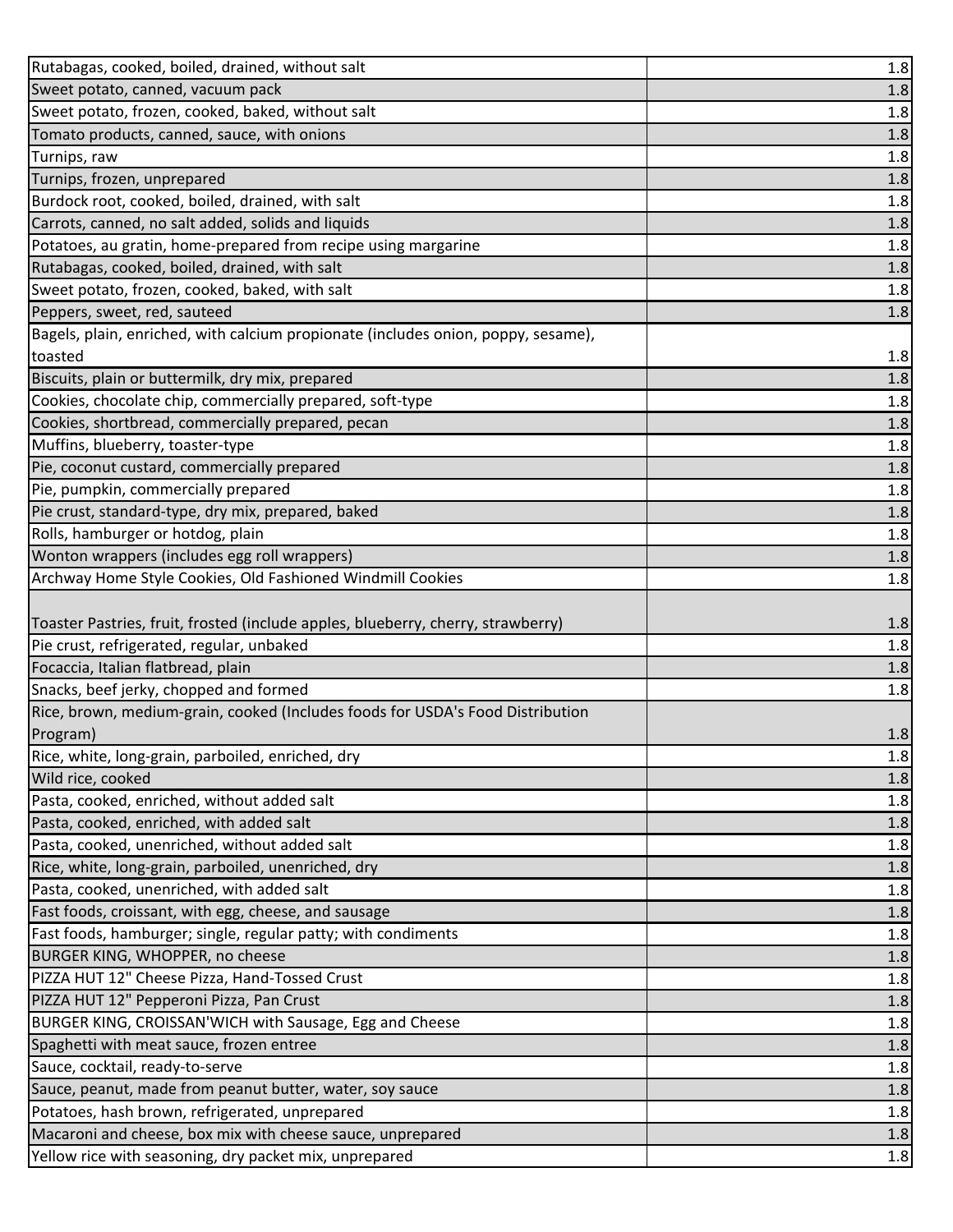| Rice mix, cheese flavor, dry mix, unprepared                                              | 1.8     |
|-------------------------------------------------------------------------------------------|---------|
| ON THE BORDER, cheese enchilada                                                           | 1.8     |
| ON THE BORDER, soft taco with ground beef, cheese and lettuce                             | 1.8     |
| Salad dressing, blue or roquefort cheese dressing, fat-free                               | 1.8     |
| Cheese, mozzarella, nonfat                                                                | 1.8     |
| Babyfood, meat, beef with vegetables, toddler                                             | 1.8     |
| Babyfood, dinner, chicken noodle, strained                                                | 1.7     |
| Babyfood, dinner, chicken noodle, junior                                                  | 1.7     |
| Babyfood, vegetables, carrots, strained                                                   | 1.7     |
| Babyfood, vegetables, carrots, junior                                                     | 1.7     |
| Babyfood, fruit, applesauce, strained                                                     | 1.7     |
| Babyfood, fruit, applesauce, junior                                                       | 1.7     |
| Babyfood, fortified cereal bar, fruit filling                                             | 1.7     |
| Soup, pea, split with ham, canned, chunky, ready-to-serve                                 | 1.7     |
| Soup, pea, split with ham, canned, condensed                                              | 1.7     |
| Sauce, sofrito, prepared from recipe                                                      | 1.7     |
| Sauce, pesto, ready-to-serve, shelf stable                                                | 1.7     |
| Cereals, oats, regular and quick, unenriched, cooked with water (includes boiling and     |         |
| microwaving), without salt                                                                | 1.7     |
| Cereals, oats, instant, fortified, plain, prepared with water (boiling water added or     |         |
| microwaved)                                                                               | 1.7     |
| Cereals ready-to-eat, rice, puffed, fortified                                             | 1.7     |
| Cereals, oats, regular and quick and instant, unenriched, cooked with water (includes     |         |
| boiling and microwaving), with salt                                                       | 1.7     |
| Cereals ready-to-eat, MALT-O-MEAL, COLOSSAL CRUNCH                                        | 1.7     |
| Loquats, raw                                                                              | 1.7     |
| Mulberries, raw                                                                           | 1.7     |
| Nectarines, raw                                                                           | 1.7     |
| Papayas, raw                                                                              | $1.7$   |
| Plantains, yellow, raw                                                                    | 1.7     |
| Strawberries, canned, heavy syrup pack, solids and liquids                                | 1.7     |
| Fruit cocktail, canned, heavy syrup, drained                                              | 1.7     |
| Clementines, raw                                                                          | 1.7     |
| Cabbage, chinese (pe-tsai), cooked, boiled, drained, without salt                         | 1.7     |
| Celtuce, raw                                                                              | 1.7     |
| Chayote, fruit, raw                                                                       | 1.7     |
|                                                                                           |         |
| Corn, sweet, yellow, canned, brine pack, regular pack, solids and liquids                 | 1.7     |
| Corn, sweet, yellow, canned, drained solids, rinsed with tap water                        | 1.7     |
| Onions, raw                                                                               | $1.7\,$ |
| Onions, yellow, sauteed                                                                   | 1.7     |
| Onions, frozen, whole, unprepared                                                         | 1.7     |
| Peppers, sweet, green, raw                                                                | $1.7\,$ |
| Pokeberry shoots, (poke), raw                                                             | 1.7     |
| Potatoes, red, flesh and skin, raw                                                        | 1.7     |
| Sweet potato, canned, mashed                                                              | 1.7     |
| Sweet potato, frozen, unprepared (Includes foods for USDA's Food Distribution<br>Program) | 1.7     |
| Turnip greens, canned, solids and liquids                                                 | 1.7     |
|                                                                                           |         |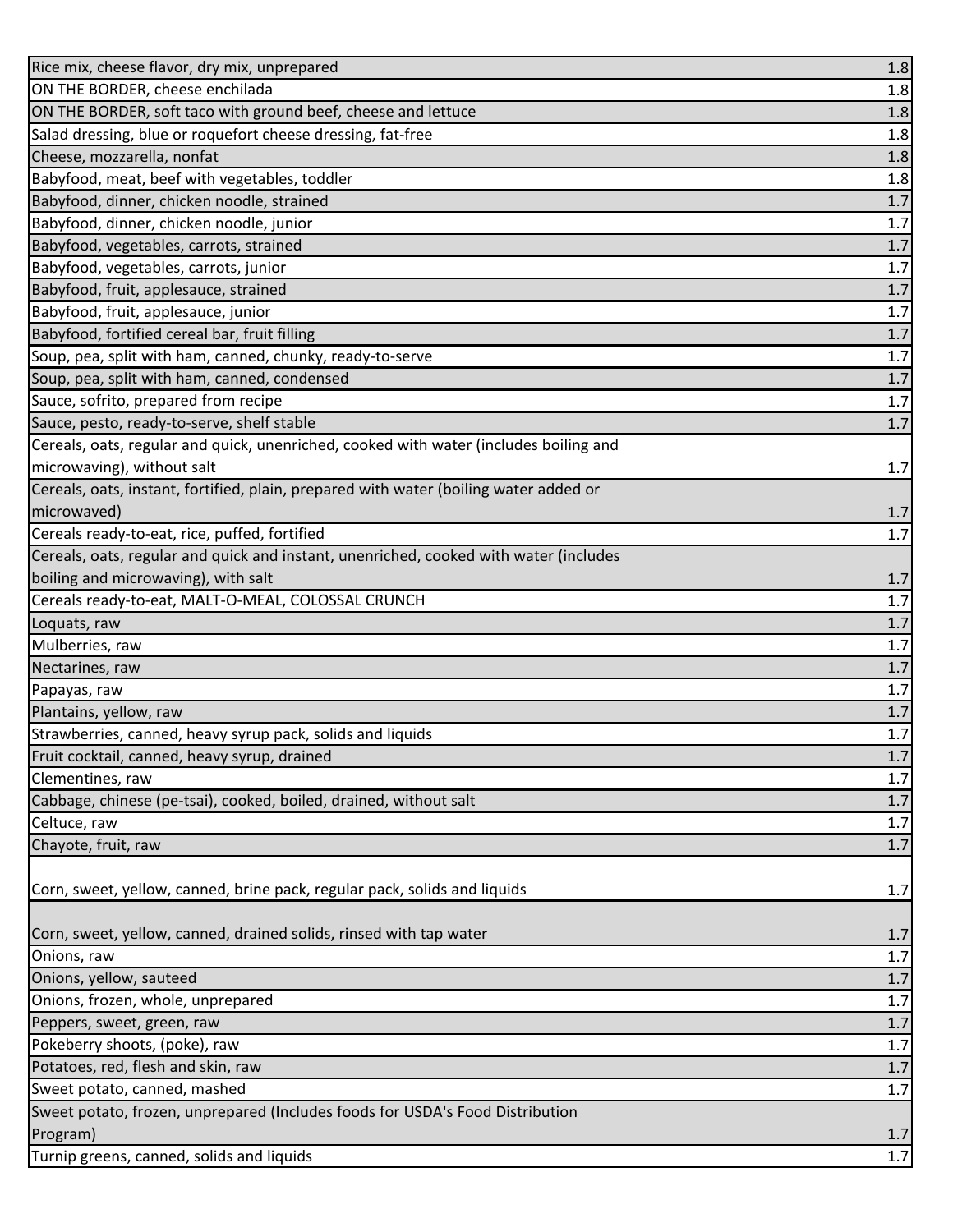| Tomatoes, red, ripe, cooked, stewed                                                       | 1.7     |
|-------------------------------------------------------------------------------------------|---------|
| Cabbage, chinese (pe-tsai), cooked, boiled, drained, with salt                            | 1.7     |
| Corn, sweet, yellow, canned, no salt added, solids and liquids (Includes foods for USDA's |         |
| Food Distribution Program)                                                                | 1.7     |
| Onions, frozen, chopped, cooked, boiled, drained, with salt                               | 1.7     |
|                                                                                           |         |
| Corn, sweet, white, canned, whole kernel, regular pack, solids and liquids                | 1.7     |
| Peppers, chili, green, canned                                                             | 1.7     |
| Cake, gingerbread, dry mix                                                                | $1.7$   |
| Cookies, chocolate chip, refrigerated dough, baked                                        | 1.7     |
| Cookies, peanut butter, commercially prepared, soft-type                                  | 1.7     |
| Doughnuts, cake-type, plain (includes unsugared, old-fashioned)                           | 1.7     |
| Ice cream cones, sugar, rolled-type                                                       | 1.7     |
| Pie crust, standard-type, prepared from recipe, baked                                     | 1.7     |
|                                                                                           |         |
| Continental Mills, Krusteaz Almond Poppyseed Muffin Mix, Artificially Flavored, dry       | 1.7     |
| Pillsbury, Chocolate Chip Cookies, refrigerated dough                                     | 1.7     |
| Bread, pound cake type, pan de torta salvadoran                                           | $1.7\,$ |
| Candies, SYMPHONY Milk Chocolate Bar                                                      | $1.7\,$ |
| Candies, fudge, chocolate, prepared-from-recipe                                           | 1.7     |
| Candies, fudge, chocolate marshmallow, prepared-from-recipe                               | 1.7     |
| Candies, NESTLE, BUTTERFINGER Crisp                                                       | $1.7\,$ |
| Wheat flour, white, cake, enriched                                                        | 1.7     |
| Rice, brown, parboiled, cooked, UNCLE BENS                                                | $1.7\,$ |
| Pasta, gluten-free, brown rice flour, cooked, TINKYADA                                    | 1.7     |
| Fast foods, cheeseburger; single, large patty; plain                                      | $1.7\,$ |
| Fast foods, hamburger; single, regular patty; plain                                       | 1.7     |
| WENDY'S, Jr. Hamburger, without cheese                                                    | 1.7     |
| PIZZA HUT 12" Cheese Pizza, Pan Crust                                                     | $1.7\,$ |
| PIZZA HUT 12" Pepperoni Pizza, Hand-Tossed Crust                                          | 1.7     |
| LITTLE CAESARS 14" Original Round Cheese Pizza, Regular Crust                             | $1.7\,$ |
| LITTLE CAESARS 14" Original Round Pepperoni Pizza, Regular Crust                          | 1.7     |
| McDONALD'S, BIG MAC (without Big Mac Sauce)                                               | 1.7     |
| POPEYES, Coleslaw                                                                         | $1.7\,$ |
| Fast foods, quesadilla, with chicken                                                      | 1.7     |
| Fast Food, Pizza Chain, 14" pizza, cheese topping, stuffed crust                          | $1.7$   |
| PIZZA HUT 14" Cheese Pizza, Stuffed Crust                                                 | 1.7     |
| Lasagna, cheese, frozen, prepared                                                         | $1.7\,$ |
| LEAN POCKETS, Ham N Cheddar                                                               | $1.7\,$ |
| Lasagna with meat sauce, frozen, prepared                                                 | 1.7     |
| Chicken tenders, breaded, frozen, prepared                                                | 1.7     |
| Pretzels, soft, unsalted                                                                  | 1.7     |
| Lasagna, cheese, frozen, unprepared                                                       | 1.7     |
| Stew, mutton, corn, squash (Navajo)                                                       | 1.7     |
| Restaurant, Italian, spaghetti with pomodoro sauce (no meat)                              | 1.7     |
| OLIVE GARDEN, spaghetti with pomodoro sauce                                               | $1.7$   |
| CARRABBA'S ITALIAN GRILL, spaghetti with pomodoro sauce                                   | 1.7     |
| Restaurant, Mexican, cheese quesadilla                                                    | 1.7     |
| OLIVE GARDEN, spaghetti with meat sauce                                                   | 1.7     |
| Pretzels, soft                                                                            | $1.7\,$ |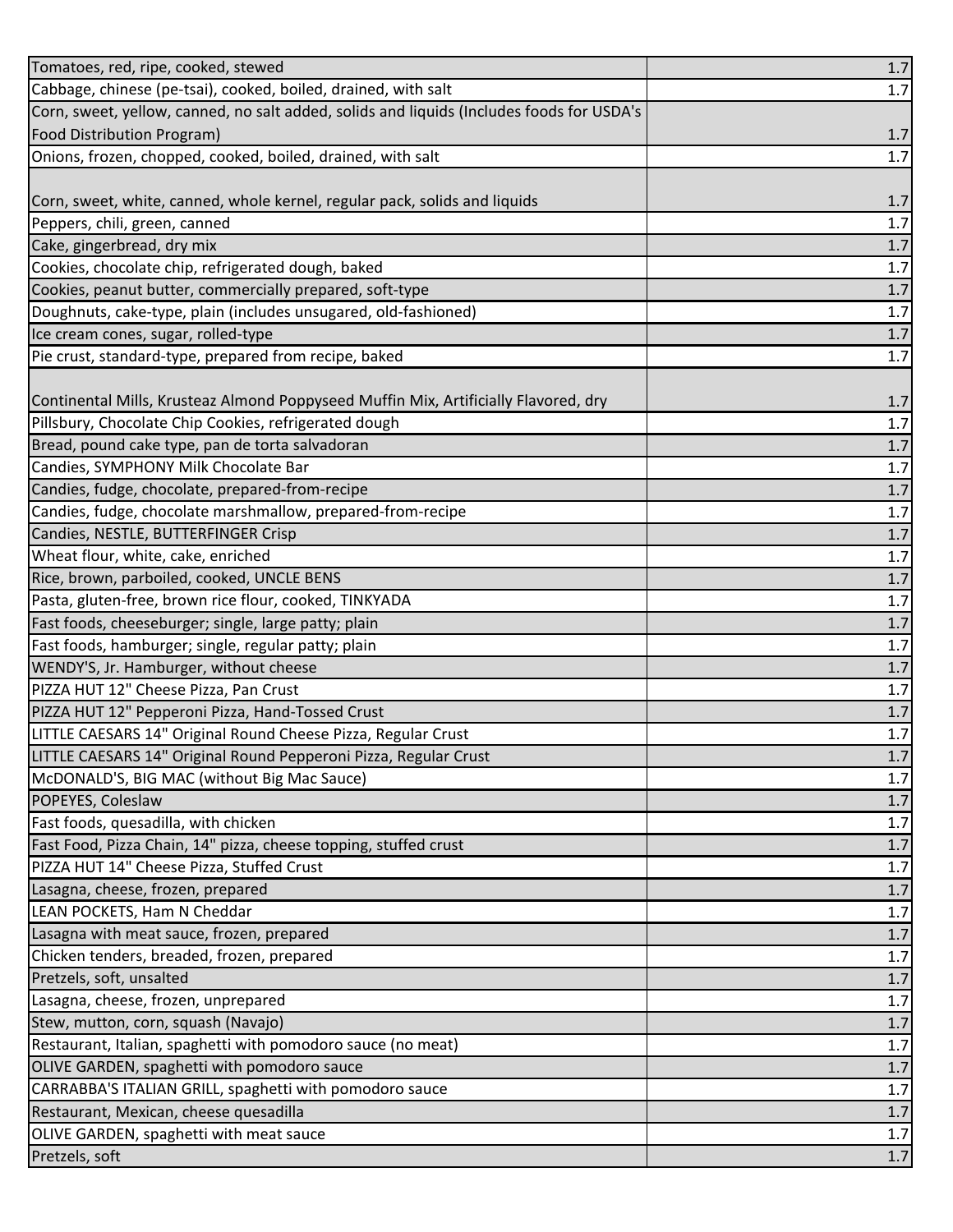| Basil, fresh                                                                                | 1.6     |
|---------------------------------------------------------------------------------------------|---------|
| Babyfood, fruit, bananas with tapioca, strained                                             | 1.6     |
| Babyfood, fruit, applesauce with banana, junior                                             | 1.6     |
| Babyfood, fruit, bananas and pineapple with tapioca, junior                                 | $1.6\,$ |
| Babyfood, fruit, bananas and pineapple with tapioca, strained                               | 1.6     |
| Babyfood, fruit, bananas with tapioca, junior                                               | $1.6\,$ |
| Soup, chicken gumbo, canned, condensed                                                      | 1.6     |
| Soup, vegetable beef, canned, condensed                                                     | 1.6     |
| Cereals ready-to-eat, POST, COCOA PEBBLES                                                   | 1.6     |
|                                                                                             |         |
| Cereals, whole wheat hot natural cereal, cooked with water, without salt                    | 1.6     |
| Cereals, corn grits, yellow, regular and quick, unenriched, dry                             | 1.6     |
|                                                                                             |         |
| Cereals, whole wheat hot natural cereal, cooked with water, with salt                       | 1.6     |
| Cereals, QUAKER, hominy grits, white, regular, dry                                          | 1.6     |
| Apricots, canned, water pack, with skin, solids and liquids                                 | 1.6     |
| Apricots, canned, juice pack, with skin, solids and liquids                                 | 1.6     |
| Apricots, canned, extra light syrup pack, with skin, solids and liquids (Includes foods for |         |
| USDA's Food Distribution Program)                                                           | 1.6     |
| Apricots, canned, light syrup pack, with skin, solids and liquids                           | 1.6     |
| Apricots, canned, heavy syrup pack, with skin, solids and liquids                           | 1.6     |
|                                                                                             |         |
| Apricots, canned, heavy syrup pack, without skin, solids and liquids                        | 1.6     |
|                                                                                             |         |
| Apricots, canned, extra heavy syrup pack, without skin, solids and liquids                  | 1.6     |
| Blueberries, canned, heavy syrup, solids and liquids                                        | 1.6     |
| Cherries, sour, red, raw                                                                    | 1.6     |
| Cherries, sour, red, frozen, unsweetened (Includes foods for USDA's Food Distribution       |         |
| Program)                                                                                    | 1.6     |
| Grapefruit, raw, pink and red, all areas                                                    | 1.6     |
| Mangos, raw                                                                                 | 1.6     |
| Olives, ripe, canned (small-extra large)                                                    | 1.6     |
| Pears, canned, water pack, solids and liquids                                               | 1.6     |
| Pears, canned, juice pack, solids and liquids                                               | 1.6     |
| Pears, canned, extra light syrup pack, solids and liquids (Includes foods for USDA's Food   |         |
| Distribution Program)                                                                       | 1.6     |
| Pears, canned, light syrup pack, solids and liquids                                         | 1.6     |
| Pears, canned, heavy syrup pack, solids and liquids                                         | 1.6     |
| Pears, canned, extra heavy syrup pack, solids and liquids                                   | 1.6     |
| Asparagus, canned, drained solids                                                           | 1.6     |
| Asparagus, frozen, cooked, boiled, drained, without salt                                    | 1.6     |
| Cabbage, kimchi                                                                             | 1.6     |
| Cardoon, raw                                                                                | 1.6     |
| Celery, raw                                                                                 | 1.6     |
| Celery, cooked, boiled, drained, without salt                                               | 1.6     |
| Chard, swiss, raw                                                                           | 1.6     |
| Jerusalem-artichokes, raw                                                                   | 1.6     |
| Peppers, sweet, green, frozen, chopped, unprepared                                          | 1.6     |
| Potatoes, microwaved, cooked in skin, flesh, without salt                                   | 1.6     |
| Radishes, raw                                                                               | 1.6     |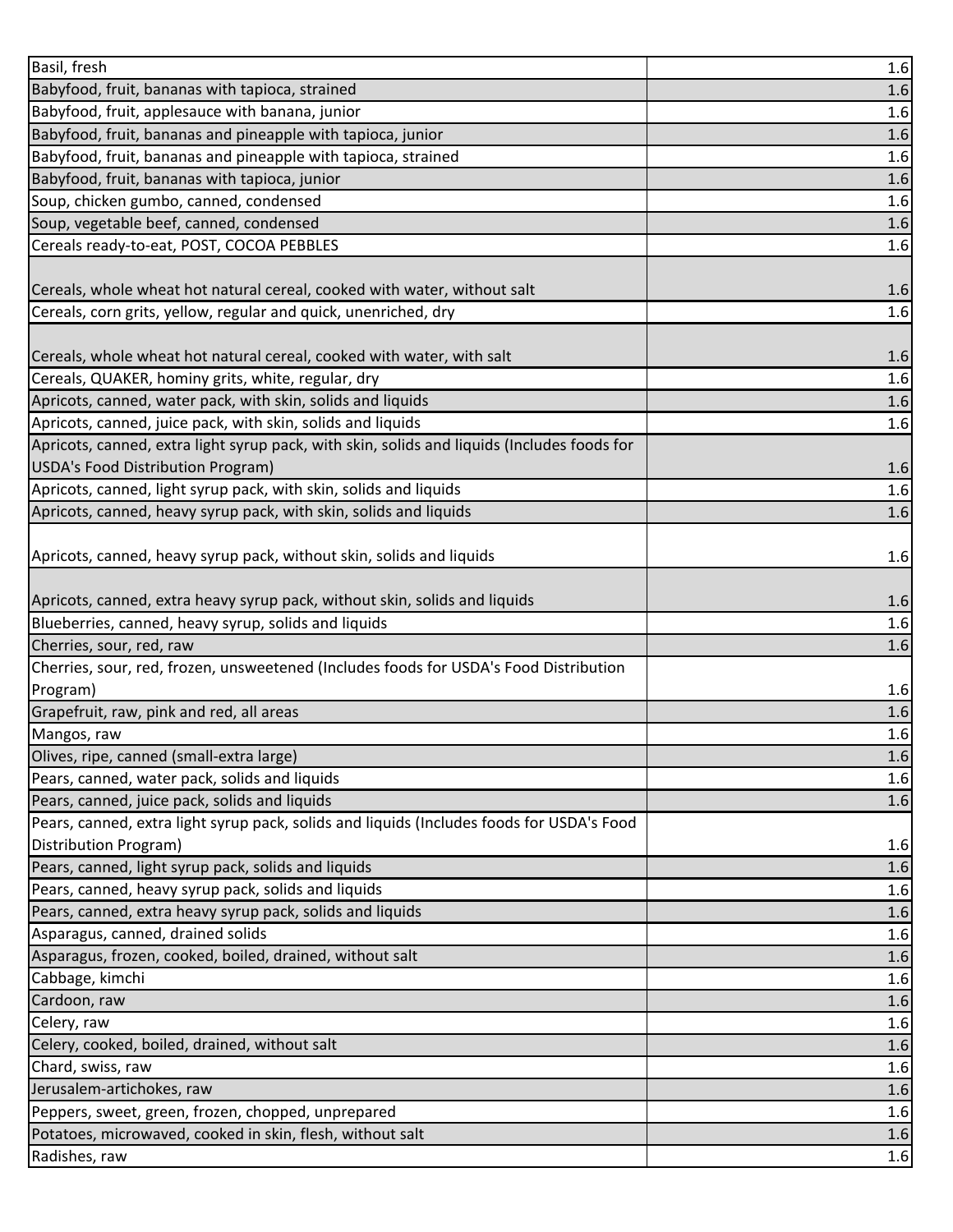| Radishes, oriental, raw                                                                                                             | 1.6        |
|-------------------------------------------------------------------------------------------------------------------------------------|------------|
| Radishes, oriental, cooked, boiled, drained, without salt                                                                           | 1.6        |
| Spinach, canned, regular pack, solids and liquids                                                                                   | 1.6        |
| Asparagus, frozen, cooked, boiled, drained, with salt                                                                               | 1.6        |
| Celery, cooked, boiled, drained, with salt                                                                                          | 1.6        |
| Potatoes, microwaved, cooked in skin, flesh, with salt                                                                              | 1.6        |
| Radishes, oriental, cooked, boiled, drained, with salt                                                                              | 1.6        |
| Peppers, sweet, red, frozen, chopped, unprepared                                                                                    | 1.6        |
| Arugula, raw                                                                                                                        | 1.6        |
|                                                                                                                                     |            |
| Beverages, UNILEVER, SLIMFAST, meal replacement, regular, ready-to-drink, 3-2-1 Plan                                                | 1.6        |
|                                                                                                                                     |            |
| Bagels, plain, enriched, with calcium propionate (includes onion, poppy, sesame)                                                    | 1.6        |
| Cake, chocolate, prepared from recipe without frosting                                                                              | 1.6        |
| Cookies, fortune                                                                                                                    | 1.6        |
| Cookies, chocolate chip, commercially prepared, special dietary                                                                     | 1.6        |
| Cookies, sugar wafers with creme filling, regular                                                                                   | 1.6        |
| Cookies, vanilla wafers, higher fat                                                                                                 | 1.6        |
| Muffins, corn, toaster-type                                                                                                         | 1.6        |
| Pie, apple, commercially prepared, enriched flour                                                                                   | 1.6        |
| Pie, egg custard, commercially prepared                                                                                             | 1.6        |
| Crackers, standard snack-type, regular, low salt                                                                                    | 1.6        |
| Pie, apple, commercially prepared, unenriched flour                                                                                 | 1.6        |
| Pillsbury, Buttermilk Biscuits, Artificial Flavor, refrigerated dough                                                               | 1.6        |
| Nabisco, Nabisco Snackwell's Fat Free Devil's Food Cookie Cakes                                                                     | 1.6        |
|                                                                                                                                     |            |
| Pie, Dutch Apple, Commercially Prepared                                                                                             | $1.6\,$    |
| Puddings, coconut cream, dry mix, regular                                                                                           | 1.6        |
|                                                                                                                                     |            |
| Rice, brown, long-grain, cooked (Includes foods for USDA's Food Distribution Program)                                               | 1.6        |
| Rice noodles, dry                                                                                                                   | 1.6        |
|                                                                                                                                     |            |
| SUBWAY, B.L.T. sub on white bread with bacon, lettuce and tomato                                                                    | 1.6        |
|                                                                                                                                     |            |
|                                                                                                                                     | 1.6        |
| McDONALD'S, QUARTER POUNDER                                                                                                         | 1.6        |
|                                                                                                                                     | 1.6        |
| BURGER KING, DOUBLE WHOPPER, with cheese                                                                                            | 1.6        |
| Fast foods, submarine sandwich, bacon, lettuce, and tomato on white bread<br>McDONALD'S, BIG MAC<br>TACO BELL, Soft Taco with steak | 1.6        |
| PIZZA HUT 12" Cheese Pizza, THIN 'N CRISPY Crust                                                                                    | 1.6        |
| LITTLE CAESARS 14" Cheese Pizza, Thin Crust                                                                                         | 1.6        |
| McDONALD'S, Hotcakes and Sausage                                                                                                    | 1.6        |
| McDONALD'S, Side Salad                                                                                                              | 1.6        |
| Pasta with Sliced Franks in Tomato Sauce, canned entree                                                                             | 1.6        |
|                                                                                                                                     |            |
| Chicken, nuggets, dark and white meat, precooked, frozen, not reheated                                                              | 1.6        |
| Cookies, chocolate, made with rice cereal                                                                                           | 1.6        |
| Cookies, gluten-free, chocolate wafer                                                                                               | 1.6        |
| Glutino, Gluten Free Wafers, Milk Chocolate                                                                                         | 1.6        |
| Rice and vermicelli mix, beef flavor, unprepared<br>Turnover, cheese-filled, tomato-based sauce, frozen, unprepared                 | 1.6<br>1.6 |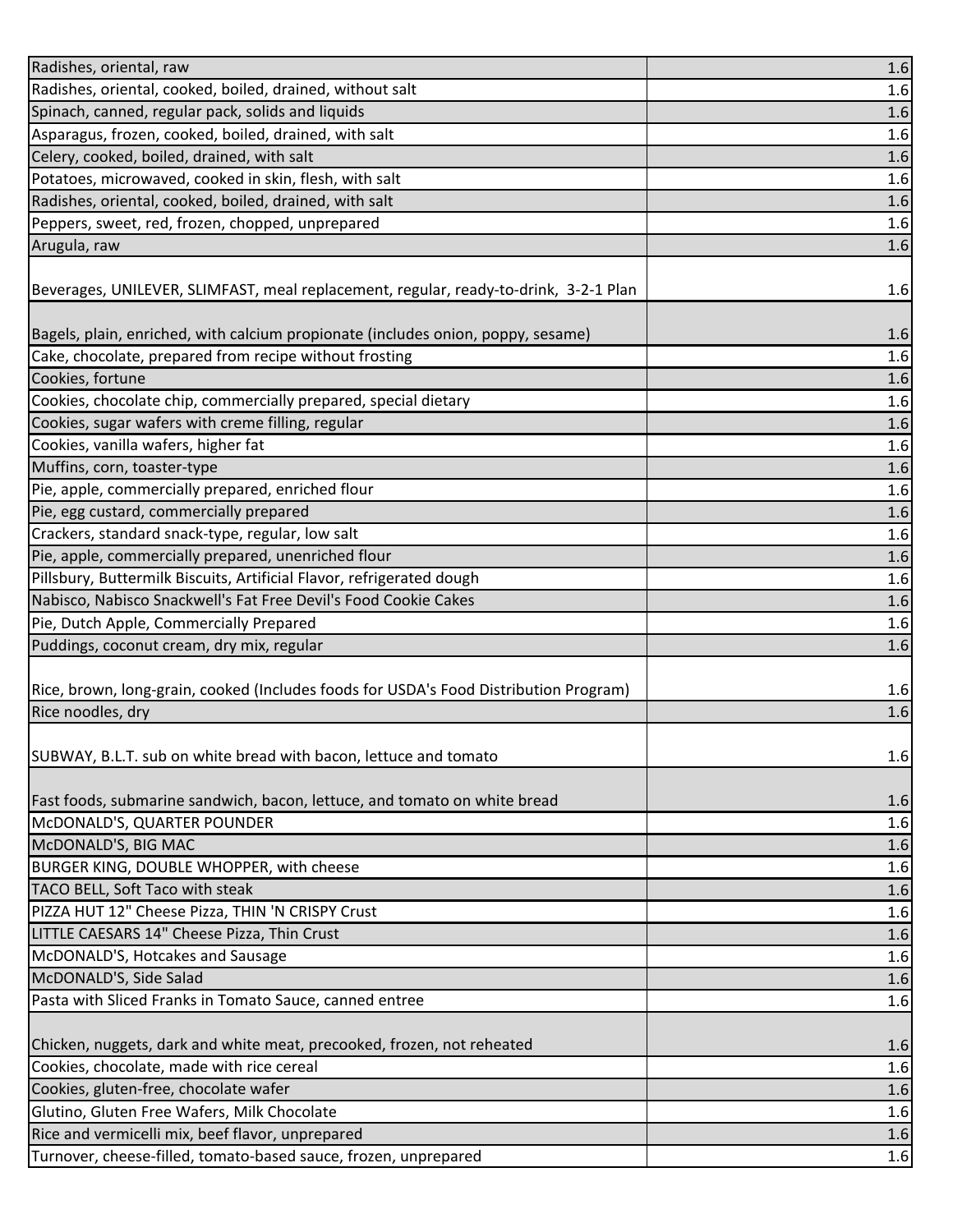| Macaroni or noodles with cheese, microwaveable, unprepared                  | 1.6     |
|-----------------------------------------------------------------------------|---------|
| <b>CRACKER BARREL, coleslaw</b>                                             | 1.6     |
| OLIVE GARDEN, lasagna classico                                              | 1.6     |
| CRACKER BARREL, farm raised catfish platter                                 | 1.6     |
| DENNY'S, mozzarella cheese sticks                                           | 1.6     |
| Restaurant, Italian, spaghetti with meat sauce                              | 1.6     |
| Babyfood, banana no tapioca, strained                                       | 1.6     |
| Babyfood, dinner, pasta with vegetables                                     | 1.5     |
| Babyfood, dinner, vegetables and turkey, strained                           | $1.5$   |
| Babyfood, vegetables, sweet potatoes strained                               | 1.5     |
| Babyfood, vegetables, sweet potatoes, junior                                | $1.5$   |
| Babyfood, fruit, apricot with tapioca, strained                             | 1.5     |
| Babyfood, fruit, apricot with tapioca, junior                               | 1.5     |
| Babyfood, fruit, applesauce and pineapple, strained                         | $1.5\,$ |
| Babyfood, fruit, applesauce and pineapple, junior                           | 1.5     |
| Babyfood, vegetables, mix vegetables junior                                 | 1.5     |
| Babyfood, vegetables, garden vegetable, strained                            | $1.5$   |
| Babyfood, vegetables, mix vegetables strained                               | $1.5\,$ |
| Salad dressing, french dressing, reduced fat                                | $1.5\,$ |
| <b>SMART SOUP, Vietnamese Carrot Lemongrass</b>                             | 1.5     |
|                                                                             |         |
| Soup, vegetable beef, microwavable, ready-to-serve, single brand            | 1.5     |
| Pickle and pimiento loaf, pork                                              | 1.5     |
| Cereals ready-to-eat, RALSTON Crispy Hexagons                               | 1.5     |
| Cereals, CREAM OF WHEAT, 1 minute cook time, cooked with water, microwaved, |         |
| without salt                                                                | 1.5     |
| Cherries, sweet, canned, water pack, solids and liquids                     | 1.5     |
| Cherries, sweet, canned, juice pack, solids and liquids                     | 1.5     |
| Cherries, sweet, canned, light syrup pack, solids and liquids               | $1.5\,$ |
|                                                                             |         |
| Cherries, sweet, canned, extra heavy syrup pack, solids and liquids         | 1.5     |
| Jackfruit, raw                                                              | 1.5     |
| Papaya, canned, heavy syrup, drained                                        | 1.5     |
| Peaches, yellow, raw                                                        | $1.5$   |
| Plums, canned, heavy syrup, drained                                         | 1.5     |
| Beans, snap, green, canned, regular pack, solids and liquids                | 1.5     |
| Beans, snap, canned, all styles, seasoned, solids and liquids               | 1.5     |
| Carrots, canned, regular pack, drained solids                               | 1.5     |
| Chicory roots, raw                                                          | $1.5\,$ |
| New Zealand spinach, raw                                                    | 1.5     |
| Pokeberry shoots, (poke), cooked, boiled, drained, without salt             | 1.5     |
| Potatoes, baked, flesh, without salt                                        | 1.5     |
| Potatoes, mashed, home-prepared, whole milk and margarine added             | 1.5     |
| Squash, winter, acorn, raw                                                  | 1.5     |
| Squash, winter, spaghetti, raw                                              | $1.5$   |
| Tomato products, canned, sauce                                              | 1.5     |
| Tomato products, canned, sauce, with mushrooms                              | 1.5     |
| Squash, winter, all varieties, raw                                          | $1.5\,$ |
| Potatoes, mashed, home-prepared, whole milk added                           | 1.5     |
|                                                                             |         |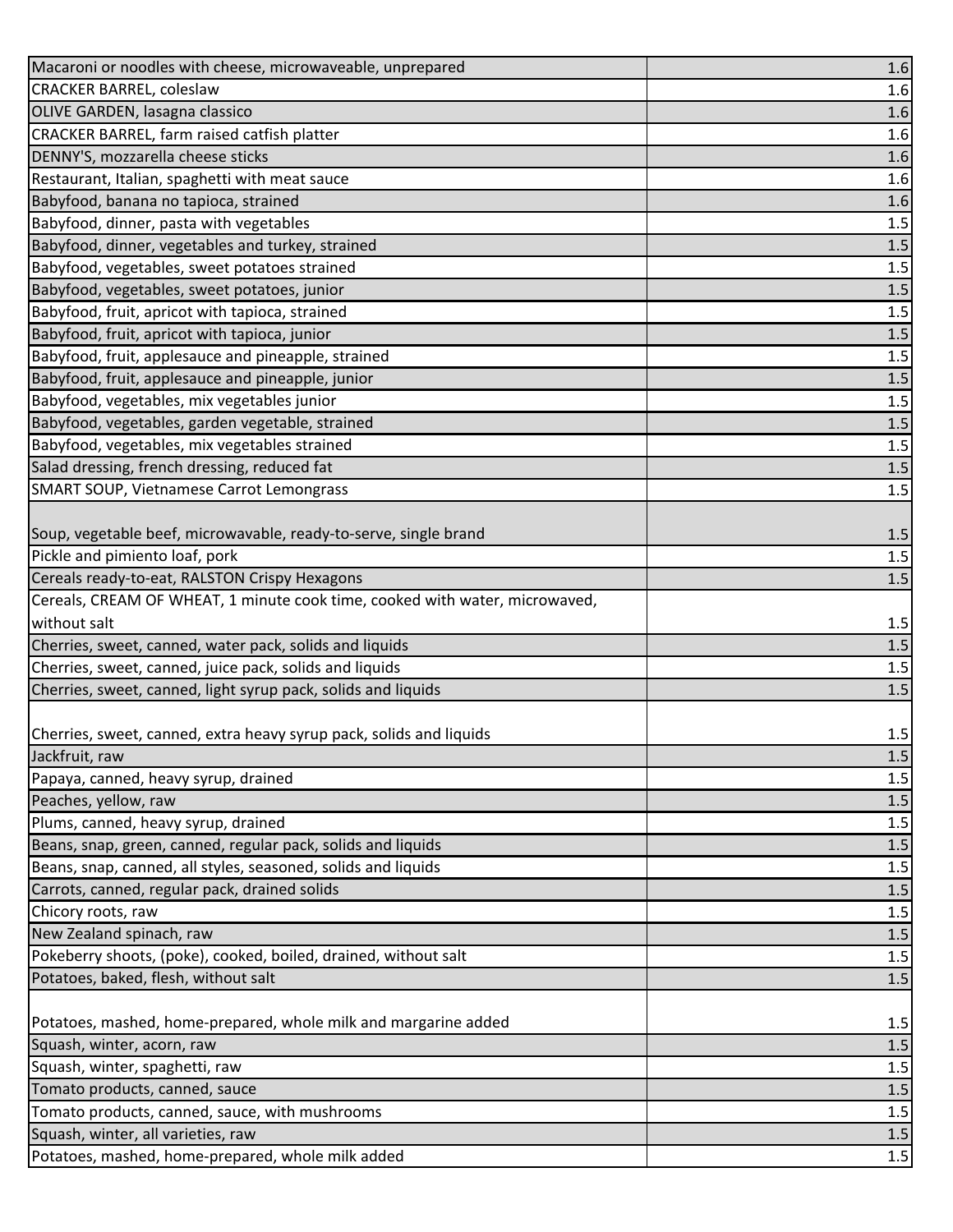| Peppers, hot chili, green, raw                                                         | $1.5\,$ |
|----------------------------------------------------------------------------------------|---------|
| Beans, snap, green, canned, no salt added, solids and liquids                          | 1.5     |
| Beans, snap, yellow, canned, regular pack, solids and liquids                          | $1.5$   |
| Beans, snap, yellow, canned, no salt added, solids and liquids                         | 1.5     |
| Carrots, canned, no salt added, drained solids                                         | 1.5     |
| Peppers, hot chili, red, raw                                                           | 1.5     |
| Pokeberry shoots, (poke), cooked, boiled, drained, with salt                           | 1.5     |
| Potatoes, baked, flesh, with salt                                                      | 1.5     |
| Potatoes, mashed, home-prepared, whole milk and butter added                           | $1.5$   |
| Pickle relish, hot dog                                                                 | 1.5     |
| Pickles, chowchow, with cauliflower onion mustard, sweet                               | $1.5$   |
| Yautia (tannier), raw                                                                  | 1.5     |
| Fish, fish sticks, frozen, prepared                                                    | $1.5\,$ |
| Biscuits, plain or buttermilk, prepared from recipe                                    | 1.5     |
| Cake, angelfood, commercially prepared                                                 | 1.5     |
|                                                                                        |         |
| Cake, yellow, commercially prepared, with chocolate frosting, in-store bakery          | 1.5     |
| Cookies, chocolate chip, refrigerated dough                                            | $1.5\,$ |
| Cookies, vanilla sandwich with creme filling                                           | $1.5\,$ |
| Puff pastry, frozen, ready-to-bake, baked                                              | $1.5\,$ |
| Doughnuts, cake-type, plain, sugared or glazed                                         | $1.5\,$ |
| Puff pastry, frozen, ready-to-bake                                                     | 1.5     |
|                                                                                        |         |
| Pie crust, cookie-type, prepared from recipe, graham cracker, chilled                  | 1.5     |
| Tart, breakfast, low fat                                                               | 1.5     |
| Martha White Foods, Martha White's Buttermilk Biscuit Mix, dry                         | 1.5     |
| Pillsbury Grands, Buttermilk Biscuits, refrigerated dough                              | 1.5     |
| Waffles, chocolate chip, frozen, ready-to-heat                                         | 1.5     |
| Candies, MARS SNACKFOOD US, 3 MUSKETEERS Bar                                           | $1.5\,$ |
| Fruit butters, apple                                                                   | $1.5\,$ |
| Frozen novelties, No Sugar Added, FUDGSICLE pops                                       | 1.5     |
| LITTLE CAESARS 14" Pepperoni Pizza, Large Deep Dish Crust                              | 1.5     |
| McDONALD'S, Bacon Ranch Salad without chicken                                          | 1.5     |
|                                                                                        |         |
| Fast foods, hamburger; single, large patty; with condiments, vegetables and mayonnaise | 1.5     |
| HOT POCKETS Ham 'N Cheese Stuffed Sandwich, frozen                                     | $1.5$   |
| Ravioli, meat-filled, with tomato sauce or meat sauce, canned                          | 1.5     |
| Sauce, steak, tomato based                                                             | 1.5     |
| Pancakes, gluten-free, frozen, ready-to-heat                                           | 1.5     |
| Van's, Gluten Free, Totally Original Pancakes                                          | 1.5     |
| Spanish rice mix, dry mix, prepared (with canola/vegetable oil blend or diced tomatoes |         |
| and margarine)                                                                         | 1.5     |
| Squash, Indian, cooked, boiled (Navajo)                                                | 1.5     |
| Stew, pinto bean and hominy, badufsuki (Hopi)                                          | 1.5     |
| Restaurant, family style, shrimp, breaded and fried                                    | 1.5     |
| DENNY'S, spaghetti and meatballs                                                       | $1.5$   |
| Restaurant, family style, spaghetti and meatballs                                      | 1.5     |
| Restaurant, Italian, lasagna with meat                                                 | 1.5     |
|                                                                                        |         |
| Restaurant, Mexican, soft taco with ground beef, cheese and lettuce                    | 1.5     |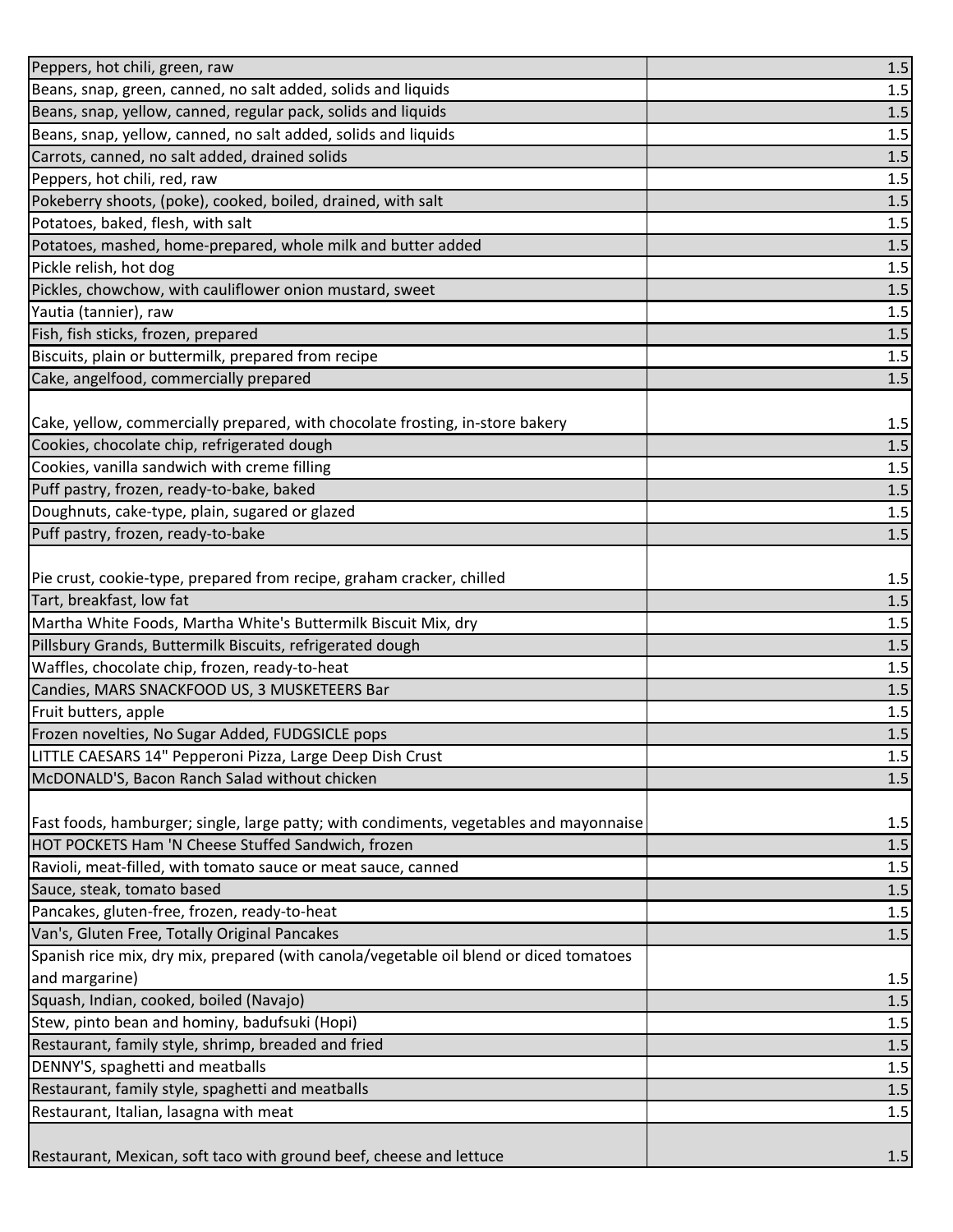| Restaurant, Latino, bunuelos (fried yeast bread)                                                                                  | 1.5          |
|-----------------------------------------------------------------------------------------------------------------------------------|--------------|
| Restaurant, Chinese, beef and vegetables                                                                                          | 1.5          |
| DENNY'S, golden fried shrimp                                                                                                      | 1.5          |
| Restaurant, Chinese, kung pao chicken                                                                                             | $1.5\,$      |
| CARRABBA'S ITALIAN GRILL, spaghetti with meat sauce                                                                               | $1.5\,$      |
| Tomato sauce, canned, no salt added                                                                                               | $1.5\,$      |
| Jams, preserves, marmalade, reduced sugar                                                                                         | 1.5          |
| Babyfood, vegetable, green beans and potatoes                                                                                     | 1.4          |
| Babyfood, fruit and vegetable, apple and sweet potato                                                                             | 1.4          |
| Babyfood, fruit, papaya and applesauce with tapioca, strained                                                                     | $1.4\,$      |
| Babyfood, fruit, bananas with apples and pears, strained                                                                          | $1.4\,$      |
| Babyfood, dessert, dutch apple, strained                                                                                          | 1.4          |
| Babyfood, dessert, dutch apple, junior                                                                                            | 1.4          |
| Babyfood, dinner, broccoli and chicken, junior                                                                                    | 1.4          |
| Babyfood, fruit, banana and strawberry, junior                                                                                    | $1.4\,$      |
| Cereals ready-to-eat, QUAKER, QUAKER Puffed Rice                                                                                  | 1.4          |
|                                                                                                                                   |              |
| Cherries, sweet, canned, pitted, heavy syrup pack, solids and liquids                                                             | 1.4          |
| Pineapple, raw, all varieties                                                                                                     | $1.4$        |
| Plums, raw                                                                                                                        | 1.4          |
| Pineapple, raw, extra sweet variety                                                                                               | 1.4          |
| Kiwifruit, ZESPRI SunGold, raw                                                                                                    | 1.4          |
| Bamboo shoots, canned, drained solids                                                                                             | 1.4          |
| New Zealand spinach, cooked, boiled, drained, without salt                                                                        | 1.4          |
| Onions, cooked, boiled, drained, without salt                                                                                     | 1.4          |
| Onions, frozen, whole, cooked, boiled, drained, without salt                                                                      | 1.4          |
| Potatoes, canned, solids and liquids                                                                                              | 1.4          |
| Potatoes, hash brown, frozen, plain, unprepared                                                                                   | 1.4          |
|                                                                                                                                   |              |
| Squash, summer, crookneck and straightneck, canned, drained, solid, without salt                                                  | 1.4          |
|                                                                                                                                   |              |
| Squash, summer, crookneck and straightneck, frozen, cooked, boiled, drained, without                                              |              |
| salt                                                                                                                              | 1.4          |
|                                                                                                                                   |              |
| Squash, winter, spaghetti, cooked, boiled, drained, or baked, without salt                                                        | 1.4          |
|                                                                                                                                   |              |
| Tomato products, canned, sauce, with onions, green peppers, and celery                                                            | 1.4          |
| Tomato products, canned, sauce, with tomato tidbits                                                                               | 1.4          |
| Radishes, white icicle, raw                                                                                                       | $1.4\,$      |
|                                                                                                                                   |              |
| Squash, summer, all varieties, cooked, boiled, drained, without salt                                                              | 1.4          |
| Tomato products, canned, sauce, spanish style                                                                                     | $1.4\,$      |
| New zealand spinach, cooked, boiled, drained, with salt                                                                           | 1.4          |
| Onions, cooked, boiled, drained, with salt                                                                                        | 1.4          |
| Onions, frozen, whole, cooked, boiled, drained, with salt                                                                         | 1.4          |
| Squash, summer, all varieties, cooked, boiled, drained, with salt                                                                 | 1.4          |
|                                                                                                                                   |              |
| Squash, summer, crookneck and straightneck, frozen, cooked, boiled, drained, with salt                                            | 1.4          |
|                                                                                                                                   |              |
| Squash, winter, spaghetti, cooked, boiled, drained, or baked, with salt<br>Beverages, KRAFT, coffee, instant, French Vanilla Cafe | 1.4<br>$1.4$ |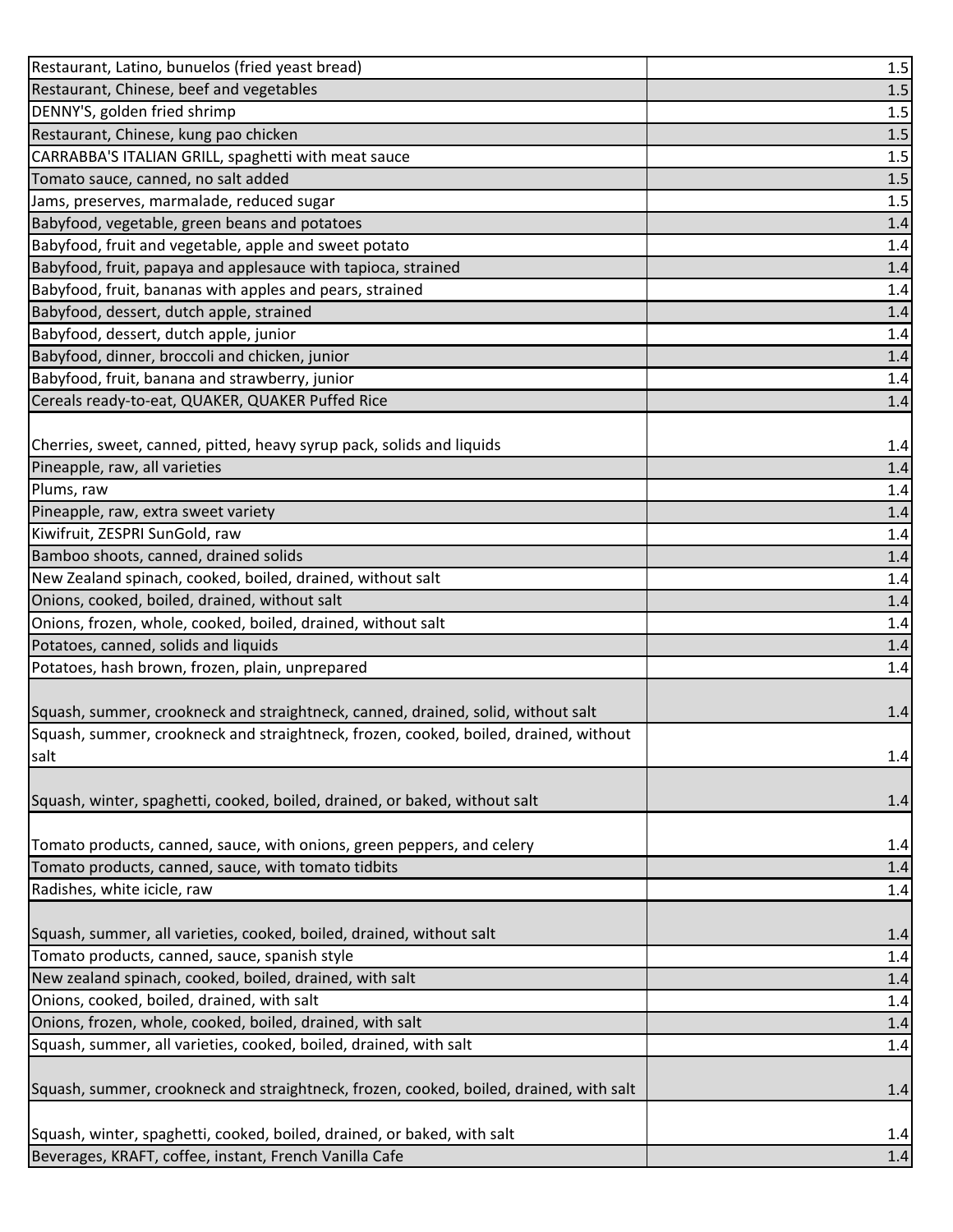| Cake, boston cream pie, commercially prepared                                       | 1.4     |
|-------------------------------------------------------------------------------------|---------|
| Muffins, blueberry, dry mix                                                         | 1.4     |
| Pillsbury, Cinnamon Rolls with Icing, refrigerated dough                            | 1.4     |
| Pie crust, deep dish, frozen, unbaked, made with enriched flour                     | 1.4     |
| Pie crust, refrigerated, regular, baked                                             | 1.4     |
| Desserts, apple crisp, prepared-from-recipe                                         | 1.4     |
| Couscous, cooked                                                                    | 1.4     |
| Rice, white, medium-grain, raw, enriched                                            | 1.4     |
| Pasta, gluten-free, corn and rice flour, cooked                                     | 1.4     |
| Fast foods, biscuit, with crispy chicken fillet                                     | 1.4     |
| Fast foods, french toast sticks                                                     | 1.4     |
|                                                                                     |         |
| Fast foods, cheeseburger; single, regular patty, with condiments and vegetables     | 1.4     |
| Fast foods, chicken fillet sandwich, plain with pickles                             | 1.4     |
|                                                                                     |         |
| SUBWAY, SUBWAY CLUB sub on white bread with lettuce and tomato                      | 1.4     |
| Fast foods, submarine sandwich, turkey, roast beef and ham on white bread with      |         |
| lettuce and tomato                                                                  | 1.4     |
|                                                                                     |         |
| Fast Foods, crispy chicken filet sandwich, with lettuce and mayonnaise              | 1.4     |
| McDONALD'S, FILET-O-FISH                                                            | $1.4\,$ |
| McDONALD'S, QUARTER POUNDER with Cheese                                             | 1.4     |
| WENDY'S, CLASSIC SINGLE Hamburger, with cheese                                      | 1.4     |
| WENDY'S, Jr. Hamburger, with cheese                                                 | 1.4     |
| BURGER KING, DOUBLE WHOPPER, no cheese                                              | 1.4     |
|                                                                                     |         |
| McDONALD'S, Hotcakes (plain)                                                        | 1.4     |
| McDONALD'S, McCHICKEN Sandwich (without mayonnaise)                                 | 1.4     |
| McDONALD'S, Sausage McMUFFIN                                                        | 1.4     |
| <b>BURGER KING, french toast sticks</b>                                             | 1.4     |
| Fast foods, hamburger; double, large patty; with condiments, vegetables and         |         |
| mayonnaise                                                                          | 1.4     |
| Fast foods, hamburger; single, regular patty; double decker bun with condiments and |         |
| special sauce                                                                       | 1.4     |
| Fast foods, cheeseburger; double, regular patty; double decker bun with condiments  |         |
| and special sauce                                                                   | 1.4     |
| <b>KFC, Crispy Chicken Strips</b>                                                   | 1.4     |
| McDONALD'S, Southern Style Chicken Biscuit                                          | 1.4     |
| CHICK-FIL-A, chicken sandwich                                                       | 1.4     |
| Beef macaroni with tomato sauce, frozen entree, reduced fat                         | 1.4     |
| Lasagna with meat & sauce, frozen entree                                            | 1.4     |
| Ravioli, cheese with tomato sauce, frozen, not prepared, includes regular and light |         |
| entrees                                                                             | 1.4     |
| Sauce, barbecue, KC MASTERPIECE, original                                           | 1.4     |
| Waffles, gluten-free, frozen, ready-to-heat                                         | 1.4     |
| Potsticker or wonton, pork and vegetable, frozen, unprepared                        | 1.4     |
| APPLEBEE'S, chili                                                                   | 1.4     |
| Restaurant, family style, chili with meat and beans                                 | 1.4     |
| CARRABBA'S ITALIAN GRILL, cheese ravioli with marinara sauce                        | 1.4     |
| Restaurant, Latino, Arroz con grandules (rice and pigeonpeas)                       | 1.4     |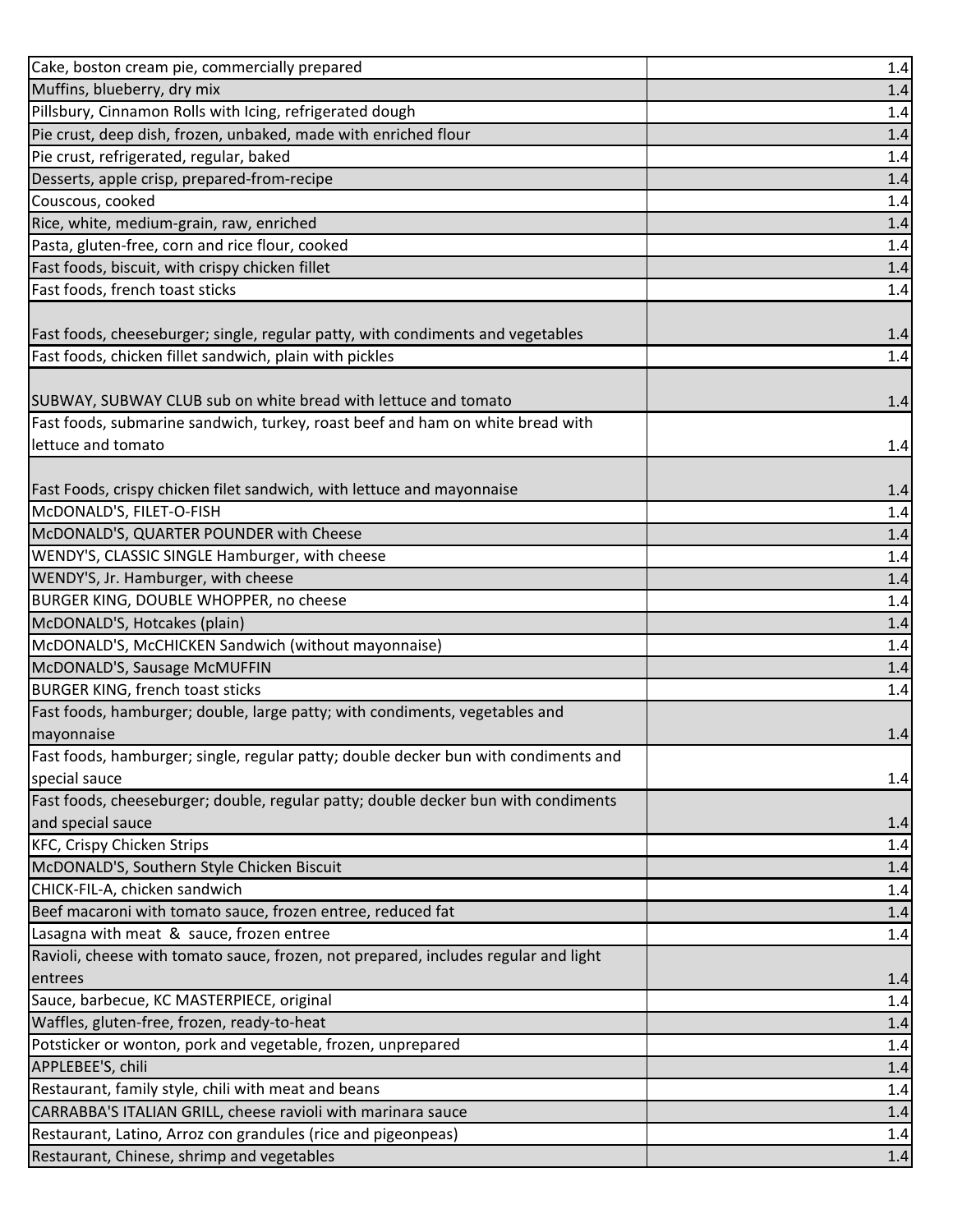| Babyfood, green beans and turkey, strained                                             | 1.4   |
|----------------------------------------------------------------------------------------|-------|
| Babyfood, tropical fruit medley                                                        | 1.3   |
| Babyfood, dinner, beef noodle, strained                                                | 1.3   |
| Babyfood, dinner, vegetables and beef, strained                                        | 1.3   |
| Babyfood, dinner, vegetables and beef, junior                                          | 1.3   |
| Babyfood, green beans, dices, toddler                                                  | 1.3   |
| Babyfood, fruit, peaches, strained                                                     | 1.3   |
| Babyfood, fruit, peaches, junior                                                       | 1.3   |
| Babyfood, cereal, rice, dry fortified                                                  | 1.3   |
| Babyfood, plums, bananas and rice, strained                                            | 1.3   |
| Babyfood, dinner, sweet potatoes and chicken, strained                                 | 1.3   |
| Soup, cream of potato, canned, condensed                                               | 1.3   |
| Soup, tomato rice, canned, condensed                                                   | 1.3   |
| Soup, vegetable with beef broth, canned, condensed                                     | $1.3$ |
| CAMPBELL'S CHUNKY, Old Fashioned Vegetable Beef Soup                                   | 1.3   |
|                                                                                        |       |
| Sauce, pesto, MEZZETTA, NAPA VALLEY BISTRO, basil pesto, ready-to-serve                | 1.3   |
| Ham, sliced, regular (approximately 11% fat)                                           | 1.3   |
|                                                                                        |       |
| Cereals, oats, instant, fortified, with raisins and spice, prepared with water         | 1.3   |
| Apples, raw, without skin                                                              | 1.3   |
| Apples, frozen, unsweetened, unheated (Includes foods for USDA's Food Distribution     |       |
| Program)                                                                               | 1.3   |
| Apples, frozen, unsweetened, heated (Includes foods for USDA's Food Distribution       |       |
| Program)                                                                               | 1.3   |
| Litchis, raw                                                                           | $1.3$ |
| Peaches, canned, water pack, solids and liquids                                        | 1.3   |
| Peaches, canned, juice pack, solids and liquids                                        | 1.3   |
| Peaches, canned, light syrup pack, solids and liquids                                  | 1.3   |
| Peaches, canned, heavy syrup pack, solids and liquids                                  | 1.3   |
| Peaches, spiced, canned, heavy syrup pack, solids and liquids                          | 1.3   |
| Fruit salad, (pineapple and papaya and banana and guava), tropical, canned, heavy      |       |
| syrup, solids and liquids                                                              | 1.3   |
| Pineapple, canned, juice pack, drained                                                 | 1.3   |
| Lettuce, green leaf, raw                                                               | 1.3   |
| Mushrooms, portabella, raw                                                             | 1.3   |
|                                                                                        |       |
| Peppers, hot chili, green, canned, pods, excluding seeds, solids and liquids           | 1.3   |
| Potatoes, russet, flesh and skin, raw (Includes foods for USDA's Food Distribution     |       |
| Program)                                                                               | 1.3   |
| Potatoes, mashed, dehydrated, prepared from granules with milk, water and margarine    |       |
| added                                                                                  | 1.3   |
| Potato salad, home-prepared                                                            | 1.3   |
| Seaweed, irishmoss, raw                                                                | 1.3   |
| Seaweed, kelp, raw                                                                     | 1.3   |
| Squash, summer, zucchini, includes skin, frozen, unprepared                            | 1.3   |
|                                                                                        |       |
| Squash, summer, zucchini, includes skin, frozen, cooked, boiled, drained, without salt | 1.3   |
| Squash, winter, butternut, frozen, unprepared                                          | 1.3   |
| Arrowroot, raw                                                                         | 1.3   |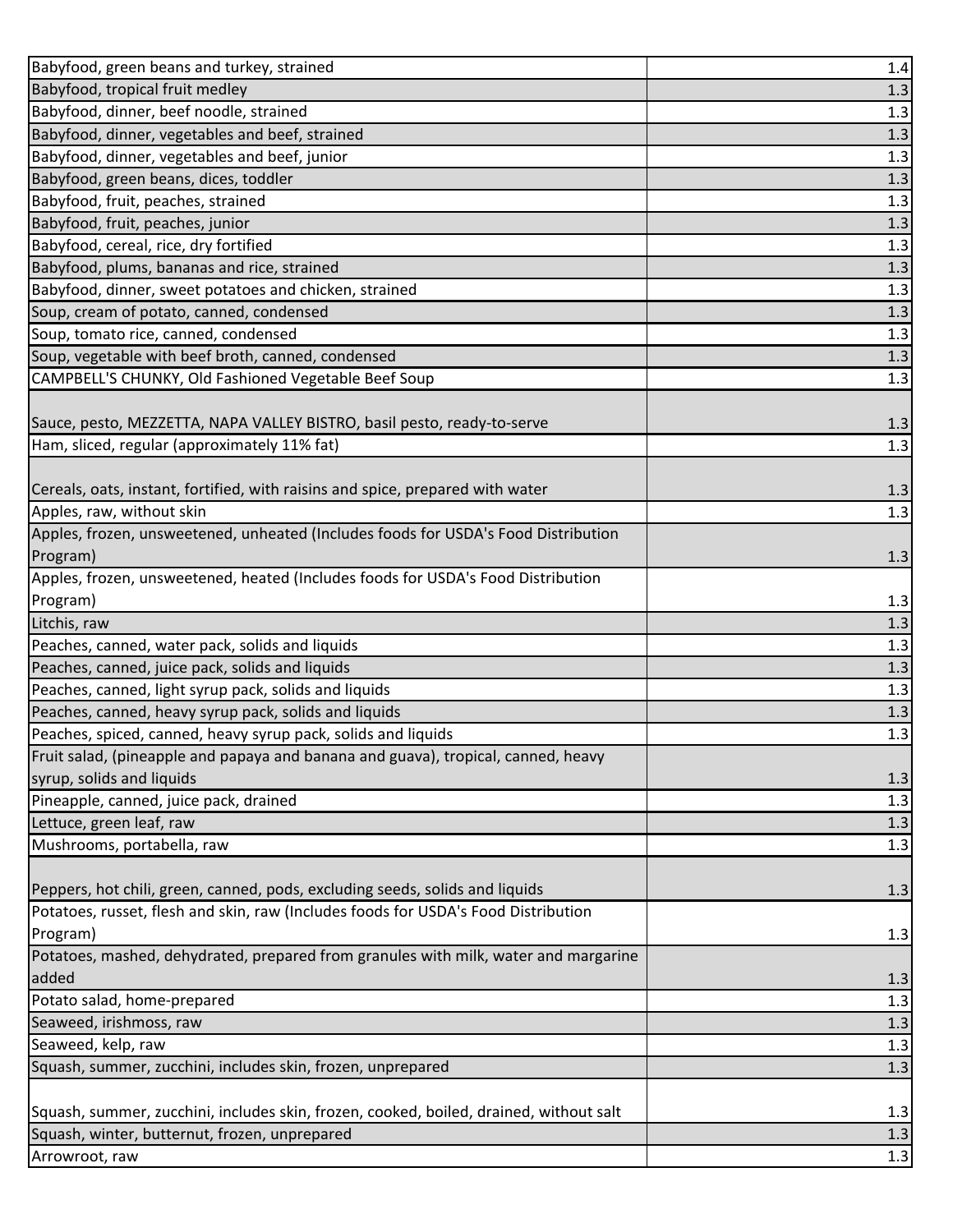| Peppers, hot chili, red, canned, excluding seeds, solids and liquids                 |       |
|--------------------------------------------------------------------------------------|-------|
|                                                                                      | 1.3   |
| Squash, summer, zucchini, includes skin, frozen, cooked, boiled, drained, with salt  | 1.3   |
| Beans, snap, yellow, canned, regular pack, drained solids                            | 1.3   |
| Beans, snap, yellow, canned, no salt added, drained solids                           | 1.3   |
| Mushrooms, portabella, exposed to ultraviolet light, raw                             | 1.3   |
|                                                                                      |       |
| Beverages, chocolate drink, milk and soy based, ready to drink, fortified            | 1.3   |
| Vitasoy USA, Organic Nasoya Extra Firm Tofu                                          | 1.3   |
| Biscuits, plain or buttermilk, frozen, baked                                         | 1.3   |
| Cookies, shortbread, commercially prepared, plain                                    | 1.3   |
| Cookies, sugar, commercially prepared, regular (includes vanilla)                    | 1.3   |
| Danish pastry, cinnamon, enriched                                                    | 1.3   |
| Pancakes, plain, dry mix, complete, prepared                                         | 1.3   |
| Pie, coconut creme, commercially prepared                                            | 1.3   |
| Cake, yellow, light, dry mix                                                         | 1.3   |
| Sherbet, orange                                                                      | 1.3   |
| Candies, HERSHEY'S SKOR Toffee Bar                                                   | 1.3   |
|                                                                                      |       |
| Candies, MARS SNACKFOOD US, POP'ABLES 3 MUSKETEERS Brand Bite Size Candies           | 1.3   |
| Millet, cooked                                                                       | 1.3   |
| Rice, white, long-grain, regular, raw, enriched                                      | 1.3   |
| Rice, white, long-grain, regular, raw, unenriched                                    | 1.3   |
| Fast foods, roast beef sandwich, plain                                               | 1.3   |
| Fast foods, potato, mashed                                                           | 1.3   |
|                                                                                      |       |
| Fast foods, submarine sandwich, turkey breast on white bread with lettuce and tomato | 1.3   |
|                                                                                      |       |
| Fast foods, submarine sandwich, ham on white bread with lettuce and tomato           | 1.3   |
|                                                                                      |       |
| SUBWAY, turkey breast sub on white bread with lettuce and tomato                     | 1.3   |
|                                                                                      |       |
| SUBWAY, black forest ham sub on white bread with lettuce and tomato                  | 1.3   |
| McDONALD'S, Hamburger                                                                | 1.3   |
| WENDY'S, CLASSIC SINGLE Hamburger, no cheese                                         | 1.3   |
| WENDY'S, Homestyle Chicken Fillet Sandwich                                           | $1.3$ |
| <b>BURGER KING, Chicken Strips</b>                                                   | 1.3   |
| LITTLE CAESARS 14" Cheese Pizza, Large Deep Dish Crust                               | 1.3   |
| McDONALD'S, McCHICKEN Sandwich                                                       | 1.3   |
| Fast Foods, cheeseburger; double, large patty; with condiments, vegetables and       |       |
| mayonnaise                                                                           |       |
|                                                                                      | 1.3   |
| Fast foods, crispy chicken in tortilla, with lettuce, cheese, and ranch sauce        | 1.3   |
| McDONALD'S, RANCH SNACK WRAP, Crispy                                                 | 1.3   |
| ARBY'S, roast beef sandwich, classic                                                 | 1.3   |
| Ravioli, cheese-filled, canned                                                       | 1.3   |
| Lasagna with meat & sauce, low-fat, frozen entree                                    | 1.3   |
|                                                                                      |       |
| Turkey, stuffing, mashed potatoes w/gravy, assorted vegetables, frozen, microwaved   | 1.3   |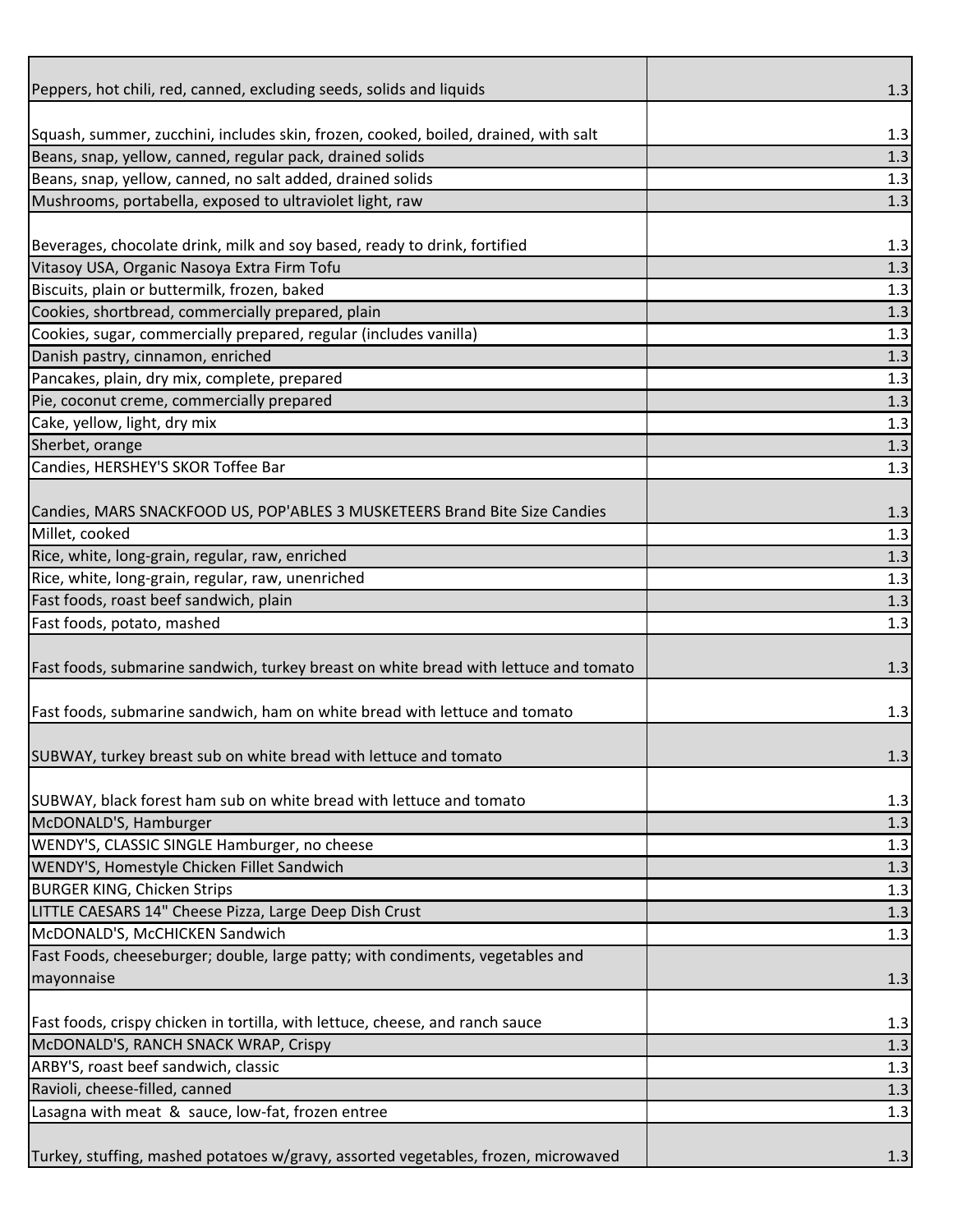| Potato salad with egg                                                   | 1.3     |
|-------------------------------------------------------------------------|---------|
| Sauce, barbecue, SWEET BABY RAY'S, original                             | 1.3     |
| Cookies, shortbread, reduced fat                                        | 1.3     |
| HUNGRY MAN, Salisbury Steak With Gravy, frozen, unprepared              | 1.3     |
| APPLEBEE'S, KRAFT, Macaroni & Cheese, from kid's menu                   | 1.3     |
| DENNY'S, coleslaw                                                       | 1.3     |
| CARRABBA'S ITALIAN GRILL, lasagne                                       | 1.3     |
| Restaurant, Chinese, vegetable lo mein, without meat                    | 1.3     |
| Turnip greens, canned, no salt added                                    | 1.3     |
| Yogurt, chocolate, nonfat milk                                          | $1.2\,$ |
| Cream substitute, flavored, powdered                                    | $1.2\,$ |
| Yogurt, chocolate, nonfat milk, fortified with vitamin D                | 1.2     |
| Ice cream cookie sandwich                                               | 1.2     |
| Babyfood, GERBER, 2nd Foods, apple, carrot and squash, organic          | $1.2\,$ |
| Babyfood, dinner, macaroni and tomato and beef, strained                | 1.2     |
|                                                                         |         |
| Babyfood, fruit, plums with tapioca, without ascorbic acid, strained    | 1.2     |
| Babyfood, fruit, plums with tapioca, without ascorbic acid, junior      | $1.2\,$ |
| Babyfood, pears, dices, toddler                                         | $1.2\,$ |
| Babyfood, mashed cheddar potatoes and broccoli, toddlers                | 1.2     |
| Salad dressing, thousand island dressing, reduced fat                   | $1.2\,$ |
| Dressing, honey mustard, fat-free                                       | 1.2     |
| Chicken patty, frozen, uncooked                                         | 1.2     |
|                                                                         |         |
| Soup, clam chowder, manhattan style, canned, chunky, ready-to-serve     | 1.2     |
| Soup, clam chowder, manhattan, canned, condensed                        | $1.2\,$ |
| Soup, tomato beef with noodle, canned, condensed                        | $1.2\,$ |
| Soup, chili beef, canned, prepared with equal volume water              | 1.2     |
| CAMPBELL'S CHUNKY, New England Clam Chowder                             | 1.2     |
| Soup, beef and vegetables, canned, ready-to-serve                       | $1.2\,$ |
| Soup, tomato, canned, condensed, reduced sodium                         | 1.2     |
| Cereals ready-to-eat, MALT-O-MEAL, Frosted Flakes                       | 1.2     |
| Applesauce, canned, sweetened, without salt                             | 1.2     |
| Cherries, sour, canned, water pack, drained                             | $1.2$   |
| Peaches, canned, heavy syrup, drained                                   | $1.2\,$ |
| Tangerines, (mandarin oranges), canned, juice pack, drained             | $1.2$   |
| Applesauce, canned, sweetened, with salt                                | 1.2     |
| Guava nectar, with sucralose, canned                                    | $1.2$   |
| Cranberry sauce, whole, canned, OCEAN SPRAY                             | $1.2\,$ |
| Beets, canned, regular pack, solids and liquids                         | $1.2\,$ |
| Cabbage, chinese (pe-tsai), raw                                         | 1.2     |
| Celeriac, cooked, boiled, drained, without salt                         | $1.2\,$ |
| Corn, sweet, yellow, canned, cream style, regular pack                  | 1.2     |
|                                                                         |         |
| Gourd, white-flowered (calabash), cooked, boiled, drained, without salt | 1.2     |
| Lettuce, iceberg (includes crisphead types), raw                        | 1.2     |
| Onions, canned, solids and liquids                                      | $1.2$   |
| Peppers, sweet, green, cooked, boiled, drained, without salt            | $1.2\,$ |
| Peppers, sweet, green, canned, solids and liquids                       | $1.2$   |
| Squash, summer, crookneck and straightneck, frozen, unprepared          | 1.2     |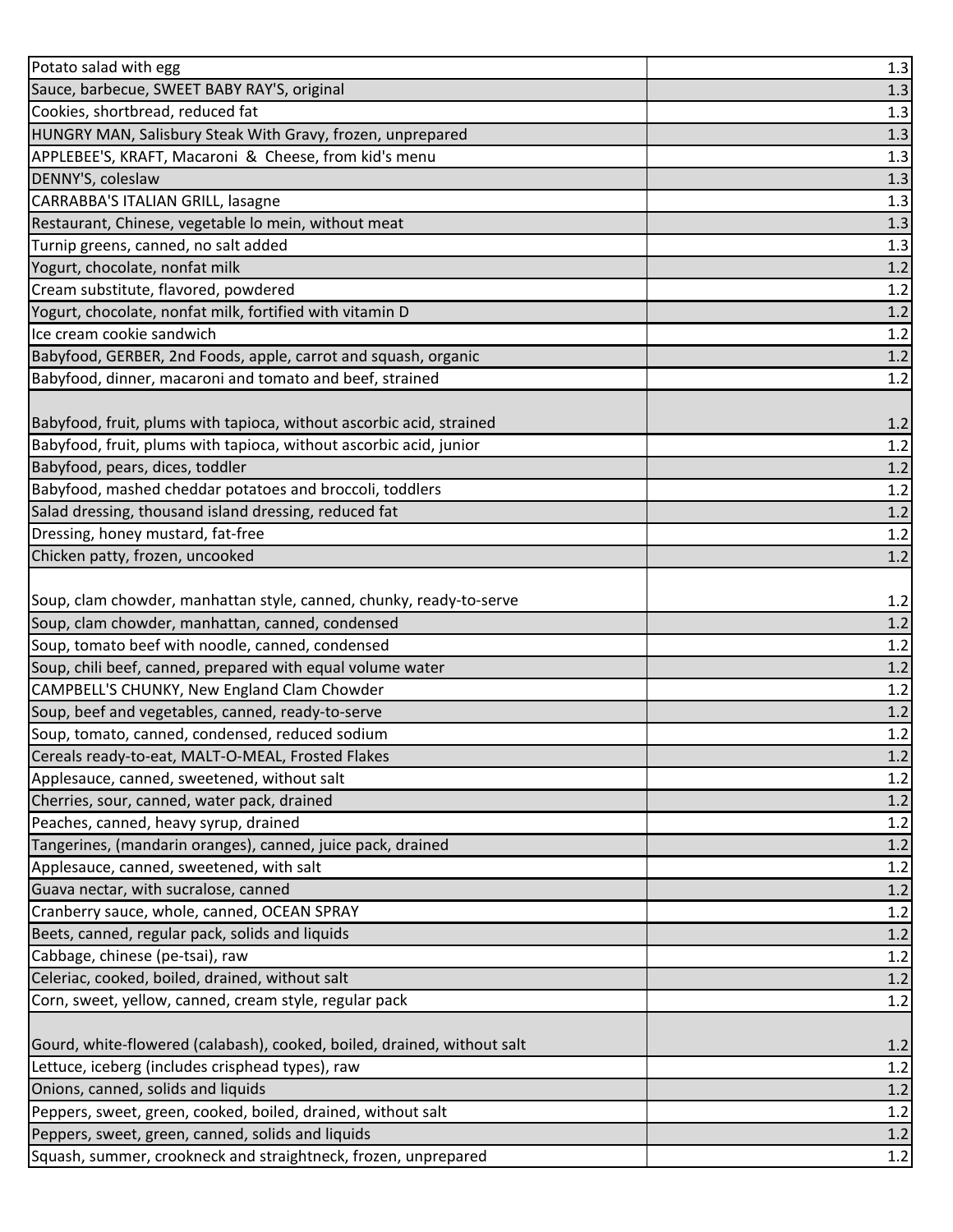| Squash, summer, scallop, raw                                                             | $1.2\,$    |
|------------------------------------------------------------------------------------------|------------|
| Tomatoes, red, ripe, raw, year round average                                             | 1.2        |
| Corn pudding, home prepared                                                              | $1.2$      |
| Beets, canned, no salt added, solids and liquids                                         | $1.2\,$    |
| Corn, sweet, yellow, canned, cream style, no salt added                                  | 1.2        |
|                                                                                          |            |
| Gourd, white-flowered (calabash), cooked, boiled, drained, with salt                     | 1.2        |
| Peppers, sweet, green, cooked, boiled, drained, with salt                                | $1.2\,$    |
| Peppers, sweet, red, cooked, boiled, drained, without salt                               | $1.2\,$    |
| Peppers, sweet, red, cooked, boiled, drained, with salt                                  | 1.2        |
| Corn, sweet, white, canned, cream style, regular pack                                    | 1.2        |
| Corn, sweet, white, canned, cream style, no salt added                                   | 1.2        |
| Peppers, sweet, red, canned, solids and liquids                                          | 1.2        |
| Pickles, cucumber, sour                                                                  | $1.2$      |
| Pickles, cucumber, sour, low sodium                                                      | 1.2        |
| Beverages, NESTLE, Boost plus, nutritional drink, ready-to-drink                         | $1.2$      |
| Beverages, Acai berry drink, fortified                                                   | $1.2\,$    |
| Vitasoy USA Organic Nasoya Sprouted, Tofu Plus Super Firm                                | 1.2        |
| Tofu, dried-frozen (koyadofu), prepared with calcium sulfate                             | 1.2        |
|                                                                                          |            |
| Cake, coffeecake, cinnamon with crumb topping, dry mix, prepared                         | 1.2        |
| Cake, yellow, enriched, dry mix                                                          | 1.2        |
| Cookies, peanut butter, refrigerated dough, baked                                        | 1.2        |
| Cookies, raisin, soft-type                                                               | 1.2        |
| Doughnuts, french crullers, glazed                                                       | $1.2$      |
| Pie, lemon meringue, commercially prepared                                               | 1.2        |
| Sweet rolls, cheese                                                                      | 1.2        |
| Danish pastry, cinnamon, unenriched                                                      | 1.2        |
|                                                                                          |            |
| Doughnuts, yeast-leavened, glazed, unenriched (includes honey buns)                      | 1.2<br>1.2 |
| Archway Home Style Cookies, Molasses                                                     |            |
| Pillsbury Golden Layer Buttermilk Biscuits, Artificial Flavor, refrigerated dough        | 1.2        |
| Keikitos (muffins), Latino bakery item                                                   | 1.2        |
| Pan Dulce, La Ricura, Salpora de Arroz con Azucar, cookie-like, contains wheat flour and |            |
| rice flour                                                                               | 1.2        |
| Cinnamon buns, frosted (includes honey buns)                                             | 1.2        |
|                                                                                          |            |
| Snacks, potato chips, made from dried potatoes, sour-cream and onion-flavor              | 1.2        |
| Candies, CARAMELLO Candy Bar                                                             | 1.2        |
| Ice creams, chocolate                                                                    | 1.2        |
| Noodles, egg, enriched, cooked                                                           | $1.2$      |
| Noodles, egg, cooked, enriched, with added salt                                          | 1.2        |
| Noodles, egg, unenriched, cooked, without added salt                                     | 1.2        |
| Noodles, egg, cooked, unenriched, with added salt                                        | 1.2        |
|                                                                                          |            |
| Fast foods, submarine sandwich, cold cut on white bread with lettuce and tomato          | 1.2        |
| SUBWAY, sweet onion chicken teriyaki sub on white bread with lettuce, tomato and         |            |
| sweet onion sauce                                                                        | 1.2        |
|                                                                                          |            |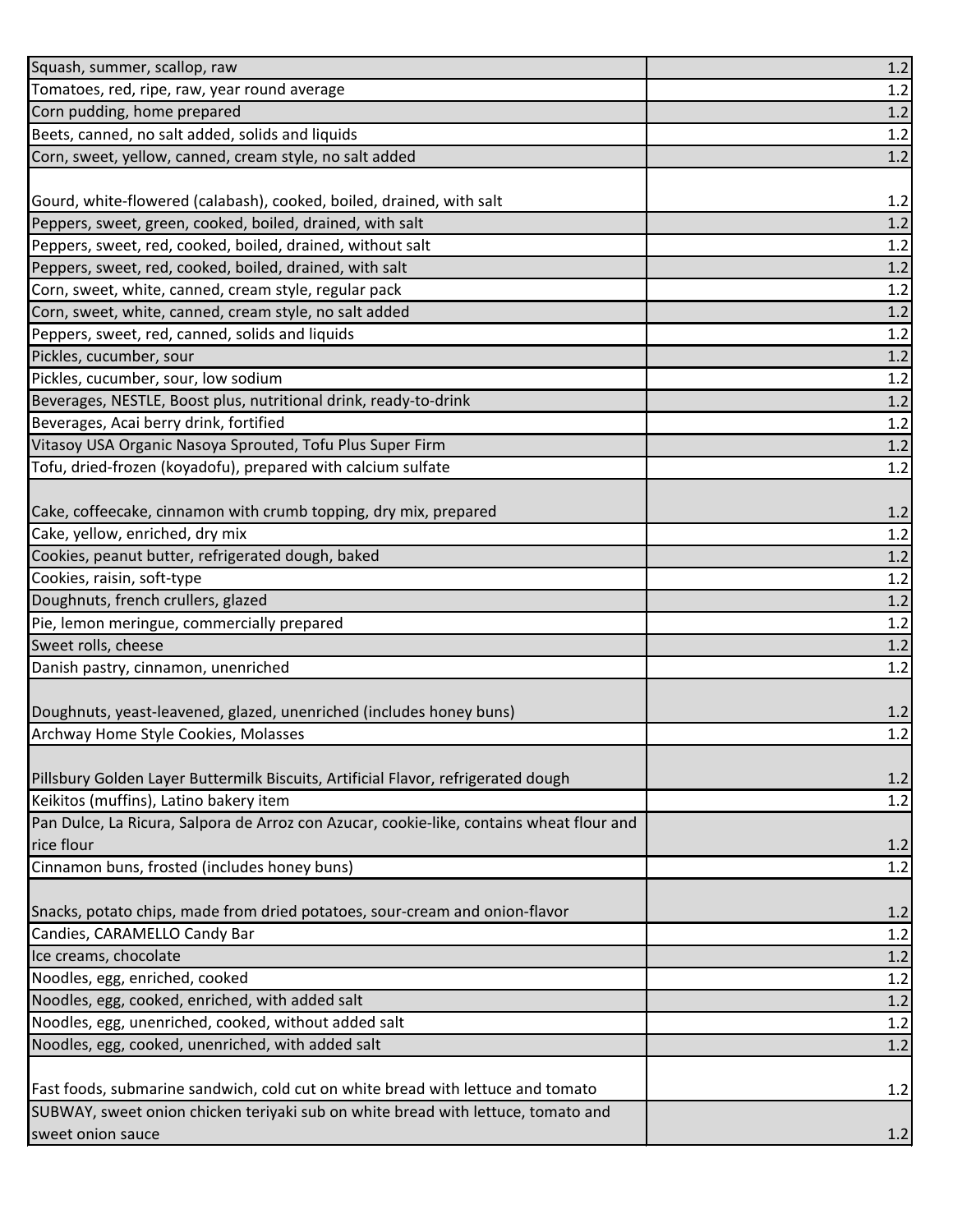| Fast foods, submarine sandwich, sweet onion chicken teriyaki on white bread with       |         |
|----------------------------------------------------------------------------------------|---------|
| lettuce, tomato and sweet onion sauce                                                  | 1.2     |
| Fast foods, submarine sandwich, oven roasted chicken on white bread with lettuce and   |         |
| tomato                                                                                 | 1.2     |
| SUBWAY, steak & cheese sub on white bread with American cheese, lettuce and            |         |
| tomato                                                                                 | 1.2     |
| Fast foods, submarine sandwich, steak and cheese on white bread with cheese, lettuce   |         |
| and tomato                                                                             | 1.2     |
|                                                                                        |         |
| SUBWAY, oven roasted chicken sub on white bread with lettuce and tomato                | 1.2     |
| SUBWAY, cold cut sub on white bread with lettuce and tomato                            | $1.2\,$ |
| TACO BELL, Soft Taco with chicken, cheese and lettuce                                  | 1.2     |
| PAPA JOHN'S 14" Pepperoni Pizza, Original Crust                                        | 1.2     |
| McDONALD'S, Sausage Burrito                                                            | $1.2\,$ |
| McDONALD'S, Sausage Biscuit                                                            | 1.2     |
| Fast foods, cheeseburger; single, large patty; with condiments                         | 1.2     |
| Fast foods, chicken tenders                                                            | 1.2     |
| POPEYES, Spicy Chicken Strips, analyzed 2006                                           | 1.2     |
| Fast foods, grilled chicken, bacon and tomato club sandwich, with cheese, lettuce, and |         |
| mayonnaise                                                                             | 1.2     |
| Fast foods, crispy chicken, bacon, and tomato club sandwich, with cheese, lettuce, and |         |
| mayonnaise                                                                             | 1.2     |
| Fast foods, taco with chicken, lettuce and cheese, soft                                | 1.2     |
| Fast foods, breakfast burrito, with egg, cheese, and sausage                           | 1.2     |
| Macaroni and cheese, dry mix, prepared with 2% milk and 80% stick margarine from dry   |         |
| mix                                                                                    | 1.2     |
| Pulled pork in barbecue sauce                                                          | 1.2     |
| RICE-A-RONI, chicken flavor, unprepared                                                | 1.2     |
| Rice and vermicelli mix, rice pilaf flavor, unprepared                                 | 1.2     |
| Macaroni and cheese, box mix with cheese sauce, prepared                               | $1.2\,$ |
| Pizza rolls, frozen, unprepared                                                        | 1.2     |
| APPLEBEE'S, chicken tenders, from kids' menu                                           | 1.2     |
| Restaurant, Italian, cheese ravioli with marinara sauce                                | 1.2     |
| Restaurant, Latino, chicken and rice, entree, prepared                                 | $1.2$   |
| Restaurant, Mexican, spanish rice                                                      | 1.2     |
| DENNY'S, macaroni & cheese, from kid's menu                                            | 1.2     |
|                                                                                        |         |
| Restaurant, Chinese, vegetable chow mein, without meat or noodles                      | 1.2     |
| Pie fillings, cherry, low calorie                                                      | 1.2     |
| Cream substitute, flavored, liquid                                                     | 1.1     |
| Ice cream bar, stick or nugget, with crunch coating                                    | 1.1     |
| Babyfood, dinner, macaroni and tomato and beef, junior                                 | 1.1     |
| Babyfood, dinner, spaghetti and tomato and meat, junior                                | 1.1     |
| Babyfood, dinner, vegetables and lamb, junior                                          | 1.1     |
| Babyfood, dinner, chicken soup, strained                                               | $1.1\,$ |
| Babyfood, dinner, vegetables, noodles and chicken, strained                            | 1.1     |
| Babyfood, dinner, vegetables, noodles and chicken, junior                              | 1.1     |
| Babyfood, dinner, vegetables and noodles and turkey, strained                          | 1.1     |
| Babyfood, dinner, vegetables and noodles and turkey, junior                            | 1.1     |
| Babyfood, fruit dessert, mango with tapioca                                            | $1.1\,$ |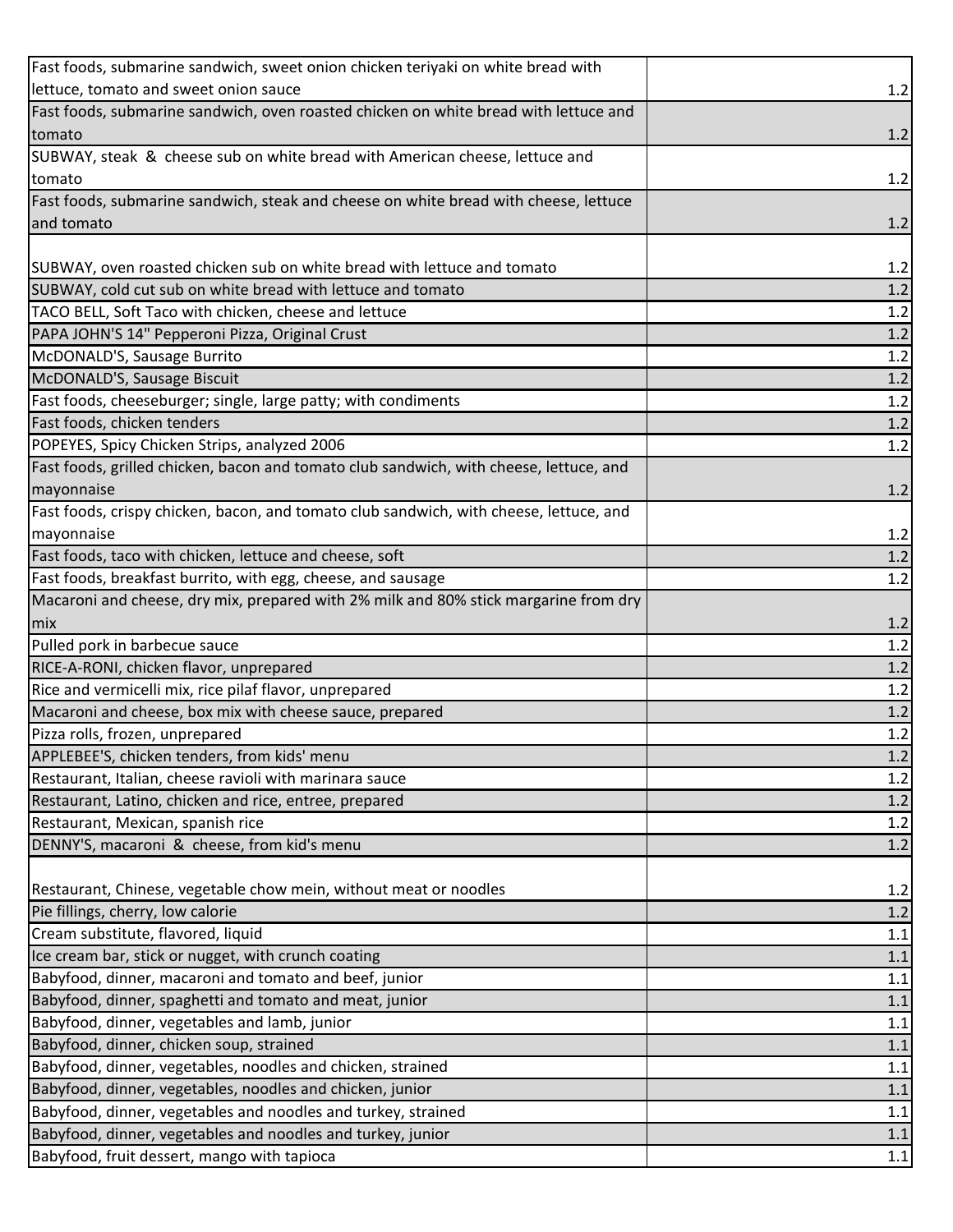| Babyfood, fruit, applesauce and cherries, strained                                       | 1.1     |
|------------------------------------------------------------------------------------------|---------|
| Babyfood, fruit, applesauce and cherries, junior                                         | $1.1\,$ |
| Babyfood, dinner, vegetables and chicken, junior                                         | 1.1     |
| Babyfood, dinner, beef noodle, junior                                                    | 1.1     |
| Babyfood, cereal, oatmeal, prepared with whole milk                                      | 1.1     |
| Salad dressing, french dressing, reduced fat, without salt                               | 1.1     |
| Salad dressing, ranch dressing, reduced fat                                              | 1.1     |
| Chicken breast tenders, breaded, uncooked                                                | 1.1     |
| Soup, chunky vegetable, canned, ready-to-serve                                           | 1.1     |
| Soup, tomato, canned, condensed                                                          | 1.1     |
| Soup, pea, green, canned, prepared with equal volume milk                                | 1.1     |
| CAMPBELL'S, Tomato Soup, condensed                                                       | 1.1     |
| Sauce, peanut, made from coconut, water, sugar, peanuts                                  | 1.1     |
|                                                                                          |         |
| Soup, vegetable soup, condensed, low sodium, prepared with equal volume water            | 1.1     |
| Cereals, QUAKER, corn grits, instant, plain, prepared (microwaved or boiling water       |         |
| added), without salt                                                                     | 1.1     |
| Cereals ready-to-eat, MALT-O-MEAL, Cocoa DYNO-BITES                                      | $1.1\,$ |
| Acerola, (west indian cherry), raw                                                       | 1.1     |
| Applesauce, canned, unsweetened, without added ascorbic acid (Includes foods for         |         |
| USDA's Food Distribution Program)                                                        | 1.1     |
| Apricots, canned, water pack, without skin, solids and liquids                           | 1.1     |
| Cherries, sour, red, canned, water pack, solids and liquids                              | 1.1     |
| Cherries, sour, red, canned, heavy syrup pack, solids and liquids                        | $1.1\,$ |
| Cranberry sauce, canned, sweetened                                                       | 1.1     |
| Fruit cocktail, (peach and pineapple and pear and grape and cherry), canned, extra light |         |
| syrup, solids and liquids                                                                | 1.1     |
| Fruit cocktail, (peach and pineapple and pear and grape and cherry), canned, extra       |         |
| heavy syrup, solids and liquids                                                          | 1.1     |
| Grapefruit, raw, pink and red and white, all areas                                       | 1.1     |
| Grapefruit, raw, pink and red, Florida                                                   | $1.1\,$ |
| Grapefruit, raw, white, all areas                                                        | 1.1     |
| Longans, raw                                                                             | 1.1     |
| Pineapple, frozen, chunks, sweetened                                                     | 1.1     |
| Applesauce, canned, unsweetened, with added ascorbic acid                                | 1.1     |
| Naranjilla (lulo) pulp, frozen, unsweetened                                              | 1.1     |
| Cress, garden, raw                                                                       | 1.1     |
| Gourd, dishcloth (towelgourd), raw                                                       | 1.1     |
| Kohlrabi, cooked, boiled, drained, without salt                                          | 1.1     |
| Lettuce, butterhead (includes boston and bibb types), raw                                | 1.1     |
|                                                                                          |         |
| Potatoes, scalloped, dry mix, prepared with water, whole milk and butter                 | 1.1     |
| Pumpkin, cooked, boiled, drained, without salt                                           | 1.1     |
| Soybeans, mature seeds, sprouted, raw                                                    | 1.1     |
|                                                                                          |         |
| Squash, summer, crookneck and straightneck, cooked, boiled, drained, without salt        | 1.1     |
| Tomatoes, green, raw                                                                     | 1.1     |
| Squash, summer, all varieties, raw                                                       | 1.1     |
| Kohlrabi, cooked, boiled, drained, with salt                                             | $1.1\,$ |
| Pumpkin, cooked, boiled, drained, with salt                                              | $1.1\,$ |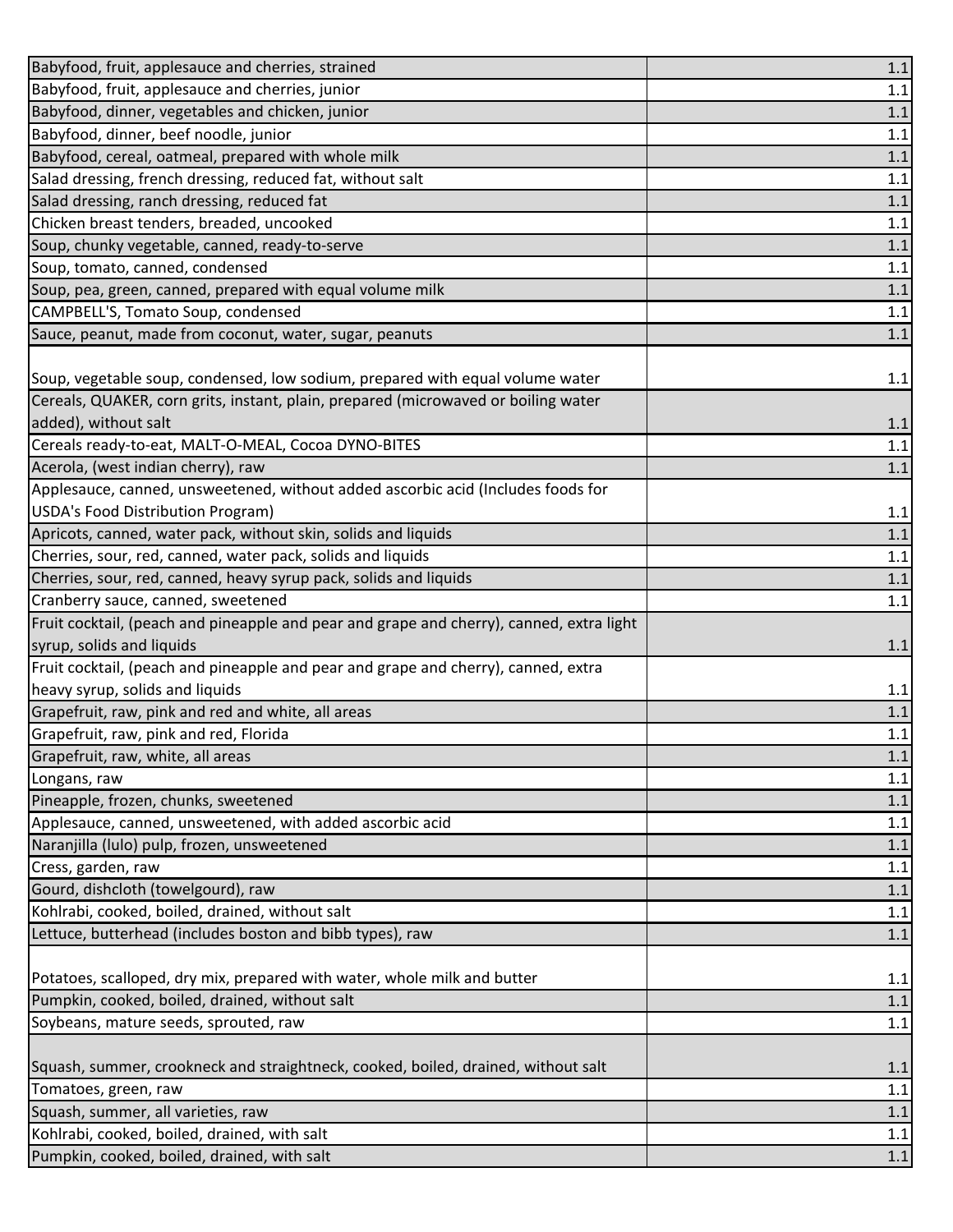| Squash, summer, crookneck and straightneck, cooked, boiled, drained, with salt        | 1.1     |
|---------------------------------------------------------------------------------------|---------|
| Pickle relish, sweet                                                                  | 1.1     |
|                                                                                       |         |
| Pickles, cucumber, sweet, low sodium (includes bread and butter pickles)              | 1.1     |
| Squash, zucchini, baby, raw                                                           | 1.1     |
| Nuts, coconut water (liquid from coconuts)                                            | 1.1     |
| Beverages, Cocoa mix, low calorie, powder, with added calcium, phosphorus,            |         |
| aspartame, without added sodium or vitamin A                                          | 1.1     |
| Bread, banana, prepared from recipe, made with margarine                              | 1.1     |
| Cookies, peanut butter, refrigerated dough                                            | 1.1     |
| French toast, frozen, ready-to-heat                                                   | 1.1     |
|                                                                                       |         |
| Muffins, blueberry, commercially prepared (Includes mini-muffins)                     | 1.1     |
| Cake, yellow, unenriched, dry mix<br>Cake, pound, commercially prepared, fat-free     | 1.1     |
|                                                                                       | 1.1     |
| Archway Home Style Cookies, Old Fashioned Molasses                                    | 1.1     |
| Archway Home Style Cookies, Reduced Fat Ginger Snaps                                  | 1.1     |
| Snacks, corn-based, extruded, cones, plain                                            | 1.1     |
| Candies, MARS SNACKFOOD US, TWIX Caramel Cookie Bars                                  | 1.1     |
| Jams and preserves                                                                    | 1.1     |
| Frostings, glaze, chocolate, prepared-from-recipe, with butter, NFSMI Recipe No. C-32 | 1.1     |
| Wheat, sprouted                                                                       | 1.1     |
| Fast foods, hamburger, large, single patty, with condiments                           | 1.1     |
| McDONALD'S, Cheeseburger                                                              | 1.1     |
| WENDY'S, CLASSIC DOUBLE, with cheese                                                  | 1.1     |
| WENDY'S, Ultimate Chicken Grill Sandwich                                              | 1.1     |
| McDONALD'S, BIG BREAKFAST                                                             | 1.1     |
| McDONALD'S, Egg McMUFFIN                                                              | 1.1     |
| Fast foods, cheeseburger; single, large patty; with condiments, vegetables and        |         |
| mayonnaise                                                                            | $1.1\,$ |
| Yogurt parfait, lowfat, with fruit and granola                                        | 1.1     |
| WENDY'S, DAVE'S Hot 'N Juicy 1/4 LB, single                                           | $1.1$   |
| Turkey Pot Pie, frozen entree                                                         | 1.1     |
| HOT POCKETS, CROISSANT POCKETS Chicken, Broccoli, and Cheddar Stuffed Sandwich,       |         |
| frozen                                                                                | 1.1     |
| Chicken pot pie, frozen entree, prepared                                              | 1.1     |
| Beef, corned beef hash, with potato, canned                                           | 1.1     |
| Macaroni and cheese, frozen entree                                                    | 1.1     |
| Soup, chunky vegetable, reduced sodium, canned, ready-to-serve                        | 1.1     |
| Cookies, animal crackers (includes arrowroot, tea biscuits)                           | 1.1     |
| Restaurant, family style, chicken fingers, from kid's menu                            | 1.1     |
| Restaurant, family style, macaroni & cheese, from kids' menu                          | 1.1     |
| DENNY'S, chicken strips                                                               | 1.1     |
| CRACKER BARREL, macaroni n' cheese                                                    | 1.1     |
| ON THE BORDER, Mexican rice                                                           | 1.1     |
| OLIVE GARDEN, cheese ravioli with marinara sauce                                      | 1.1     |
| Restaurant, Chinese, fried rice, without meat                                         | 1.1     |
| Mayonnaise, made with tofu                                                            | $1.1\,$ |
|                                                                                       |         |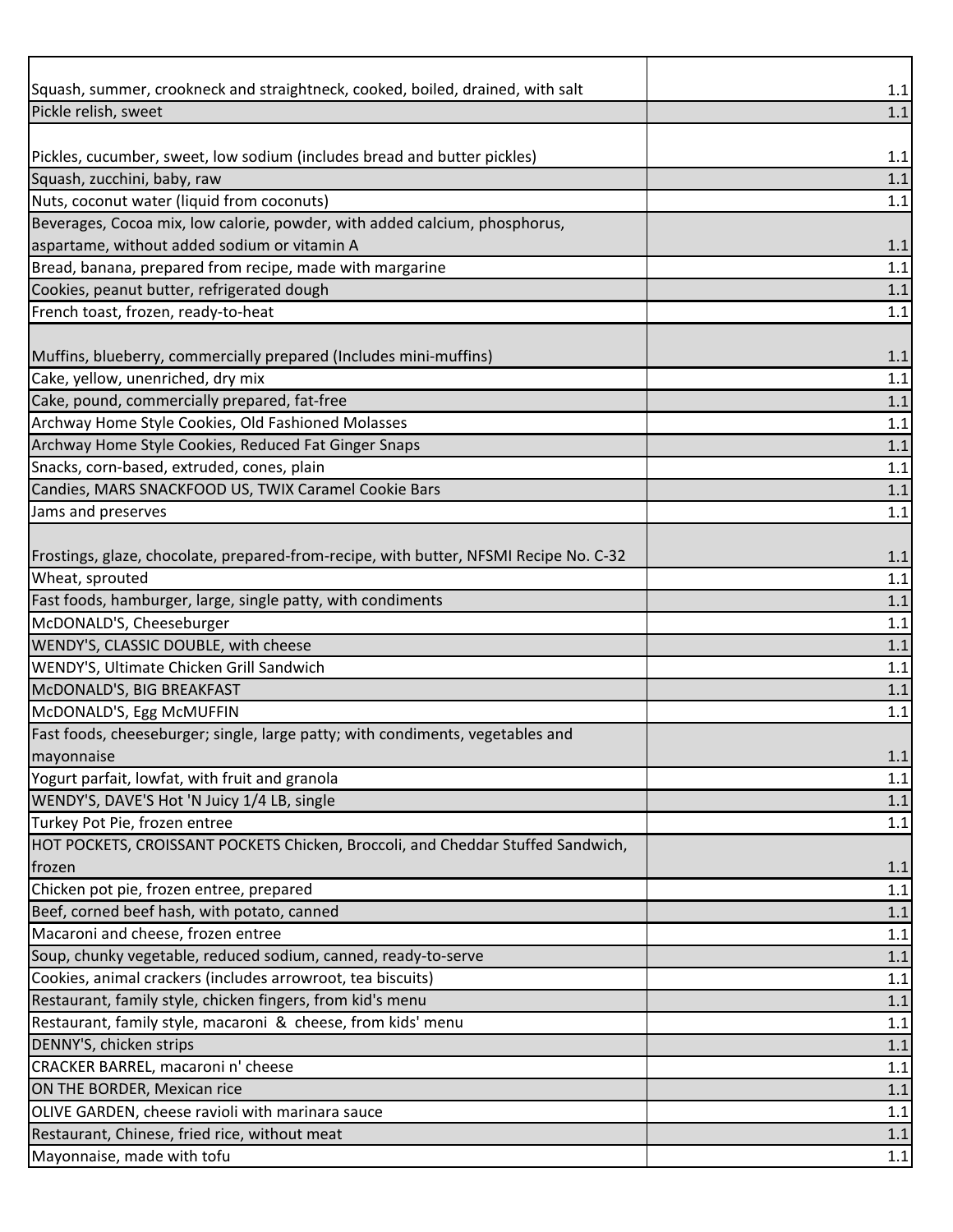| Babyfood, vegetable and brown rice, strained                                              | 1.1     |
|-------------------------------------------------------------------------------------------|---------|
| Babyfood, dinner, chicken and rice                                                        | 1.1     |
| Luncheon slices, meatless                                                                 | 1.1     |
| Salad dressing, buttermilk, lite                                                          | 1.1     |
| Babyfood, dinner, macaroni, beef and tomato sauce, toddler                                | $1.1\,$ |
| Milk, chocolate beverage, hot cocoa, homemade                                             |         |
|                                                                                           |         |
| Ice cream cone, chocolate covered, with nuts, flavors other than chocolate                | 1       |
| Yogurt, Greek, strawberry, DANNON OIKOS                                                   |         |
| Yogurt, Greek, strawberry, lowfat                                                         |         |
| Babyfood, dinner, turkey and rice, junior                                                 | 1       |
| Babyfood, cereal, mixed, with applesauce and bananas, strained                            |         |
|                                                                                           |         |
| Babyfood, cereal, mixed, with applesauce and bananas, junior, fortified                   | 1       |
| Babyfood, cereal, rice, with applesauce and bananas, strained                             |         |
| Babyfood, cereal, rice, with bananas, dry                                                 | 1       |
| Babyfood, dinner, mixed vegetable, junior                                                 |         |
| Babyfood, banana with mixed berries, strained                                             |         |
| Salad dressing, sesame seed dressing, regular                                             |         |
| CAMPBELL'S CHUNKY, Classic Chicken Noodle Soup                                            |         |
| CAMPBELL'S CHUNKY, Hearty Beef Barley Soup                                                |         |
| <b>SMART SOUP, Thai Coconut Curry</b>                                                     |         |
| Bockwurst, pork, veal, raw                                                                |         |
| Cereals ready-to-eat, MALT-O-MEAL, Fruity DYNO-BITES                                      | 1       |
| Fruit cocktail, (peach and pineapple and pear and grape and cherry), canned, water        |         |
| pack, solids and liquids                                                                  |         |
| Fruit cocktail, (peach and pineapple and pear and grape and cherry), canned, juice pack,  |         |
| solids and liquids                                                                        |         |
| Fruit cocktail, (peach and pineapple and pear and grape and cherry), canned, light syrup, |         |
| solids and liquids                                                                        | 1       |
| Fruit cocktail, (peach and pineapple and pear and grape and cherry), canned, heavy        |         |
| syrup, solids and liquids                                                                 | 1       |
| Fruit salad, (peach and pear and apricot and pineapple and cherry), canned, water pack,   |         |
| solids and liquids                                                                        |         |
| Fruit salad, (peach and pear and apricot and pineapple and cherry), canned, juice pack,   |         |
| solids and liquids                                                                        |         |
| Fruit salad, (peach and pear and apricot and pineapple and cherry), canned, light syrup,  |         |
| solids and liquids                                                                        |         |
| Fruit salad, (peach and pear and apricot and pineapple and cherry), canned, extra heavy   |         |
| syrup, solids and liquids                                                                 |         |
|                                                                                           |         |
| Orange juice, frozen concentrate, unsweetened, undiluted, with added calcium              |         |
| Orange juice, frozen concentrate, unsweetened, undiluted                                  |         |
| Peaches, canned, extra light syrup, solids and liquids (Includes foods for USDA's Food    |         |
| Distribution Program)                                                                     | 1       |
| Peaches, canned, extra heavy syrup pack, solids and liquids                               | 1       |
| Plums, canned, purple, extra heavy syrup pack, solids and liquids                         |         |
| Prune juice, canned                                                                       | 1       |
| Pummelo, raw                                                                              |         |
| Guava nectar, canned, with added ascorbic acid                                            |         |
|                                                                                           |         |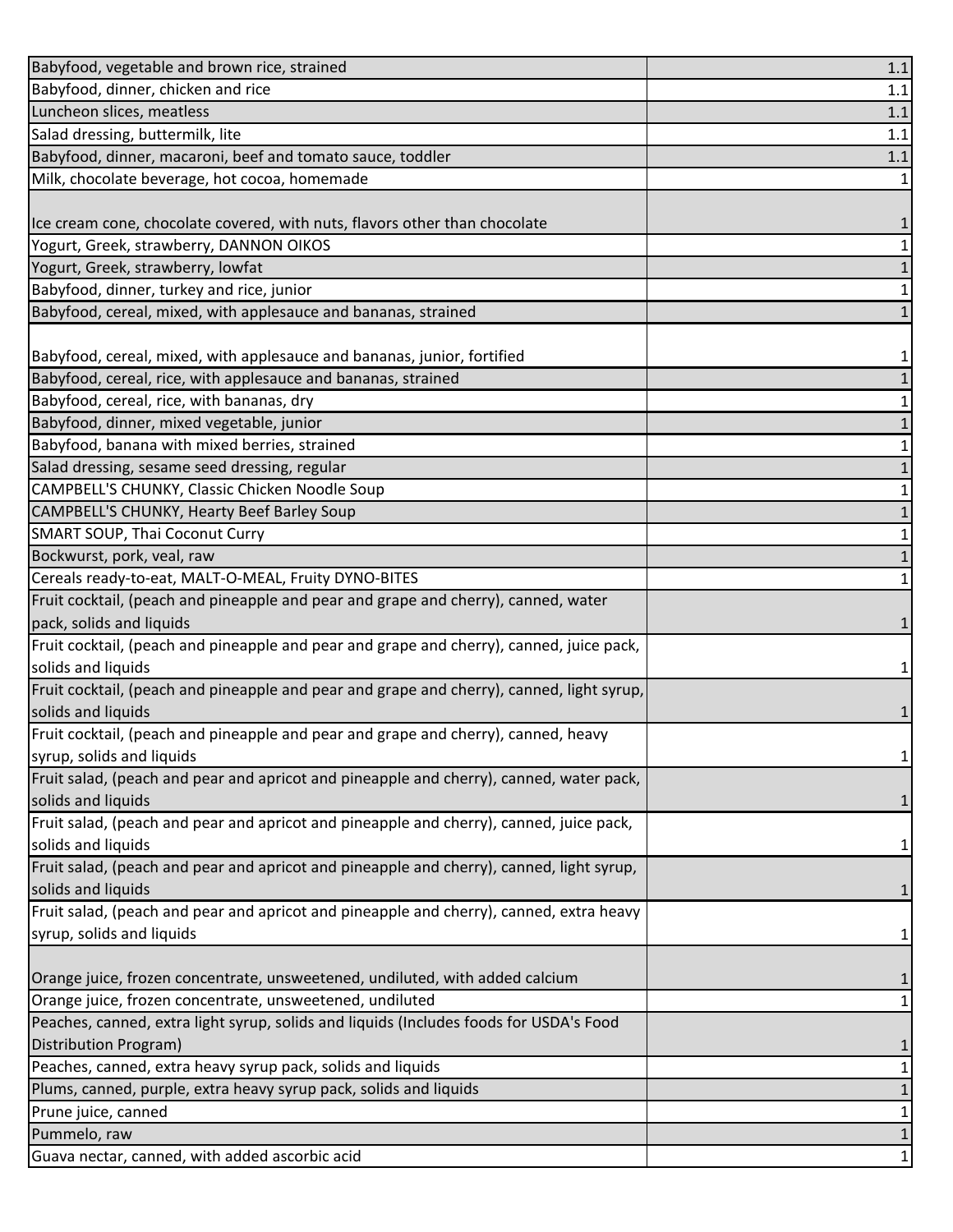| Cranberry sauce, jellied, canned, OCEAN SPRAY                                   | $\mathbf 1$       |
|---------------------------------------------------------------------------------|-------------------|
| Asparagus, canned, regular pack, solids and liquids                             | $\mathbf{1}$      |
| Bamboo shoots, cooked, boiled, drained, without salt                            | $\mathbf{1}$      |
| Cabbage, chinese (pak-choi), raw                                                | 1                 |
|                                                                                 |                   |
| Cabbage, chinese (pak-choi), cooked, boiled, drained, without salt              | 1                 |
|                                                                                 |                   |
| Leeks, (bulb and lower leaf-portion), cooked, boiled, drained, without salt     | 1                 |
| Mushrooms, white, raw                                                           | $\mathbf 1$       |
| Squash, summer, crookneck and straightneck, raw                                 | $\mathbf{1}$      |
| Squash, summer, zucchini, includes skin, raw                                    | $\mathbf{1}$      |
|                                                                                 |                   |
| Squash, summer, zucchini, includes skin, cooked, boiled, drained, without salt  | 1                 |
| Tomatoes, red, ripe, canned, stewed                                             | $\mathbf{1}$      |
|                                                                                 |                   |
| Waxgourd, (chinese preserving melon), cooked, boiled, drained, without salt     | 1                 |
| Asparagus, canned, no salt added, solids and liquids                            | $\mathbf{1}$      |
| Bamboo shoots, cooked, boiled, drained, with salt                               | $\mathbf{1}$      |
| Cabbage, chinese (pak-choi), cooked, boiled, drained, with salt                 | $\mathbf{1}$      |
|                                                                                 |                   |
| Leeks, (bulb and lower leaf-portion), cooked, boiled, drained, with salt        | 1                 |
|                                                                                 |                   |
| Squash, summer, zucchini, includes skin, cooked, boiled, drained, with salt     | 1                 |
|                                                                                 |                   |
| Waxgourd, (chinese preserving melon), cooked, boiled, drained, with salt        | 1                 |
| Pickles, cucumber, dill or kosher dill                                          | $\mathbf 1$       |
| Mushroom, white, exposed to ultraviolet light, raw                              | $\mathbf{1}$      |
| Pickles, cucumber, sweet (includes bread and butter pickles)                    | $\mathbf{1}$      |
| Pickles, cucumber, dill, reduced sodium                                         | $\mathbf{1}$      |
| Peppers, hungarian, raw                                                         | $\mathbf{1}$      |
| Tofu, extra firm, prepared with nigari                                          | $\mathbf{1}$      |
| Vitasoy USA Organic Nasoya, Tofu Plus Extra Firm                                | $\mathbf{1}$      |
| Cake, white, prepared from recipe with coconut frosting                         | 1                 |
| Cake, coffeecake, cheese                                                        | 1                 |
|                                                                                 |                   |
| Cake, pound, commercially prepared, other than all butter, enriched             | 1                 |
| Cake, snack cakes, creme-filled, sponge                                         | $\mathbf 1$       |
| Cookies, ladyfingers, with lemon juice and rind                                 | 1                 |
| Cookies, molasses<br>Danish pastry, cheese                                      | $\mathbf{1}$      |
| Pancakes plain, frozen, ready-to-heat (includes buttermilk)                     | 1<br>$\mathbf{1}$ |
| Pie, blueberry, commercially prepared                                           | 1                 |
|                                                                                 |                   |
| Toaster pastries, fruit (includes apple, blueberry, cherry, strawberry)         | 1                 |
|                                                                                 |                   |
| Cake, pound, commercially prepared, other than all butter, unenriched           |                   |
| Cookies, ladyfingers, without lemon juice and rind                              | 1<br>$\mathbf{1}$ |
| Archway Home Style Cookies, Iced Molasses                                       | 1                 |
|                                                                                 |                   |
| Toaster pastries, fruit, toasted (include apple, blueberry, cherry, strawberry) | 1                 |
|                                                                                 |                   |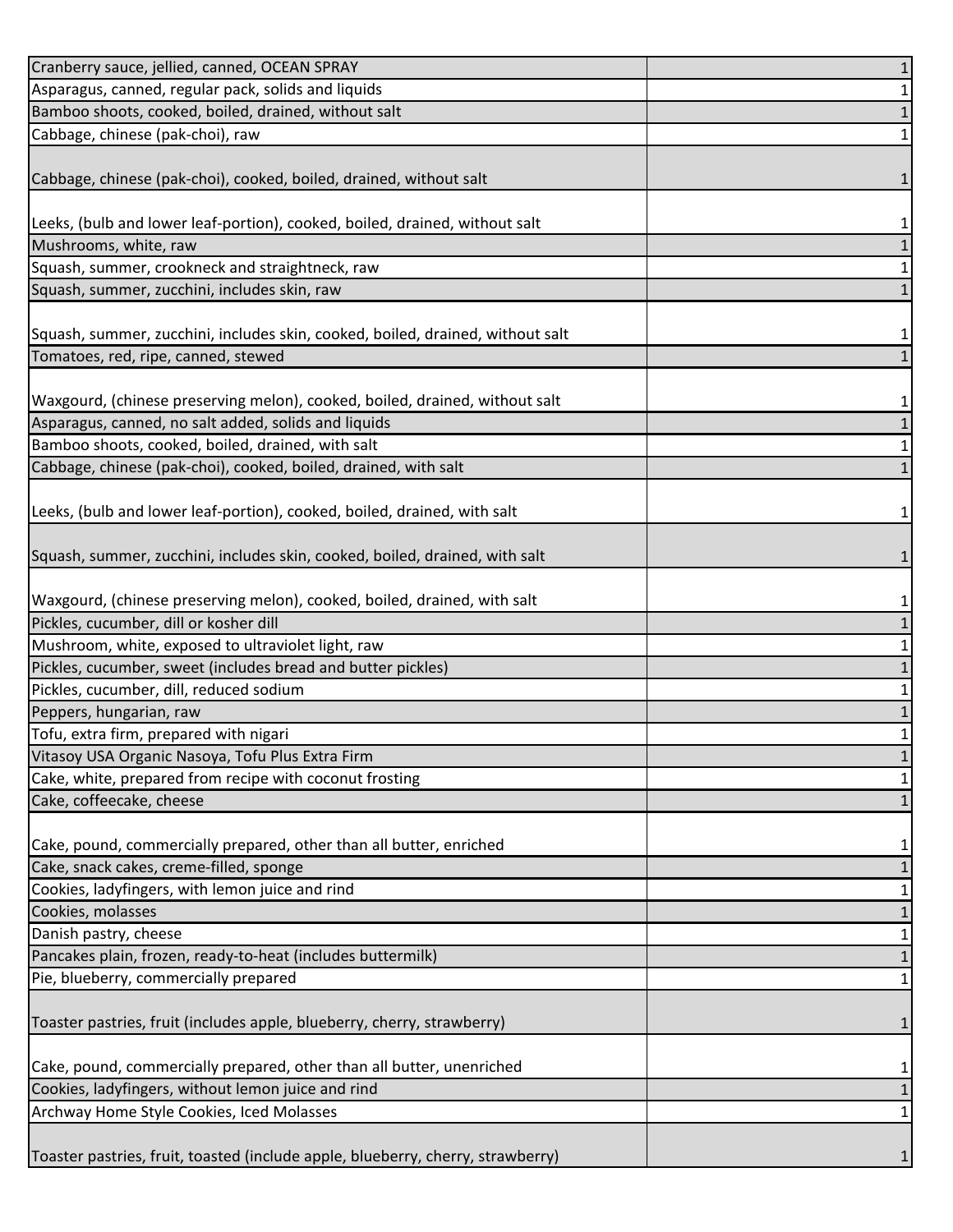| Cake, pound, Bimbo Bakeries USA, Panque Casero, home baked style         |   |
|--------------------------------------------------------------------------|---|
| Candies, KIT KAT Wafer Bar                                               |   |
| Candies, MARS SNACKFOOD US, MILKY WAY Bar                                |   |
| Candies, NESTLE, 100 GRAND Bar                                           |   |
| Puddings, chocolate, dry mix, instant, prepared with whole milk          |   |
| Frozen novelties, fruit and juice bars                                   |   |
| Jellies                                                                  |   |
|                                                                          |   |
| Candies, MARS SNACKFOOD US, POP'ABLES MILKY WAY Brand Bite Size Candies  |   |
| Pie fillings, apple, canned                                              |   |
| Ice creams, vanilla, fat free                                            |   |
| Ice creams, BREYERS, All Natural Light French Chocolate                  |   |
| Ice creams, BREYERS, No Sugar Added, Chocolate Caramel                   |   |
| Rice, white, glutinous, unenriched, cooked                               |   |
| Rice noodles, cooked                                                     |   |
| Fast foods, croissant, with egg, cheese, and bacon                       |   |
|                                                                          |   |
| Fast foods, cheeseburger, double, regular patty and bun, with condiments |   |
| Fast foods, fish sandwich, with tartar sauce                             |   |
| <b>BURGER KING, Hamburger</b>                                            |   |
| <b>BURGER KING, Cheeseburger</b>                                         |   |
| BURGER KING, WHOPPER, with cheese                                        |   |
| Fast foods, griddle cake sandwich, sausage                               |   |
| McDONALD'S, Sausage McGRIDDLES                                           |   |
| McDONALD'S, DOUBLE QUARTER POUNDER with Cheese                           |   |
| McDONALD'S, Deluxe Breakfast, with syrup and margarine                   |   |
| McDONALD'S, Bacon Ranch Salad with Grilled Chicken                       |   |
| McDONALD'S Bacon Ranch Salad with Crispy Chicken                         |   |
| McDONALD'S, Fruit 'n Yogurt Parfait                                      |   |
| McDONALD'S, FILET-O-FISH (without tartar sauce)                          |   |
| Fast foods, cheeseburger; double, large patty; with condiments           |   |
| <b>KFC, Popcorn Chicken</b>                                              |   |
| Corn dogs, frozen, prepared                                              |   |
| Soup, clam chowder, new england, canned, ready-to-serve                  |   |
| Sauce, barbecue, BULL'S-EYE, original                                    |   |
| Sauce, horseradish                                                       |   |
| Pancakes, plain, reduced fat                                             |   |
| Sage Valley, Gluten Free Vanilla Sandwich Cookies                        |   |
| Salisbury steak with gravy, frozen                                       | 1 |
|                                                                          |   |
| BANQUET, Salisbury Steak With Gravy, family size, frozen, unprepared     |   |
| T.G.I. FRIDAY'S, macaroni & cheese, from kid's menu                      |   |
| APPLEBEE'S, chicken tenders platter                                      |   |
| DENNY'S, fish fillet, battered or breaded, fried                         | 1 |
|                                                                          |   |
| CRACKER BARREL, chicken tenderloin platter, fried, from kid's menu       |   |
| Restaurant, Chinese, lemon chicken                                       |   |
| Restaurant, Chinese, sweet and sour chicken                              |   |
| Restaurant, Chinese, sweet and sour pork                                 |   |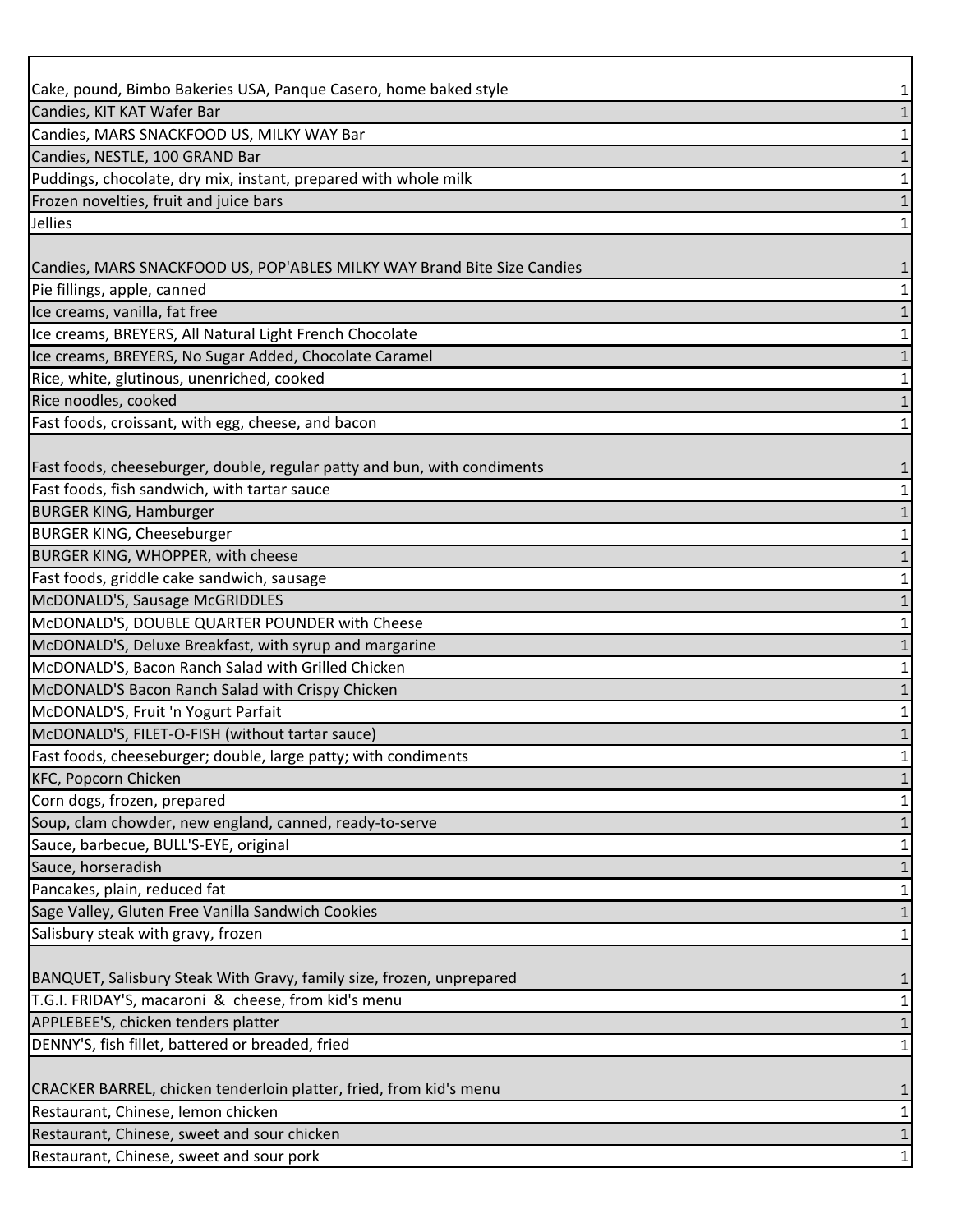| Restaurant, Chinese, chicken chow mein                                     | $\mathbf{1}$ |
|----------------------------------------------------------------------------|--------------|
| Babyfood, banana apple dessert, strained                                   | $\mathbf 1$  |
| Babyfood, dinner, turkey and rice, strained                                | 0.9          |
| Babyfood, dinner, vegetables and turkey, junior                            | 0.9          |
| Babyfood, vegetables, squash, strained                                     | 0.9          |
| Babyfood, vegetables, squash, junior                                       | 0.9          |
| Babyfood, potatoes, toddler                                                | 0.9          |
|                                                                            |              |
| Babyfood, cereal, oatmeal, with applesauce and bananas, strained           | 0.9          |
|                                                                            |              |
| Babyfood, cereal, oatmeal, with applesauce and bananas, junior, fortified  | 0.9          |
| Babyfood, cereal, with egg yolks, strained                                 | 0.9          |
| Babyfood, cereal, with egg yolks, junior                                   | 0.9          |
| Babyfood, cereal, egg yolks and bacon, junior                              | 0.9          |
|                                                                            |              |
| Chicken, wing, frozen, glazed, barbecue flavored, heated (microwave)       | 0.9          |
| Soup, chicken noodle, canned, condensed                                    | 0.9          |
| Soup, chicken with rice, canned, condensed                                 | 0.9          |
| Soup, chicken and vegetable, canned, ready-to-serve                        | 0.9          |
| Sauce, barbecue                                                            | 0.9          |
|                                                                            |              |
| Soup, pea, split with ham, canned, prepared with equal volume water        | 0.9          |
| Soup, chicken corn chowder, chunky, ready-to-serve, single brand           | 0.9          |
| Beerwurst, beer salami, pork and beef                                      | 0.9          |
| Sausage, Italian, turkey, smoked                                           | 0.9          |
| Beerwurst, pork and beef                                                   | 0.9          |
| Grapes, american type (slip skin), raw                                     | 0.9          |
|                                                                            |              |
| Grapes, red or green (European type, such as Thompson seedless), raw       | 0.9          |
| Melons, cantaloupe, raw                                                    | 0.9          |
| Melons, casaba, raw                                                        | 0.9          |
| Plums, canned, purple, water pack, solids and liquids                      | 0.9          |
| Plums, canned, purple, juice pack, solids and liquids                      | 0.9          |
| Plums, canned, purple, light syrup pack, solids and liquids                | 0.9          |
| Plums, canned, purple, heavy syrup pack, solids and liquids                | 0.9          |
| Rambutan, canned, syrup pack                                               | 0.9          |
| Jackfruit, canned, syrup pack                                              | 0.9          |
| Lettuce, red leaf, raw                                                     | 0.9          |
| Onions, sweet, raw                                                         | 0.9          |
|                                                                            |              |
| Potatoes, au gratin, dry mix, prepared with water, whole milk and butter   | 0.9          |
| Pumpkin flowers, cooked, boiled, drained, without salt                     | 0.9          |
| Tomatoes, orange, raw                                                      | 0.9          |
|                                                                            |              |
| Peppers, sweet, green, frozen, chopped, cooked, boiled, drained, with salt | 0.9          |
| Pumpkin, flowers, cooked, boiled, drained, with salt                       | 0.9          |
| Peppers, sweet, yellow, raw                                                | 0.9          |
| Radicchio, raw                                                             | 0.9          |
| Shake, fast food, vanilla                                                  | 0.9          |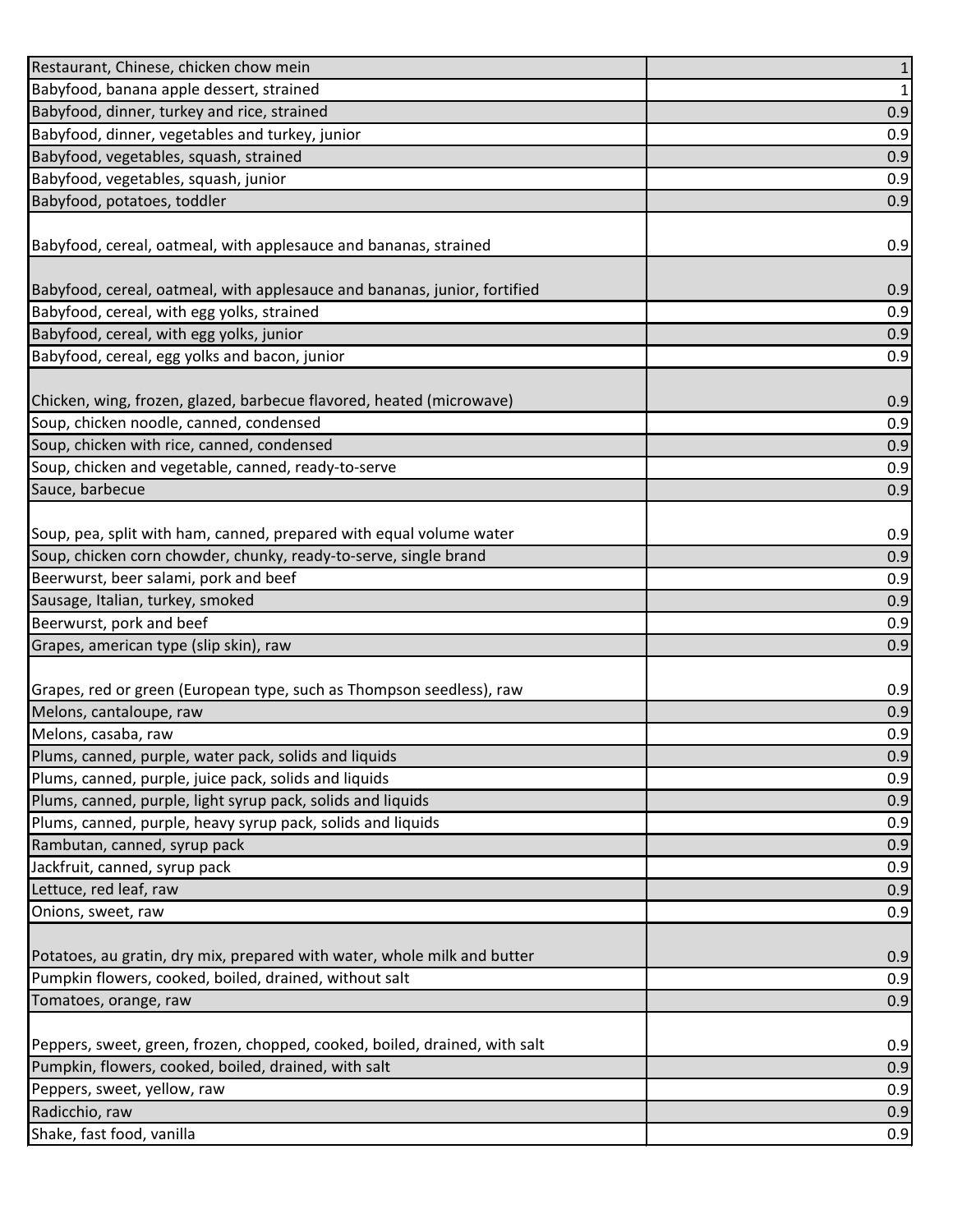| Tofu, firm, prepared with calcium sulfate and magnesium chloride (nigari)      | 0.9 |
|--------------------------------------------------------------------------------|-----|
| Vitasoy USA Azumaya, Extra Firm Tofu                                           | 0.9 |
| <b>HOUSE FOODS Premium Firm Tofu</b>                                           | 0.9 |
| Cookies, sugar, refrigerated dough                                             | 0.9 |
| Cookies, sugar, refrigerated dough, baked                                      | 0.9 |
| Doughnuts, yeast-leavened, with jelly filling                                  | 0.9 |
| Pie crust, standard-type, frozen, ready-to-bake, unenriched                    | 0.9 |
| Cream puff, eclair, custard or cream filled, iced                              | 0.9 |
| Candies, fudge, vanilla with nuts                                              | 0.9 |
| Candies, ROLO Caramels in Milk Chocolate                                       | 0.9 |
| Frostings, chocolate, creamy, ready-to-eat                                     | 0.9 |
| Ice creams, chocolate, light, no sugar added                                   | 0.9 |
| Ice creams, strawberry                                                         | 0.9 |
| Ice creams, BREYERS, No Sugar Added, Butter Pecan                              | 0.9 |
| Jams, preserves, marmalades, sweetened with fruit juice                        | 0.9 |
| Cornstarch                                                                     | 0.9 |
| Rice, white, long-grain, parboiled, enriched, cooked                           | 0.9 |
| Rice, white, steamed, Chinese restaurant                                       | 0.9 |
| Tapioca, pearl, dry                                                            | 0.9 |
| Rice, white, long-grain, parboiled, unenriched, cooked                         | 0.9 |
| Fast foods, croissant, with egg, cheese, and ham                               | 0.9 |
| CHICK-FIL-A, Chick-n-Strips                                                    | 0.9 |
| Fast foods, chicken, breaded and fried, boneless pieces, plain                 | 0.9 |
| <b>BURGER KING, Premium Fish Sandwich</b>                                      | 0.9 |
| McDONALD'S, Sausage McMUFFIN with Egg                                          | 0.9 |
| McDONALD'S, Bacon Egg & Cheese Biscuit                                         | 0.9 |
| McDONALD'S, Hotcakes (with 2 pats margarine & syrup)                           | 0.9 |
| McDONALD'S, Fruit 'n Yogurt Parfait (without granola)                          | 0.9 |
| Fast foods, cheeseburger; double, regular patty; with condiments               | 0.9 |
|                                                                                |     |
| Fast Foods, grilled chicken filet sandwich, with lettuce, tomato and spread    | 0.9 |
|                                                                                |     |
| Fast foods, grilled chicken in tortilla, with lettuce, cheese, and ranch sauce | 0.9 |
|                                                                                |     |
| Fast foods, strawberry banana smoothie made with ice and low-fat yogurt        | 0.9 |
| McDONALD'S, RANCH SNACK WRAP, Grilled                                          | 0.9 |
| Beef stew, canned entree                                                       | 0.9 |
| Pasta with tomato sauce, no meat, canned                                       | 0.9 |
| Soup, beef barley, ready to serve                                              | 0.9 |
| Cookies, animal, with frosting or icing                                        | 0.9 |
| Dumpling, potato- or cheese-filled, frozen                                     | 0.9 |
| T.G.I. FRIDAY'S, chicken fingers, from kids' menu                              | 0.9 |
| APPLEBEE'S, fish, hand battered                                                | 0.9 |
| Restaurant, family style, fish fillet, battered or breaded, fried              | 0.9 |
| Restaurant, family style, chicken tenders                                      | 0.9 |
|                                                                                |     |
| CARRABBA'S ITALIAN GRILL, chicken parmesan without cavatappi pasta             | 0.9 |
| OLIVE GARDEN, chicken parmigiana without pasta                                 | 0.9 |
| Restaurant, Italian, chicken parmesan without pasta                            | 0.9 |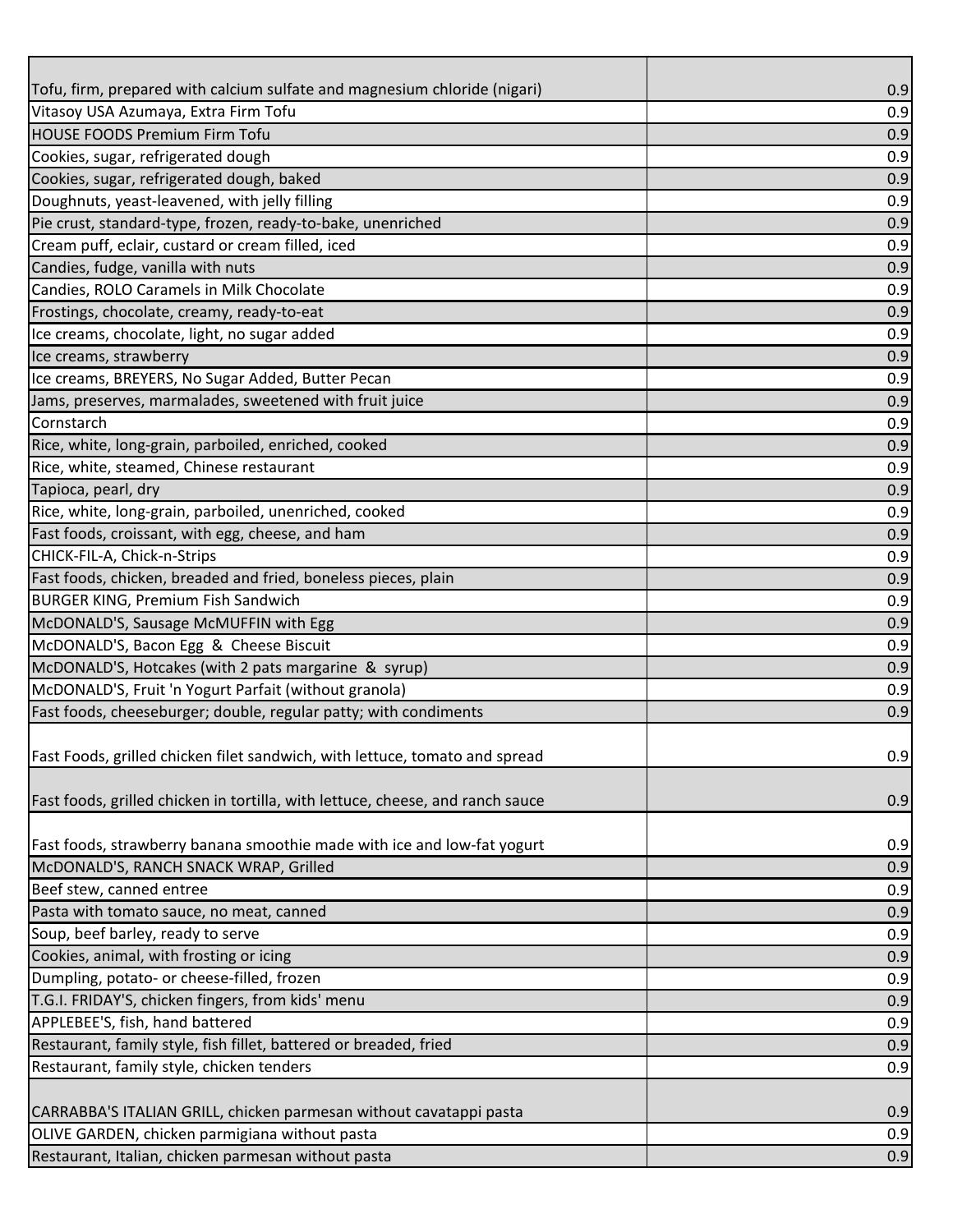| Restaurant, Chinese, general tso's chicken                                               | 0.9 |
|------------------------------------------------------------------------------------------|-----|
| Restaurant, Chinese, chicken and vegetables                                              | 0.9 |
| Ice creams, chocolate, rich                                                              | 0.9 |
|                                                                                          |     |
| Puddings, all flavors except chocolate, low calorie, regular, dry mix                    | 0.9 |
|                                                                                          |     |
| Milk, chocolate, fluid, commercial, whole, with added vitamin A and vitamin D            | 0.8 |
| Ice cream, bar or stick, chocolate covered                                               | 0.8 |
| Babyfood, peaches, dices, toddler                                                        | 0.8 |
| Babyfood, dinner, turkey, rice, and vegetables, toddler                                  | 0.8 |
| Babyfood, cereal, mixed, prepared with whole milk                                        | 0.8 |
| Salad dressing, thousand island, commercial, regular                                     | 0.8 |
| Salad dressing, honey mustard dressing, reduced calorie                                  | 0.8 |
| Soup, chunky chicken noodle, canned, ready-to-serve                                      | 0.8 |
| Soup, minestrone, canned, condensed                                                      | 0.8 |
| Soup, tomato bisque, canned, condensed                                                   | 0.8 |
| Soup, HEALTHY CHOICE Chicken Noodle Soup, canned                                         | 0.8 |
| Soup, HEALTHY CHOICE Chicken and Rice Soup, canned                                       | 0.8 |
| Soup, chicken gumbo, canned, prepared with equal volume water                            | 0.8 |
|                                                                                          |     |
| Soup, vegetable beef, canned, prepared with equal volume water                           | 0.8 |
| Cereals ready-to-eat, POST, FRUITY PEBBLES                                               | 0.8 |
|                                                                                          |     |
| Cereals, corn grits, white, regular and quick, enriched, cooked with water, without salt | 0.8 |
| Cereals, farina, enriched, assorted brands including CREAM OF WHEAT, quick (1-3          |     |
| minutes), cooked with water, without salt                                                | 0.8 |
|                                                                                          |     |
| Cereals, corn grits, white, regular and quick, enriched, cooked with water, with salt    | 0.8 |
| Cereals, farina, enriched, cooked with water, with salt                                  | 0.8 |
| Cherries, sour, red, canned, light syrup pack, solids and liquids                        | 0.8 |
|                                                                                          |     |
| Cherries, sour, red, canned, extra heavy syrup pack, solids and liquids                  | 0.8 |
| Melons, honeydew, raw                                                                    | 0.8 |
| Pineapple, canned, water pack, solids and liquids                                        | 0.8 |
| Pineapple, canned, juice pack, solids and liquids                                        | 0.8 |
| Pineapple, canned, light syrup pack, solids and liquids                                  | 0.8 |
| Pineapple, canned, heavy syrup pack, solids and liquids                                  | 0.8 |
| Pineapple, canned, extra heavy syrup pack, solids and liquids                            | 0.8 |
| Mung beans, mature seeds, sprouted, cooked, boiled, drained, without salt                |     |
| Potatoes, mashed, dehydrated, prepared from flakes without milk, whole milk and          | 0.8 |
| butter added                                                                             | 0.8 |
| Soybeans, mature seeds, sprouted, cooked, steamed                                        | 0.8 |
| Beets, pickled, canned, solids and liquids                                               | 0.8 |
| Beans, mung, mature seeds, sprouted, canned, drained solids                              | 0.8 |
| Carrot juice, canned                                                                     | 0.8 |
|                                                                                          |     |
| Mung beans, mature seeds, sprouted, cooked, boiled, drained, with salt                   | 0.8 |
|                                                                                          |     |
| Peppers, sweet, red, frozen, chopped, boiled, drained, without salt                      | 0.8 |
|                                                                                          |     |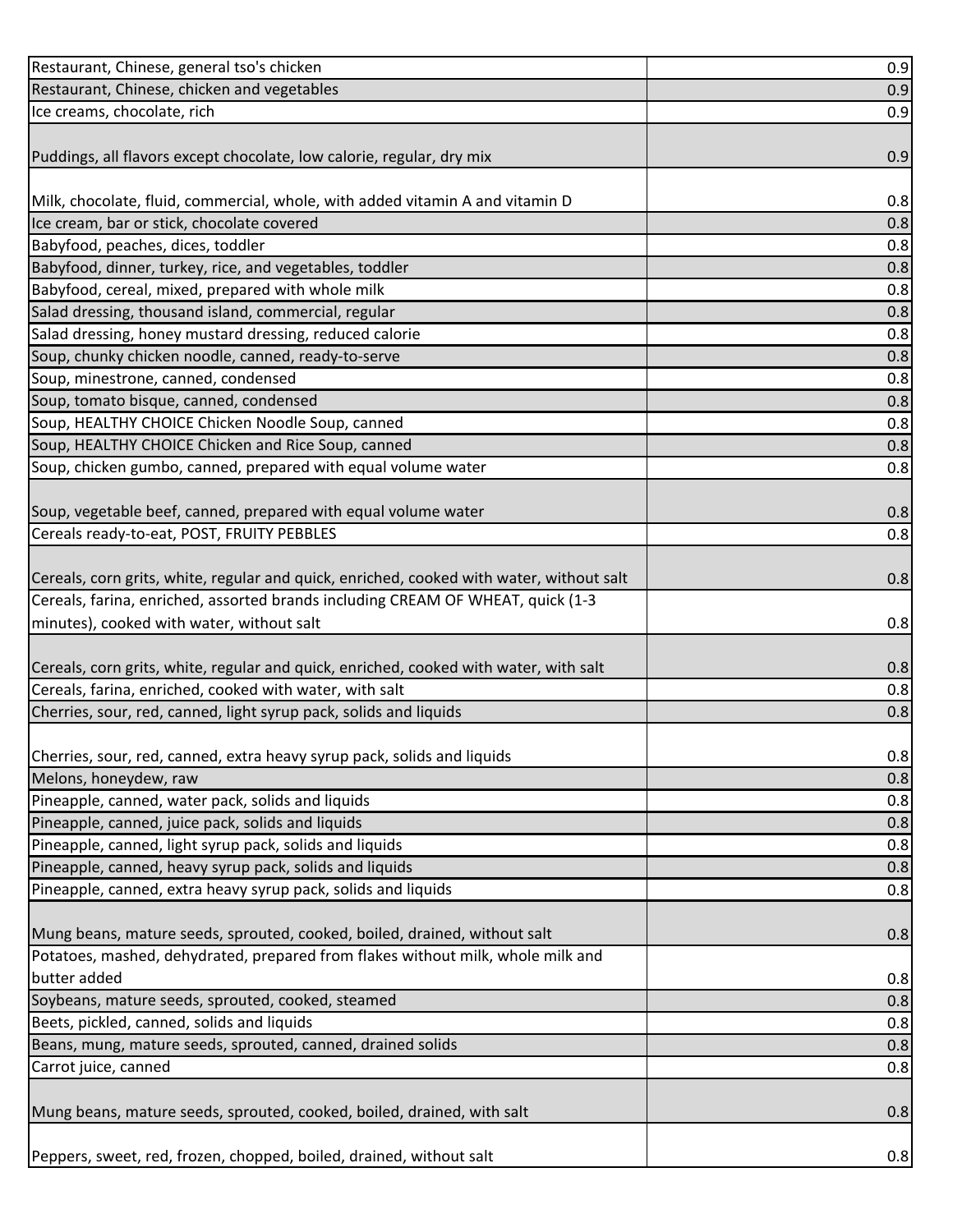| Peppers, sweet, red, frozen, chopped, boiled, drained, with salt                      | 0.8 |
|---------------------------------------------------------------------------------------|-----|
| Soybeans, mature seeds, sprouted, cooked, steamed, with salt                          | 0.8 |
| Beverages, dairy drink mix, chocolate, reduced calorie, with aspartame, powder,       |     |
| prepared with water and ice                                                           | 0.8 |
| Soy sauce made from soy and wheat (shoyu)                                             | 0.8 |
| Soy sauce made from soy (tamari)                                                      | 0.8 |
| Vitasoy USA, Organic Nasoya Firm Tofu                                                 | 0.8 |
|                                                                                       |     |
| Soymilk (All flavors), lowfat, with added calcium, vitamins A and D                   | 0.8 |
| SILK Chocolate, soymilk                                                               | 0.8 |
| SILK Light Chocolate, soymilk                                                         | 0.8 |
| SILK Plus for Bone Health, soymilk                                                    | 0.8 |
| Vitasoy USA Organic Nasoya, Tofu Plus Firm                                            | 0.8 |
| <b>HOUSE FOODS Premium Soft Tofu</b>                                                  | 0.8 |
| Bread, stuffing, dry mix, prepared                                                    | 0.8 |
| Cake, pineapple upside-down, prepared from recipe                                     | 0.8 |
| Cake, white, prepared from recipe without frosting                                    | 0.8 |
| Cookies, butter, commercially prepared, enriched                                      | 0.8 |
| Cream puff shell, prepared from recipe                                                | 0.8 |
| Doughnuts, yeast-leavened, with creme filling                                         | 0.8 |
| Pie, cherry, commercially prepared                                                    | 0.8 |
| Pie, chocolate creme, commercially prepared                                           | 0.8 |
| Pie, peach                                                                            | 0.8 |
| Cookies, butter, commercially prepared, unenriched                                    | 0.8 |
| Snacks, corn-based, extruded, puffs or twists, cheese-flavor                          | 0.8 |
| Ice creams, chocolate, light                                                          | 0.8 |
| Puddings, chocolate, dry mix, regular, prepared with whole milk                       | 0.8 |
| Puddings, chocolate, dry mix, regular, prepared with 2% milk                          | 0.8 |
| Ice creams, BREYERS, No Sugar Added, Vanilla Fudge Twirl                              | 0.8 |
| Fast foods, fish sandwich, with tartar sauce and cheese                               | 0.8 |
| Fast foods, griddle cake sandwich, egg, cheese, and bacon                             | 0.8 |
| McDONALD'S, Bacon, Egg & Cheese McGRIDDLES                                            | 0.8 |
| McDONALD'S, Double Cheeseburger                                                       | 0.8 |
| McDONALD'S, Sausage Biscuit with Egg                                                  | 0.8 |
| POPEYES, Mild Chicken Strips, analyzed 2006                                           | 0.8 |
| Beef Pot Pie, frozen entree, prepared                                                 | 0.8 |
|                                                                                       |     |
| Soup, clam chowder, new england, reduced sodium, canned, ready-to-serve               | 0.8 |
| Soup, chicken noodle, reduced sodium, canned, ready-to-serve                          | 0.8 |
|                                                                                       |     |
| Soup, beef and vegetables, reduced sodium, canned, ready-to-serve                     | 0.8 |
|                                                                                       |     |
| Turnover, meat- and cheese-filled, tomato-based sauce, reduced fat, frozen            | 0.8 |
| Turnover, filled with egg, meat and cheese, frozen                                    | 0.8 |
| Rice mix, white and wild, flavored, unprepared                                        | 0.8 |
| T.G.I. FRIDAY'S, chicken fingers                                                      | 0.8 |
| DENNY'S, chicken nuggets, star shaped, from kid's menu                                | 0.8 |
| Restaurant, Chinese, orange chicken                                                   | 0.8 |
| Frozen novelties, ice cream type, vanilla ice cream, light, no sugar added, chocolate |     |
| coated                                                                                | 0.8 |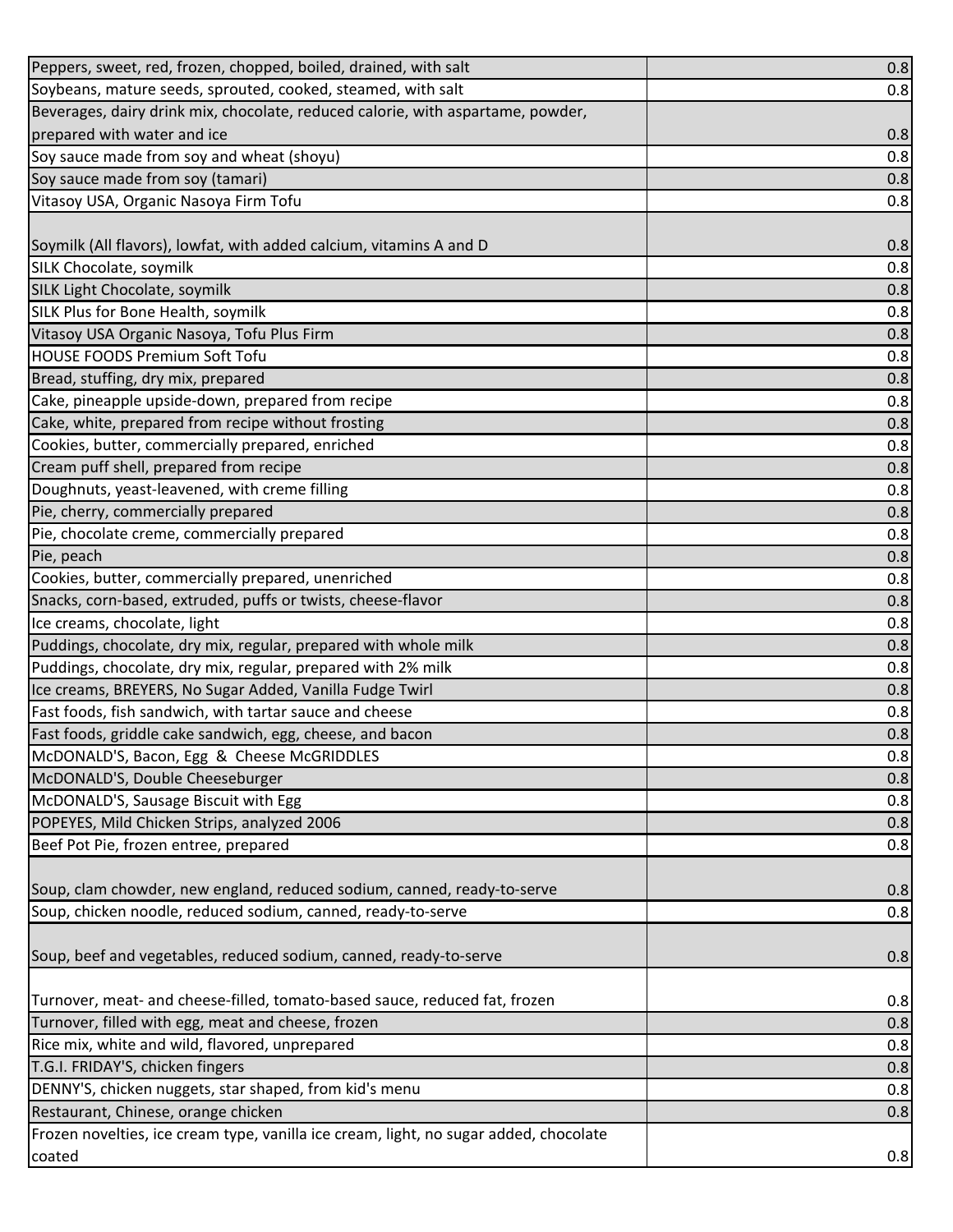| Babyfood, dessert, banana pudding, strained                                                    | 0.8 |
|------------------------------------------------------------------------------------------------|-----|
| Tomato and vegetable juice, low sodium                                                         | 0.8 |
| Jellies, reduced sugar, home preserved                                                         | 0.8 |
|                                                                                                |     |
| Puddings, all flavors except chocolate, low calorie, instant, dry mix                          | 0.8 |
|                                                                                                |     |
| Milk, chocolate, fluid, commercial, reduced fat, with added vitamin A and vitamin D            | 0.7 |
|                                                                                                |     |
| Milk, chocolate, fluid, commercial, reduced fat, with added calcium                            | 0.7 |
| Ice cream, soft serve, chocolate                                                               | 0.7 |
| Babyfood, dinner, macaroni and cheese, strained                                                | 0.7 |
| Babyfood, dessert, peach cobbler, strained                                                     | 0.7 |
| Babyfood, dessert, peach cobbler, junior                                                       | 0.7 |
| Babyfood, dessert, fruit pudding, pineapple, strained                                          | 0.7 |
| Infant formula, ABBOTT NUTRITION, SIMILAC, Expert Care, Diarrhea, ready- to-feed               |     |
| with ARA and DHA                                                                               | 0.7 |
| Salad dressing, russian dressing                                                               | 0.7 |
| Soup, chicken vegetable, canned, condensed                                                     | 0.7 |
| Soup, clam chowder, new england, canned, condensed                                             | 0.7 |
| Soup, cream of mushroom, canned, condensed                                                     | 0.7 |
| Soup, onion, canned, condensed                                                                 | 0.7 |
| Sauce, plum, ready-to-serve                                                                    | 0.7 |
| Soup, tomato rice, canned, prepared with equal volume water                                    | 0.7 |
|                                                                                                |     |
| Soup, vegetable with beef broth, canned, prepared with equal volume water                      | 0.7 |
| Sauce, peppers, hot, chili, mature red, canned                                                 | 0.7 |
| Gravy, HEINZ Home Style, savory beef                                                           | 0.7 |
| Cereals ready-to-eat, RALSTON CRISP RICE                                                       | 0.7 |
| Cereals, CREAM OF RICE, dry                                                                    | 0.7 |
|                                                                                                |     |
| Cereals, corn grits, yellow, regular and quick, enriched, cooked with water, without salt      | 0.7 |
|                                                                                                |     |
| Cereals, corn grits, yellow, regular, quick, enriched, cooked with water, with salt            | 0.7 |
| Cereals, CREAM OF WHEAT, 2 1/2 minute cook time, cooked with water, stove-top,<br>without salt |     |
| Cereals, CREAM OF WHEAT, 2 1/2 minute cook time, cooked with water, microwaved,                | 0.7 |
| without salt                                                                                   | 0.7 |
| Lemon juice from concentrate, canned or bottled                                                | 0.7 |
| Melon balls, frozen                                                                            | 0.7 |
| Tangerines, (mandarin oranges), canned, juice pack                                             | 0.7 |
| Tangerines, (mandarin oranges), canned, light syrup pack                                       | 0.7 |
| Pineapple juice, frozen concentrate, unsweetened, undiluted                                    | 0.7 |
| Fruit juice smoothie, NAKED JUICE, GREEN MACHINE                                               | 0.7 |
| Lemon juice from concentrate, bottled, REAL LEMON                                              | 0.7 |
| Cress, garden, cooked, boiled, drained, without salt                                           | 0.7 |
| Cucumber, peeled, raw                                                                          | 0.7 |
| Tomatoes, red, ripe, cooked                                                                    | 0.7 |
| Spinach souffle                                                                                | 0.7 |
| Tomatoes, yellow, raw                                                                          | 0.7 |
| Cress, garden, cooked, boiled, drained, with salt                                              | 0.7 |
|                                                                                                |     |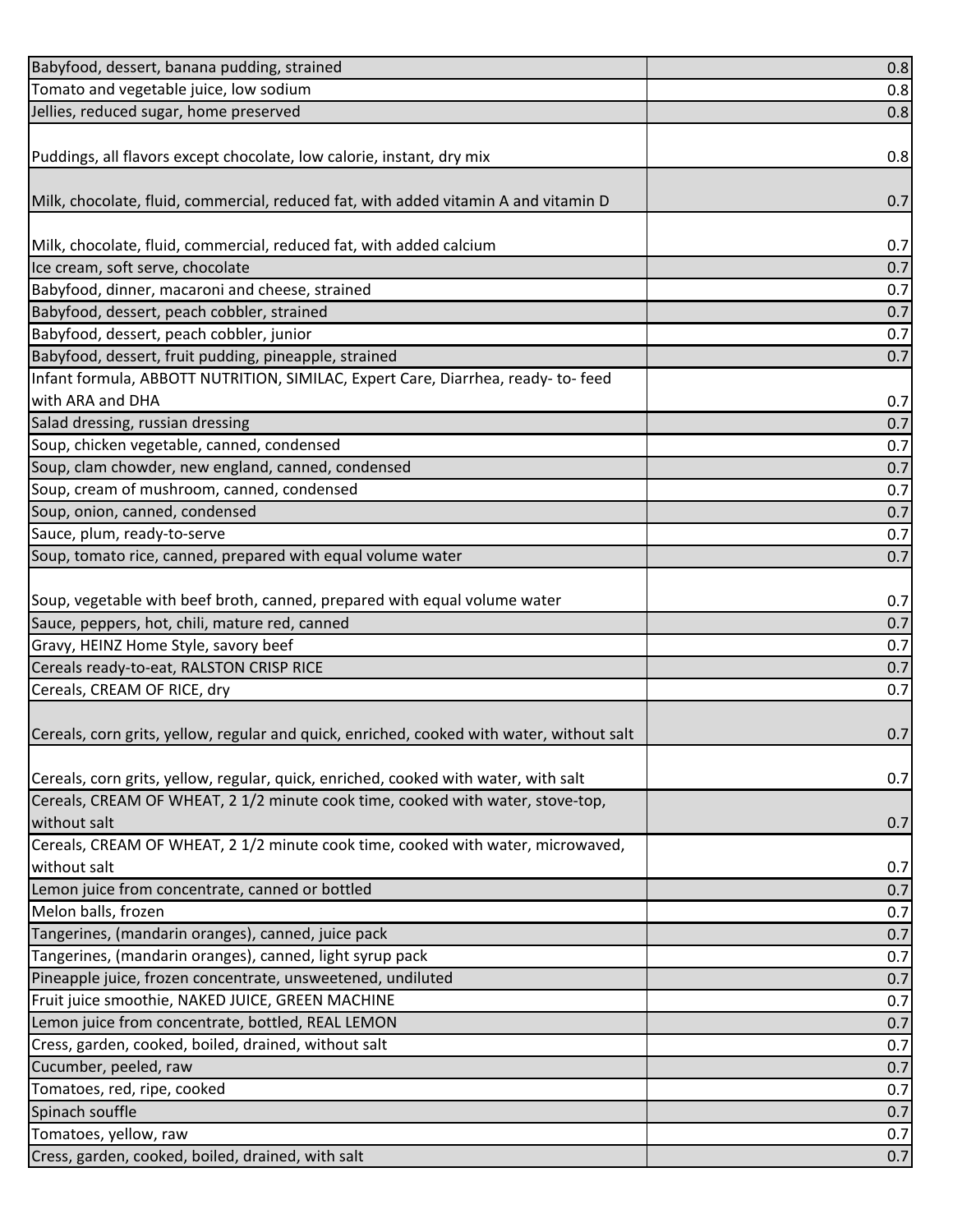| Tomatoes, red, ripe, cooked, with salt                                                   | 0.7 |
|------------------------------------------------------------------------------------------|-----|
|                                                                                          |     |
| Corn, sweet, white, canned, whole kernel, no salt added, solids and liquids              | 0.7 |
|                                                                                          |     |
| Beverages, OCEAN SPRAY, Light Cranberry and Raspberry Flavored Juice                     | 0.7 |
| Beverages, OCEAN SPRAY, Light Cranberry                                                  | 0.7 |
| Beverages, OCEAN SPRAY, Light Cranberry, Concord Grape                                   | 0.7 |
| Beverages, tea, instant, lemon, sweetened, powder                                        | 0.7 |
| Fish, catfish, channel, cooked, breaded and fried                                        | 0.7 |
|                                                                                          |     |
| Soymilk, chocolate and other flavors, light, with added calcium, vitamins A and D        | 0.7 |
| Soy sauce made from soy and wheat (shoyu), low sodium                                    | 0.7 |
| Biscuits, plain or buttermilk, refrigerated dough, higher fat                            | 0.7 |
| Cake, pudding-type, white, enriched, dry mix                                             | 0.7 |
| Cake, pudding-type, yellow, dry mix                                                      | 0.7 |
| Cake, yellow, prepared from recipe without frosting                                      | 0.7 |
| Pie, banana cream, prepared from recipe                                                  | 0.7 |
| Cake, pudding-type, white, unenriched, dry mix                                           | 0.7 |
| Archway Home Style Cookies, Frosty Lemon                                                 | 0.7 |
| Bread, salvadoran sweet cheese (quesadilla salvadorena)                                  | 0.7 |
| Ice creams, french vanilla, soft-serve                                                   | 0.7 |
| Ice creams, vanilla                                                                      | 0.7 |
| Candies, fudge, peanut butter, prepared-from-recipe                                      | 0.7 |
| Toppings, strawberry                                                                     | 0.7 |
| Puddings, rice, dry mix                                                                  | 0.7 |
|                                                                                          |     |
| Candies, MARS SNACKFOOD US, MILKY WAY Caramels, milk chocolate covered                   | 0.7 |
| Marmalade, orange                                                                        | 0.7 |
| Frozen novelties, ice type, pineapple-coconut                                            | 0.7 |
|                                                                                          |     |
| Ice creams, BREYERS, No Sugar Added, Vanilla Chocolate Strawberry                        | 0.7 |
| Fast foods, biscuit, with ham                                                            | 0.7 |
| Fast foods, shrimp, breaded and fried                                                    | 0.7 |
|                                                                                          |     |
| Fast foods, submarine sandwich, roast beef on white bread with lettuce and tomato        | 0.7 |
|                                                                                          |     |
| Fast foods, submarine sandwich, tuna on white bread with lettuce and tomato              | 0.7 |
| SUBWAY, roast beef sub on white bread with lettuce and tomato                            | 0.7 |
| SUBWAY, tuna sub on white bread with lettuce and tomato                                  | 0.7 |
| BURGER KING, CROISSAN'WICH with Sausage and Cheese                                       | 0.7 |
| BURGER KING, CROISSAN'WICH with Egg and Cheese                                           | 0.7 |
| Rice bowl with chicken, frozen entree, prepared (includes fried, teriyaki, and sweet and |     |
| sour varieties)                                                                          | 0.7 |
| Chicken, nuggets, white meat, precooked, frozen, not reheated                            | 0.7 |
|                                                                                          |     |
| Rice and vermicelli mix, chicken flavor, prepared with 80% margarine                     | 0.7 |
| Dip, salsa con queso, cheese and salsa- medium                                           | 0.7 |
| CRACKER BARREL, chicken tenderloin platter, fried                                        | 0.7 |
| CRACKER BARREL, macaroni n' cheese plate, from kid's menu                                | 0.7 |
| Restaurant, Chinese, sesame chicken                                                      | 0.7 |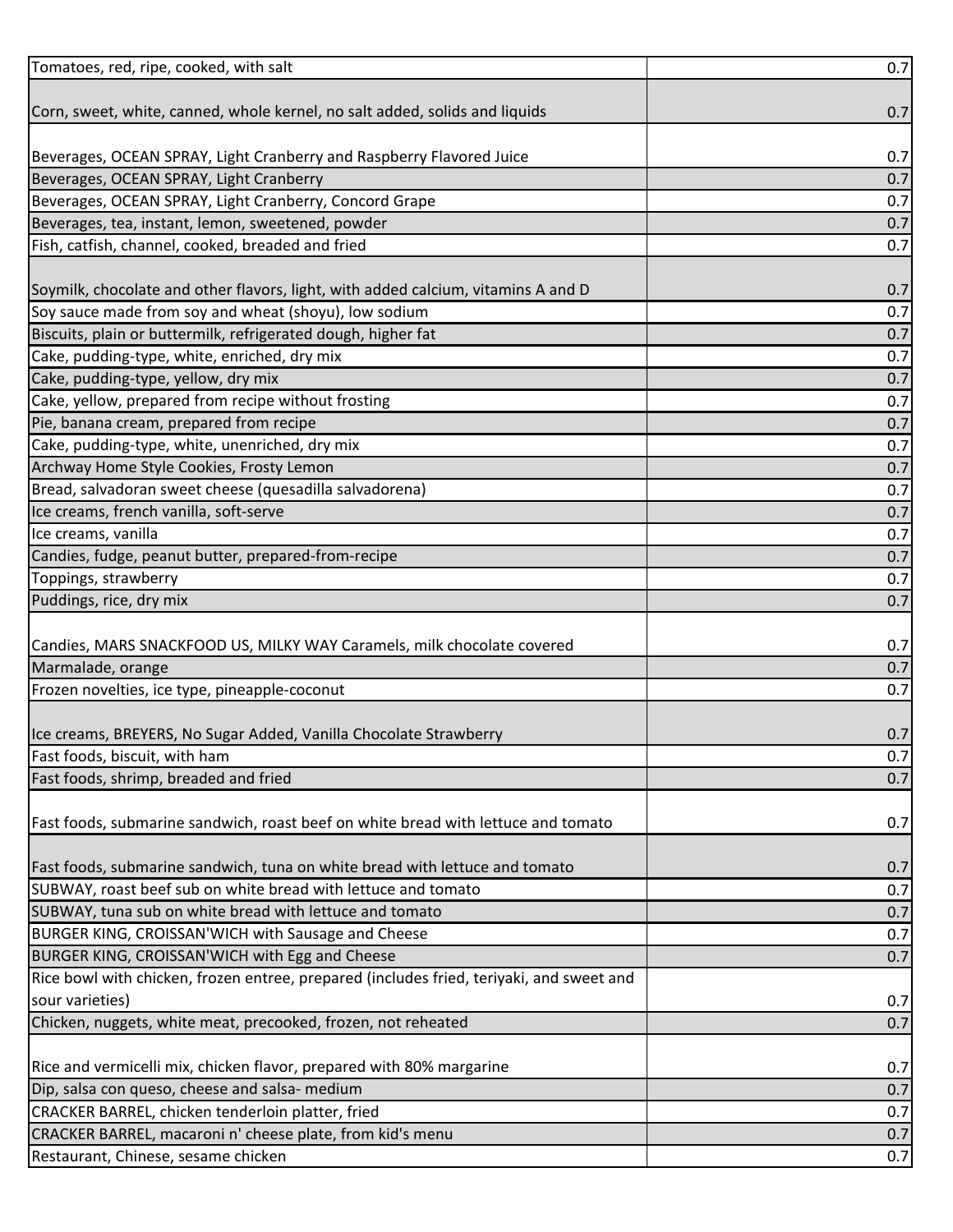| Syrups, sugar free                                                                   | 0.7 |
|--------------------------------------------------------------------------------------|-----|
| Yogurt, Greek, strawberry, nonfat                                                    | 0.6 |
| Babyfood, dinner, chicken stew, toddler                                              | 0.6 |
| Babyfood, dessert, fruit pudding, orange, strained                                   | 0.6 |
| Babyfood, dessert, fruit dessert, without ascorbic acid, strained                    | 0.6 |
| Babyfood, dessert, fruit dessert, without ascorbic acid, junior                      | 0.6 |
| Babyfood, cereal, barley, prepared with whole milk                                   | 0.6 |
|                                                                                      |     |
| Babyfood, yogurt, whole milk, with fruit, multigrain cereal and added iron fortified | 0.6 |
| Salad dressing, italian dressing, fat-free                                           | 0.6 |
| Chicken, wing, frozen, glazed, barbecue flavored                                     | 0.6 |
| Soup, beef noodle, canned, condensed                                                 | 0.6 |
| Soup, cream of celery, canned, condensed                                             | 0.6 |
| Soup, chicken, canned, chunky, ready-to-serve                                        | 0.6 |
| Soup, chunky beef, canned, ready-to-serve                                            | 0.6 |
| Sauce, ready-to-serve, pepper, TABASCO                                               | 0.6 |
| Soup, cream of mushroom, canned, condensed, reduced sodium                           | 0.6 |
| CAMPBELL'S, Cream of Mushroom Soup, condensed                                        | 0.6 |
| Soup, clam chowder, manhattan, canned, prepared with equal volume water              |     |
|                                                                                      | 0.6 |
| Soup, tomato beef with noodle, canned, prepared with equal volume water              | 0.6 |
| Soup, tomato, low sodium, with water                                                 | 0.6 |
| Soup, beef stroganoff, canned, chunky style, ready-to-serve                          | 0.6 |
| Sausage, turkey, pork, and beef, low fat, smoked                                     | 0.6 |
|                                                                                      |     |
| Cereals, CREAM OF WHEAT, instant, prepared with water, without salt                  | 0.6 |
| Grapefruit juice, white, canned or bottled, unsweetened                              | 0.6 |
|                                                                                      |     |
| Grapes, canned, thompson seedless, water pack, solids and liquids                    | 0.6 |
|                                                                                      |     |
| Grapes, canned, thompson seedless, heavy syrup pack, solids and liquids              | 0.6 |
| Papaya nectar, canned                                                                | 0.6 |
| Pear nectar, canned, without added ascorbic acid                                     | 0.6 |
| Pear nectar, canned, with added ascorbic acid                                        | 0.6 |
| Grapefruit juice, white, bottled, unsweetened, OCEAN SPRAY                           | 0.6 |
| Fruit juice smoothie, ODWALLA, ORIGINAL SUPERFOOD                                    | 0.6 |
| Fruit juice smoothie, BOLTHOUSE FARMS, GREEN GOODNESS                                | 0.6 |
| Fruit juice smoothie, BOLTHOUSE FARMS, strawberry banana                             | 0.6 |
| Fruit juice smoothie, ODWALLA, strawberry banana                                     | 0.6 |
| Fruit juice smoothie, NAKED JUICE, strawberry banana                                 | 0.6 |
| Mushrooms, brown, italian, or crimini, raw                                           | 0.6 |
| Mushrooms, brown, italian, or crimini, exposed to ultraviolet light, raw             | 0.6 |
| Beverages, OCEAN SPRAY, Cran Grape                                                   | 0.6 |
| Beverages, OCEAN SPRAY, Cranberry-Apple Juice Drink, bottled                         | 0.6 |
| Beverages, OCEAN SPRAY, Diet Cranberry Juice                                         | 0.6 |
|                                                                                      |     |
| Beverages, OCEAN SPRAY, White Cranberry Strawberry Flavored Juice Drink              | 0.6 |
| Beverages, OCEAN SPRAY, Cran Raspberry Juice Drink                                   | 0.6 |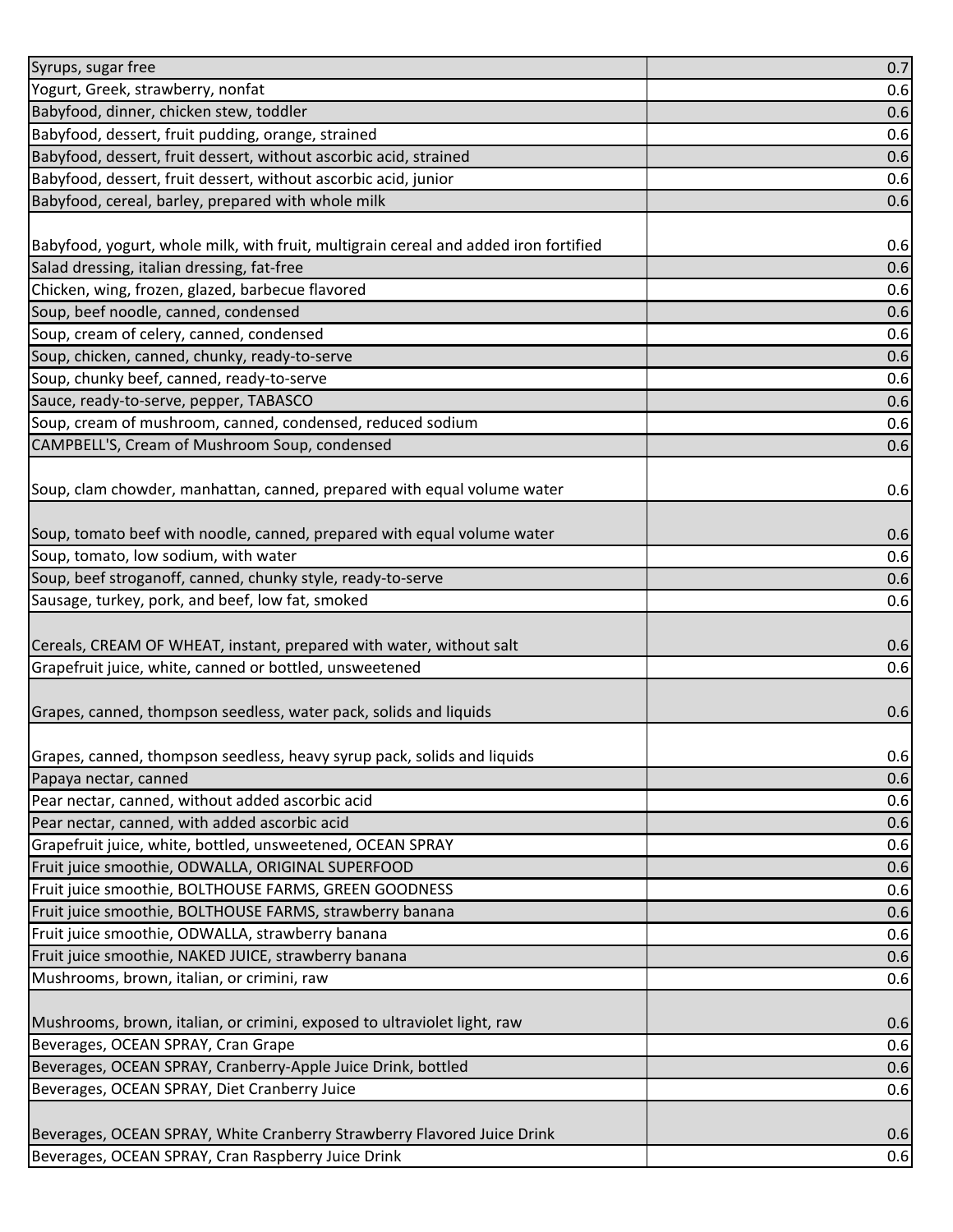| Beverages, OCEAN SPRAY, Cran Lemonade                                                    | 0.6        |
|------------------------------------------------------------------------------------------|------------|
| Beverages, OCEAN SPRAY, Diet Cran Cherry                                                 | 0.6        |
| Beverages, OCEAN SPRAY, Cran Pomegranate                                                 | 0.6        |
| Beverages, OCEAN SPRAY, Cran Cherry                                                      | 0.6        |
| Beverages, OCEAN SPRAY, White Cranberry Peach                                            | 0.6        |
| Beverages, OCEAN SPRAY, Ruby Red cranberry                                               | 0.6        |
|                                                                                          |            |
| Beverages, cocoa mix, with aspartame, powder, prepared with water                        | 0.6        |
| Soymilk, original and vanilla, unfortified                                               | 0.6        |
| Tofu, hard, prepared with nigari                                                         | 0.6        |
| Vitasoy USA, Nasoya Lite Firm Tofu                                                       | 0.6        |
|                                                                                          |            |
| Soymilk, original and vanilla, light, unsweetened, with added calcium, vitamins A and D  | 0.6        |
| SILK Vanilla soy yogurt (single serving size)                                            | 0.6        |
| SILK Strawberry soy yogurt                                                               | 0.6        |
| SILK Raspberry soy yogurt                                                                | 0.6        |
| <b>SILK Peach soy yogurt</b>                                                             | 0.6        |
| <b>SILK Black Cherry soy yogurt</b>                                                      | 0.6        |
| SILK Blueberry soy yogurt                                                                | 0.6        |
| SILK Key Lime soy yogurt                                                                 | 0.6        |
| SILK Banana-Strawberry soy yogurt                                                        | 0.6        |
| Vitasoy USA Organic Nasoya, Soft Tofu                                                    | 0.6        |
| Vitasoy USA Azumaya, Firm Tofu                                                           | 0.6        |
|                                                                                          |            |
| Cake, pound, commercially prepared, butter (includes fresh and frozen)                   | 0.6        |
| Pie, banana cream, prepared from mix, no-bake type                                       | 0.6        |
| Pie, vanilla cream, prepared from recipe                                                 | 0.6        |
| Candies, TWIZZLERS NIBS CHERRY BITS                                                      | 0.6        |
| Desserts, mousse, chocolate, prepared-from-recipe<br>Puddings, vanilla, dry mix, regular | 0.6        |
| Pie fillings, canned, cherry                                                             | 0.6<br>0.6 |
| Ice creams, BREYERS, All Natural Light Mint Chocolate Chip                               | 0.6        |
| Sweeteners, sugar substitute, granulated, brown                                          | 0.6        |
| Rice, white, long-grain, precooked or instant, enriched, prepared                        | 0.6        |
| Fast foods, griddle cake sandwich, egg, cheese, and sausage                              | 0.6        |
| McDONALD'S, Sausage, Egg & Cheese McGRIDDLES                                             | 0.6        |
| POPEYES, Fried Chicken, Mild, Wing, meat and skin with breading                          | 0.6        |
| Sauce, duck, ready-to-serve                                                              | 0.6        |
| Dip, TOSTITOS, salsa con queso, medium                                                   | 0.6        |
|                                                                                          |            |
| Rice and vermicelli mix, beef flavor, prepared with 80% margarine                        | 0.6        |
|                                                                                          |            |
| Rice and vermicelli mix, rice pilaf flavor, prepared with 80% margarine                  | 0.6        |
| Cheese, cottage, lowfat, 1% milkfat, lactose reduced                                     | 0.6        |
| Babyfood, fruit, tutti frutti, strained                                                  | 0.6        |
| Beverages, Chocolate-flavored drink, whey and milk based                                 | 0.6        |
|                                                                                          |            |
| Frozen novelties, ice cream type, chocolate or caramel covered, with nuts                | 0.6        |
| Yogurt, Greek, nonfat, vanilla, DANNON OIKOS                                             | 0.5        |
| Yogurt, Greek, vanilla, nonfat                                                           | 0.5        |
|                                                                                          |            |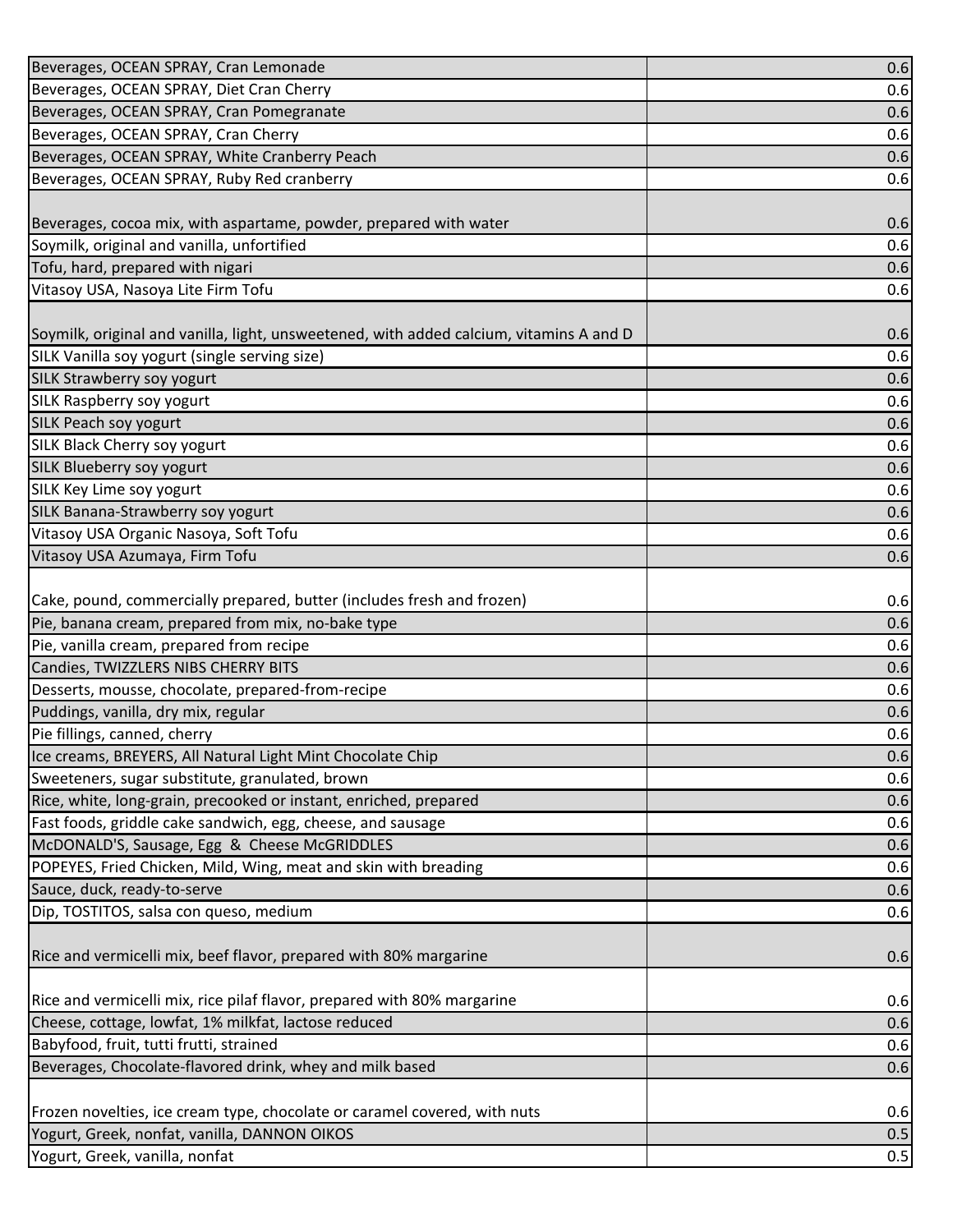| Babyfood, macaroni and cheese, toddler                                         | 0.5 |
|--------------------------------------------------------------------------------|-----|
|                                                                                |     |
| Child formula, ABBOTT NUTRITION, PEDIASURE, ready-to-feed, with iron and fiber | 0.5 |
|                                                                                |     |
| Chicken, wing, frozen, glazed, barbecue flavored, heated (conventional oven)   | 0.5 |
| Soup, vegetarian vegetable, canned, condensed                                  | 0.5 |
|                                                                                |     |
| Soup, tomato, canned, prepared with equal volume low fat (2%) milk             | 0.5 |
|                                                                                |     |
| Soup, chicken noodle, canned, prepared with equal volume water                 | 0.5 |
|                                                                                |     |
| Soup, tomato, canned, prepared with equal volume water, commercial             | 0.5 |
| Sauce, cheese, ready-to-serve                                                  | 0.5 |
| Bologna, turkey                                                                | 0.5 |
| Turkey breast, low salt, prepackaged or deli, luncheon meat                    | 0.5 |
|                                                                                |     |
| Cereals, CREAM OF WHEAT, regular (10 minute), cooked with water, without salt  | 0.5 |
|                                                                                |     |
| Cereals, CREAM OF WHEAT, regular (10 minute), cooked with water, with salt     | 0.5 |
| Tamarind nectar, canned                                                        | 0.5 |
| Cucumber, with peel, raw                                                       | 0.5 |
| Gourd, white-flowered (calabash), raw                                          | 0.5 |
| Pumpkin, raw                                                                   | 0.5 |
| Seaweed, agar, raw                                                             | 0.5 |
| Vegetable juice cocktail, canned                                               | 0.5 |
| Vegetable juice cocktail, low sodium, canned                                   | 0.5 |
| Watercress, raw                                                                | 0.5 |
| Seaweed, wakame, raw                                                           | 0.5 |
| Beverages, Cocoa mix, powder, prepared with water                              | 0.5 |
| Beverages, coffee, instant, with chicory                                       | 0.5 |
|                                                                                |     |
| Beverages, Malted drink mix, chocolate, powder, prepared with whole milk       | 0.5 |
| Crustaceans, crab, alaska king, imitation, made from surimi                    | 0.5 |
|                                                                                |     |
| Noodles, chinese, cellophane or long rice (mung beans), dehydrated             | 0.5 |
| Soy sauce made from hydrolyzed vegetable protein                               | 0.5 |
|                                                                                |     |
| Soymilk (all flavors), unsweetened, with added calcium, vitamins A and D       | 0.5 |
| Cake, cherry fudge with chocolate frosting                                     | 0.5 |
| Cake, sponge, commercially prepared                                            | 0.5 |
| Pie, coconut cream, prepared from mix, no-bake type                            | 0.5 |
| Ice creams, BREYERS, No Sugar Added, French Vanilla                            | 0.5 |
| Ice creams, BREYERS, No Sugar Added, Vanilla                                   | 0.5 |
| Fast foods, biscuit, with egg and bacon                                        | 0.5 |
| Fast foods, english muffin, with cheese and sausage                            | 0.5 |
| POPEYES, Fried Chicken, Mild, Thigh, meat and skin with breading               | 0.5 |
|                                                                                |     |
| Fast Foods, Fried Chicken, Drumstick, meat and skin with breading              | 0.5 |
| Macaroni and Cheese, canned entree                                             | 0.5 |
| Chili, no beans, canned entree                                                 | 0.5 |
|                                                                                |     |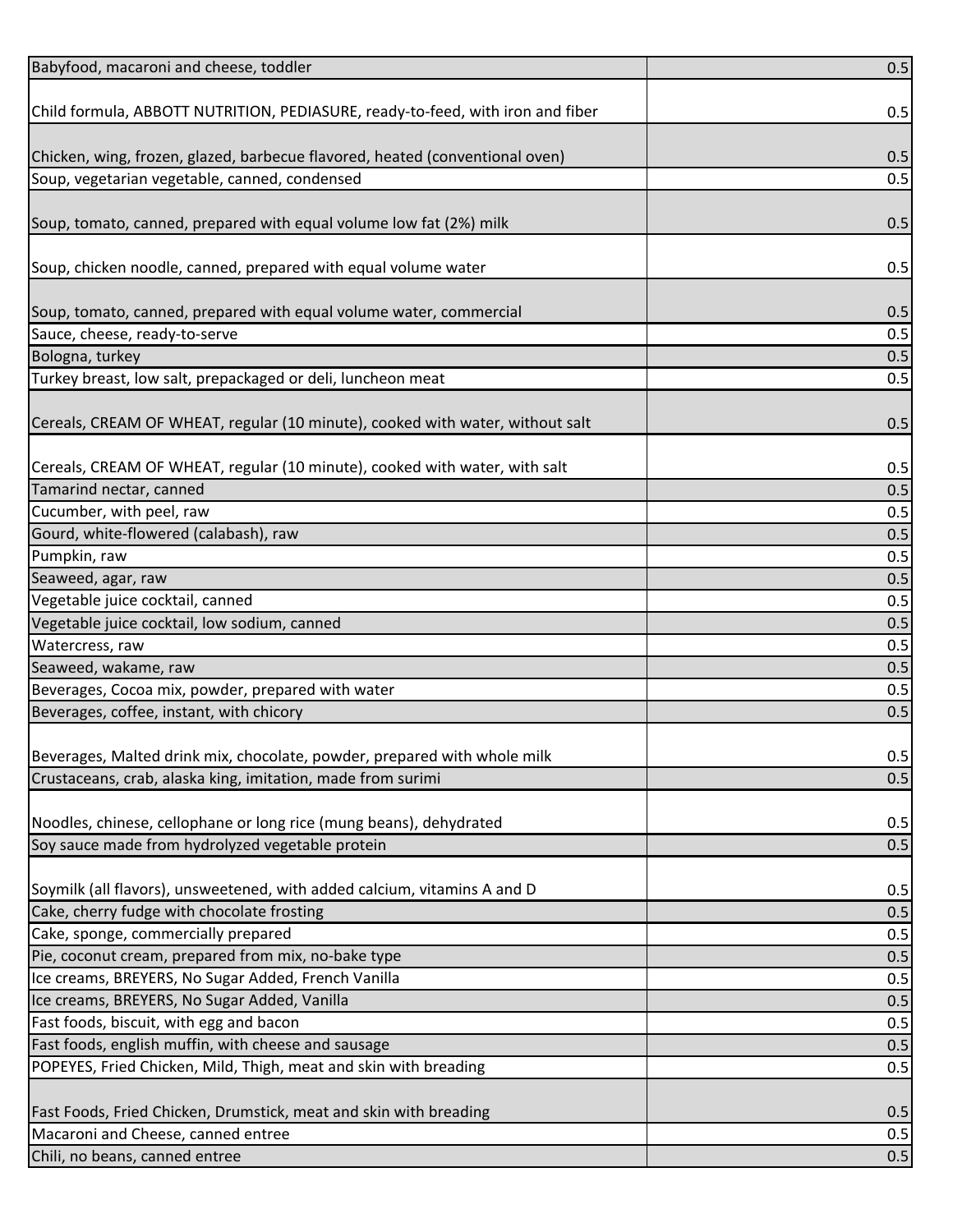| Soup, hot and sour, Chinese restaurant                                                     | 0.5 |
|--------------------------------------------------------------------------------------------|-----|
| Sauce, tartar, ready-to-serve                                                              | 0.5 |
| Sauce, barbecue, OPEN PIT, original                                                        | 0.5 |
| Sauce, enchilada, red, mild, ready to serve                                                | 0.5 |
| Cookies, gluten-free, vanilla sandwich, with creme filling                                 | 0.5 |
| Babyfood, rice cereal, dry, EARTHS BEST ORGANIC WHOLE GRAIN, fortified only with           |     |
| iron                                                                                       | 0.5 |
| Restaurant, Latino, arroz con leche (rice pudding)                                         | 0.5 |
| Babyfood, apple yogurt dessert, strained                                                   | 0.5 |
| Babyfood, juice, apple-sweet potato                                                        | 0.5 |
| Salad dressing, caesar dressing, regular                                                   | 0.5 |
| Beverages, coffee, instant, with whitener, reduced calorie                                 | 0.5 |
| Babyfood, dessert, banana yogurt, strained                                                 | 0.5 |
| Reddi Wip Fat Free Whipped Topping                                                         | 0.4 |
| Yogurt, Greek, nonfat, strawberry, DANNON OIKOS                                            | 0.4 |
| Babyfood, juice, fruit punch, with calcium                                                 | 0.4 |
| Babyfood, juice, apple, with calcium                                                       | 0.4 |
|                                                                                            |     |
| Babyfood, cereal, mixed, with bananas, prepared with whole milk                            | 0.4 |
|                                                                                            |     |
| Babyfood, cereal, oatmeal, with bananas, prepared with whole milk                          | 0.4 |
|                                                                                            |     |
| Infant formula, MEAD JOHNSON, ENFAMIL, AR, ready-to-feed, with ARA and DHA                 | 0.4 |
| Sandwich spread, with chopped pickle, regular, unspecified oils                            | 0.4 |
|                                                                                            |     |
| Salad dressing, blue or roquefort cheese dressing, commercial, regular                     | 0.4 |
| Salad dressing, honey mustard, regular                                                     | 0.4 |
| Soup, cream of asparagus, canned, condensed                                                | 0.4 |
| Soup, chicken rice, canned, chunky, ready-to-serve                                         | 0.4 |
| Soup, cream of onion, canned, condensed                                                    | 0.4 |
| Gravy, beef, canned, ready-to-serve                                                        | 0.4 |
| Gravy, mushroom, canned                                                                    | 0.4 |
| Gravy, turkey, canned, ready-to-serve                                                      | 0.4 |
|                                                                                            |     |
| Soup, cheese, canned, prepared with equal volume milk                                      | 0.4 |
| Sauce, barbecue, KRAFT, original                                                           | 0.4 |
| Soup, cheese, canned, prepared with equal volume water                                     | 0.4 |
| Soup, minestrone, canned, prepared with equal volume water                                 | 0.4 |
| Soup, cream of onion, canned, prepared with equal volume water                             | 0.4 |
| Soup, tomato, dry, mix, prepared with water                                                | 0.4 |
| Soup, cream of chicken, canned, condensed, reduced sodium                                  | 0.4 |
|                                                                                            |     |
| Soup, vegetable chicken, canned, prepared with water, low sodium                           | 0.4 |
| Turkey, white, rotisserie, deli cut                                                        | 0.4 |
| Cereals ready-to-eat, MALT-O-MEAL, Crispy Rice                                             | 0.4 |
| Milk and cereal bar                                                                        | 0.4 |
|                                                                                            |     |
| Cereals, MALT-O-MEAL, chocolate, prepared with water, without salt                         | 0.4 |
| Cereals, CREAM OF WHEAT, 1 minute cook time, cooked with water, stove-top, without<br>salt | 0.4 |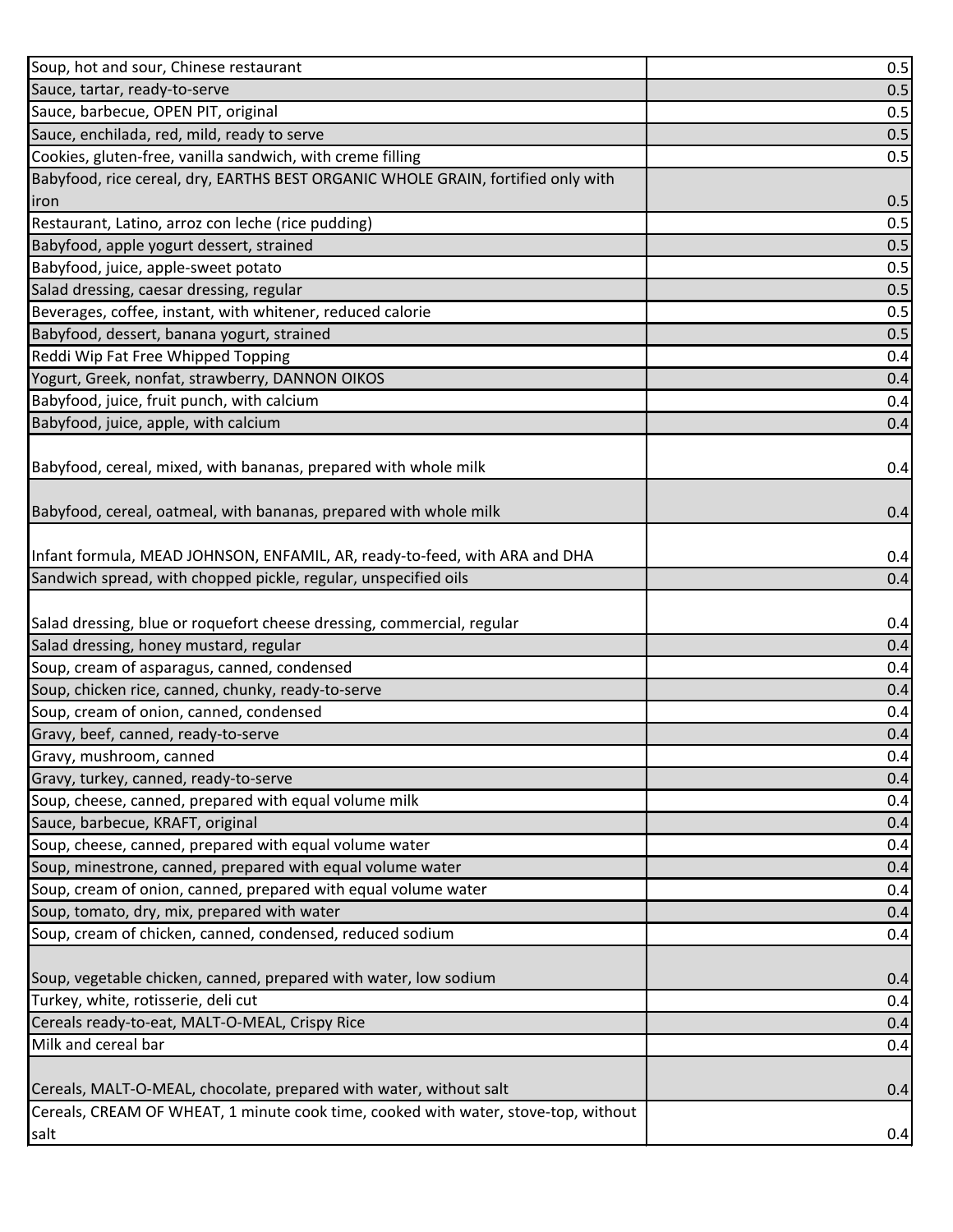| Apple juice, frozen concentrate, unsweetened, undiluted, without added ascorbic acid   | 0.4        |
|----------------------------------------------------------------------------------------|------------|
| Grapefruit, sections, canned, water pack, solids and liquids                           | 0.4        |
| Grapefruit, sections, canned, juice pack, solids and liquids                           | 0.4        |
| Grapefruit, sections, canned, light syrup pack, solids and liquids                     | 0.4        |
|                                                                                        |            |
| Grapefruit juice, white, frozen concentrate, unsweetened, undiluted                    | 0.4        |
| Lime juice, raw                                                                        | 0.4        |
| Lime juice, canned or bottled, unsweetened                                             | 0.4        |
| Watermelon, raw                                                                        | 0.4        |
| Poi                                                                                    | 0.4        |
| Tomato juice, canned, with salt added                                                  | 0.4        |
| Tomato juice, canned, without salt added                                               | 0.4        |
|                                                                                        |            |
| Beverages, almond milk, sweetened, vanilla flavor, ready-to-drink                      | 0.4        |
| Beverages, SLIMFAST, Meal replacement, High Protein Shake, Ready-To-Drink, 3-2-1       |            |
| plan                                                                                   | 0.4        |
| Beverages, almond milk, chocolate, ready-to-drink                                      | 0.4        |
| Beverages, V8 SPLASH Smoothies, Tropical Colada                                        | 0.4        |
| Beverages, chocolate almond milk, unsweetened, shelf-stable, fortified with vitamin D2 |            |
| and E                                                                                  | 0.4        |
|                                                                                        |            |
| Beverages, Carob-flavor beverage mix, powder, prepared with whole milk                 | 0.4        |
|                                                                                        |            |
| Beverages, chocolate-flavor beverage mix, powder, prepared with whole milk             | 0.4        |
| Beverages, Clam and tomato juice, canned                                               | 0.4        |
|                                                                                        |            |
| Beverages, coffee substitute, cereal grain beverage, prepared with water               | 0.4        |
| Beverages, Fruit punch drink, frozen concentrate                                       | 0.4        |
| Beverages, Lemonade, powder                                                            | 0.4        |
| Beverages, Malted drink mix, chocolate, with added nutrients, powder, prepared with    |            |
| whole milk                                                                             | 0.4        |
| Beverages, orange-flavor drink, breakfast type, powder                                 | 0.4        |
| Beverages, shake, fast food, strawberry                                                | 0.4        |
| Beverages, chocolate-flavor beverage mix for milk, powder, with added nutrients,       |            |
| prepared with whole milk                                                               | 0.4        |
| Beverages, milk beverage, reduced fat, flavored and sweetened, Ready-to-drink, added   |            |
| calcium, vitamin A and vitamin D                                                       | 0.4        |
| Fish, croaker, Atlantic, cooked, breaded and fried                                     | 0.4        |
| Crustaceans, shrimp, mixed species, cooked, breaded and fried                          | 0.4        |
| Soymilk, chocolate, unfortified                                                        | 0.4        |
| Soymilk, chocolate, with added calcium, vitamins A and D                               | 0.4        |
| Vitasoy USA, Vitasoy Organic Creamy Original Soymilk                                   | 0.4        |
| Vitasoy USA, Vitasoy Organic Classic Original Soymilk                                  | 0.4        |
| Soymilk (All flavors), enhanced                                                        | 0.4        |
|                                                                                        |            |
|                                                                                        |            |
| SILK Plain, soymilk                                                                    | 0.4        |
|                                                                                        | 0.4        |
| SILK Vanilla, soymilk<br>SILK Light Plain, soymilk                                     | 0.4        |
| SILK Light Vanilla, soymilk<br>SILK Plus Omega-3 DHA, soymilk                          | 0.4<br>0.4 |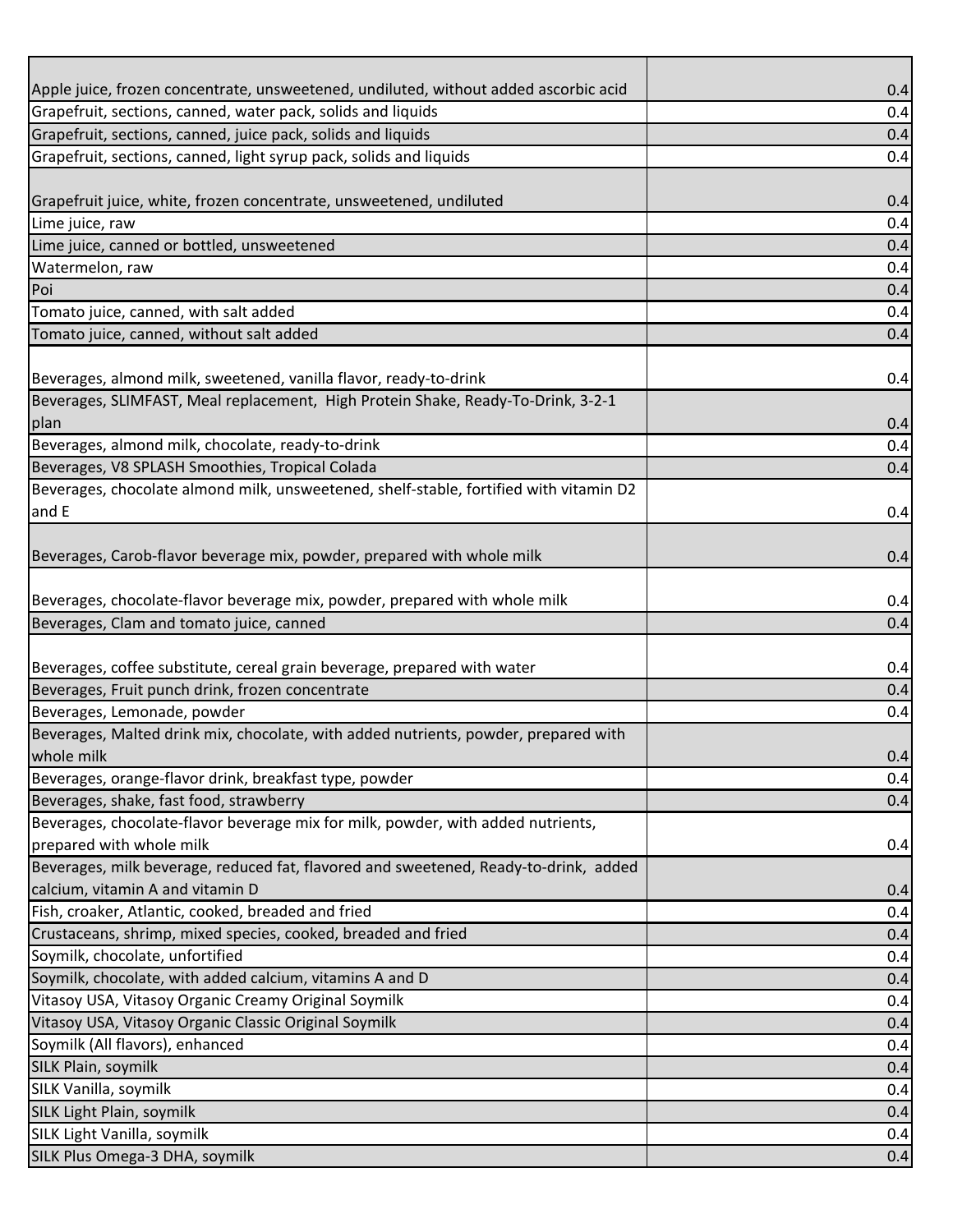| SILK Unsweetened, soymilk                                                           | 0.4 |
|-------------------------------------------------------------------------------------|-----|
| SILK Very Vanilla, soymilk                                                          | 0.4 |
| SILK Vanilla soy yogurt (family size)                                               | 0.4 |
| <b>SILK Plain soy yogurt</b>                                                        | 0.4 |
| Cake, cheesecake, commercially prepared                                             | 0.4 |
| Puddings, chocolate, dry mix, instant, prepared with 2% milk                        | 0.4 |
| Toppings, pineapple                                                                 | 0.4 |
|                                                                                     |     |
| Ice creams, BREYERS, All Natural Light Vanilla Chocolate Strawberry                 | 0.4 |
| Rice, white, long-grain, regular, enriched, cooked                                  | 0.4 |
| Rice, white, long-grain, regular, cooked, enriched, with salt                       | 0.4 |
| Rice, white, long-grain, regular, unenriched, cooked without salt                   | 0.4 |
| Rice, white, long-grain, regular, cooked, unenriched, with salt                     | 0.4 |
| Fast foods, biscuit, with egg and ham                                               | 0.4 |
| Fast foods, biscuit, with sausage                                                   | 0.4 |
| Fast foods, english muffin, with egg, cheese, and canadian bacon                    | 0.4 |
| McDONALD'S, Hot Fudge Sundae                                                        | 0.4 |
|                                                                                     |     |
| POPEYES, Fried Chicken, Mild, Breast, meat and skin with breading                   | 0.4 |
| Macaroni and Cheese, canned, microwavable                                           | 0.4 |
| Soup, egg drop, Chinese restaurant                                                  | 0.4 |
| Babyfood, banana juice with low fat yogurt                                          | 0.4 |
| Babyfood, mixed fruit juice with low fat yogurt                                     | 0.4 |
| Salad Dressing, coleslaw, reduced fat                                               | 0.4 |
| Babyfood, juice, orange-carrot                                                      | 0.4 |
| Babyfood, fruit, tutti frutti, junior                                               | 0.4 |
| Beverage, instant breakfast powder, chocolate, not reconstituted                    | 0.4 |
| Babyfood, mixed fruit yogurt, strained                                              | 0.4 |
| Babyfood, dessert, peach yogurt                                                     | 0.4 |
| Babyfood, dessert, blueberry yogurt, strained                                       | 0.4 |
| Milk shakes, thick chocolate                                                        | 0.3 |
| <b>KRAFT CHEEZ WHIZ Pasteurized Process Cheese Sauce</b>                            | 0.3 |
| Yogurt, Greek, nonfat, vanilla, CHOBANI                                             | 0.3 |
| Babyfood, dinner, macaroni and cheese, junior                                       | 0.3 |
| Babyfood, dessert, cherry vanilla pudding, strained                                 | 0.3 |
| Babyfood, dessert, cherry vanilla pudding, junior                                   | 0.3 |
|                                                                                     |     |
| Babyfood, yogurt, whole milk, with fruit, multigrain cereal and added DHA fortified | 0.3 |
| Salad dressing, russian dressing, low calorie                                       | 0.3 |
| Salad dressing, spray-style dressing, assorted flavors                              | 0.3 |
| Salad dressing, poppyseed, creamy                                                   | 0.3 |
| Chicken, broilers or fryers, meat and skin, cooked, fried, batter                   | 0.3 |
|                                                                                     |     |
| Chicken, broilers or fryers, breast, meat and skin, cooked, fried, batter           | 0.3 |
|                                                                                     |     |
| Chicken, broilers or fryers, drumstick, meat and skin, cooked, fried, batter        | 0.3 |
|                                                                                     |     |
| Chicken, broilers or fryers, leg, meat and skin, cooked, fried, batter              | 0.3 |
|                                                                                     |     |
| Chicken, broilers or fryers, thigh, meat and skin, cooked, fried, batter            | 0.3 |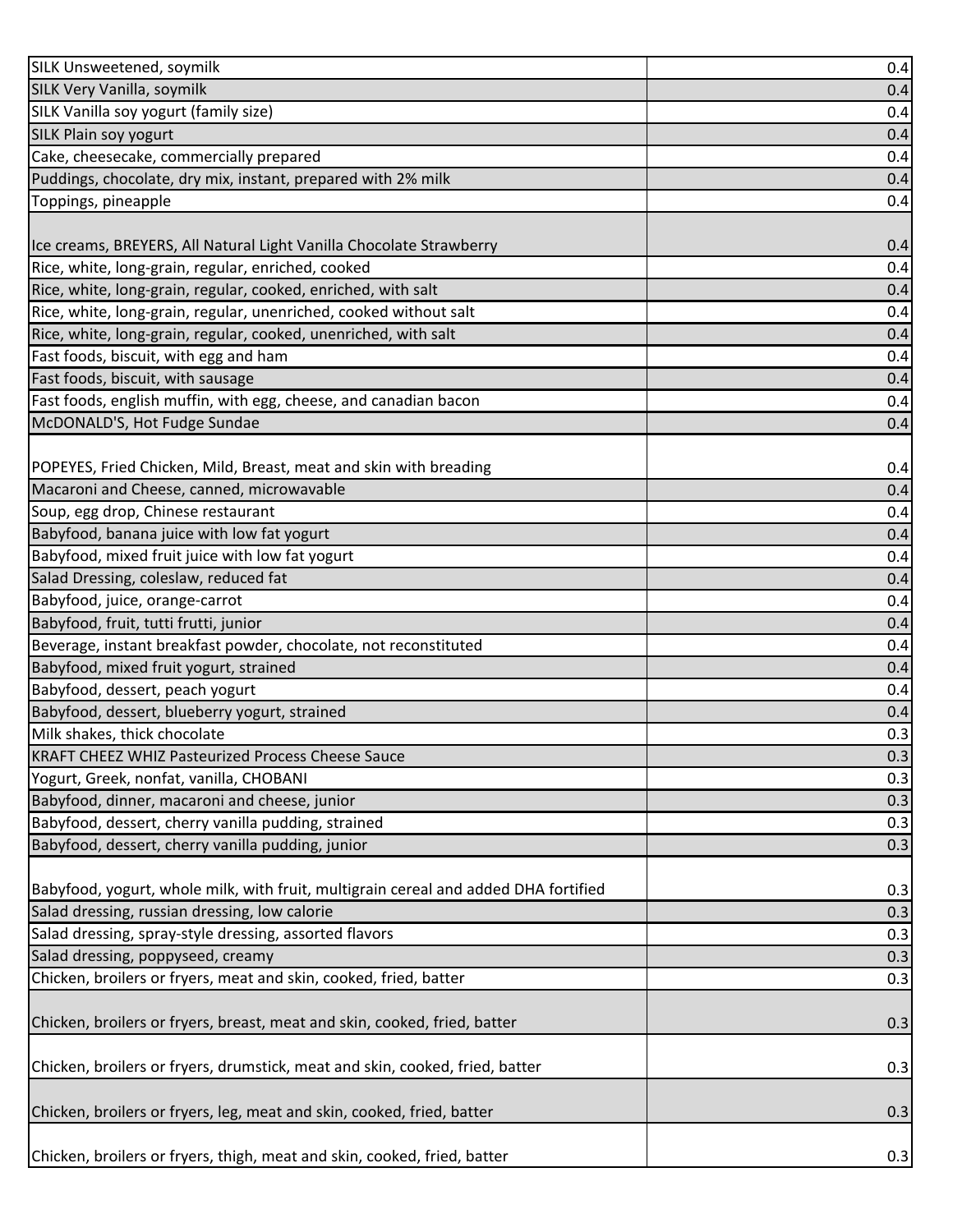| Chicken, broilers or fryers, wing, meat and skin, cooked, fried, batter                  | 0.3 |
|------------------------------------------------------------------------------------------|-----|
| Chicken patty, frozen, cooked                                                            | 0.3 |
| Sauce, homemade, white, thick                                                            | 0.3 |
| Sauce, ready-to-serve, pepper or hot                                                     | 0.3 |
| Sauce, oyster, ready-to-serve                                                            | 0.3 |
| Soup, cream of asparagus, canned, prepared with equal volume milk                        | 0.3 |
| Soup, chicken vegetable with potato and cheese, chunky, ready-to-serve                   | 0.3 |
| Soup, cream of celery, canned, prepared with equal volume milk                           | 0.3 |
| Soup, clam chowder, new england, canned, prepared with equal volume low fat (2%)<br>milk | 0.3 |
| Soup, cream of mushroom, canned, prepared with equal volume low fat (2%) milk            | 0.3 |
| Soup, cream of onion, canned, prepared with equal volume milk                            | 0.3 |
| Soup, beef noodle, canned, prepared with equal volume water                              | 0.3 |
| Soup, cream of celery, canned, prepared with equal volume water                          | 0.3 |
|                                                                                          |     |
| Soup, chicken with rice, canned, prepared with equal volume water                        | 0.3 |
| Soup, clam chowder, new england, canned, prepared with equal volume water                | 0.3 |
| Soup, mushroom barley, canned, prepared with equal volume water                          | 0.3 |
|                                                                                          |     |
| Soup, cream of mushroom, canned, prepared with equal volume water                        | 0.3 |
| Soup, mushroom with beef stock, canned, prepared with equal volume water                 | 0.3 |
| Soup, turkey noodle, canned, prepared with equal volume water                            | 0.3 |
|                                                                                          |     |
| Soup, vegetarian vegetable, canned, prepared with equal volume water                     | 0.3 |
| Soup, onion, dry, mix, prepared with water                                               | 0.3 |
| Gravy, meat or poultry, low sodium, prepared                                             | 0.3 |
| Chicken spread                                                                           | 0.3 |
| Dutch brand loaf, chicken, pork and beef                                                 | 0.3 |
| Sausage, turkey, reduced fat, brown and serve, cooked                                    | 0.3 |
| Sausage, turkey, hot, smoked                                                             | 0.3 |
| Scrapple, pork                                                                           | 0.3 |
| Cereals, MALT-O-MEAL, original, plain, prepared with water, without salt                 | 0.3 |
| Acerola juice, raw                                                                       | 0.3 |
| Grapefruit juice, pink or red, with added calcium                                        | 0.3 |
| Lemon juice, raw                                                                         | 0.3 |
| Orange juice, canned, unsweetened                                                        | 0.3 |
| Orange juice, chilled, includes from concentrate                                         | 0.3 |
| Orange juice, chilled, includes from concentrate, with added calcium and vitamin D       | 0.3 |
| Orange juice, chilled, includes from concentrate, with added calcium                     | 0.3 |
|                                                                                          |     |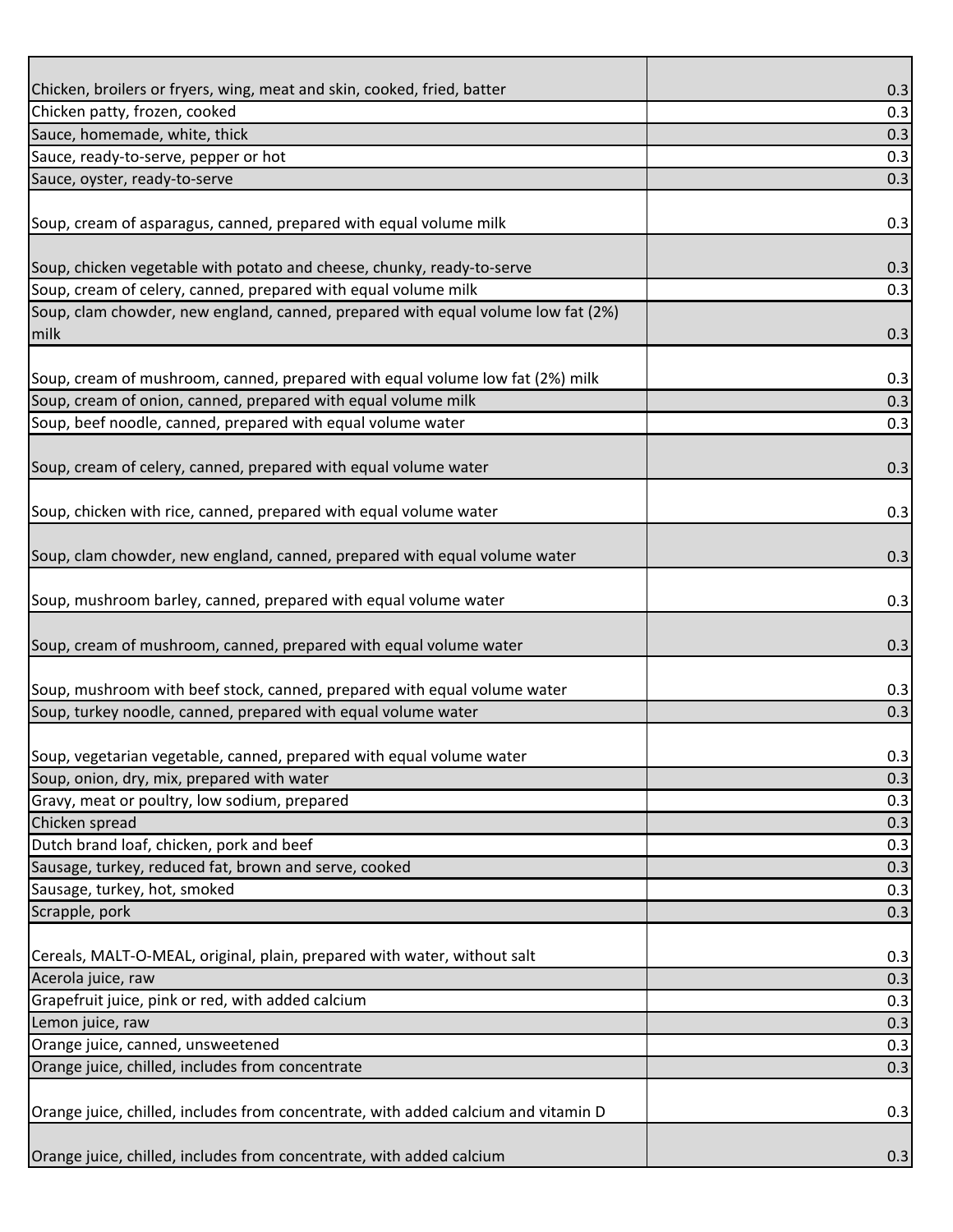| Mango nectar, canned                                                                    | 0.3 |
|-----------------------------------------------------------------------------------------|-----|
| Orange juice, chilled, includes from concentrate, with added calcium and vitamins A, D, |     |
| ΙE                                                                                      | 0.3 |
| Apple juice, canned or bottled, unsweetened, with added ascorbic acid, calcium, and     |     |
| potassium                                                                               | 0.3 |
| Seaweed, laver, raw                                                                     | 0.3 |
| Catsup                                                                                  | 0.3 |
| Catsup, low sodium                                                                      | 0.3 |
| Alcoholic beverage, pina colada, prepared-from-recipe                                   | 0.3 |
| Beverages, chocolate syrup, prepared with whole milk                                    | 0.3 |
| Lemonade, frozen concentrate, white                                                     | 0.3 |
| Lemonade, frozen concentrate, pink                                                      | 0.3 |
| Beverages, rice milk, unsweetened                                                       | 0.3 |
| Vitasoy USA, Organic Nasoya Silken Tofu                                                 | 0.3 |
|                                                                                         |     |
| Soymilk, original and vanilla, light, with added calcium, vitamins A and D              | 0.3 |
|                                                                                         |     |
| Soy sauce, reduced sodium, made from hydrolyzed vegetable protein                       | 0.3 |
| Tofu, raw, regular, prepared with calcium sulfate                                       | 0.3 |
|                                                                                         |     |
| Veal, leg (top round), separable lean and fat, cooked, pan-fried, breaded               | 0.3 |
| Cake, yellow, commercially prepared, with vanilla frosting                              | 0.3 |
| Ice creams, vanilla, light                                                              | 0.3 |
| Puddings, rice, ready-to-eat                                                            | 0.3 |
| Puddings, chocolate, ready-to-eat, fat free                                             | 0.3 |
| Puddings, banana, dry mix, regular                                                      | 0.3 |
| Puddings, banana, dry mix, regular, with added oil                                      | 0.3 |
| Jams and preserves, apricot                                                             | 0.3 |
| Rice, white, medium-grain, enriched, cooked                                             | 0.3 |
| CRACKER BARREL, country fried shrimp platter                                            | 0.3 |
| Frozen novelties, ice cream type, sundae, prepackaged                                   | 0.3 |
| Babyfood, juice, apple - cherry                                                         | 0.3 |
| Cheese, cottage, creamed, with fruit                                                    | 0.2 |
| KRAFT CHEEZ WHIZ LIGHT Pasteurized Process Cheese Product                               | 0.2 |
|                                                                                         |     |
| KRAFT FREE Singles American Nonfat Pasteurized Process Cheese Product                   | 0.2 |
| Babyfood, meat, chicken sticks, junior                                                  | 0.2 |
| Babyfood, meat, turkey sticks, junior                                                   | 0.2 |
| Babyfood, meat, meat sticks, junior                                                     | 0.2 |
| Babyfood, apple-banana juice                                                            | 0.2 |
| Babyfood, cookies                                                                       | 0.2 |
| Babyfood, cookies, arrowroot                                                            | 0.2 |
| Babyfood, cherry cobbler, junior                                                        | 0.2 |
| Babyfood, dessert, custard pudding, vanilla, junior                                     | 0.2 |
|                                                                                         |     |
| Salad Dressing, mayonnaise, light, SMART BALANCE, Omega Plus light                      | 0.2 |
| Salad dressing, caesar, fat-free                                                        | 0.2 |
| Soup, cream of shrimp, canned, condensed                                                | 0.2 |
| Soup, beef mushroom, canned, condensed                                                  | 0.2 |
| Sauce, homemade, white, medium                                                          | 0.2 |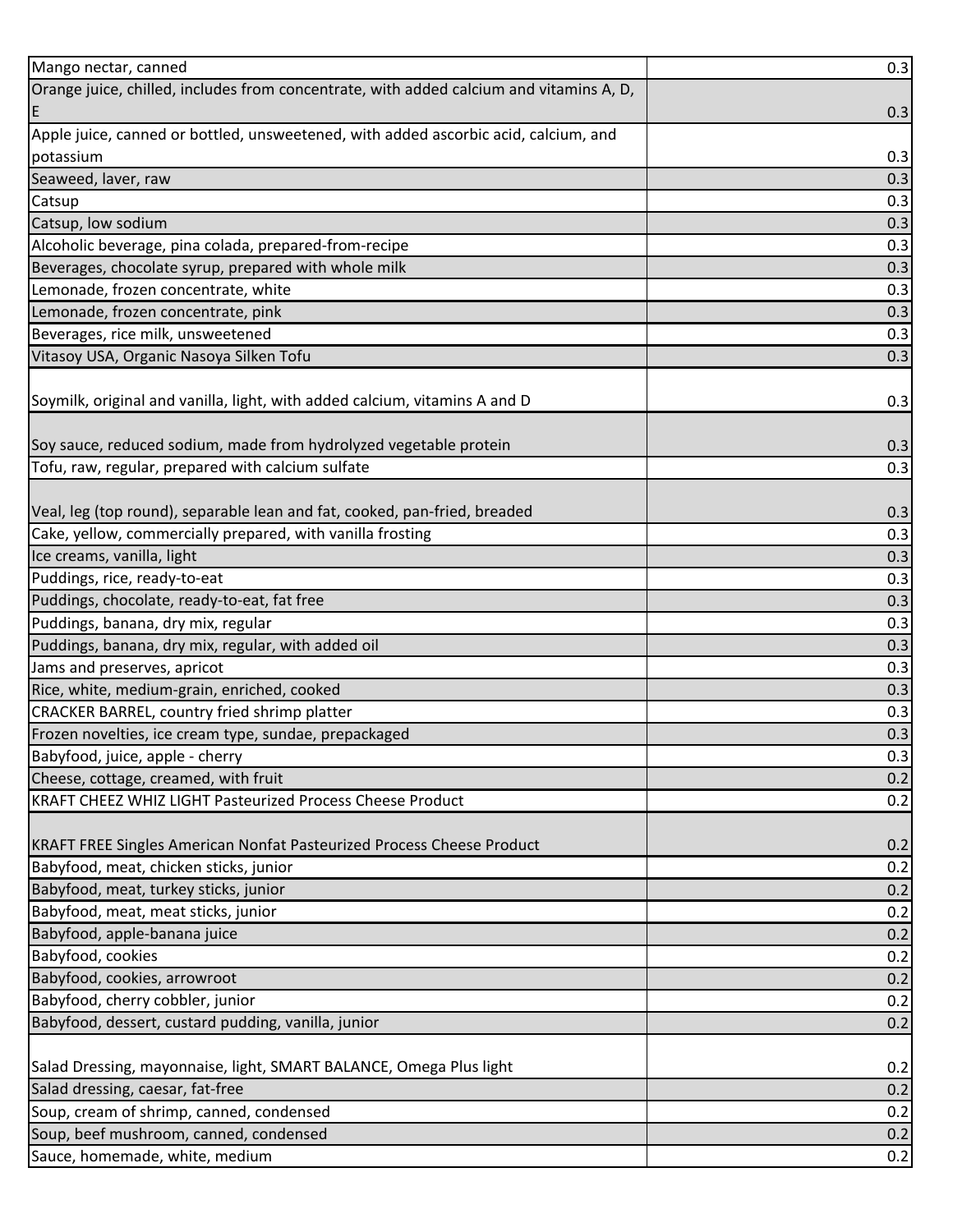| 0.2<br>0.2<br>0.2<br>0.2<br>Soup, tomato bisque, canned, prepared with equal volume water<br>0.2<br>Soup, chicken noodle, low sodium, canned, prepared with equal volume water<br>0.2<br>0.2<br>Soup, cream of mushroom, low sodium, ready-to-serve, canned<br>Soup, beef and mushroom, low sodium, chunk style<br>0.2<br>Soup, bouillon cubes and granules, low sodium, dry<br>0.2<br>Sandwich spread, pork, beef<br>0.2<br>Oscar Mayer, Braunschweiger Liver Sausage (sliced)<br>0.2<br>Roast beef spread<br>0.2<br>Salami, pork, beef, less sodium<br>0.2<br>Sausage, summer, pork and beef, sticks, with cheddar cheese<br>0.2<br>Apple juice, canned or bottled, unsweetened, without added ascorbic acid<br>0.2<br>Grape juice, canned or bottled, unsweetened, with added ascorbic acid<br>0.2<br>Grape juice, canned or bottled, unsweetened, without added ascorbic acid<br>0.2<br>Orange juice, raw (Includes foods for USDA's Food Distribution Program)<br>0.2<br>Orange juice, frozen concentrate, unsweetened, diluted with 3 volume water, with<br>added calcium<br>0.2<br>Orange juice, frozen concentrate, unsweetened, diluted with 3 volume water<br>0.2<br>Tangerine juice, raw<br>0.2<br>0.2<br>Passion-fruit juice, purple, raw<br>Passion-fruit juice, yellow, raw<br>0.2<br>Pineapple juice, canned or bottled, unsweetened, without added ascorbic acid<br>0.2<br>Pineapple juice, frozen concentrate, unsweetened, diluted with 3 volume water<br>0.2<br>Apple juice, canned or bottled, unsweetened, with added ascorbic acid<br>0.2<br>Pineapple juice, canned or bottled, unsweetened, with added ascorbic acid<br>0.2<br>Juice, apple and grape blend, with added ascorbic acid<br>0.2 | Soup, cream of potato, canned, prepared with equal volume milk                       | 0.2 |
|----------------------------------------------------------------------------------------------------------------------------------------------------------------------------------------------------------------------------------------------------------------------------------------------------------------------------------------------------------------------------------------------------------------------------------------------------------------------------------------------------------------------------------------------------------------------------------------------------------------------------------------------------------------------------------------------------------------------------------------------------------------------------------------------------------------------------------------------------------------------------------------------------------------------------------------------------------------------------------------------------------------------------------------------------------------------------------------------------------------------------------------------------------------------------------------------------------------------------------------------------------------------------------------------------------------------------------------------------------------------------------------------------------------------------------------------------------------------------------------------------------------------------------------------------------------------------------------------------------------------------------------------------------------------------------------------------------------------|--------------------------------------------------------------------------------------|-----|
|                                                                                                                                                                                                                                                                                                                                                                                                                                                                                                                                                                                                                                                                                                                                                                                                                                                                                                                                                                                                                                                                                                                                                                                                                                                                                                                                                                                                                                                                                                                                                                                                                                                                                                                      | Soup, tomato bisque, canned, prepared with equal volume milk                         |     |
|                                                                                                                                                                                                                                                                                                                                                                                                                                                                                                                                                                                                                                                                                                                                                                                                                                                                                                                                                                                                                                                                                                                                                                                                                                                                                                                                                                                                                                                                                                                                                                                                                                                                                                                      |                                                                                      |     |
|                                                                                                                                                                                                                                                                                                                                                                                                                                                                                                                                                                                                                                                                                                                                                                                                                                                                                                                                                                                                                                                                                                                                                                                                                                                                                                                                                                                                                                                                                                                                                                                                                                                                                                                      | Soup, cream of asparagus, canned, prepared with equal volume water                   |     |
|                                                                                                                                                                                                                                                                                                                                                                                                                                                                                                                                                                                                                                                                                                                                                                                                                                                                                                                                                                                                                                                                                                                                                                                                                                                                                                                                                                                                                                                                                                                                                                                                                                                                                                                      |                                                                                      |     |
|                                                                                                                                                                                                                                                                                                                                                                                                                                                                                                                                                                                                                                                                                                                                                                                                                                                                                                                                                                                                                                                                                                                                                                                                                                                                                                                                                                                                                                                                                                                                                                                                                                                                                                                      | Soup, cream of potato, canned, prepared with equal volume water                      |     |
|                                                                                                                                                                                                                                                                                                                                                                                                                                                                                                                                                                                                                                                                                                                                                                                                                                                                                                                                                                                                                                                                                                                                                                                                                                                                                                                                                                                                                                                                                                                                                                                                                                                                                                                      |                                                                                      |     |
|                                                                                                                                                                                                                                                                                                                                                                                                                                                                                                                                                                                                                                                                                                                                                                                                                                                                                                                                                                                                                                                                                                                                                                                                                                                                                                                                                                                                                                                                                                                                                                                                                                                                                                                      | Soup, turkey vegetable, canned, prepared with equal volume water                     |     |
|                                                                                                                                                                                                                                                                                                                                                                                                                                                                                                                                                                                                                                                                                                                                                                                                                                                                                                                                                                                                                                                                                                                                                                                                                                                                                                                                                                                                                                                                                                                                                                                                                                                                                                                      |                                                                                      |     |
|                                                                                                                                                                                                                                                                                                                                                                                                                                                                                                                                                                                                                                                                                                                                                                                                                                                                                                                                                                                                                                                                                                                                                                                                                                                                                                                                                                                                                                                                                                                                                                                                                                                                                                                      |                                                                                      |     |
|                                                                                                                                                                                                                                                                                                                                                                                                                                                                                                                                                                                                                                                                                                                                                                                                                                                                                                                                                                                                                                                                                                                                                                                                                                                                                                                                                                                                                                                                                                                                                                                                                                                                                                                      |                                                                                      |     |
|                                                                                                                                                                                                                                                                                                                                                                                                                                                                                                                                                                                                                                                                                                                                                                                                                                                                                                                                                                                                                                                                                                                                                                                                                                                                                                                                                                                                                                                                                                                                                                                                                                                                                                                      |                                                                                      |     |
|                                                                                                                                                                                                                                                                                                                                                                                                                                                                                                                                                                                                                                                                                                                                                                                                                                                                                                                                                                                                                                                                                                                                                                                                                                                                                                                                                                                                                                                                                                                                                                                                                                                                                                                      |                                                                                      |     |
|                                                                                                                                                                                                                                                                                                                                                                                                                                                                                                                                                                                                                                                                                                                                                                                                                                                                                                                                                                                                                                                                                                                                                                                                                                                                                                                                                                                                                                                                                                                                                                                                                                                                                                                      |                                                                                      |     |
|                                                                                                                                                                                                                                                                                                                                                                                                                                                                                                                                                                                                                                                                                                                                                                                                                                                                                                                                                                                                                                                                                                                                                                                                                                                                                                                                                                                                                                                                                                                                                                                                                                                                                                                      |                                                                                      |     |
|                                                                                                                                                                                                                                                                                                                                                                                                                                                                                                                                                                                                                                                                                                                                                                                                                                                                                                                                                                                                                                                                                                                                                                                                                                                                                                                                                                                                                                                                                                                                                                                                                                                                                                                      |                                                                                      |     |
|                                                                                                                                                                                                                                                                                                                                                                                                                                                                                                                                                                                                                                                                                                                                                                                                                                                                                                                                                                                                                                                                                                                                                                                                                                                                                                                                                                                                                                                                                                                                                                                                                                                                                                                      |                                                                                      |     |
|                                                                                                                                                                                                                                                                                                                                                                                                                                                                                                                                                                                                                                                                                                                                                                                                                                                                                                                                                                                                                                                                                                                                                                                                                                                                                                                                                                                                                                                                                                                                                                                                                                                                                                                      |                                                                                      |     |
|                                                                                                                                                                                                                                                                                                                                                                                                                                                                                                                                                                                                                                                                                                                                                                                                                                                                                                                                                                                                                                                                                                                                                                                                                                                                                                                                                                                                                                                                                                                                                                                                                                                                                                                      |                                                                                      |     |
|                                                                                                                                                                                                                                                                                                                                                                                                                                                                                                                                                                                                                                                                                                                                                                                                                                                                                                                                                                                                                                                                                                                                                                                                                                                                                                                                                                                                                                                                                                                                                                                                                                                                                                                      |                                                                                      |     |
|                                                                                                                                                                                                                                                                                                                                                                                                                                                                                                                                                                                                                                                                                                                                                                                                                                                                                                                                                                                                                                                                                                                                                                                                                                                                                                                                                                                                                                                                                                                                                                                                                                                                                                                      |                                                                                      |     |
|                                                                                                                                                                                                                                                                                                                                                                                                                                                                                                                                                                                                                                                                                                                                                                                                                                                                                                                                                                                                                                                                                                                                                                                                                                                                                                                                                                                                                                                                                                                                                                                                                                                                                                                      |                                                                                      |     |
|                                                                                                                                                                                                                                                                                                                                                                                                                                                                                                                                                                                                                                                                                                                                                                                                                                                                                                                                                                                                                                                                                                                                                                                                                                                                                                                                                                                                                                                                                                                                                                                                                                                                                                                      |                                                                                      |     |
|                                                                                                                                                                                                                                                                                                                                                                                                                                                                                                                                                                                                                                                                                                                                                                                                                                                                                                                                                                                                                                                                                                                                                                                                                                                                                                                                                                                                                                                                                                                                                                                                                                                                                                                      |                                                                                      |     |
|                                                                                                                                                                                                                                                                                                                                                                                                                                                                                                                                                                                                                                                                                                                                                                                                                                                                                                                                                                                                                                                                                                                                                                                                                                                                                                                                                                                                                                                                                                                                                                                                                                                                                                                      |                                                                                      |     |
|                                                                                                                                                                                                                                                                                                                                                                                                                                                                                                                                                                                                                                                                                                                                                                                                                                                                                                                                                                                                                                                                                                                                                                                                                                                                                                                                                                                                                                                                                                                                                                                                                                                                                                                      |                                                                                      |     |
|                                                                                                                                                                                                                                                                                                                                                                                                                                                                                                                                                                                                                                                                                                                                                                                                                                                                                                                                                                                                                                                                                                                                                                                                                                                                                                                                                                                                                                                                                                                                                                                                                                                                                                                      |                                                                                      |     |
|                                                                                                                                                                                                                                                                                                                                                                                                                                                                                                                                                                                                                                                                                                                                                                                                                                                                                                                                                                                                                                                                                                                                                                                                                                                                                                                                                                                                                                                                                                                                                                                                                                                                                                                      |                                                                                      |     |
|                                                                                                                                                                                                                                                                                                                                                                                                                                                                                                                                                                                                                                                                                                                                                                                                                                                                                                                                                                                                                                                                                                                                                                                                                                                                                                                                                                                                                                                                                                                                                                                                                                                                                                                      |                                                                                      |     |
|                                                                                                                                                                                                                                                                                                                                                                                                                                                                                                                                                                                                                                                                                                                                                                                                                                                                                                                                                                                                                                                                                                                                                                                                                                                                                                                                                                                                                                                                                                                                                                                                                                                                                                                      |                                                                                      |     |
|                                                                                                                                                                                                                                                                                                                                                                                                                                                                                                                                                                                                                                                                                                                                                                                                                                                                                                                                                                                                                                                                                                                                                                                                                                                                                                                                                                                                                                                                                                                                                                                                                                                                                                                      |                                                                                      |     |
|                                                                                                                                                                                                                                                                                                                                                                                                                                                                                                                                                                                                                                                                                                                                                                                                                                                                                                                                                                                                                                                                                                                                                                                                                                                                                                                                                                                                                                                                                                                                                                                                                                                                                                                      |                                                                                      |     |
|                                                                                                                                                                                                                                                                                                                                                                                                                                                                                                                                                                                                                                                                                                                                                                                                                                                                                                                                                                                                                                                                                                                                                                                                                                                                                                                                                                                                                                                                                                                                                                                                                                                                                                                      |                                                                                      |     |
|                                                                                                                                                                                                                                                                                                                                                                                                                                                                                                                                                                                                                                                                                                                                                                                                                                                                                                                                                                                                                                                                                                                                                                                                                                                                                                                                                                                                                                                                                                                                                                                                                                                                                                                      |                                                                                      |     |
|                                                                                                                                                                                                                                                                                                                                                                                                                                                                                                                                                                                                                                                                                                                                                                                                                                                                                                                                                                                                                                                                                                                                                                                                                                                                                                                                                                                                                                                                                                                                                                                                                                                                                                                      |                                                                                      |     |
|                                                                                                                                                                                                                                                                                                                                                                                                                                                                                                                                                                                                                                                                                                                                                                                                                                                                                                                                                                                                                                                                                                                                                                                                                                                                                                                                                                                                                                                                                                                                                                                                                                                                                                                      |                                                                                      |     |
|                                                                                                                                                                                                                                                                                                                                                                                                                                                                                                                                                                                                                                                                                                                                                                                                                                                                                                                                                                                                                                                                                                                                                                                                                                                                                                                                                                                                                                                                                                                                                                                                                                                                                                                      |                                                                                      |     |
|                                                                                                                                                                                                                                                                                                                                                                                                                                                                                                                                                                                                                                                                                                                                                                                                                                                                                                                                                                                                                                                                                                                                                                                                                                                                                                                                                                                                                                                                                                                                                                                                                                                                                                                      |                                                                                      |     |
|                                                                                                                                                                                                                                                                                                                                                                                                                                                                                                                                                                                                                                                                                                                                                                                                                                                                                                                                                                                                                                                                                                                                                                                                                                                                                                                                                                                                                                                                                                                                                                                                                                                                                                                      |                                                                                      |     |
|                                                                                                                                                                                                                                                                                                                                                                                                                                                                                                                                                                                                                                                                                                                                                                                                                                                                                                                                                                                                                                                                                                                                                                                                                                                                                                                                                                                                                                                                                                                                                                                                                                                                                                                      |                                                                                      |     |
|                                                                                                                                                                                                                                                                                                                                                                                                                                                                                                                                                                                                                                                                                                                                                                                                                                                                                                                                                                                                                                                                                                                                                                                                                                                                                                                                                                                                                                                                                                                                                                                                                                                                                                                      |                                                                                      |     |
|                                                                                                                                                                                                                                                                                                                                                                                                                                                                                                                                                                                                                                                                                                                                                                                                                                                                                                                                                                                                                                                                                                                                                                                                                                                                                                                                                                                                                                                                                                                                                                                                                                                                                                                      |                                                                                      |     |
|                                                                                                                                                                                                                                                                                                                                                                                                                                                                                                                                                                                                                                                                                                                                                                                                                                                                                                                                                                                                                                                                                                                                                                                                                                                                                                                                                                                                                                                                                                                                                                                                                                                                                                                      |                                                                                      |     |
|                                                                                                                                                                                                                                                                                                                                                                                                                                                                                                                                                                                                                                                                                                                                                                                                                                                                                                                                                                                                                                                                                                                                                                                                                                                                                                                                                                                                                                                                                                                                                                                                                                                                                                                      | Juice, apple, grape and pear blend, with added ascorbic acid and calcium             | 0.2 |
| 0.2                                                                                                                                                                                                                                                                                                                                                                                                                                                                                                                                                                                                                                                                                                                                                                                                                                                                                                                                                                                                                                                                                                                                                                                                                                                                                                                                                                                                                                                                                                                                                                                                                                                                                                                  | Orange Pineapple Juice Blend                                                         |     |
|                                                                                                                                                                                                                                                                                                                                                                                                                                                                                                                                                                                                                                                                                                                                                                                                                                                                                                                                                                                                                                                                                                                                                                                                                                                                                                                                                                                                                                                                                                                                                                                                                                                                                                                      | Pineapple juice, canned, not from concentrate, unsweetened, with added vitamins A, C |     |
| 0.2                                                                                                                                                                                                                                                                                                                                                                                                                                                                                                                                                                                                                                                                                                                                                                                                                                                                                                                                                                                                                                                                                                                                                                                                                                                                                                                                                                                                                                                                                                                                                                                                                                                                                                                  | and E                                                                                |     |
|                                                                                                                                                                                                                                                                                                                                                                                                                                                                                                                                                                                                                                                                                                                                                                                                                                                                                                                                                                                                                                                                                                                                                                                                                                                                                                                                                                                                                                                                                                                                                                                                                                                                                                                      |                                                                                      |     |
| 0.2                                                                                                                                                                                                                                                                                                                                                                                                                                                                                                                                                                                                                                                                                                                                                                                                                                                                                                                                                                                                                                                                                                                                                                                                                                                                                                                                                                                                                                                                                                                                                                                                                                                                                                                  | Grape juice, canned or bottled, unsweetened, with added ascorbic acid and calcium    |     |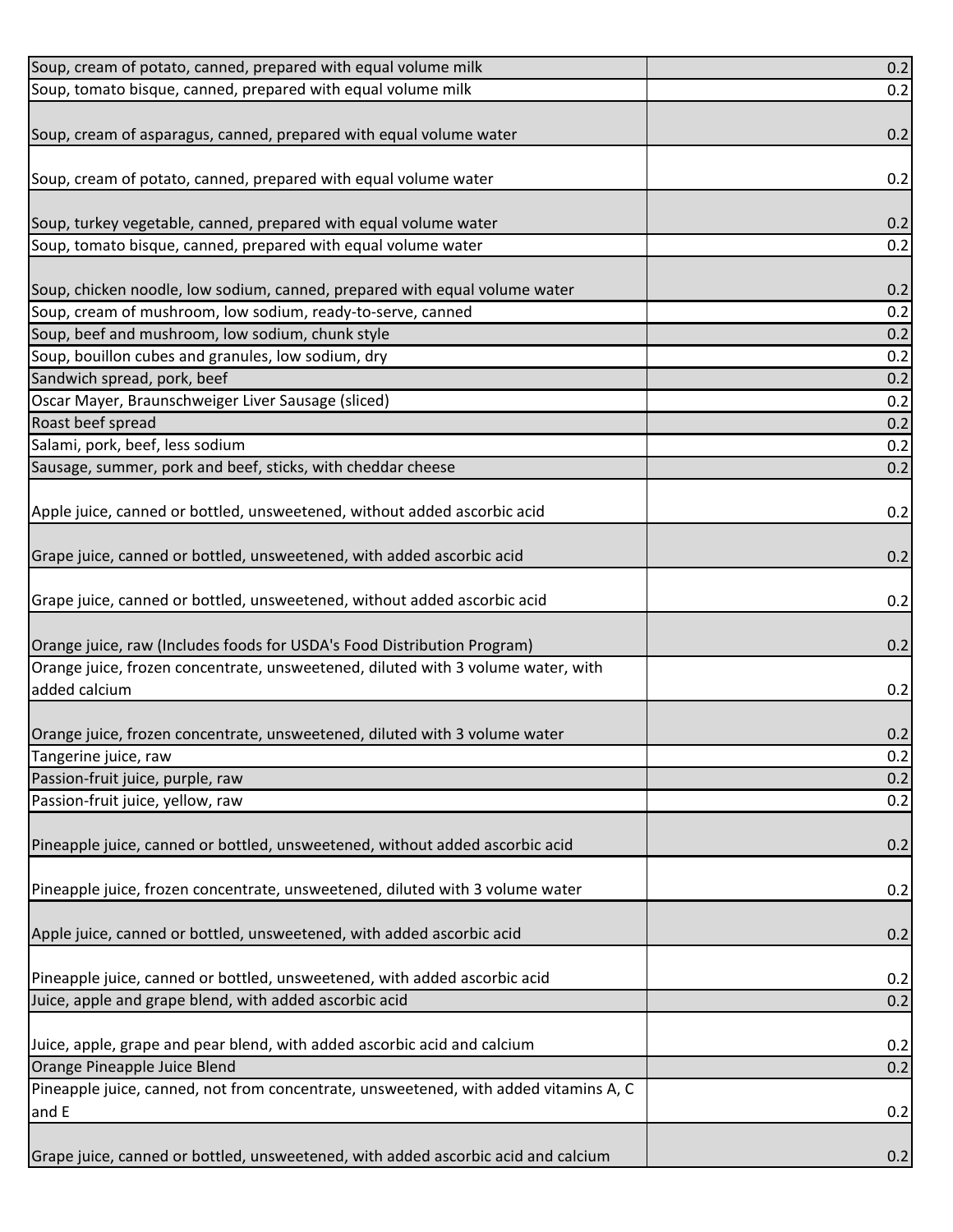| Ruby Red grapefruit juice blend (grapefruit, grape, apple), OCEAN SPRAY, bottled, with |     |
|----------------------------------------------------------------------------------------|-----|
| added vitamin C                                                                        | 0.2 |
| Nuts, coconut cream, canned, sweetened                                                 | 0.2 |
| Beverages, CYTOSPORT, Muscle Milk, ready-to-drink                                      | 0.2 |
| Beverages, FUZE, orange mango, fortified with vitamins A, C, E, B6                     | 0.2 |
| Beverages, almond milk, unsweetened, shelf stable                                      | 0.2 |
| Beverages, citrus fruit juice drink, frozen concentrate                                | 0.2 |
| Beverages, Fruit punch drink, with added nutrients, canned                             | 0.2 |
| Beverages, fruit punch juice drink, frozen concentrate                                 | 0.2 |
|                                                                                        |     |
| Beverages, Orange-flavor drink, breakfast type, with pulp, frozen concentrate.         | 0.2 |
| Cranberry juice cocktail, frozen concentrate                                           | 0.2 |
|                                                                                        |     |
| Tofu, soft, prepared with calcium sulfate and magnesium chloride (nigari)              | 0.2 |
|                                                                                        |     |
| Soymilk, original and vanilla, with added calcium, vitamins A and D                    | 0.2 |
|                                                                                        |     |
| Soymilk (all flavors), nonfat, with added calcium, vitamins A and D                    | 0.2 |
| Soymilk, chocolate, nonfat, with added calcium, vitamins A and D                       | 0.2 |
| Vitasoy USA Azumaya, Silken Tofu                                                       | 0.2 |
|                                                                                        |     |
| Veal, leg (top round), separable lean only, cooked, pan-fried, breaded                 | 0.2 |
| Cake, angelfood, dry mix, prepared                                                     | 0.2 |
|                                                                                        |     |
| Leavening agents, baking powder, double-acting, sodium aluminum sulfate                | 0.2 |
|                                                                                        |     |
| Leavening agents, baking powder, double-acting, straight phosphate                     | 0.2 |
| Leavening agents, cream of tartar                                                      | 0.2 |
| Candies, NESTLE, BIT-O'-HONEY Candy Chews                                              | 0.2 |
| Candies, white chocolate                                                               | 0.2 |
| Candies, jellybeans                                                                    | 0.2 |
| Puddings, tapioca, dry mix                                                             | 0.2 |
| Puddings, coconut cream, dry mix, regular, prepared with 2% milk                       | 0.2 |
| Honey                                                                                  | 0.2 |
|                                                                                        |     |
| Puddings, coconut cream, dry mix, regular, prepared with whole milk                    | 0.2 |
| Puddings, tapioca, dry mix, with no added salt                                         | 0.2 |
| Ice creams, BREYERS, All Natural Light Vanilla                                         | 0.2 |
| Ice creams, BREYERS, All Natural Light French Vanilla                                  | 0.2 |
| Sweetener, syrup, agave                                                                | 0.2 |
| Fast Foods, biscuit, with egg and sausage                                              | 0.2 |
| Fast foods, biscuit, with egg, cheese, and bacon                                       | 0.2 |
| Fast foods, english muffin, with egg, cheese, and sausage                              | 0.2 |
| McDONALD'S, McFLURRY with M & M'S CANDIES                                              | 0.2 |
|                                                                                        |     |
| Fast foods, bagel, with egg, sausage patty, cheese, and condiments                     | 0.2 |
|                                                                                        |     |
| Fast foods, bagel, with breakfast steak, egg, cheese, and condiments                   | 0.2 |
| Light Ice Cream, soft serve, blended with milk chocolate candies                       | 0.2 |
| Snacks, candy bits, yogurt covered with vitamin C                                      | 0.2 |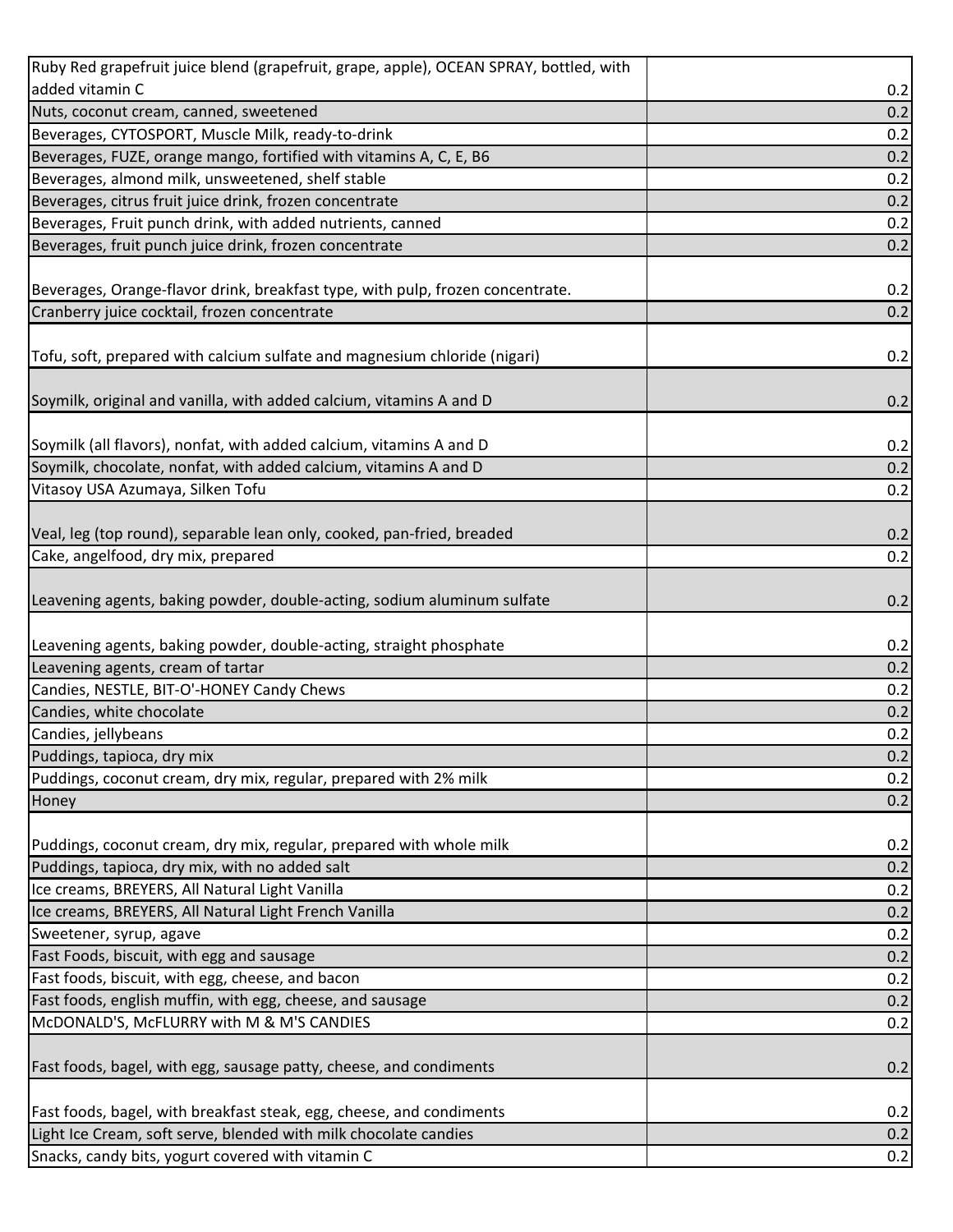| Soup, wonton, Chinese restaurant                                             | 0.2 |
|------------------------------------------------------------------------------|-----|
| Salad dressing, italian dressing, reduced calorie                            | 0.2 |
| Beverages, Orange juice drink                                                | 0.2 |
| Salad dressing, bacon and tomato                                             | 0.2 |
| Tofu yogurt                                                                  | 0.2 |
| Cheese, pasteurized process, pimento                                         | 0.1 |
| Milk, chocolate, lowfat, with added vitamin A and vitamin D                  | 0.1 |
| Cheese sauce, prepared from recipe                                           | 0.1 |
| <b>KRAFT BREAKSTONE'S Reduced Fat Sour Cream</b>                             | 0.1 |
| Babyfood, ravioli, cheese filled, with tomato sauce                          | 0.1 |
| Babyfood, juice, apple                                                       | 0.1 |
| Babyfood, juice, apple and peach                                             | 0.1 |
| Babyfood, juice, apple and prune                                             | 0.1 |
| Babyfood, juice, orange                                                      | 0.1 |
| Babyfood, juice, orange and apple and banana                                 | 0.1 |
| Babyfood, juice, orange and apricot                                          | 0.1 |
| Babyfood, juice, orange and pineapple                                        | 0.1 |
| Babyfood, juice, mixed fruit                                                 | 0.1 |
| Babyfood, juice, apple and grape                                             | 0.1 |
| Babyfood, cereal, rice, with bananas, prepared with whole milk               | 0.1 |
| Salad dressing, KRAFT Mayo Light Mayonnaise                                  | 0.1 |
| Salad dressing, ranch dressing, fat-free                                     | 0.1 |
| Chicken, broilers or fryers, meat and skin, cooked, fried, flour             | 0.1 |
| Chicken, broilers or fryers, meat only, cooked, fried                        | 0.1 |
| Chicken, broilers or fryers, light meat, meat and skin, cooked, fried, flour | 0.1 |
| Chicken, broilers or fryers, breast, meat and skin, cooked, fried, flour     | 0.1 |
| Chicken, broilers or fryers, drumstick, meat and skin, cooked, fried, flour  | 0.1 |
| Chicken, broilers or fryers, leg, meat and skin, cooked, fried, flour        | 0.1 |
| Chicken, broilers or fryers, thigh, meat and skin, cooked, fried, flour      | 0.1 |
| Chicken, broilers or fryers, wing, meat and skin, cooked, fried, flour       | 0.1 |
| Soup, mushroom with beef stock, canned, condensed                            | 0.1 |
| Sauce, teriyaki, ready-to-serve                                              | 0.1 |
| Gravy, chicken, canned or bottled, ready-to-serve                            | 0.1 |
| Sauce, teriyaki, ready-to-serve, reduced sodium                              | 0.1 |
| Soup, cream of chicken, canned, prepared with equal volume milk              | 0.1 |
| Soup, cream of shrimp, canned, prepared with equal volume low fat (2%) milk  | 0.1 |
| Soup, cream of chicken, canned, prepared with equal volume water             | 0.1 |
| Soup, cream of shrimp, canned, prepared with equal volume water              | 0.1 |
| Soup, cream of chicken, dry, mix, prepared with water                        | 0.1 |
| Soup, chicken noodle, dry, mix, prepared with water                          | 0.1 |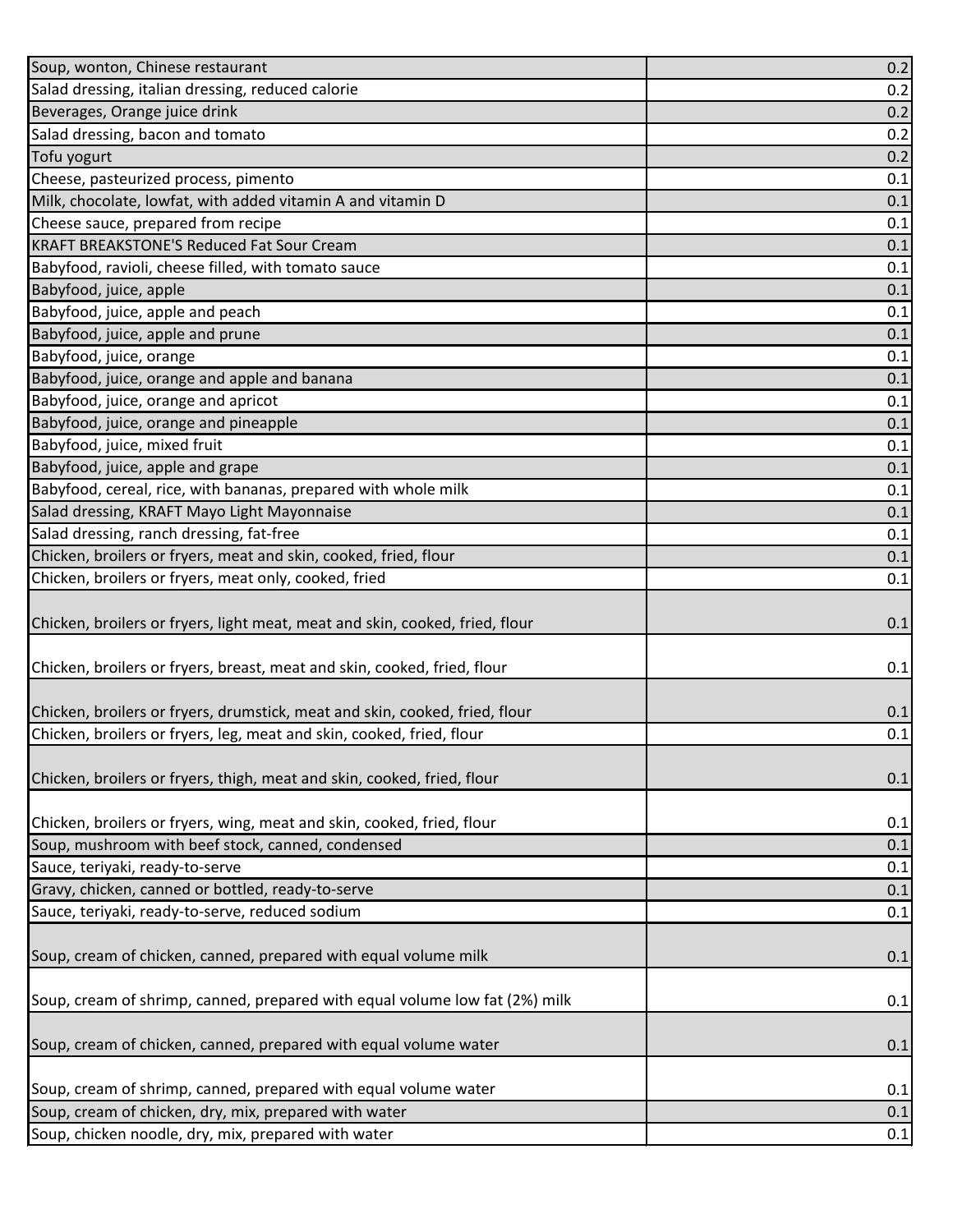| Soup, beef mushroom, canned, prepared with equal volume water                         | 0.1 |
|---------------------------------------------------------------------------------------|-----|
|                                                                                       |     |
| Soup, chicken mushroom, canned, prepared with equal volume water                      | 0.1 |
| Pastrami, turkey                                                                      | 0.1 |
| Salami, cooked, turkey                                                                | 0.1 |
| Frankfurter, pork                                                                     | 0.1 |
| Sausage, pork, turkey, and beef, reduced sodium                                       | 0.1 |
| Cereals, CREAM OF RICE, cooked with water, with salt                                  | 0.1 |
| Apple juice, frozen concentrate, unsweetened, diluted with 3 volume water without     |     |
| added ascorbic acid                                                                   | 0.1 |
| Apricot nectar, canned, with added ascorbic acid                                      | 0.1 |
| Blackberry juice, canned                                                              | 0.1 |
| Grapefruit juice, white, canned, sweetened                                            | 0.1 |
|                                                                                       |     |
| Grapefruit juice, white, frozen concentrate, unsweetened, diluted with 3 volume water | 0.1 |
| Grapefruit juice, white, raw                                                          | 0.1 |
| Orange-grapefruit juice, canned or bottled, unsweetened                               | 0.1 |
|                                                                                       |     |
| Peach nectar, canned, with sucralose, without added ascorbic acid                     | 0.1 |
| Peach nectar, canned, with added ascorbic acid                                        | 0.1 |
| Apple juice, frozen concentrate, unsweetened, diluted with 3 volume water, with added |     |
| ascorbic acid                                                                         | 0.1 |
| Guanabana nectar, canned                                                              | 0.1 |
| Pomegranate juice, bottled                                                            | 0.1 |
|                                                                                       |     |
| Cranberry juice blend, 100% juice, bottled, with added vitamin C and calcium          | 0.1 |
| Alcoholic beverage, daiquiri, prepared-from-recipe                                    | 0.1 |
| Alcoholic beverage, pina colada, canned                                               | 0.1 |
| Alcoholic beverage, whiskey sour, canned                                              | 0.1 |
| Beverages, cranberry-apricot juice drink, bottled                                     | 0.1 |
| Beverages, cranberry-grape juice drink, bottled                                       | 0.1 |
|                                                                                       |     |
| Beverages, citrus fruit juice drink, frozen concentrate, prepared with water          | 0.1 |
|                                                                                       |     |
| Beverages, Fruit punch drink, frozen concentrate, prepared with water                 | 0.1 |
| Beverages, grape juice drink, canned                                                  | 0.1 |
| Beverages, Malted drink mix, natural, powder, dairy based.                            | 0.1 |
|                                                                                       |     |
| Beverages, Malted drink mix, natural, powder, prepared with whole milk                | 0.1 |
| Beverages, orange and apricot juice drink, canned                                     | 0.1 |
| Beverages, pineapple and grapefruit juice drink, canned                               | 0.1 |
| Beverages, pineapple and orange juice drink, canned                                   | 0.1 |
| Beverages, tea, instant, lemon, sweetened, prepared with water                        | 0.1 |
|                                                                                       |     |
| Beverages, orange-flavor drink, breakfast type, powder, prepared with water           | 0.1 |
|                                                                                       |     |
| Beverages, coffee substitute, cereal grain beverage, powder, prepared with whole milk | 0.1 |
|                                                                                       |     |
| Beverages, Orange drink, breakfast type, with juice and pulp, frozen concentrate      | 0.1 |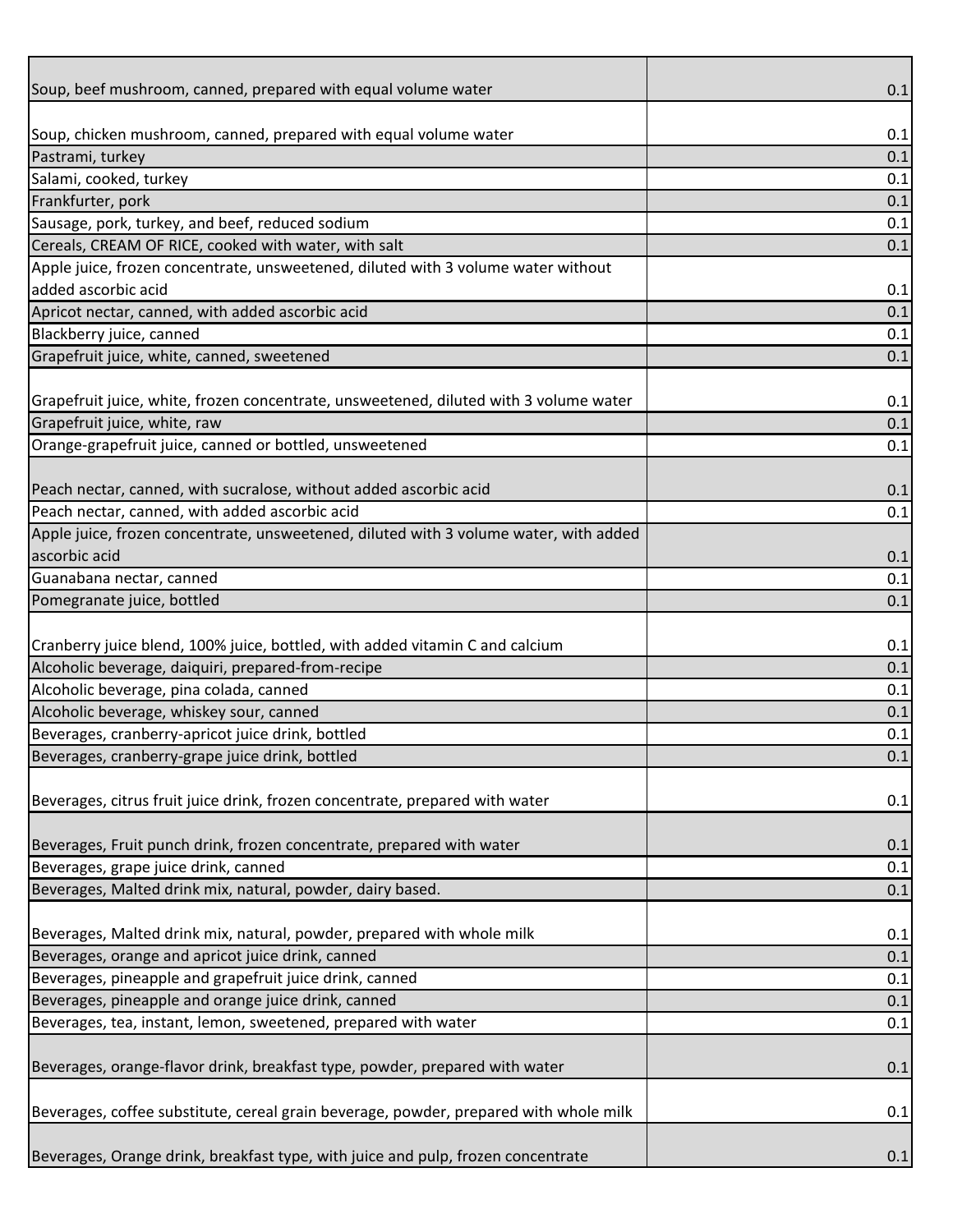| Beverages, orange breakfast drink, ready-to-drink, with added nutrients             | 0.1 |
|-------------------------------------------------------------------------------------|-----|
|                                                                                     |     |
| Beverages, lemonade, frozen concentrate, pink, prepared with water                  | 0.1 |
| Beverages, fruit juice drink, greater than 3% fruit juice, high vitamin C and added |     |
| thiamin                                                                             | 0.1 |
| Beverages, fruit juice drink, greater than 3% juice, high vitamin C                 | 0.1 |
|                                                                                     |     |
| Fish, sardine, Pacific, canned in tomato sauce, drained solids with bone            | 0.1 |
| MORI-NU, Tofu, silken, soft                                                         | 0.1 |
| MORI-NU, Tofu, silken, firm                                                         | 0.1 |
| MORI-NU, Tofu, silken, extra firm                                                   | 0.1 |
| Vitasoy USA, Vitasoy Light Vanilla Soymilk                                          | 0.1 |
|                                                                                     |     |
| Pie crust, cookie-type, prepared from recipe, vanilla wafer, chilled                | 0.1 |
| Fruit syrup                                                                         | 0.1 |
| Candies, TOOTSIE ROLL, chocolate-flavor roll                                        | 0.1 |
| Candies, TWIZZLERS CHERRY BITES                                                     | 0.1 |
| Candies, caramels, chocolate-flavor roll                                            | 0.1 |
| Candies, gumdrops, starch jelly pieces                                              | 0.1 |
| Candies, marshmallows                                                               | 0.1 |
| Gelatin desserts, dry mix, reduced calorie, with aspartame                          | 0.1 |
| Puddings, coconut cream, dry mix, instant, prepared with 2% milk                    | 0.1 |
| Puddings, rice, dry mix, prepared with whole milk                                   | 0.1 |
| Puddings, vanilla, dry mix, regular, prepared with whole milk                       | 0.1 |
| Puddings, rice, dry mix, prepared with 2% milk                                      | 0.1 |
| Frostings, vanilla, creamy, dry mix                                                 | 0.1 |
|                                                                                     |     |
| Puddings, coconut cream, dry mix, instant, prepared with whole milk                 | 0.1 |
| Puddings, lemon, dry mix, regular                                                   | 0.1 |
| Toppings, marshmallow cream                                                         | 0.1 |
| Frostings, vanilla, creamy, dry mix, prepared with margarine                        | 0.1 |
|                                                                                     |     |
| Puddings, lemon, dry mix, regular, with added oil, potassium, sodium                | 0.1 |
| Fast foods, vanilla, light, soft-serve ice cream, with cone                         | 0.1 |
| McDONALD'S, Vanilla Reduced Fat Ice Cream Cone                                      | 0.1 |
| McDONALD'S, McFLURRY with OREO cookies                                              | 0.1 |
| Light Ice Cream, soft serve, blended with cookie pieces                             | 0.1 |
| Fast Foods, Fried Chicken, Breast, meat and skin and breading                       | 0.1 |
| Fast Foods, Fried Chicken, Thigh, meat and skin and breading                        | 0.1 |
| Fast Foods, Fried Chicken, Wing, meat and skin and breading                         | 0.1 |
| Sauce, sweet and sour, ready-to-serve                                               | 0.1 |
| Chicken, thighs, frozen, breaded, reheated                                          | 0.1 |
|                                                                                     |     |
| Beverages, fruit-flavored drink, dry powdered mix, low calorie, with aspartame      | 0.1 |
| Frankfurter, meat and poultry, low fat                                              | 0.1 |
| Salad dressing, green goddess, regular                                              | 0.1 |
| Salad dressing, caesar, low calorie                                                 | 0.1 |
| Beans, liquid from stewed kidney beans                                              | 0.1 |
| Cheese, cottage, with vegetables                                                    | 0.1 |